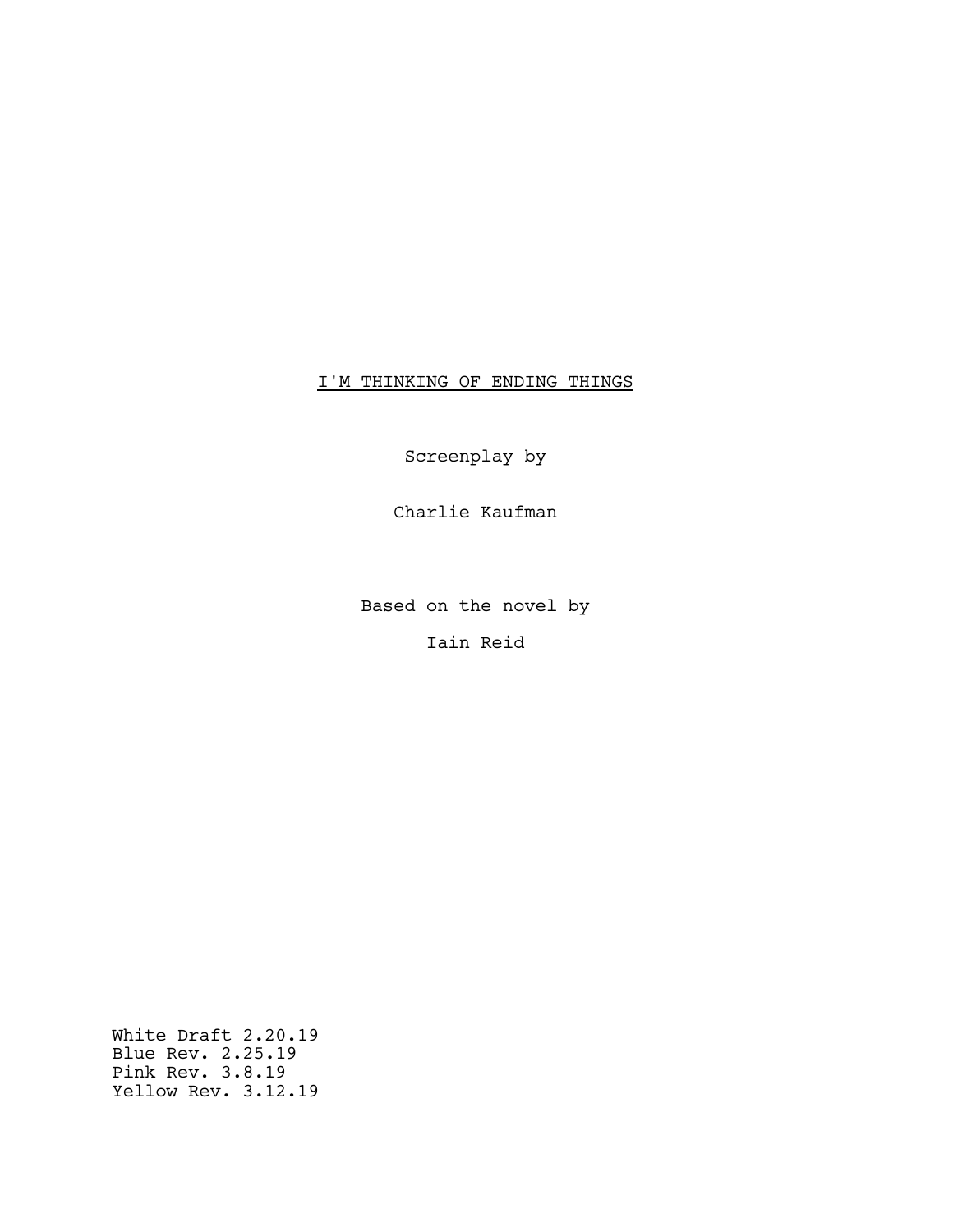POV MONTAGE

1 INT FARMHOUSE - KITCHEN - DAY 1

- A young man's hand measures a spoonful of sugar into a cup of coffee, stirs.

- As the coffee is sipped, a daytime TV talk show is watched.

> TV HOST Ladies and gentlemen, Flash Dance's Jennifer Beal!

# Applause

2 EXT RURAL ROAD - JANITOR'S TRUCK - DAY 2

- Pick-up truck: The man's hands are on the steering wheel as he drives along a rural road.

> AM RADIO VOICE 1 So you've heard about this "gay plague?"

AM RADIO VOICE 2 Just reading about it.

AM RADIO VOICE 1 Homosexuals, heroin addicts, hemophiliacs, and Haitians.

AM RADIO VOICE 2 The 4H Club.

AM RADIO VOICE 1 (CONT'D (laughing) Hey now!

AM RADIO VOICE 2 But seriously, this is --

3 EXT HIGH SCHOOL - PARKING LOT - DAY 3

- The man trudges from the crowded parking lot toward a high school.

4 INT HIGH SCHOOL - HALLWAY - DAY 4

- He walks down an empty, silent school hall. A sudden loud burst of noise and activity as the bell rings and students spill from classrooms.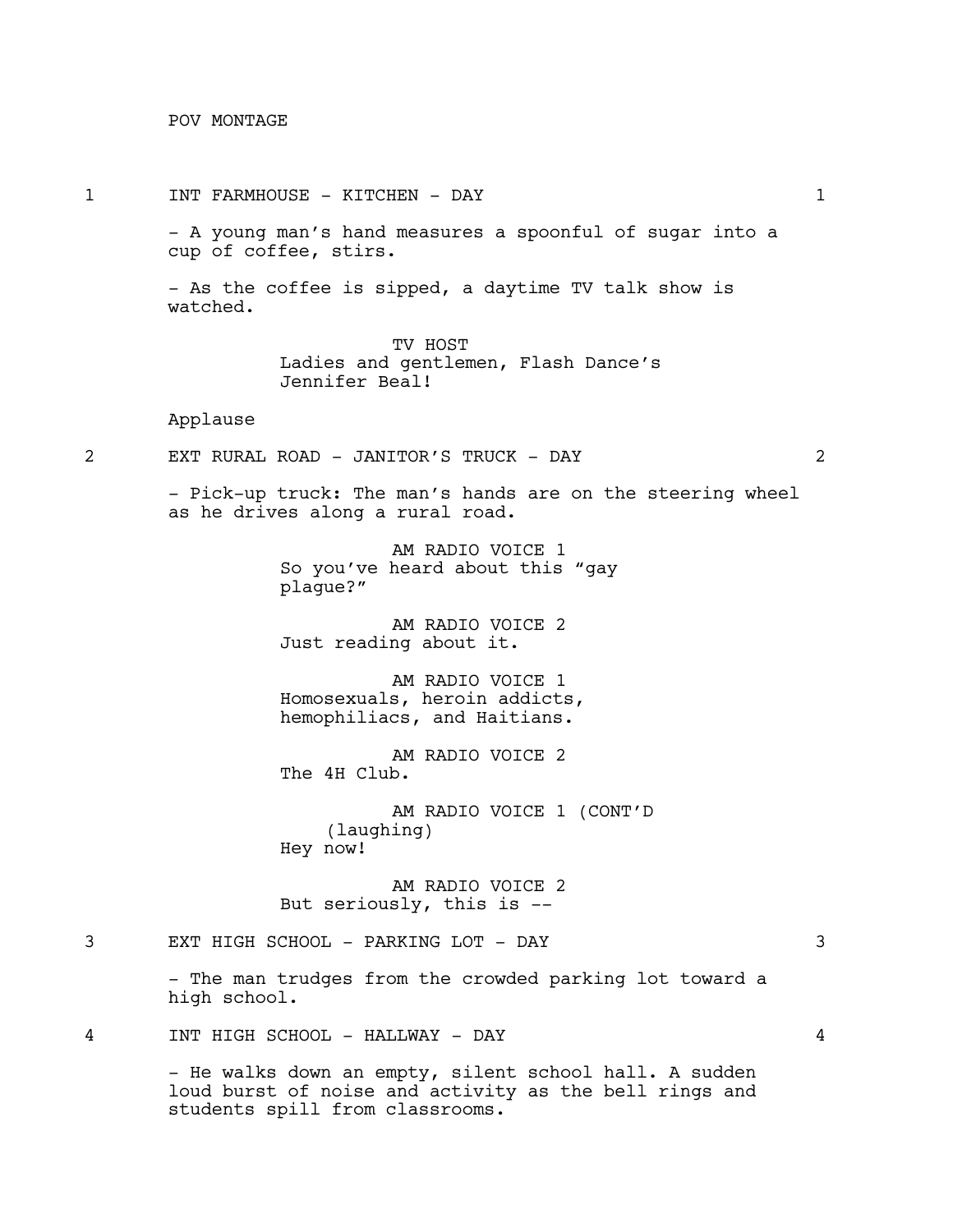Pink Rev. (03/06/19) 2.

| 5  | SCENE OMITTED                                                                                                                                                     | 5  |
|----|-------------------------------------------------------------------------------------------------------------------------------------------------------------------|----|
| 6  | INT HIGH SCHOOL - HALLWAY - DAY                                                                                                                                   | 6  |
|    | - He mops a floor.                                                                                                                                                |    |
| 7  | INT HIGH SCHOOL - CLASSROOM - DAY                                                                                                                                 | 7  |
|    | - He empties trash cans.                                                                                                                                          |    |
| 8  | OMITTED                                                                                                                                                           | 8  |
| 9  | OMITTED                                                                                                                                                           | 9  |
|    | Night:                                                                                                                                                            |    |
| 10 | EXT. HIGH SCHOOL - NIGHT                                                                                                                                          | 10 |
|    | - He trudges from the school to the lone vehicle, his<br>pick-up truck, in the parking lot.                                                                       |    |
| 11 | INT/EXT. RURAL ROAD - PICK UP TRUCK - NIGHT                                                                                                                       | 11 |
|    | - In the pick-up, his hands on the steering wheel, he<br>drives along rural road.                                                                                 |    |
|    | AM VOICE 3<br>So these healing pyramids, can you<br>tell us how they work?                                                                                        |    |
|    | AM VOICE 4<br>Well, of course we don't really<br>know the science at this point, but<br>they appear to focus energy on the<br>body through the Earth's magnetism. |    |
|    | AM VOICE 3<br>Fascinating.                                                                                                                                        |    |
|    | AM VOICE 4<br>The pyramid is, of course, in the<br>shape of the carbon atom, the basis<br>of all life --                                                          |    |
|    |                                                                                                                                                                   |    |

12 INT. FARM HOUSE - SITTING ROOM - NIGHT 12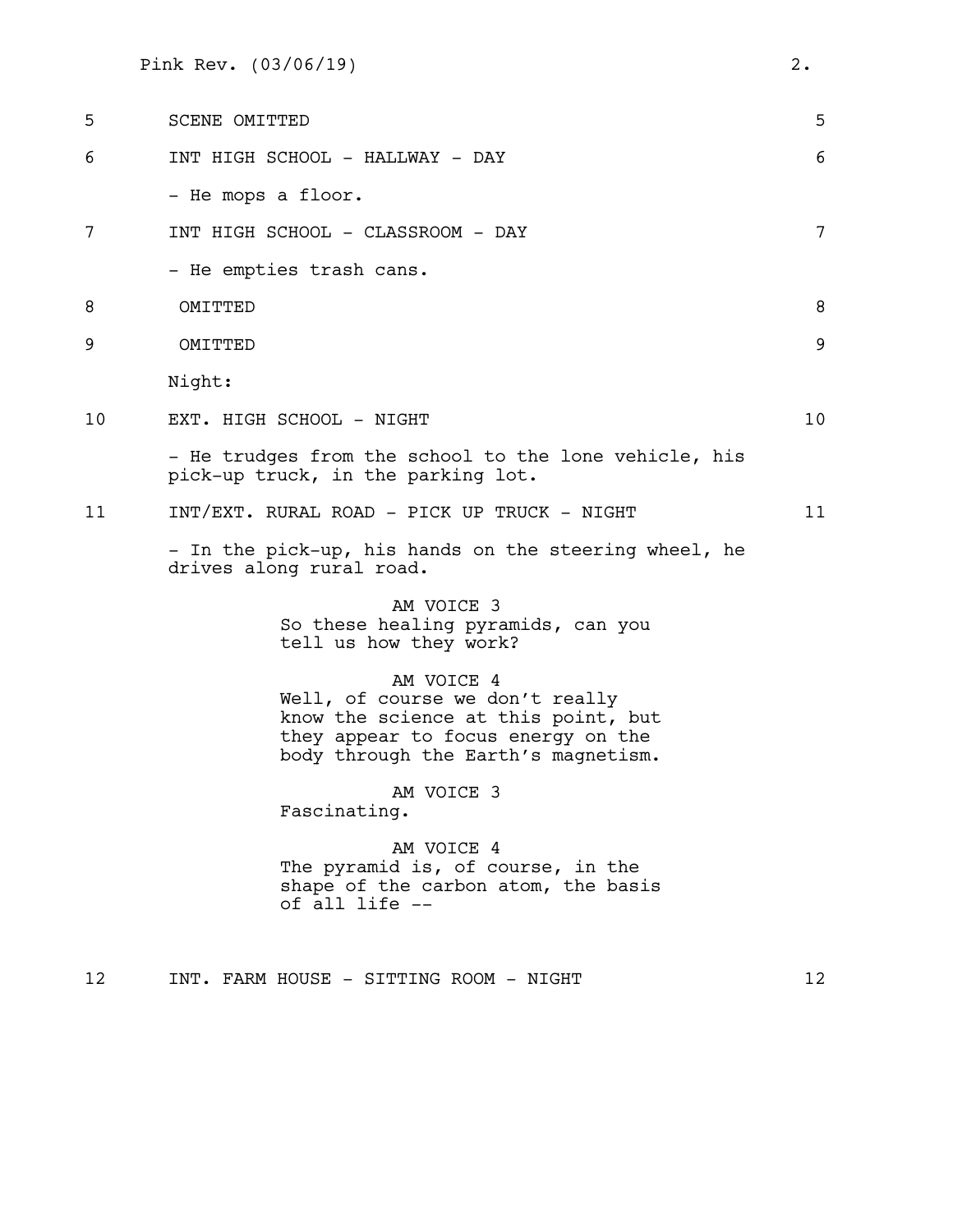- The man watches TV, sipping at glass of whiskey. On the screen: Creepy music as POV of someone walks toward a suburban house and peers through a window at a girl asleep in bed. She awakens sees him, screams.

# 13 INT. FARMHOUSE BEDROOM - NIGHT 13 - From his bed, The man stares at the ceiling of a darkened bedroom. - Black. Day: 14 INT. FARMHOUSE - KITCHEN - DAY 14 On TV: talk show. TV HOST Mr. Alan Alda! Applause. A15 INT. HIGH SCHOOL HALL **And All All And All All** Janitor mops floor in empty hallway. 15 INT/EXT. RURAL ROAD - PICK UP TRUCK - DAY 15 In truck: AM RADIO VOICE 1 ... and the Soviets just shot it right out of the sky. AM RADIO VOICE 2 269 people onboard. All dead. AM RADIO VOICE 1 Korean Airline. A commercial flight, folks. It's indefensible. AM RADIO VOICE 2 It's payback time. That's for sure. 16 16 INT/EXT. RURAL ROAD - PICK UP TRUCK 16 - NIGHT

In truck:

AM VOICE 3 So what was it like?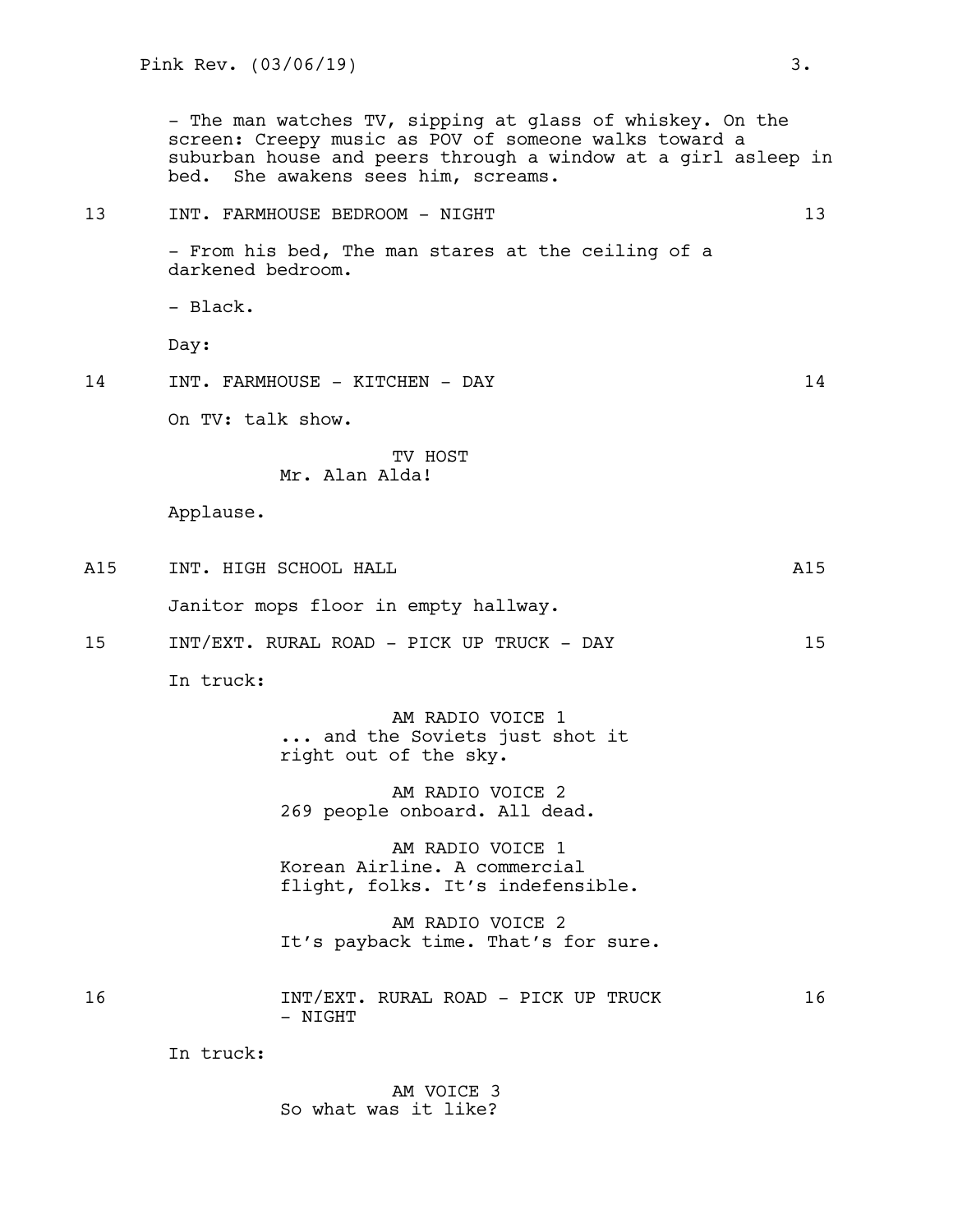AM VOICE 5 Well, I was awake, but I couldn't move and then this -- I don't know what to call it -- tractor beam pulled me up into the ship and I found myself naked on some sort of

# examination table -- 17 INT. FARMHOUSE - SITTING ROOM - NIGHT 17 On TV: Scene from film in which people at a dinner party are laughing too long and hard. 18 INT. FARMHOUSE - BEDROOM - NIGHT 18 In bed, the man stares at the ceiling. Day: 19 INT. FARMHOUSE - KITCHEN - DAY 19 On TV: TV HOST John Candy! Applause. 20 INT/EXT. RURAL ROAD - PICK UP TRUCK - DAY 20 In Truck: AM RADIO VOICE 1 You heard about this cannibal they arrested? AM RADIO VOICE 2 Yeah. What is it with Russians and cannibalism? AM RADIO VOICE 1 52 people. AM RADIO VOICE 2 He must've been *really* hungry! A21 INT. HIGH SCHOOL BATHROOM - DAY A21 Janitor is scrubbing a sink. 21 INT/EXT. RURAL ROAD - PICK UP TRUCK - NIGHT 21 \* In Truck: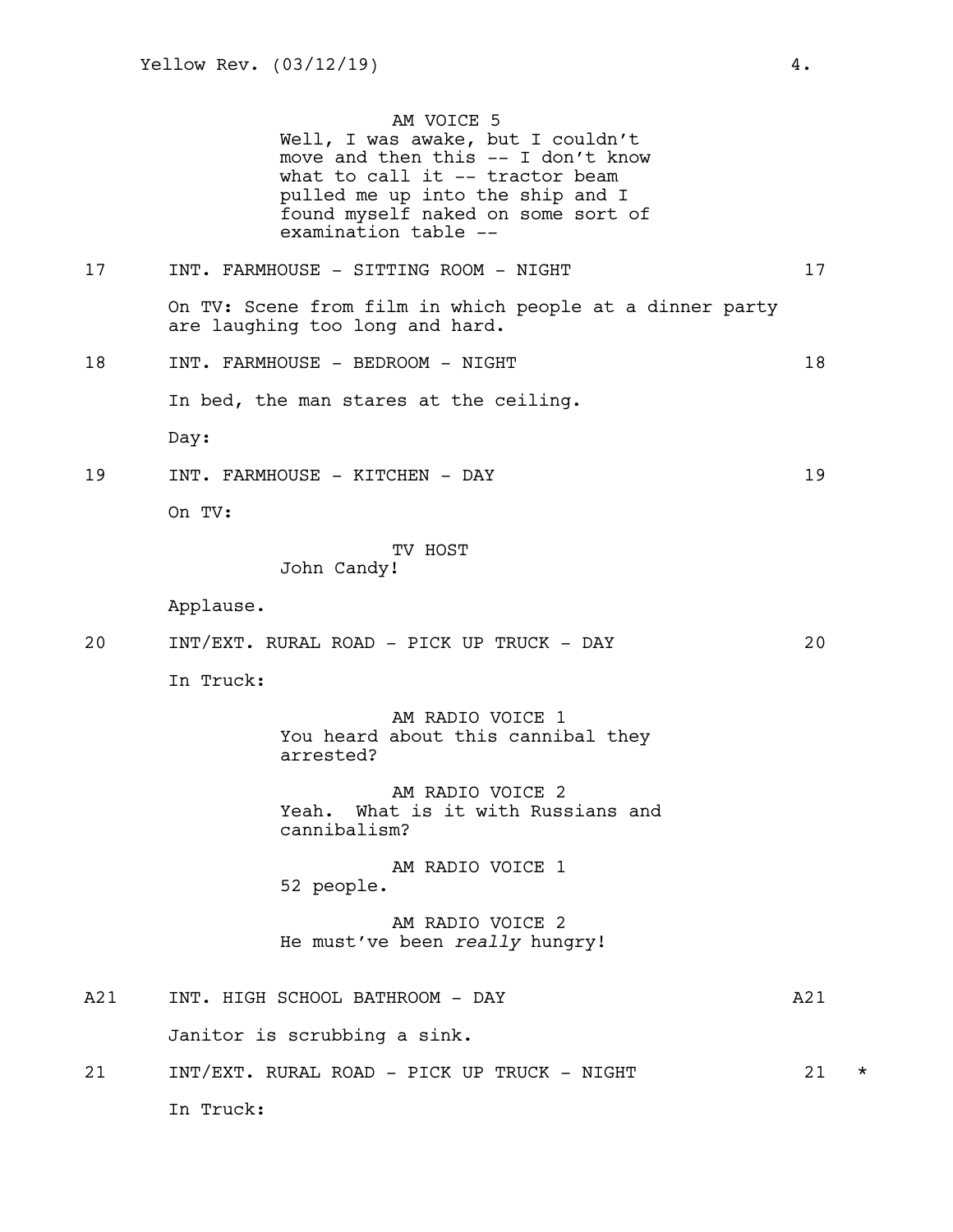AM VOICE 3 And what did the apparition say?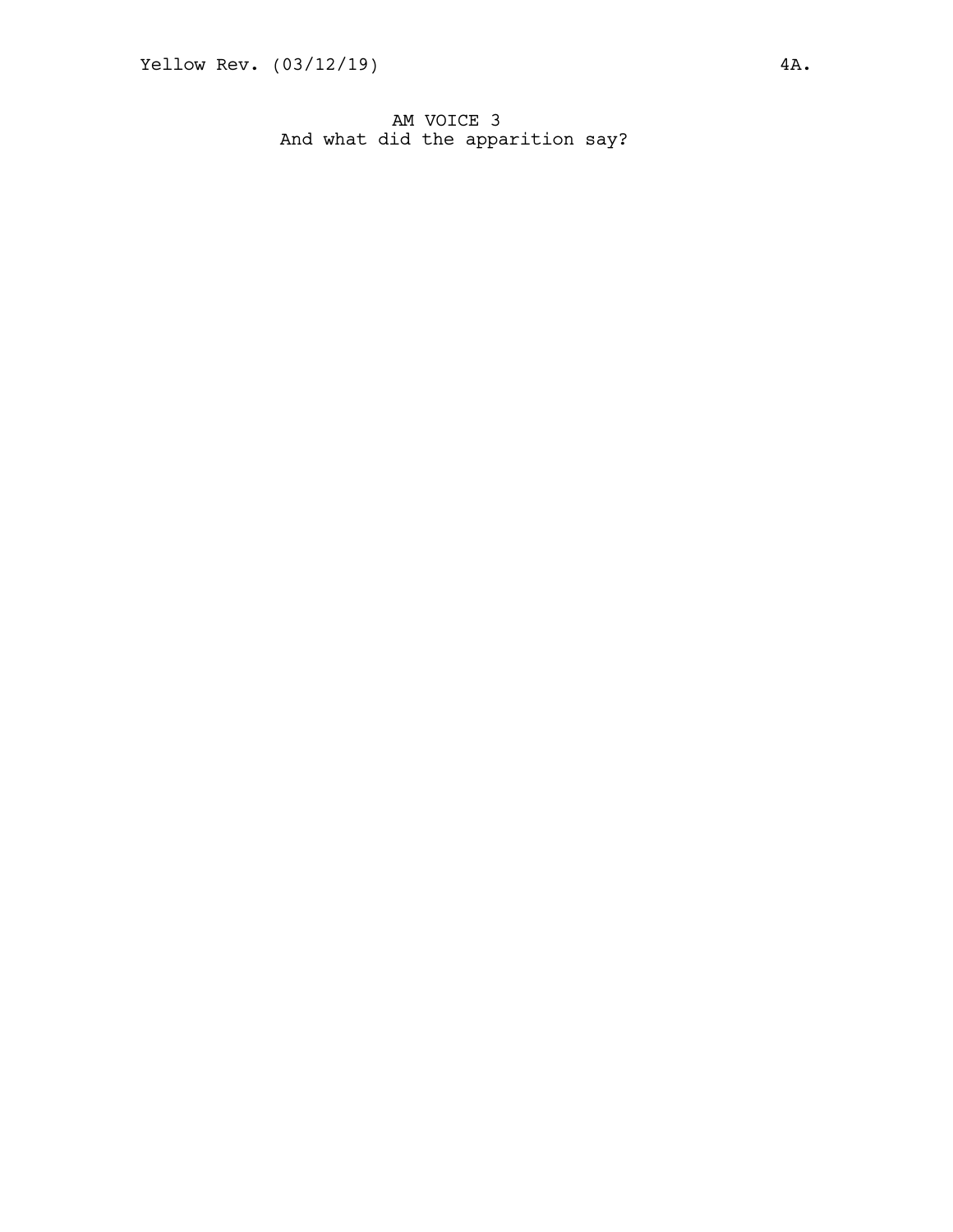AM VOICE 6 That all life is interconnected, and people, with their massive egos, cannot see that --

22 INT. FARMHOUSE - SITTING ROOM - NIGHT 22

On TV: A young man stands outside and apartment and calls up to window.

> YOUNG MAN Eleanor! I love you!

Day:

23 INT/EXT. RURAL ROAD - PICK UP TRUCK - DAY 23

In truck:

AM RADIO VOICE 1 So Aum Shinrikyo, am I pronouncing that right?

AM RADIO VOICE 2 I read about this! Sarin gas!

AM RADIO VOICE 1 On the subway! 13 dead and over 5000 injured.

AM RADIO VOICE 1 (CONT'D) Nutjobs. What is wrong with people?

A24 INT. HIGH SCHOOL HALL - DAY A24 Janitor is mopping alone. 24 INT/EXT. RURAL ROAD - PICK UP TRUCK - NIGHT 24 In truck: AM VOICE 7 The angels are here. They are all around us. And they're here to help.

# 25 INT. FARMHOUSE - SITTING ROOM - NIGHT 25

On TV: A young woman looks at her ringing cellphone. She seems terrified.

> 2ND YOUNG WOMAN (O.C.) What's wrong? Who is it?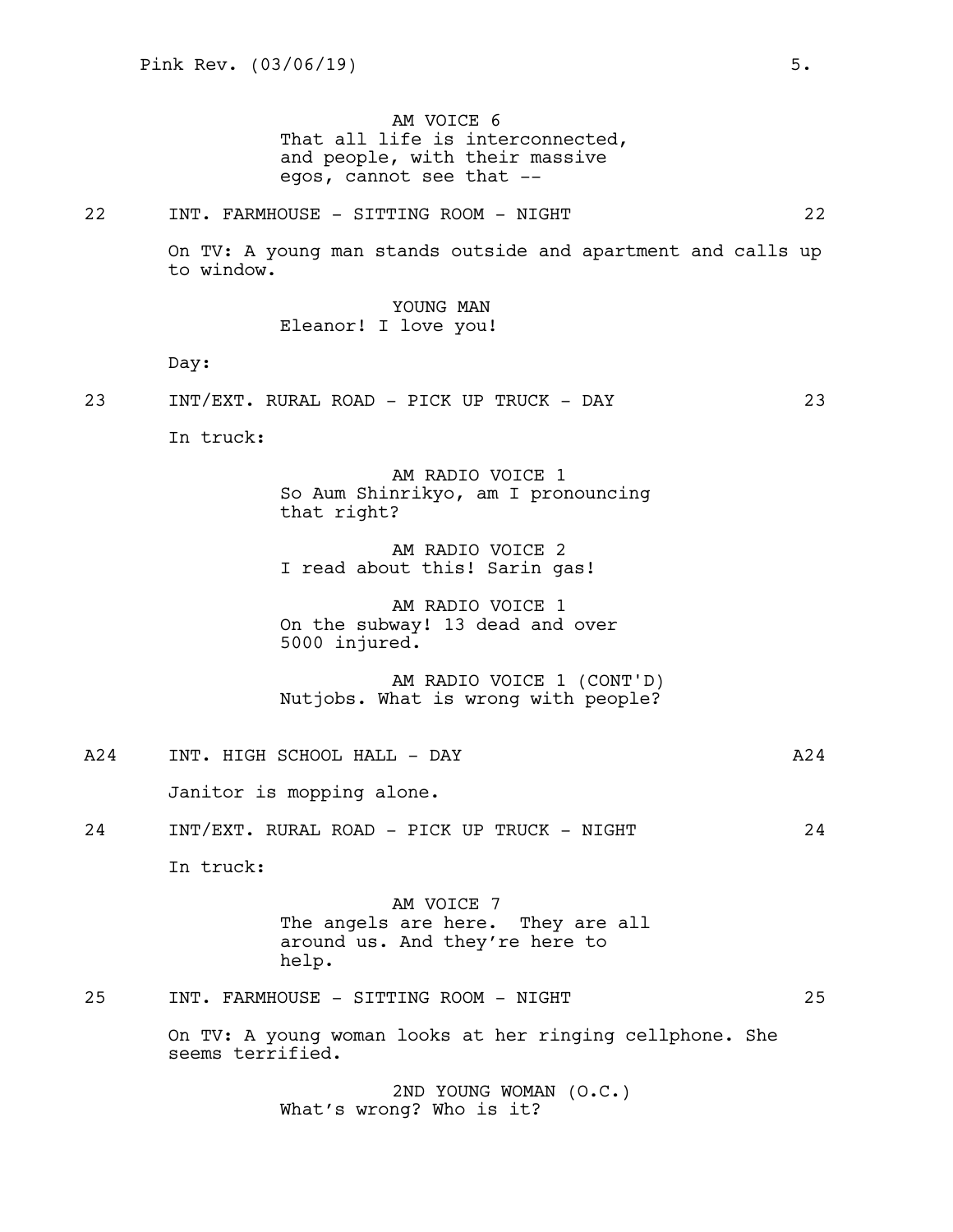YOUNG WOMAN It's me. I'm calling.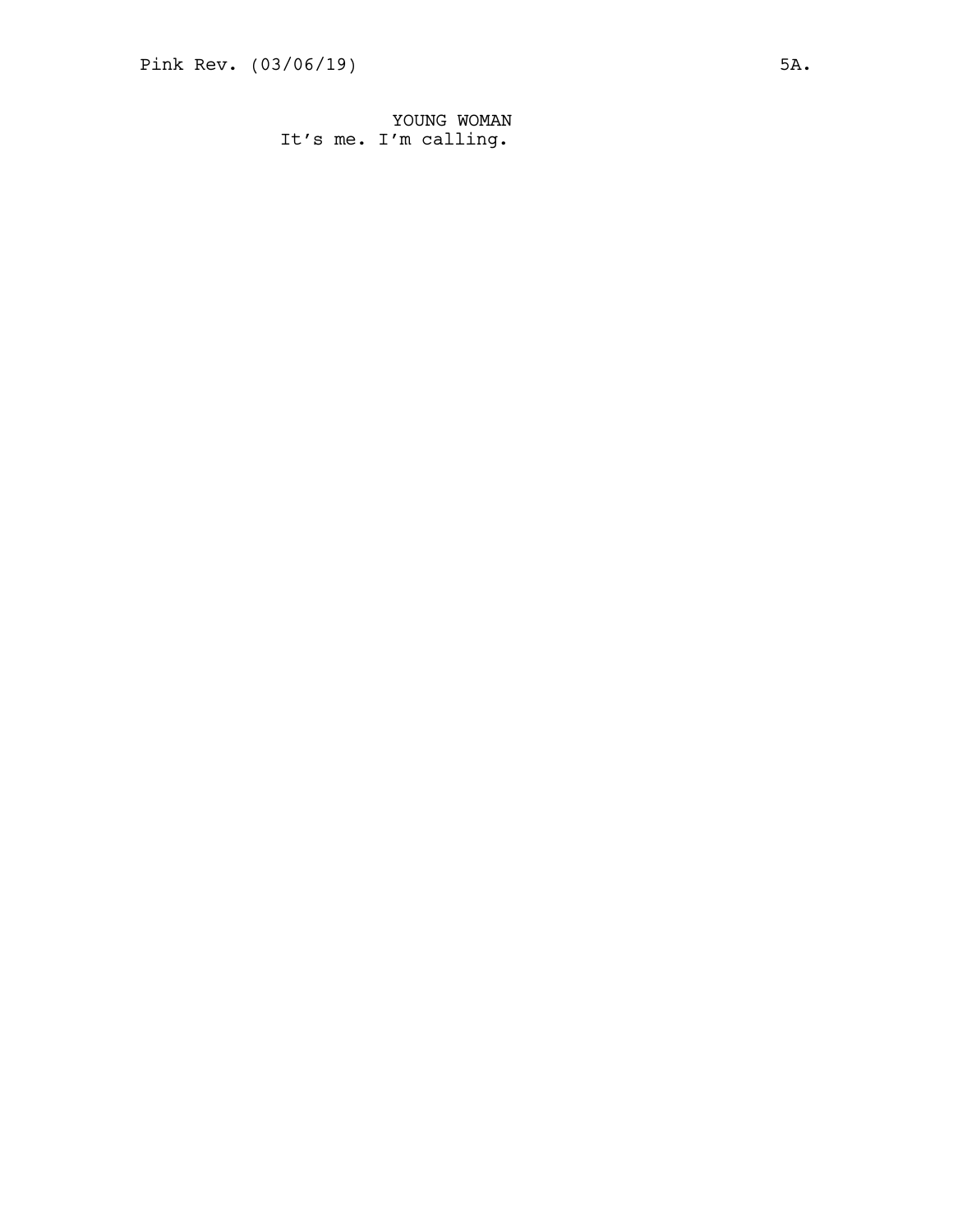# A26 INT. HIGH SCHOOL - DAY (MONTAGE) A26

This day/night sequence repeats again and again, with only slight variations (mostly in the janitorial tasks). The big change comes in the hands, which over time, get old: liver spotted, wrinkled, arthritic, the occasional Band Aid on one or another of the fingers. The image itself, through his POV, degrades, as well, becoming softer, dimmer, less vibrant. The sound becomes less distinct and by a constant whispery hum. (Note: Throughout the remainder of the film, there is a constant whisper under everything, sometimes the wind, sometimes a voice, sometimes both. On occasion, it will resolve into the Voice-Over of the Young Woman, then back to a vague, inarticulate whisper).

- B26 INT/EXT. RURAL ROAD PICK UP TRUCK DAY (MONTAGE) B26 -Janitor drives. AM Radio Montage.
- C26 INT. HIGH SCHOOL HALL & BATHROOM DAY (MONTAGE) C26

- Janitor walks hallway, Students pass by him.

D26 INT. HIGH SCHOOL - CAFETERIA - KITCHEN D26

- Janitor in silhouette works in kitchen.

E26 INT. PICK UP TRUCK & LIVING RM - NIGHT THE REAL PROOF RATE OF REAL PROOF RATE OF REAL PROOF REAL PROOF REA

As the montage speeds up, the radio and TV snippets get shorter and closer together, until they seem to form one thought.

> AM RADIO VOICE 1 Hey, Listen to --

TV CHARACTER ...me... you. Aren't --

AM RADIO VOICE 2 Welcome! Here on --

AM VOICE 3 -- this planet --

TV NEWS ANCHOR -- People, don't --

AM VOICE 4  $--$  want to  $--$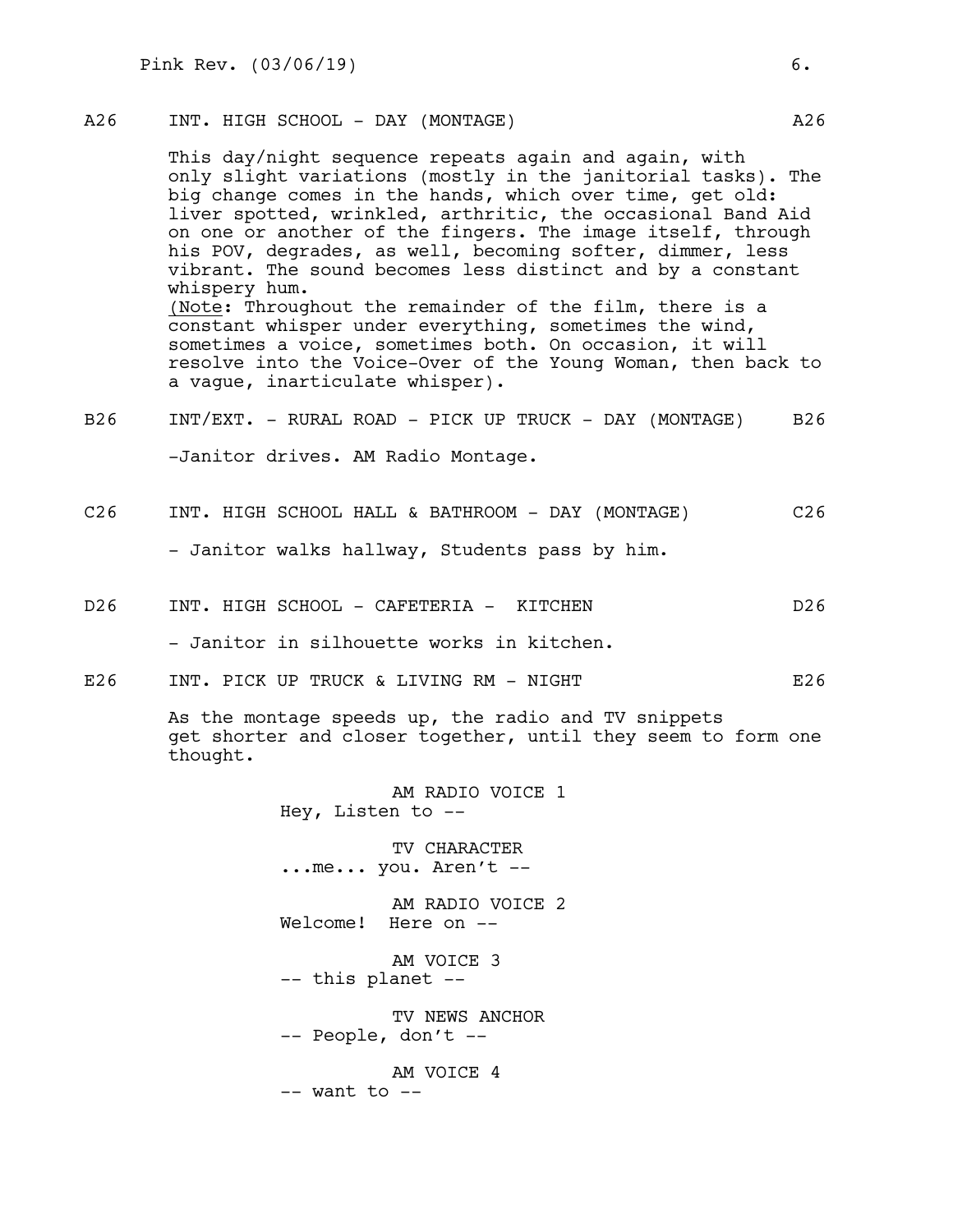AM RADIO VOICE 2 -- see. You --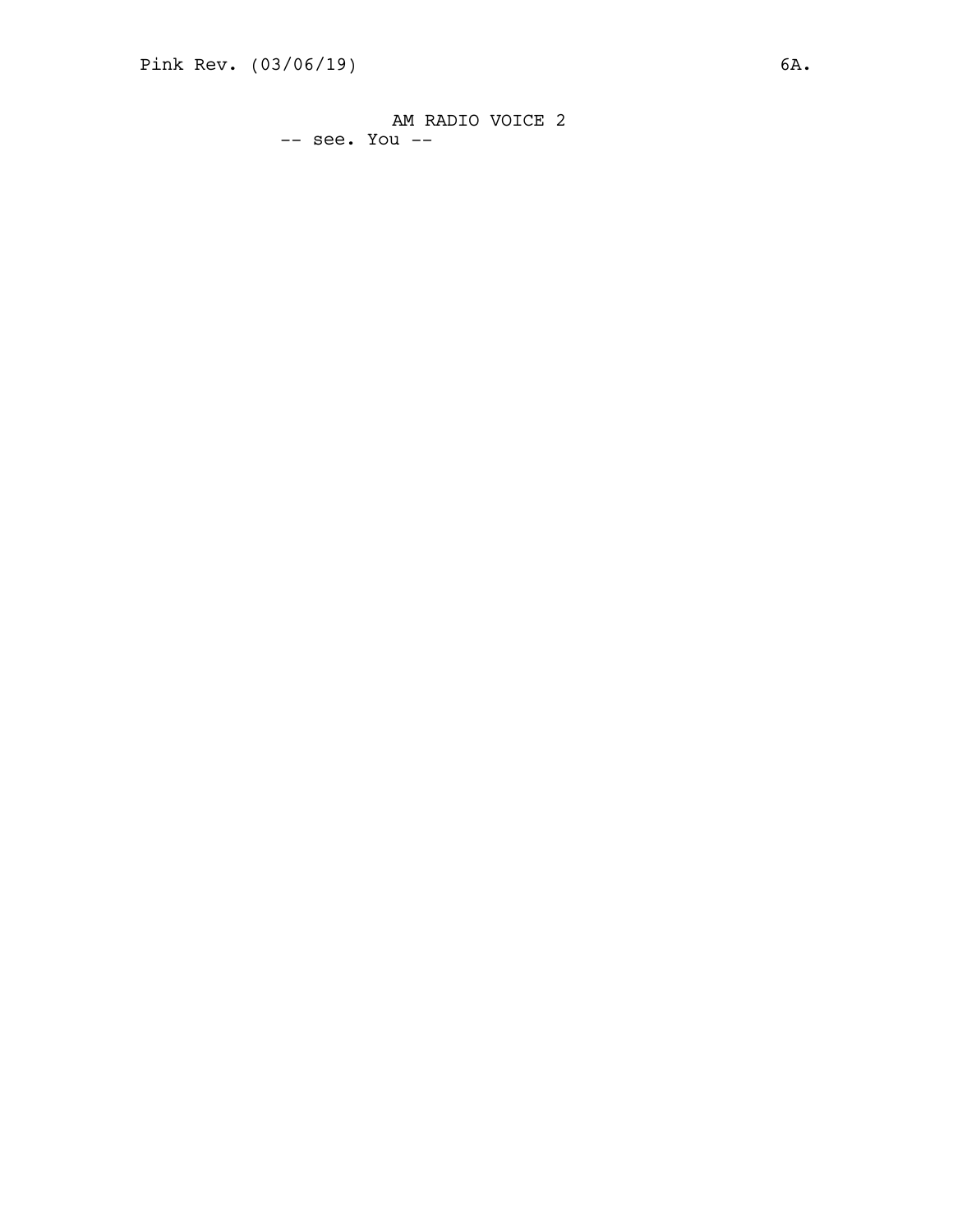AM RADIO VOICE 1 -- any --

ACTOR IN MOVIE (looking into camera) -- more --

F26/G26 INT. FARMHOUSE - SITTING RM./BEDROOM - NIGHT (MONTAGEF26/G26

- Janitor watches TV, Montage snippets

- Janitor stares at darkened ceiling the state of  $\star$ 

- Black.

27 INT. FARM HOUSE DINING ROOM - DAY 27

Everything is slower now. The Janitor's POV takes in the environment as it moves toward the table with a cup of coffee. The room is neat but old, slightly tattered, the drapes are heavy and oppressive. It feels airless, a place with endlessly wandering ghosts. The Janitor once again places the coffee on the dining room table, sits, scoops sugar from a bowl, dumps it in the coffee, stirs, turns on the small portable TV on the table. Snow on the screen. He switches the channel and a young couple appears, engaging, to a bouncy musical score, in a happy dating montage. The man sips at his coffee and watches for a long moment, checks his watch, stands, heads to the kitchen. The bouncy music continues but recedes as he walks away from the TV. The whispering builds.

## 28 INT. FARM HOUSE KITCHEN - DAY 28

The Janitor brings the cup and spoon to the sink and washes them. He glances out the window above the sink at the world outside. It is a gray, windy winter day. Old, crusty snow on the ground. A rusted swing set sits in the yard, the swings creaking in the wind. He dries the dishes, puts them away, scans the kitchen for anything out of place. He refolds a poorly folded dishrag, hangs it from its hook, spends a moment to even it out. He exits the kitchen.

# 29 INT DINING ROOM - DAY 29

The Janitor passes the still turned-on TV, glances at it. The couple are in a field, on their backs and under a blanket, looking up at the night sky.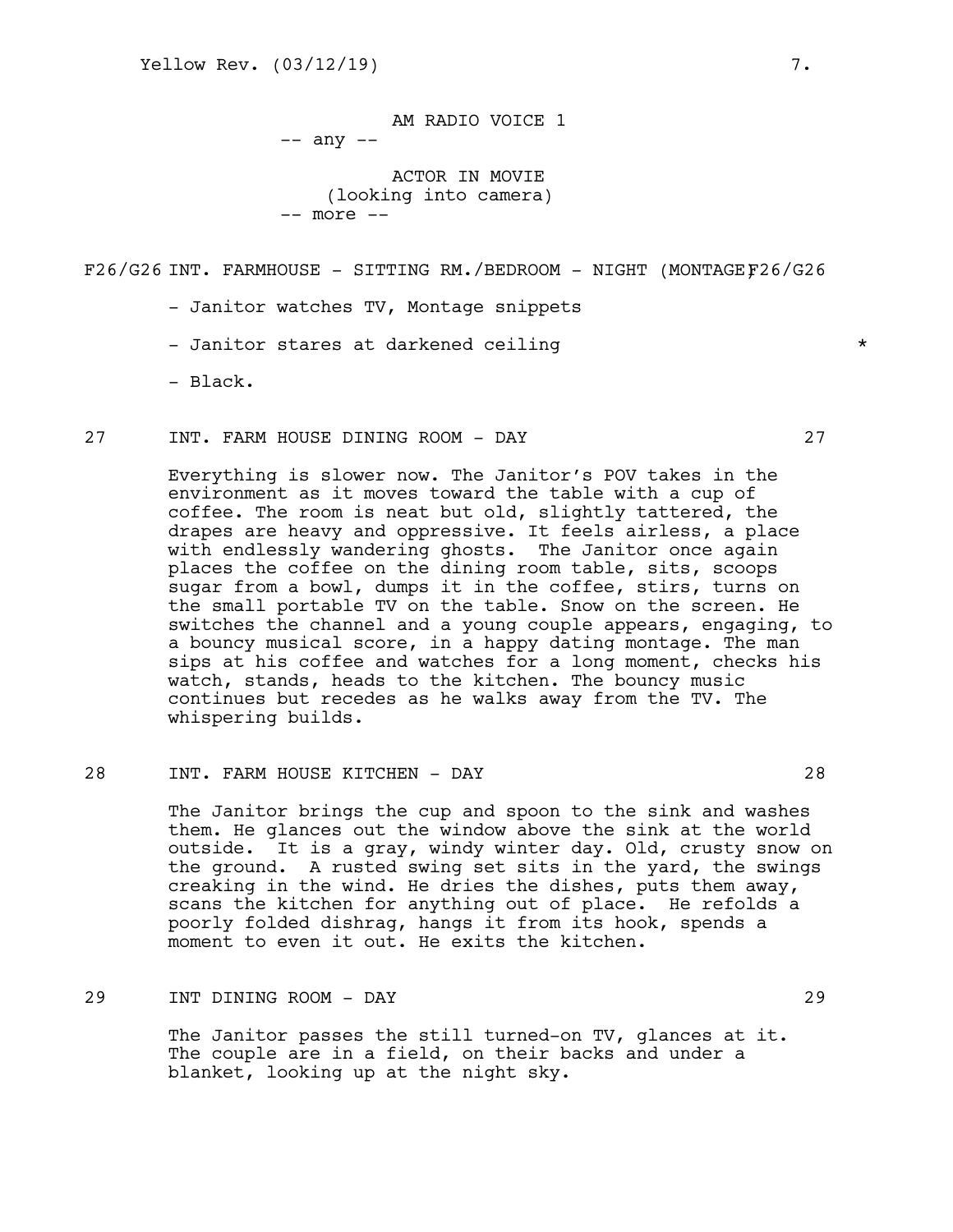YOUNG TV MAN How did we ever find each other in all this vastness? Almost makes a scientist like me believe in destiny.

YOUNG WOMAN Almost makes an artist like me believe in scientists.

He laughs. They kiss. The Janitor has passed the TV and makes his way upstairs.

30 INT. FARMHOUSE BATHROOM - DAY 30

The Janitor brushes his teeth, never looking at his reflection in the mirror.

31 EXT. FARM HOUSE - DAY 31

The Janitor exits the house, which is weathered. He carries a paper lunch bag and thermos. The wind whistles. He climbs into the pick-up truck, turns the ignition key.

32 INT. RURAL ROAD - PICK UP TRUCK - DAY 32

The Janitor drives the quiet rural road. The radio is on.

HOST 1 Better get those chains on, folks!

HOST 2 Storm of the century!

HOST 1 Global warming, my *Ass*-troturf!

An old fashioned *ah-ooga* car horn sound effect.

HOST 1 (CONT'D) It's fricking freezing!

HOST 2 That's the thing about the libs. They live in a fantasy world.

HOST 1 I'd say we could *use* some global warming right about now. On the way here, I nearly froze off my Dicktaphone.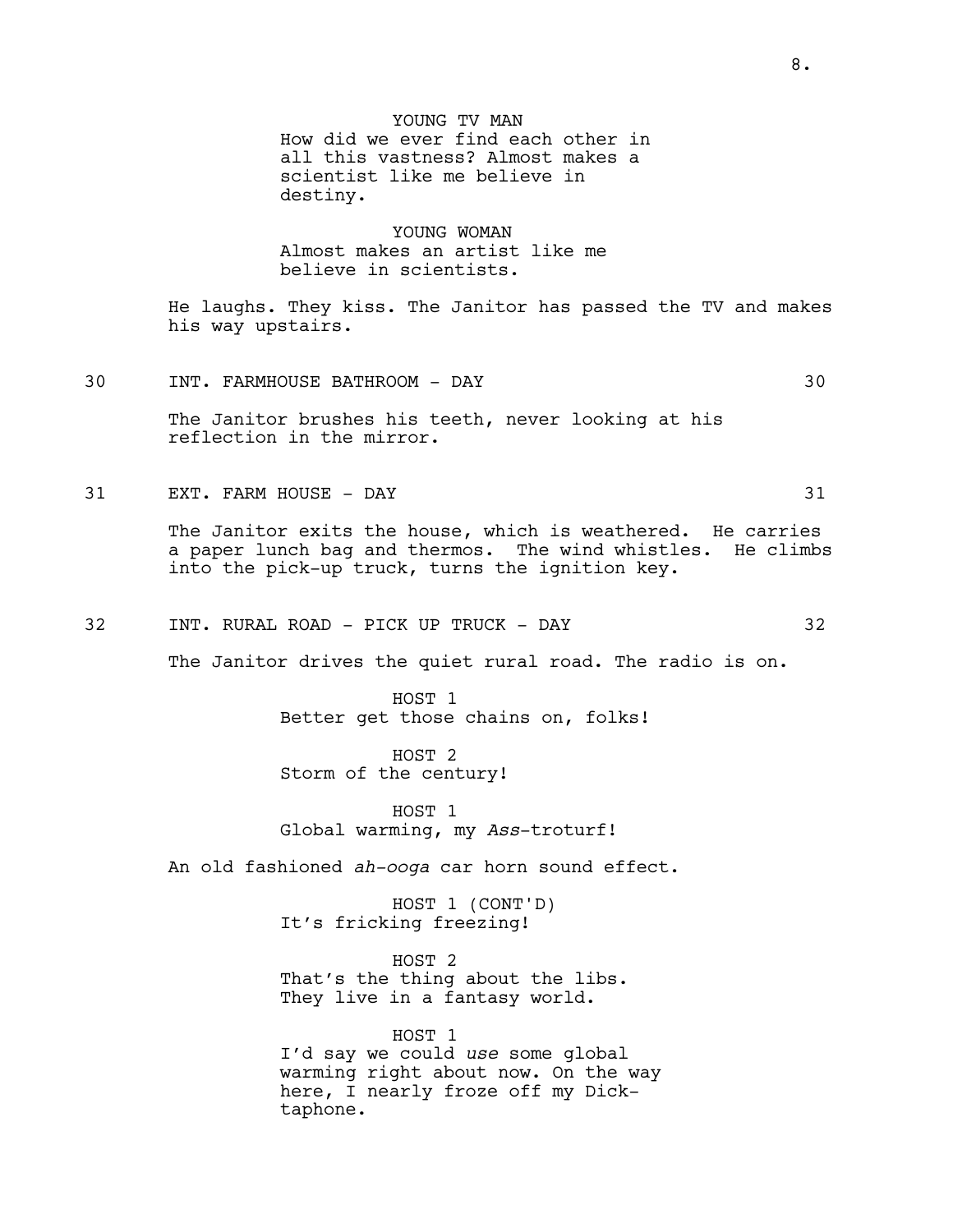*Ah-ooga!*

# 33 EXT. HIGH SCHOOL - DAY 33

The Janitor, lunch bag and thermos in hand, crunches on the hard snow.

34 INT. SCHOOL HALLWAY - DAY 34

The Janitor makes his way through the empty hall. The bell sounds, sudden and loud, and the hall is filled with raucous students. The Janitor is invisible to them as they carelessly maneuver their way around him. He watches their faces, their interactions, their youth, their romances, their enthusiasm. He spots the outliers: the lonely, the ugly, the desperately sad.

35 INT. CUSTODIAN'S ROOM - DAY 35

The Janitor opens his locker, places his lunch and thermos on the shelf, and removes his shirt, revealing a sagging, old man's torso. He changes into a dark work shirt emblazoned with the school's name. He closes the locker, organizes the supplies on his cart, rolls it to the door, and waits until the voices of the students peter out. Then he opens the door, wheels the cart into the mostly empty hall.

36 INT. HALL - DAY 36

There are only a few student stragglers. The Janitor pushes the cart, wheels it into the first classroom.

37 INT. CLASSROOM ONE - DAY 37

THE JANITOR EMPTIES THE ROOM'S TRASH CANS INTO THE LARGE ONE ON HIS CART. HE WIPES A DUST RAG ALONG THE TABLE TOPS AND THE WINDOW LEDGE. OUTSIDE SNOW HAS STARTED TO FALL. HE WATCHES THE SNOW, SEEMINGLY TRANSFIXED.

38 EXT. BROWNSTONE STREET - DAY 38

A Young Woman waits. She is dressed for the cold, her quirky, adorable outfit topped with a cheerily colorful wool beanie. She looks both ways down the street, waiting for someone. She notices the snowflakes, and playfully tries to catch a few on her tongue.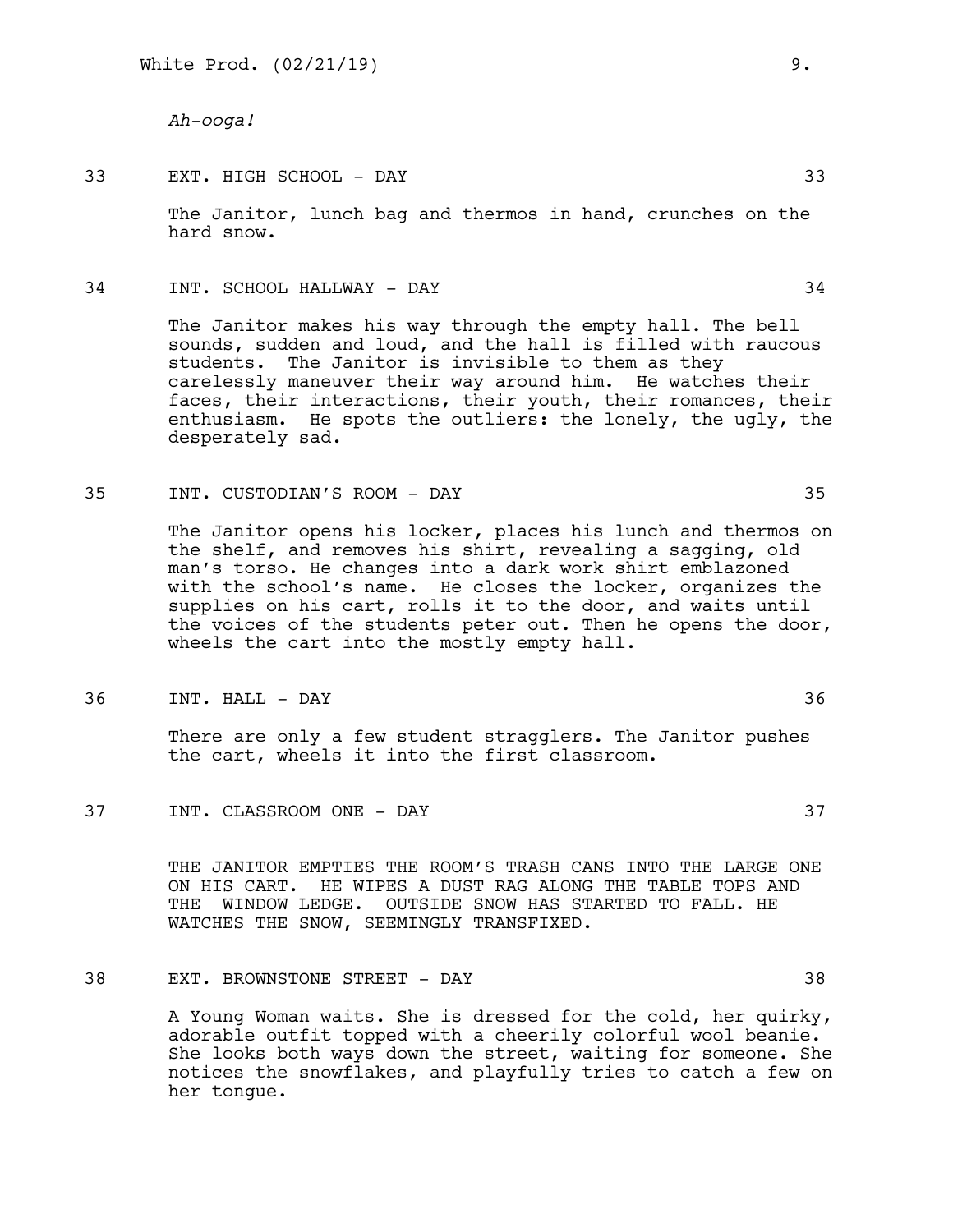Suddenly, she feels self-conscious, glances around to see if she is being watched, peering into dark apartment windows. She spots a young man driving toward her. This is Jake. A fleeting look of worry passes across her face, then she smiles, waves enthusiastically. He smiles back, waves, pulls to a stop in front of her. She opens the door.

> YOUNG WOMAN It's snowing!

JAKE Winter is icummen in.

YOUNG WOMAN

Goddamn!

They laugh. She climbs into the car. They kiss.

39 INT. CAR - DAY 39

They drive through a university town; it is oddly underpopulated. She looks out the window. Although her outfit is the same, the colors seem more subdued now. Jake watches the road. She glances over at him, takes in his face in profile. Feeling her eyes on him, he glances over. She smiles. He smiles self-consciously, looks back at the road. She flips down her sun visor, opens the mirror, the mirror is  $*$  missing, she flips the visor back up. Her mood has turned  $*$ missing, she flips the visor back up. Her mood has turned \* somber. The whispering sound increases in volume.

> YOUNG WOMAN (V.O.) I'm thinking of ending things.

Silence.

JAKE

Huh?

YOUNG WOMAN What's that?

JAKE Did you say something?

YOUNG WOMAN (laughing) No. I don't think so.

JAKE

Weird.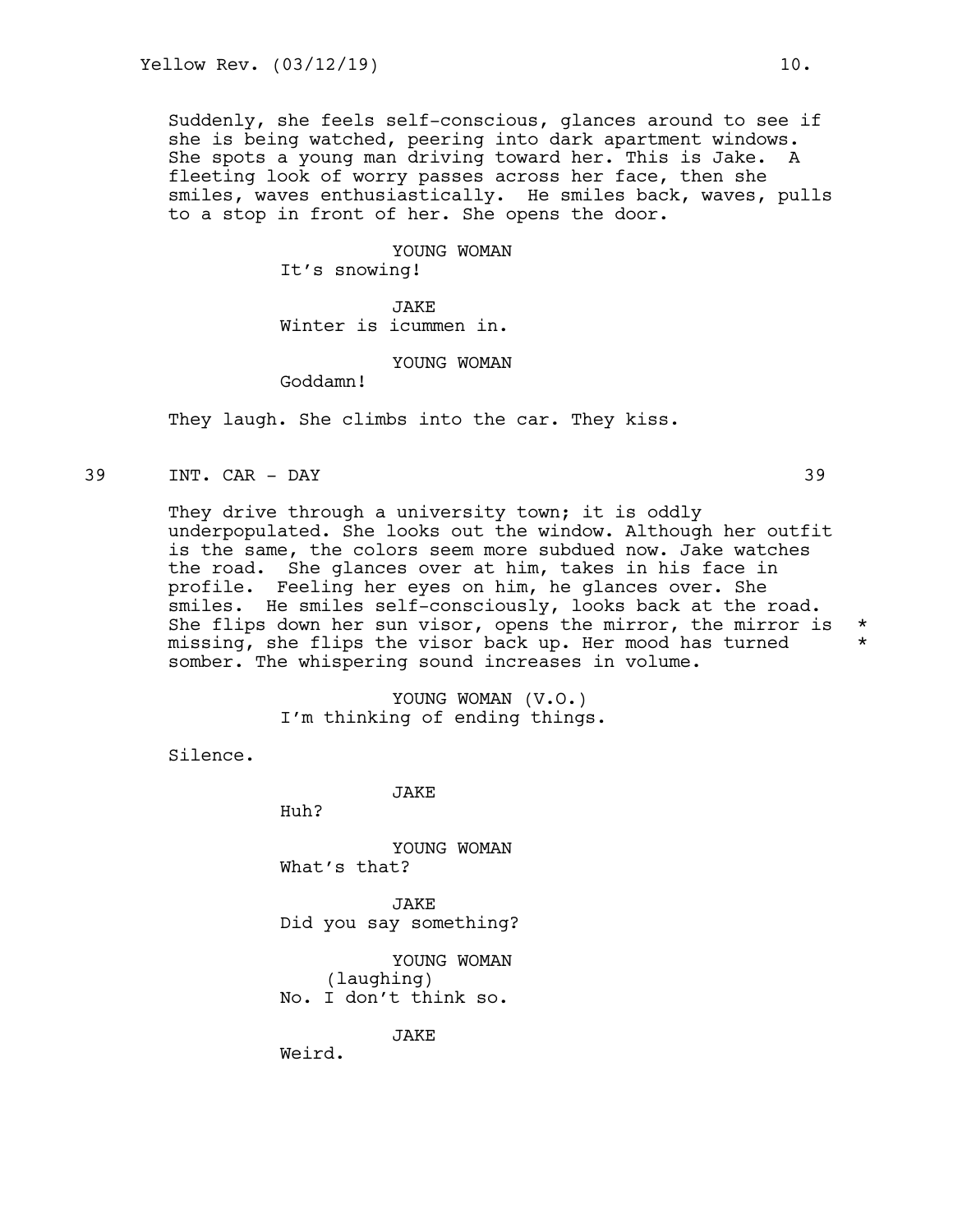YOUNG WOMAN

Ha. Yeah.

Silence.

JAKE Car ghosts.

YOUNG WOMAN (playfully) Spooooky.

JAKE

Ha. Yeah.

Silence.

JAKE (CONT'D)

Boo!

YOUNG WOMAN

Ha.

Silence. She looks out the window.

YOUNG WOMAN (V.O.) I'm thinking of ending things.

Jake glances over again. She doesn't make eye contact. He looks back to road.

> YOUNG WOMAN (V.O.) What's the point of carrying on like this? I know what it is, where it's going. Jake is a nice guy, but... It's not going anywhere. I've known this for a while now. Maybe it's human nature to keep going even in the face of this knowledge. The alternative requires too much energy, decisiveness. People stay in unhealthy relationships because it's easier. It's basic physics. An object in motion tends to stay in motion; people tend to stay in relationships past their expiration date. Newton's first law of emotion.

#### JAKE

Do you want to stop for a coffee or something? A snack? It's going to get pretty farmy pretty fast now.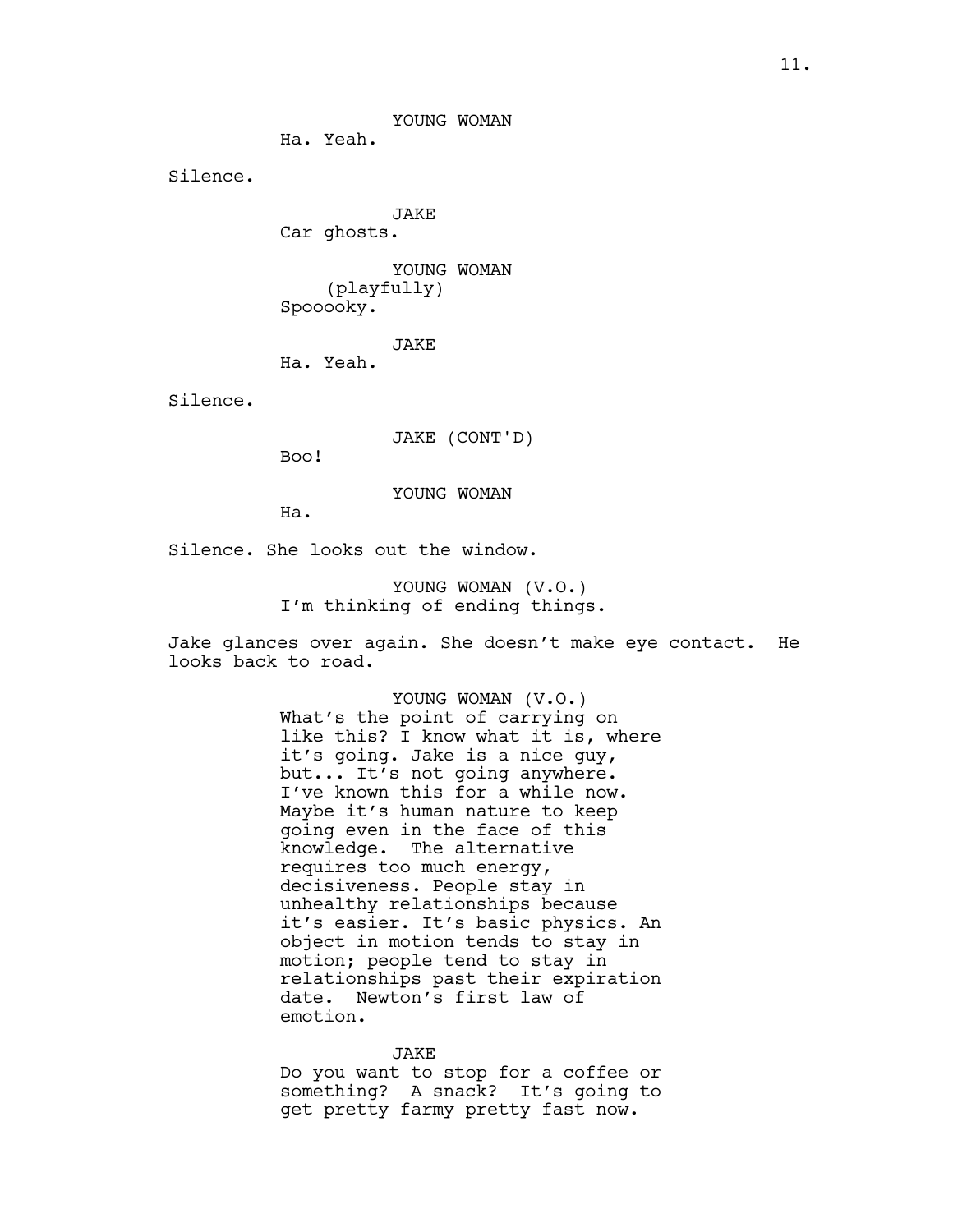YOUNG WOMAN Oh. No. I'm fine.

JAKE

You sure?

YOUNG WOMAN I don't want to spoil my appetite!

# JAKE

Ok.

Silence. She studies his hands on the steering wheel. He selfconsciously takes the one closest to her from the wheel, and slips it into his jacket pocket.

> JAKE (CONT'D) Y'know, my mother hasn't been feeling well recently. So...

> > YOUNG WOMAN

I'm sorry.

JAKE I'm just saying that there might not be much of a spread. She might not be up to a lot of cooking. (beat) She hasn't been well.

YOUNG WOMAN I'm sorry to hear that. What's going on with --

JAKE I'm just saying, if you want to stop for a snack, it would probably be fine. In terms of appetite spoiling. In terms of the amount of food she might have prepared. It might even be advisable.

YOUNG WOMAN

I'm fine.

JAKE

Ok.

Silence.

(MORE) JAKE (CONT'D) They really are looking forward to meeting you.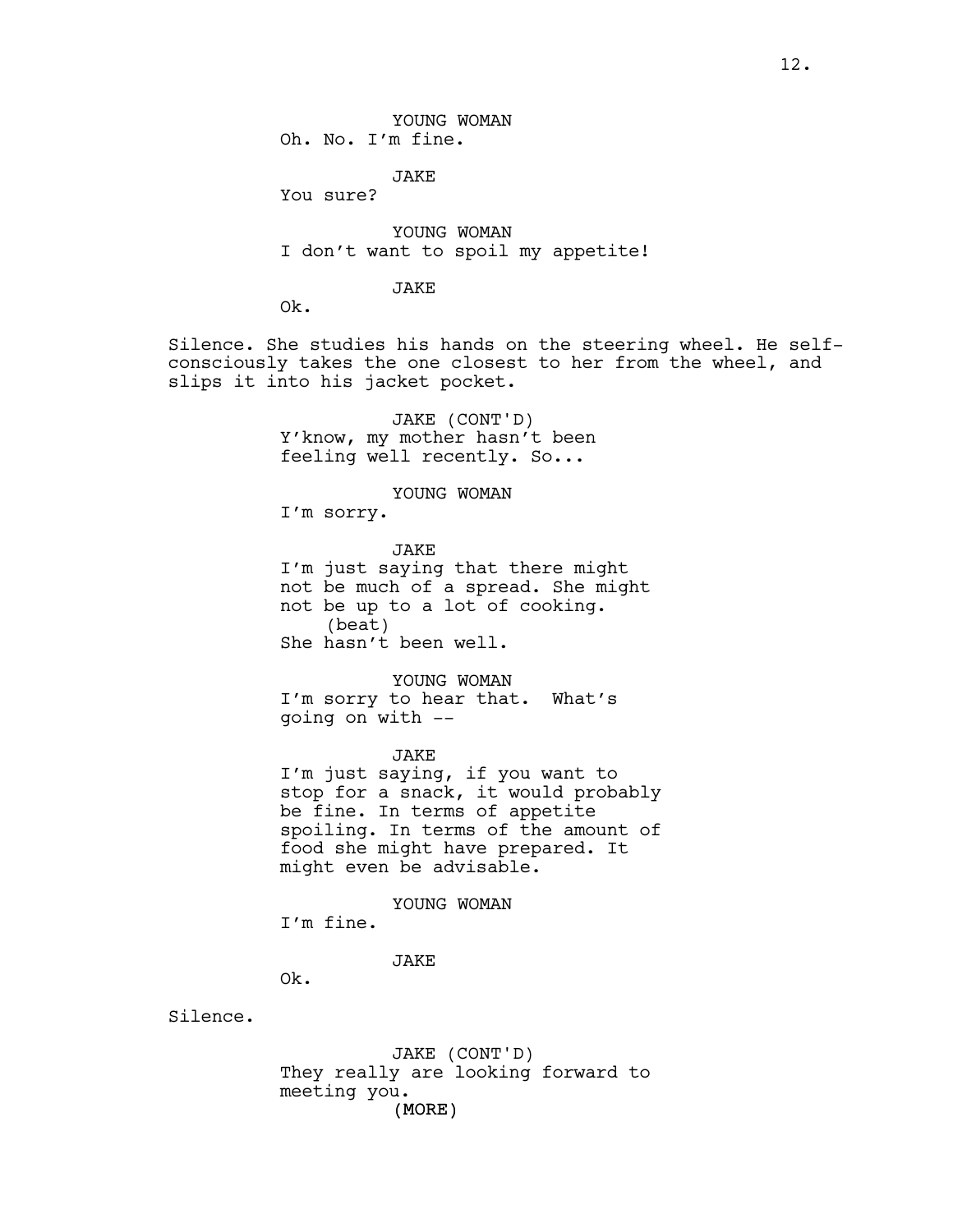## JAKE (CONT'D)

I don't want to give you the wrong impression. I've told them a lot about you.

YOUNG WOMAN (looking over at Jake) That's nice to hear. I'm looking forward to meeting them, too.

She looks out the window.

YOUNG WOMAN (V.O.) Maybe it's unfair of me to be going on this trip with Jake. When I'm so uncertain about our future. Our lack of it. After all, going to meet your boyfriend's parents is the proverbial next step, isn't it? The truth is, I haven't even told my parents I'm dating Jake. I've never mentioned him. And I don't think I ever will. I guess that says a lot about my intentions.

**JAKE** It's just that she hasn't been feeling well. So...

#### YOUNG WOMAN

I'm sorry. Getting old ain't for sissies, as Bette Davis said.

#### JAKE

True. Although one might take issue with her use of the word sissy as a pejorative.

YOUNG WOMAN Of course. Yes. A different time.

Silence.

### YOUNG WOMAN (V.O.)

I guess it's curiosity. Jake is certainly hard to figure. Maybe it's like a window into his origins. The child being father of the man, and all.

#### JAKE

Oh, are you a fan of Wordsworth then, by chance?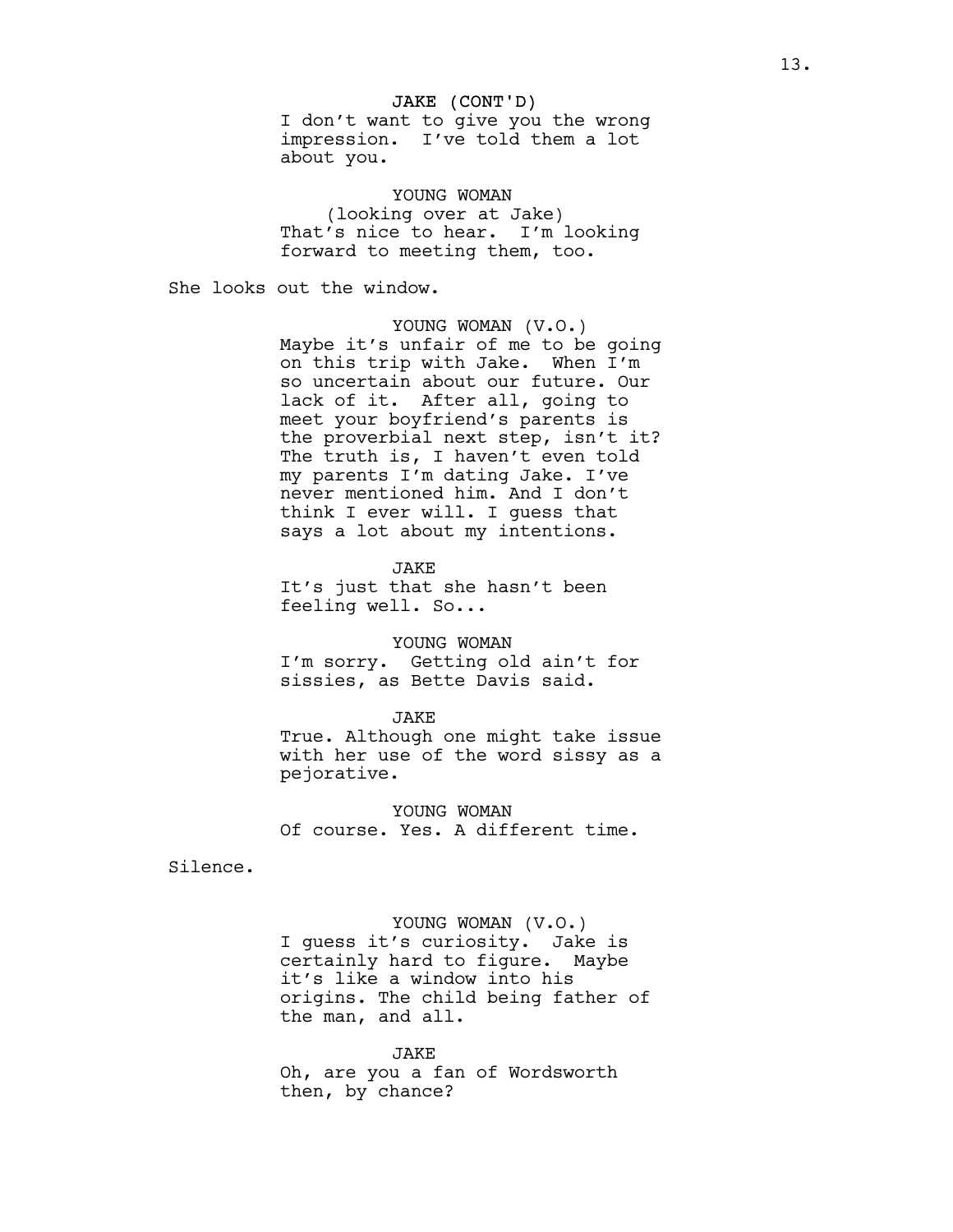YOUNG WOMAN

Wordsworth?

JAKE William Wordsworth? The poet?

YOUNG WOMAN I'm not familiar, really. Why do you ask?

# JAKE

I was just thinking about him, for some reason. He popped into my head. His poem *Ode: Intimations of Immortality from Recollections of Early Childhood*, to be specific.

YOUNG WOMAN Jesus, that's the title? Seems like an entire poem.

#### JAKE

Ha. Yeah.

Silence. She silently counts syllables.

YOUNG WOMAN I tried to make it into a haiku. Too many syllables. Damn.

JAKE Ha. You get your words' worth with Wordworth.

# YOUNG WOMAN

Ha.

JAKE (beat) You want to hear how it starts?

# YOUNG WOMAN

Ok. Sure.

As Jake recites, the young woman watches the passing bleak farmland.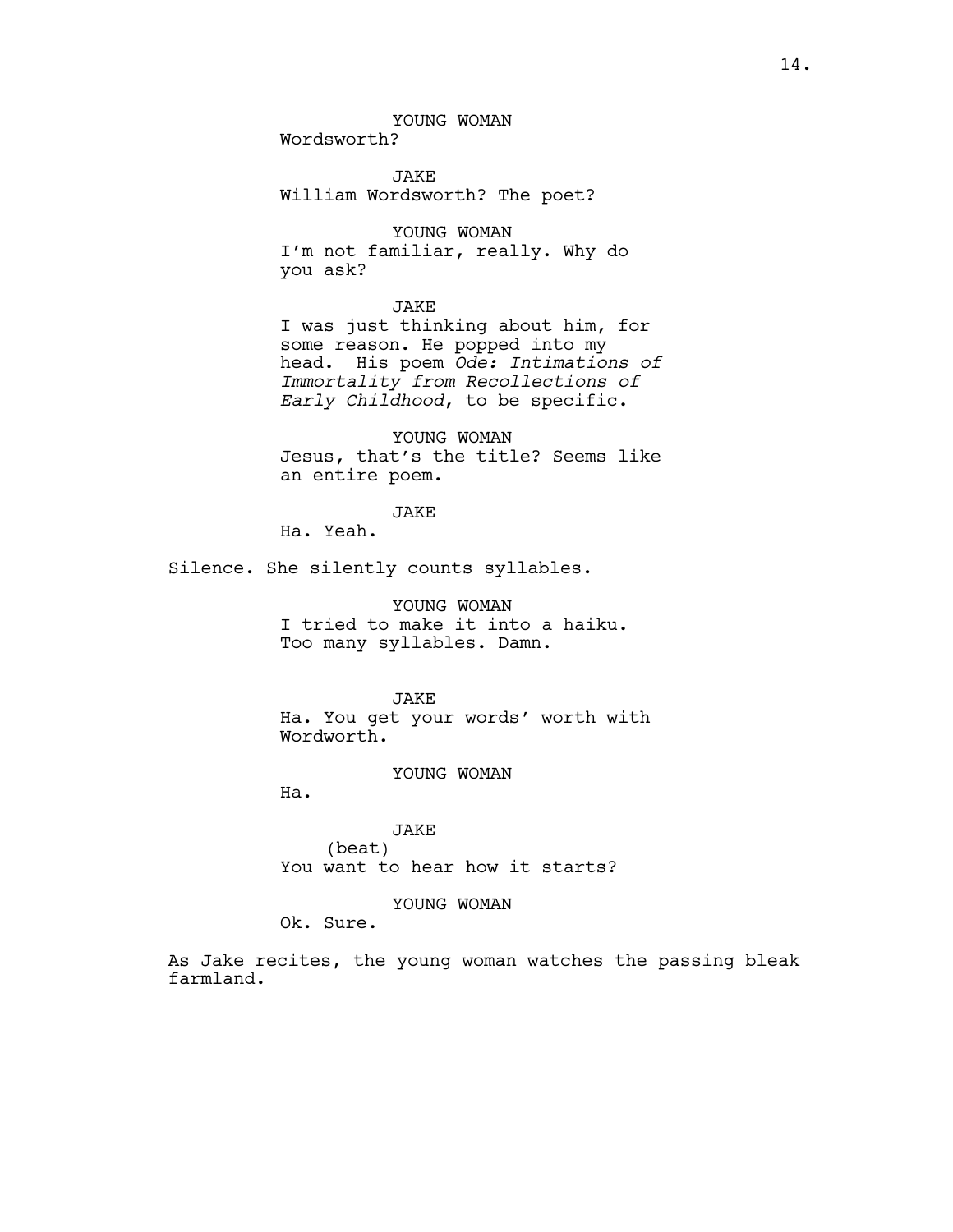JAKE (reciting)

There was a time when meadow, grove, and stream,/The earth, and every common sight,/To me did seem/Apparell'd in celestial light,/The glory and the freshness of a dream./It is not now as it hath been of yore;—/Turn wheresoe'er I may,/By night or day,/The things which I have seen I now can see no more.

YOUNG WOMAN Huh. Well, that's heavy. Sad.

JAKE It goes on like that. More or less.

YOUNG WOMAN You recite it well. I like your

voice.

JAKE I guess, there's hope in it, too. But... I dunno, maybe they have to do that, give people something.

YOUNG WOMAN I confess, I haven't read a lot of

poetry. I guess, I mostly don't understand it. (joking) I'm not a metaphorical-type gal.

JAKE It's just that that one speaks to me.

YOUNG WOMAN

Yeah.

**JAKE** Incidentally, Wordsworth wrote a series of poems to a woman named Lucy.

YOUNG WOMAN

Like me!

JAKE Exactly. A beautiful, idealized woman who dies young.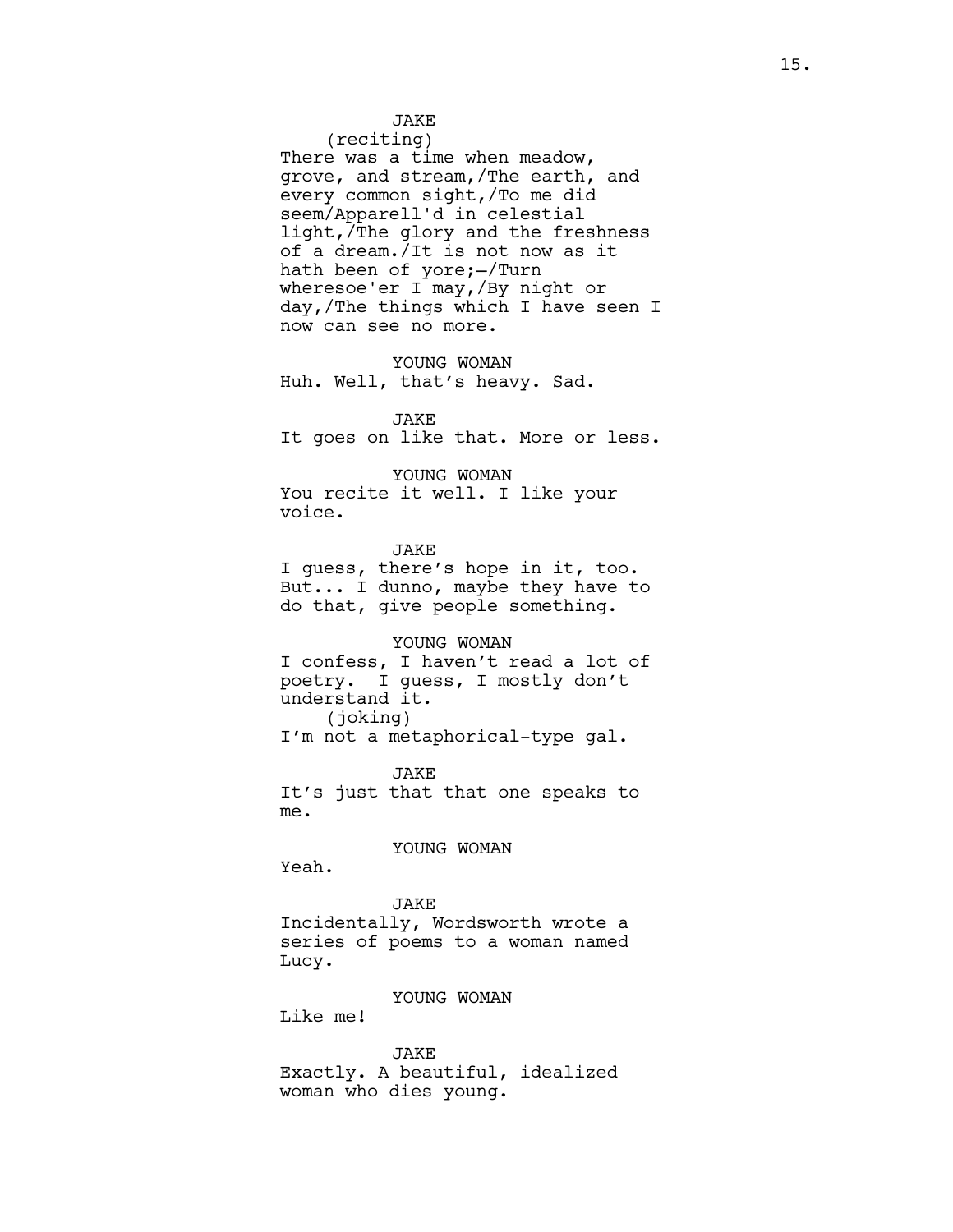YOUNG WOMAN

Yikes.

JAKE Ha. Well, the comparison goes only as far as your name.

YOUNG WOMAN

Phew.

JAKE And that you are ideal, of course.

YOUNG WOMAN (uneasily) Aw. That's sweet.

She smiles at him. Silence.

A phone rings, loud, surprising. Urgently, the Young Woman fishes in the bag by her feet, finds the phone, pulls it out, checks the caller: Lucy. \*\*YOUNG WOMAN APPEARANCE CHANGE\*\* \*

> JAKE Who's that?

YOUNG WOMAN Just a friend. I'm not going to answer.

JAKE You can. I don't mind. You should.

YOUNG WOMAN

It's ok.

JAKE I don't mind.

She drops the phone back in her bag.

JAKE (CONT'D)

Mysterious.

YOUNG WOMAN What's that?

JAKE

A friend.

YOUNG WOMAN Ha. Not really. Someone from class.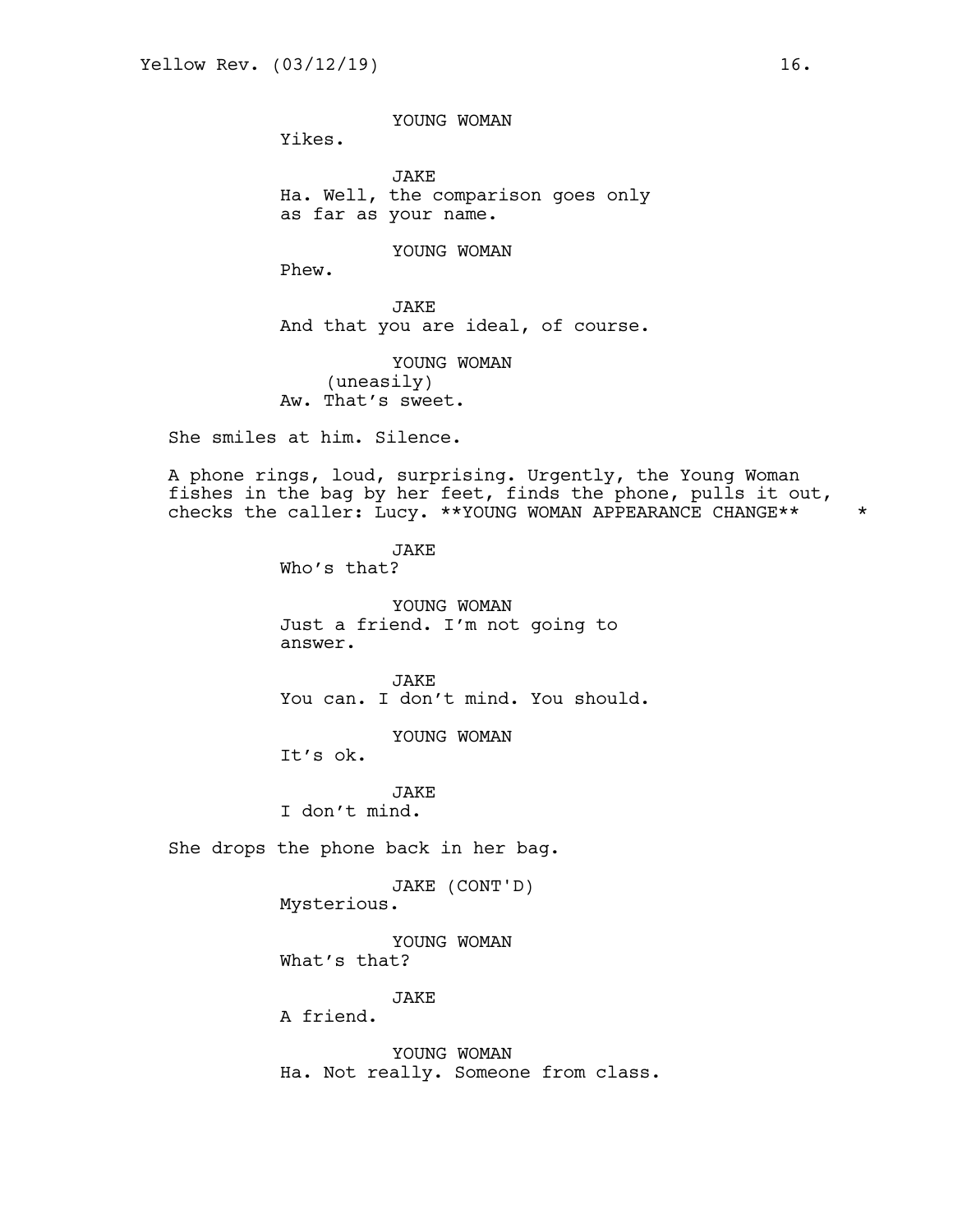She looks out the window at depressed and abandoned farms. She sees a collapsed farm house with a brand new swing set in the front yard. It's jarring.

> YOUNG WOMAN (CONT'D) That's odd.

JAKE What's that?

YOUNG WOMAN Did you see that swing set?

JAKE What swing set?

YOUNG WOMAN We just passed it.

JAKE Nope. Missed it.

YOUNG WOMAN It was weird. This beautiful new swing set in front of an abandoned house.

JAKE I didn't see it.

YOUNG WOMAN Why would that be there? Clearly no one has lived in that house for years. Decades.

**JAKE** I didn't see it. (beat) Maybe someone is moving in and they brought the swing set first? That's all I can think of.

YOUNG WOMAN I suppose. (beat) That seems an unlikely sequence of events.

JAKE Well, I didn't see it. (beat) Like to have something to entertain the kids while the parents are getting the house ready?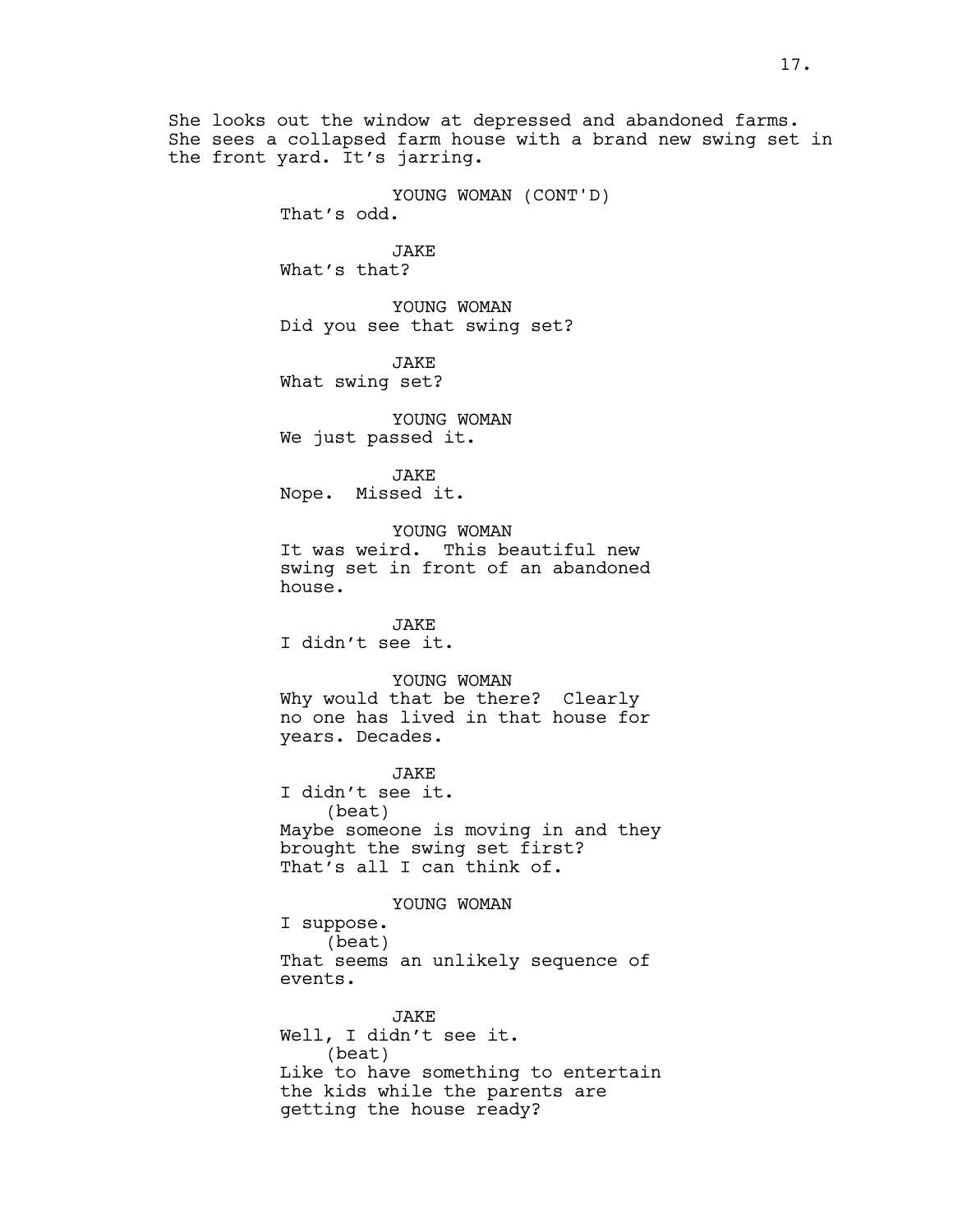YOUNG WOMAN Huh. Yeah. (beat) Odd. JAKE Who knows? (beat) They're saying there might be a fair amount of snow. YOUNG WOMAN Yeah? JAKE They're predicting it. YOUNG WOMAN Do you think we should maybe turn back? I've got a fair amount -- a lot actually -- of work to do tomorrow. I need to be able to get home tonight, so I can get to it first thing. JAKE I think we'll be ok. I've got tire chains in the trunk. YOUNG WOMAN (dubious) Ok. JAKE What are you working on? YOUNG WOMAN Oh, um, I have a paper due Wednesday. JAKE Which one is this? YOUNG WOMAN

Susceptibility to rabies infection in the sensory dorsal root ganglia neurons.

JAKE Right. The trigeminal ganglia, as well, right?

YOUNG WOMAN Yes. Exactly.  $\star$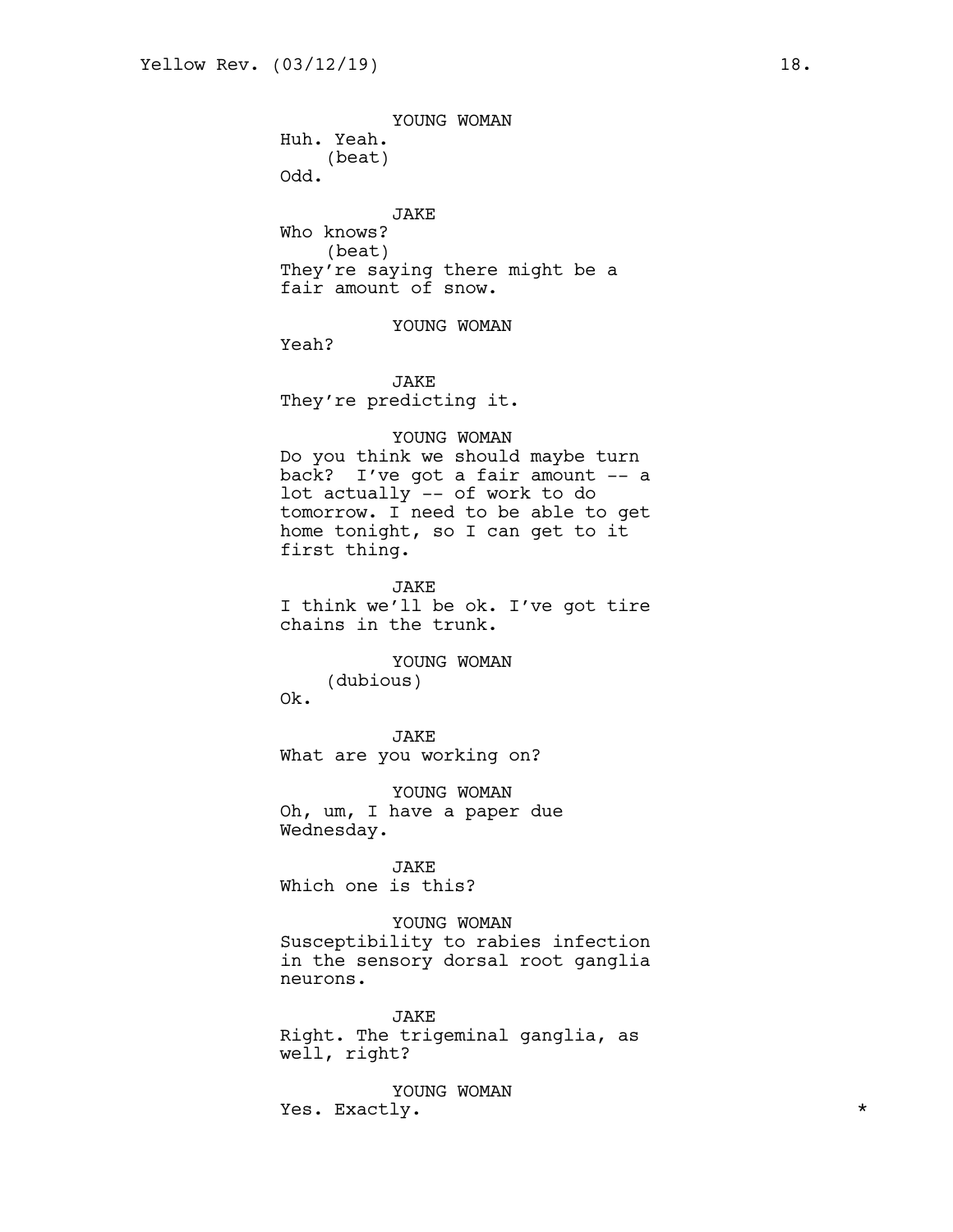**JAKE** Point for me. Interested in and knowledgeable about my girlfriend's work.

She reacts to the "my girlfriend."

YOUNG WOMAN Point for Jake.

JAKE How's the paper going?

YOUNG WOMAN It's nowhere, actually. I really do have to get back tonight. Deal with it first thing.

JAKE I'll get you home. Chains.

YOUNG WOMAN

Chains.

YOUNG WOMAN (V.O.) I do like Jake. And he's educated. Our fields are different, but he's curious and keeps up. That's a good thing. That's in the pro column.

She smiles over at Jake. He smiles back, seemingly relieved.

YOUNG WOMAN (V.O.) And he's cute. In his awkward way. We are interesting together, as well. People look at us when we're together. Who's that couple? I don't get looked at alone. Not much. And Jake doesn't either, he tells me. Maybe that's the way it is in general for guys. No one looks at them. But Jake has told me he feels it, feels invisible.

JAKE Want to listen to something?

He has white crust in the corner of his mouth. She fixates on it.

> YOUNG WOMAN I'm sorry, what?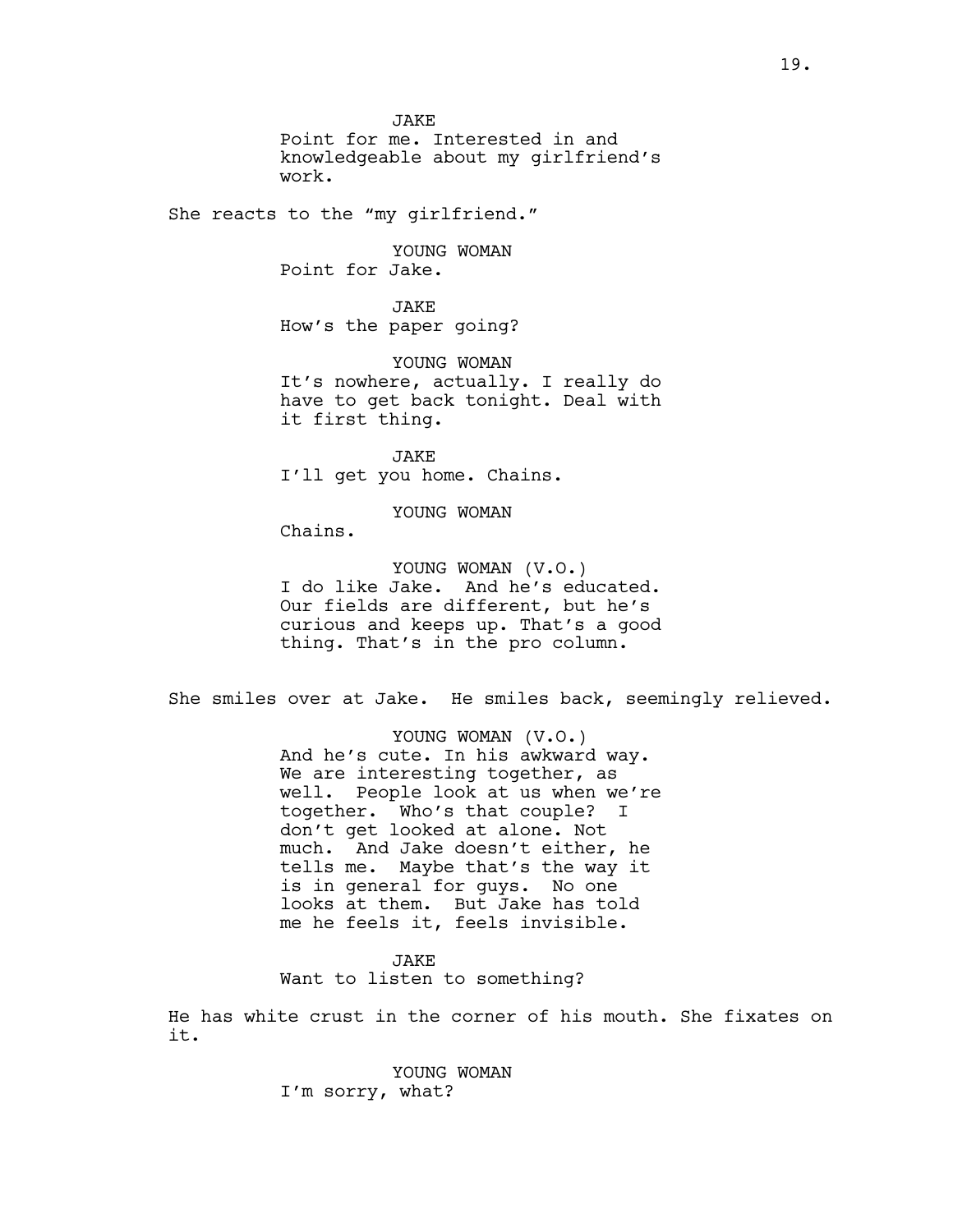He wipes away the crust, as if he knows she's seeing it.

JAKE I asked if you want to listen to some music.

YOUNG WOMAN

Oh. Sure.

Jake switches on the radio, dials through the static.

JAKE When you get out this far, there's not much signal.

He finds a station playing *Many a New Day* from the musical *Oklahoma!* The reception is iffy, giving the music an almost underwater burble and, in addition, it sounds amateurish, performed by high school students.

> SINGER Many a new face will please my eye/ Many a new love will find me/Never have I once looked back to sigh/ Over the romance behind me/Many a new day will dawn/Before I do

YOUNG WOMAN This is an odd song. Out here in the middle of nothing.

**JAKE** It's from Oklahoma! The musical.

YOUNG WOMAN

Apt.

JAKE

Indeed.

YOUNG WOMAN

I didn't realize you were a fan of musical theater. You're full of surprises.

#### JAKE

(MORE) I'm not really. Into musicals, I mean. I may be full of surprises though. That's not for me to say. Anyway, I just know a few musicals. Oklahoma!, Phantom, Carousel, South Pacific, Guys and Dolls, Flower Drum Song, Wicked... (beat)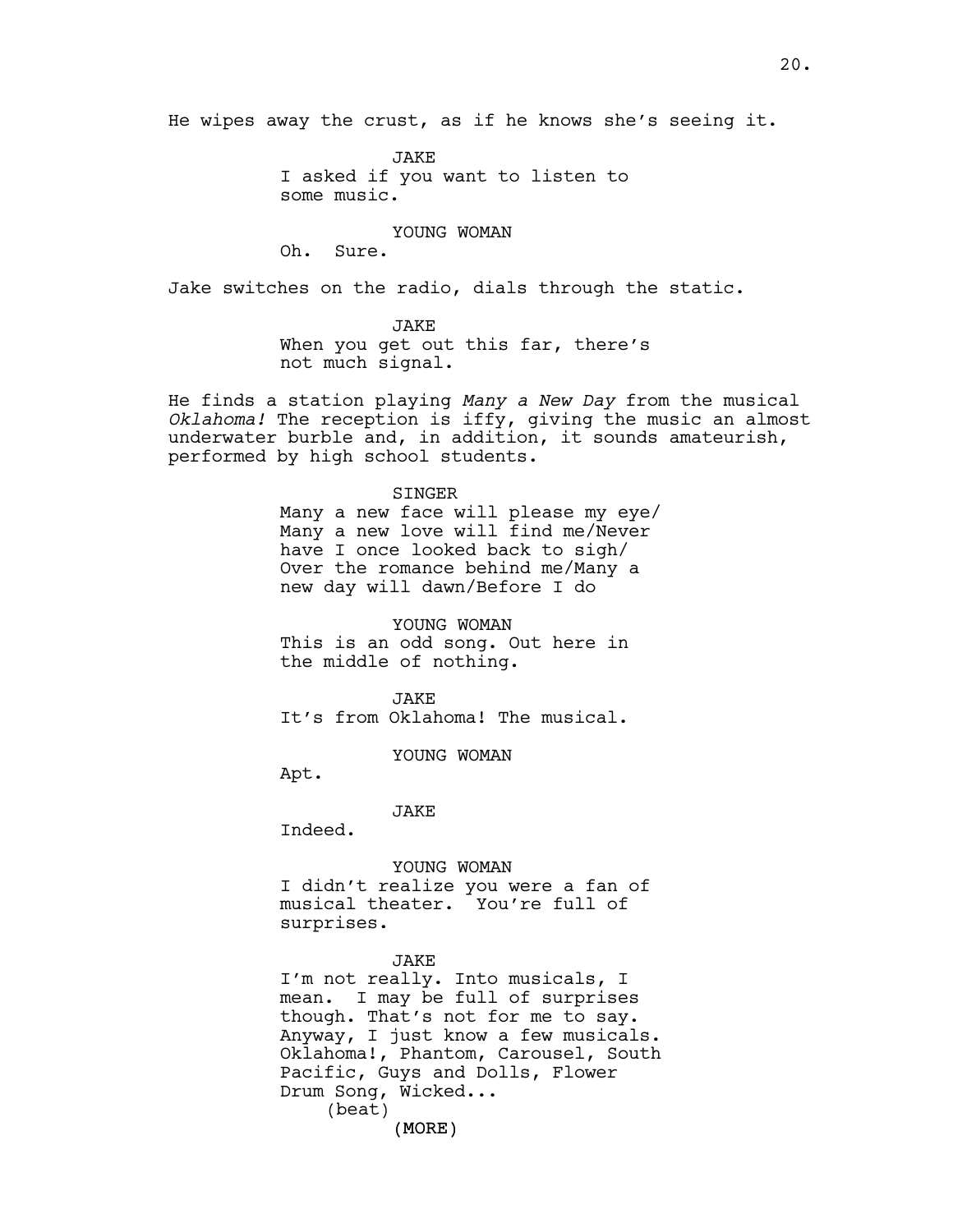JAKE (CONT'D) How to Succeed in Business Without Really Trying... (beat) The Music Man, Pajama Game, Cabaret,... (beat) The Lion King, Grease, The King and I, The Sound of Music, Pal Joey, Charley's Aunt, On the Town... (beat) My Fair Lady. But I know Oklahoma! best, I guess. They do it every few years. For obvious reasons.

YOUNG WOMAN Wait, who does it every few years?

JAKE Sometimes I see kids who were in past productions, y'know, at the supermarket, working at stores in town. Older now.

40 INT HIGH SCHOOL AUDITORIUM - AFTERNOON 40

The Janitor sweeps between the seats, while on stage a rehearsal for *Oklahoma!* is in progress. High school girls dance around the girl playing Laurey, as she sings along with an inept orchestra. A high school-quality farm house set squats on the stage behind them. A teenage girl, dressed as an old lady, sits on a rocker on the porch.

## SINGER

Many a light lad may kiss and fly/ A kiss gone by is bygone/Never have I asked an August sky/Where has last July gone?/Never have I wandered through the rye/Wondering where has some guy gone/Many a new day will dawn/Before I do

41 INT. CAR - AFTERNOON 41

Jake and the Young Woman listen to the song.

#### SINGER

Never have I chased the honeybee/ Who carelessly cajoled me/Somebody else just as sweet as he/Cheered and then consoled me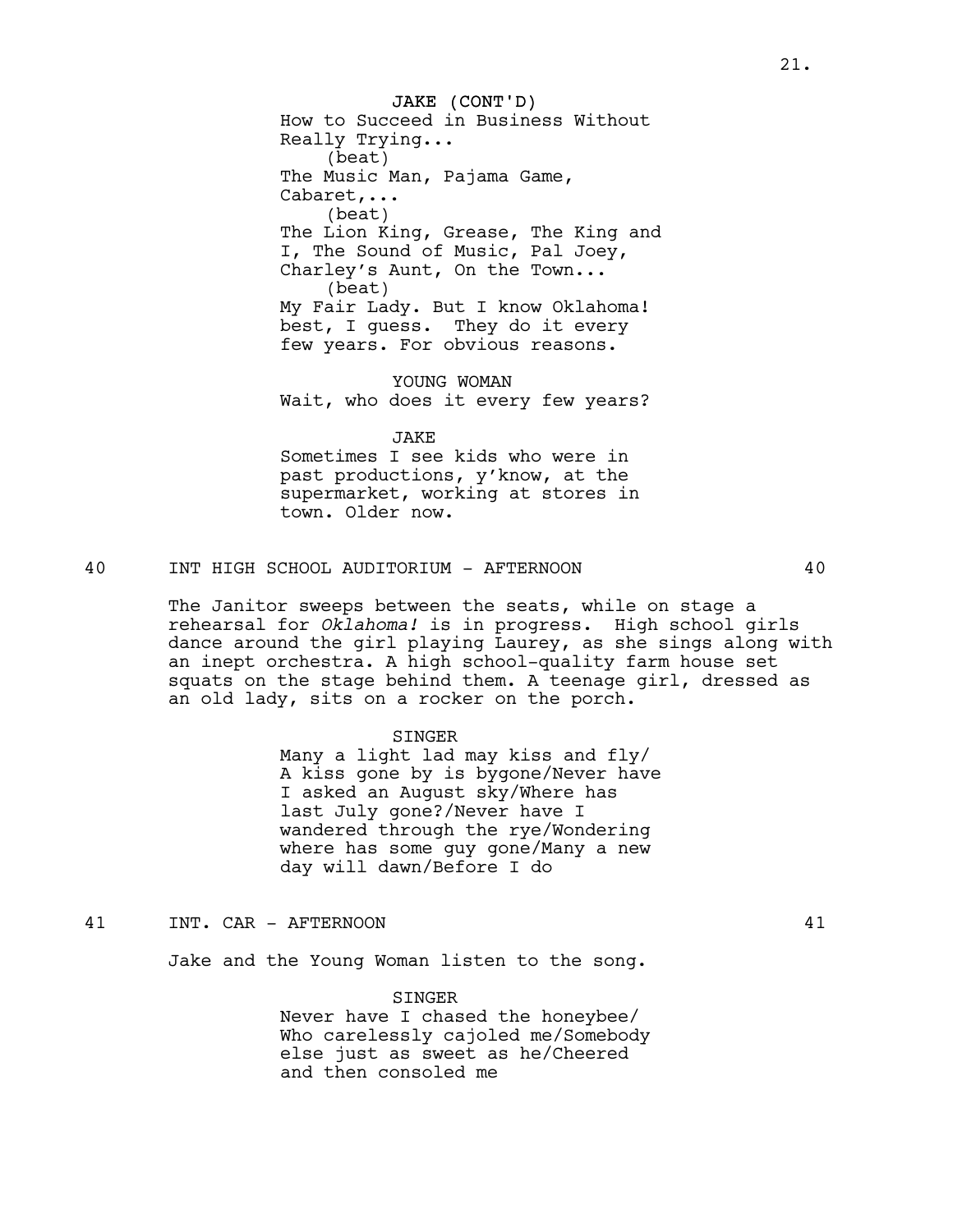YOUNG WOMAN Well, this girl seems healthy enough in her attitude. Good for her.

JAKE She's protesting too much, it turns out. She misses Curly.

YOUNG WOMAN (laughing) Curly? From The Three Stooges?

JAKE Different Curly.

YOUNG WOMAN We've all been there.

JAKE

Where?

YOUNG WOMAN Protesting too much about how ok everything is.

JAKE

True.

Jake watches the road in silence. Then:

JAKE (CONT'D) That's why I like road trips. It's always good to remind yourself that the world is larger than the inside of your own head. Y'know?

YOUNG WOMAN (tapping her temple) Perspective.

JAKE Perspective.

YOUNG WOMAN It is pretty out here. In a heartbroken, bleak kind of way.

The song continues. The young woman stares out the window. \*\* \* YOUNG WOMAN APPEARANCE CHANGE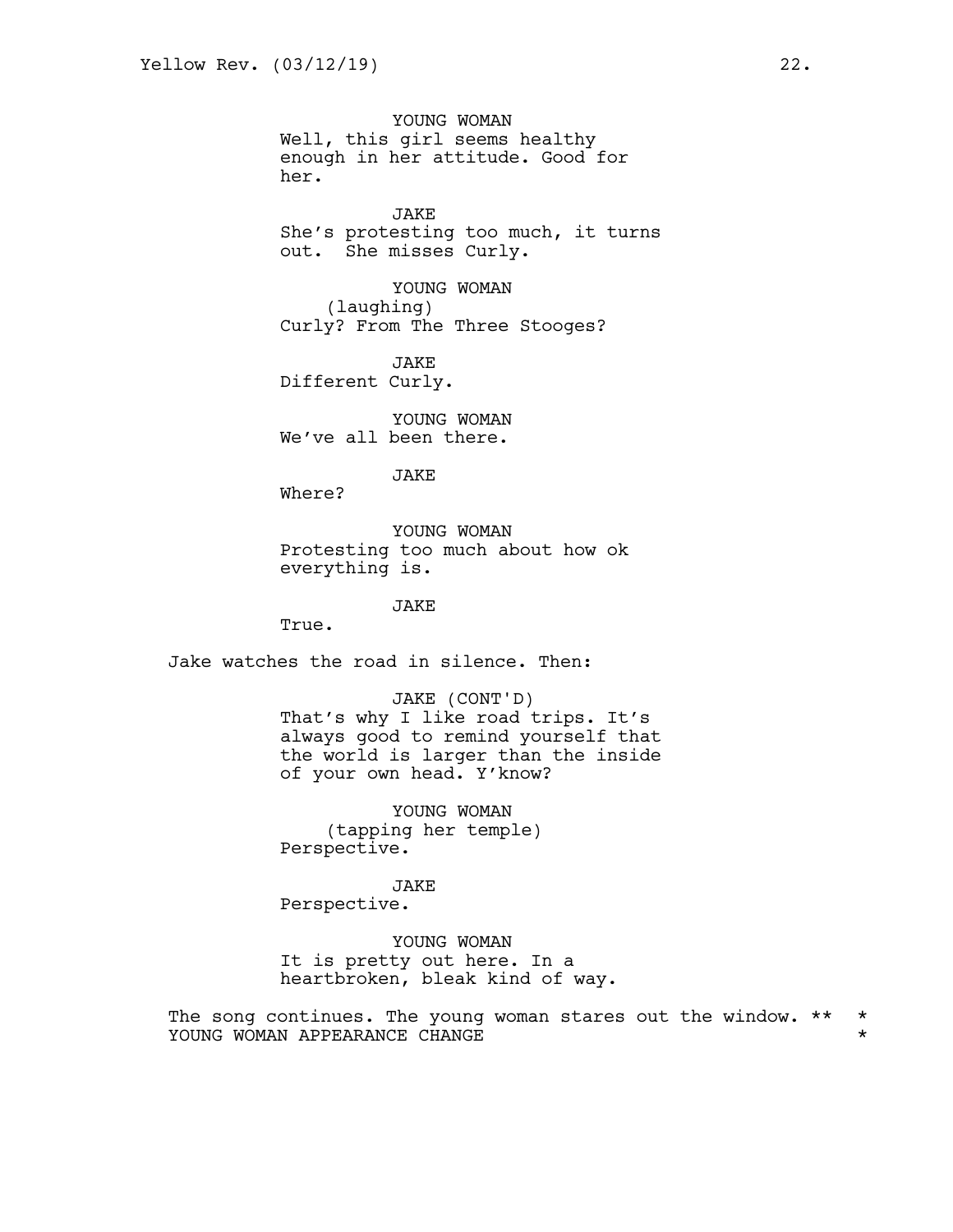(MORE) YOUNG WOMAN (V.O.) What was the last road trip I took? I should remember, but I don't. Nothing is coming to mind.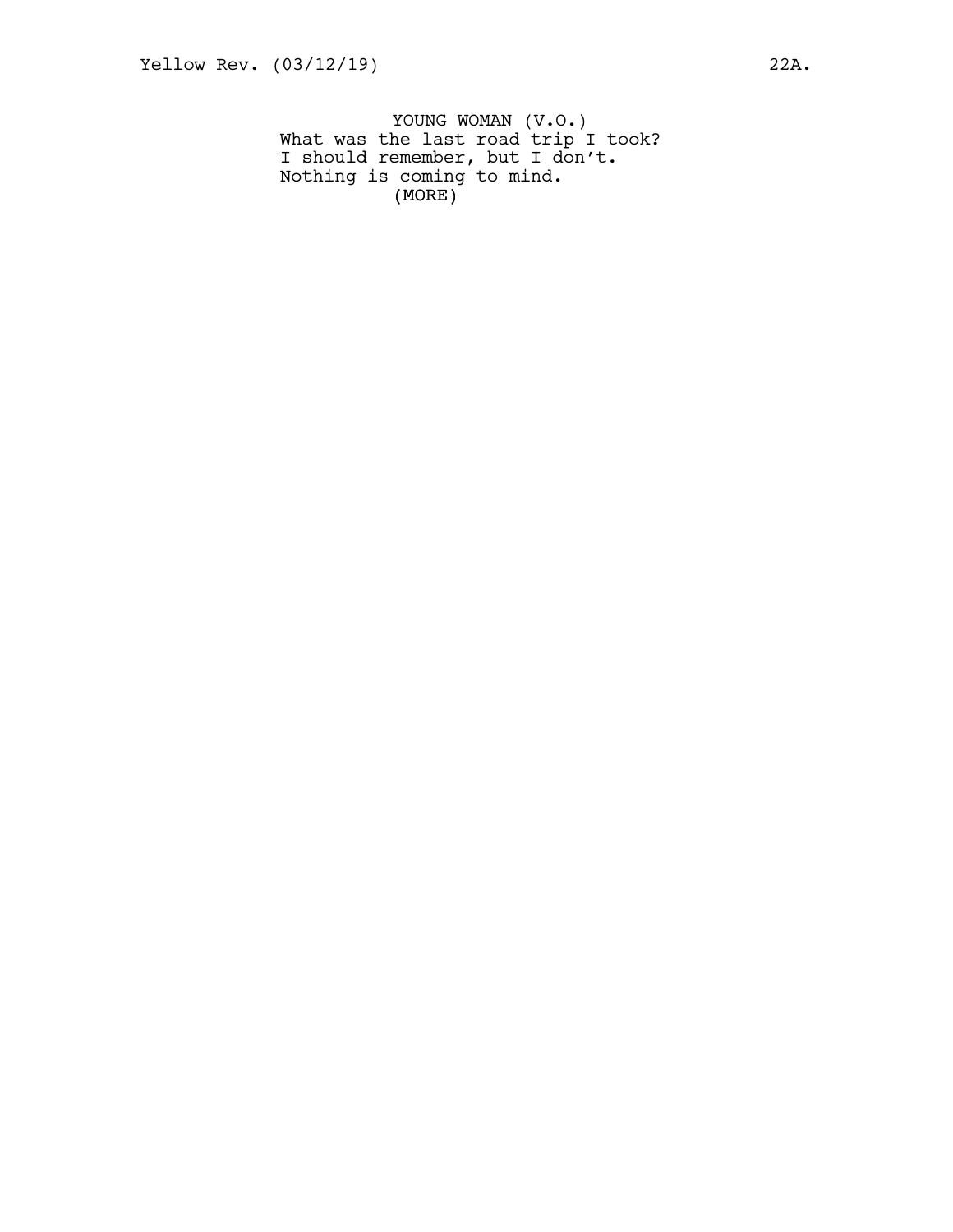YOUNG WOMAN (V.O.) (CONT'D) It's odd. I am foggy about so many things lately.

JAKE So you like this type of landscape?

YOUNG WOMAN It's beautiful, yes. Melancholy. I do like that.

JAKE It's the poet in you.

YOUNG WOMAN Ha. Yeah. I suppose so. Maybe.

JAKE You been working on anything?

YOUNG WOMAN I just finished one. I don't know.

**JAKE** Can I hear it?

YOUNG WOMAN You can read it.

JAKE I like to hear them in your voice. You're so good at reciting them.

YOUNG WOMAN Not really, but thanks.

JAKE It'll go with the poetic scenery.

YOUNG WOMAN I don't know, Jake. I don't much feel like performing right --

JAKE C'mon. It'll pass the time.

YOUNG WOMAN (laughing) Ok. I don't want you to be bored. (beat) It's called *Bonedog*.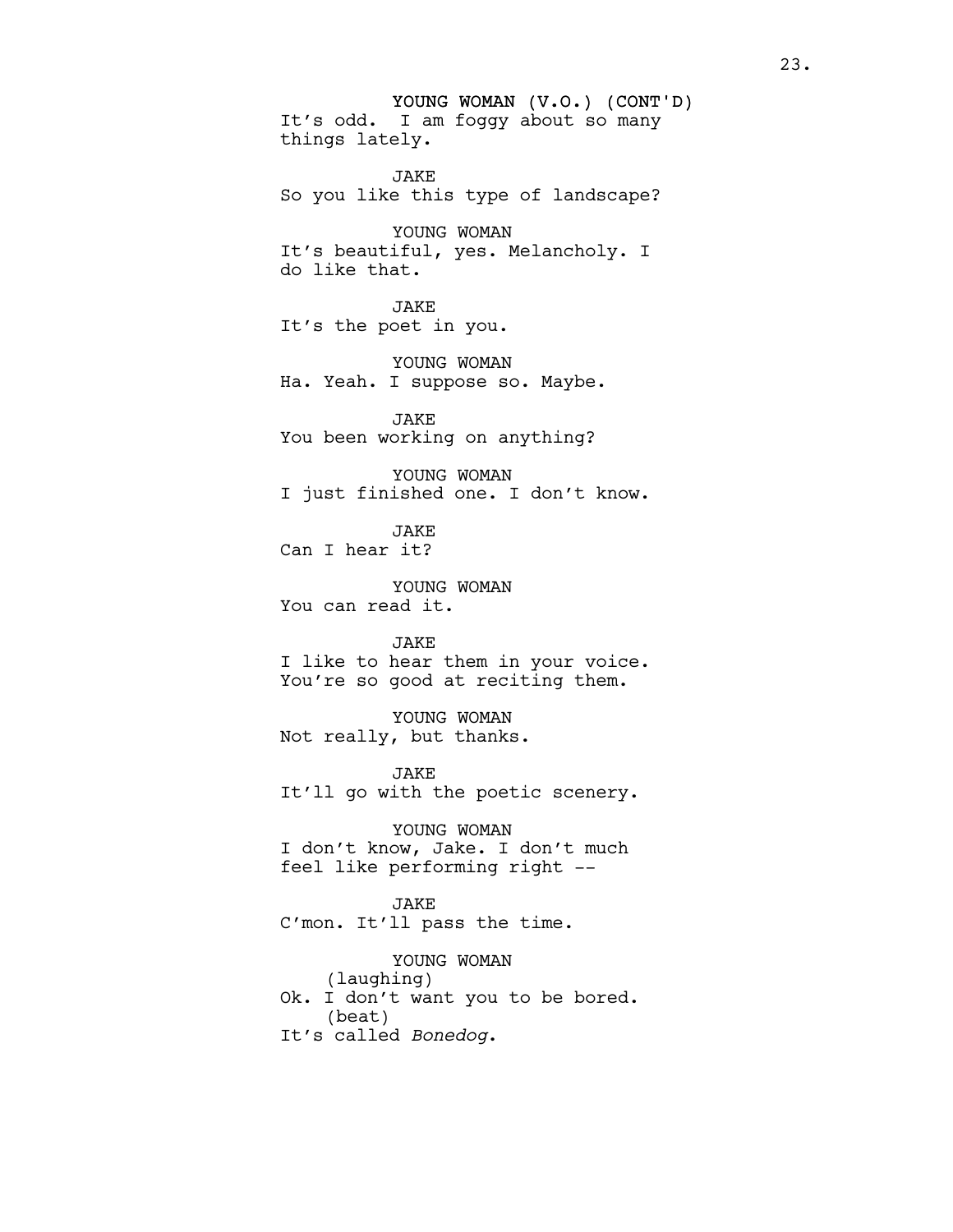As she recites, the camera studies her face, drifts several times from her to the passing bleak landscape and back, each time seeing her slightly differently: lipstick where there had been none, a slightly different hairstyle, glasses, no glasses, different glasses. \*\*YOUNG WOMAN APPEARANCE CHANGE \*  $x4***$  \*\*

> YOUNG WOMAN (CONT'D) Coming home is terrible./ Whether the dogs lick your/face or not; whether you/have a wife or just a wife-/shaped loneliness waiting/for you, coming home/is terribly lonely so/that you will even think/of the oppressive barometric/pressure back/where you have just come/from with fondness/because everything is worse/once you're home./You will think of the/vermin clinging to the/grass stalks, long hours/on the road, roadside/assistance and ice creams/and the peculiar shapes/of certain clouds/and silences/with longing/because you did not want/to return;/coming home is just/awful, and the homestyle/silences and clouds/contribute to nothing/but the general/malaise. The clouds,/such as they are,/are in fact suspect/and made from a different/material than those/you left behind./You yourself are cut/from a different/cloudy cloth,/ returned, remaindered,/ill-met by moonlight,/unhappy to be back,/slack in all the wrong/spots, seamy suit/of clothes, dishrag- /ratty, worn.

> You return home/moonlanded, foreign/the earth's gravitational/pull an effort now redoubled/dragging your shoelaces/loose and your shoulders,/etching deeper the/ stanza of worry/on your forehead,/ you return/home deepened,/a parched well,/linked to tomorrow/by a frail strand of/anyway:/you sigh/into the onslaught/of identical days, one/might as well/at a time.

> > (MORE)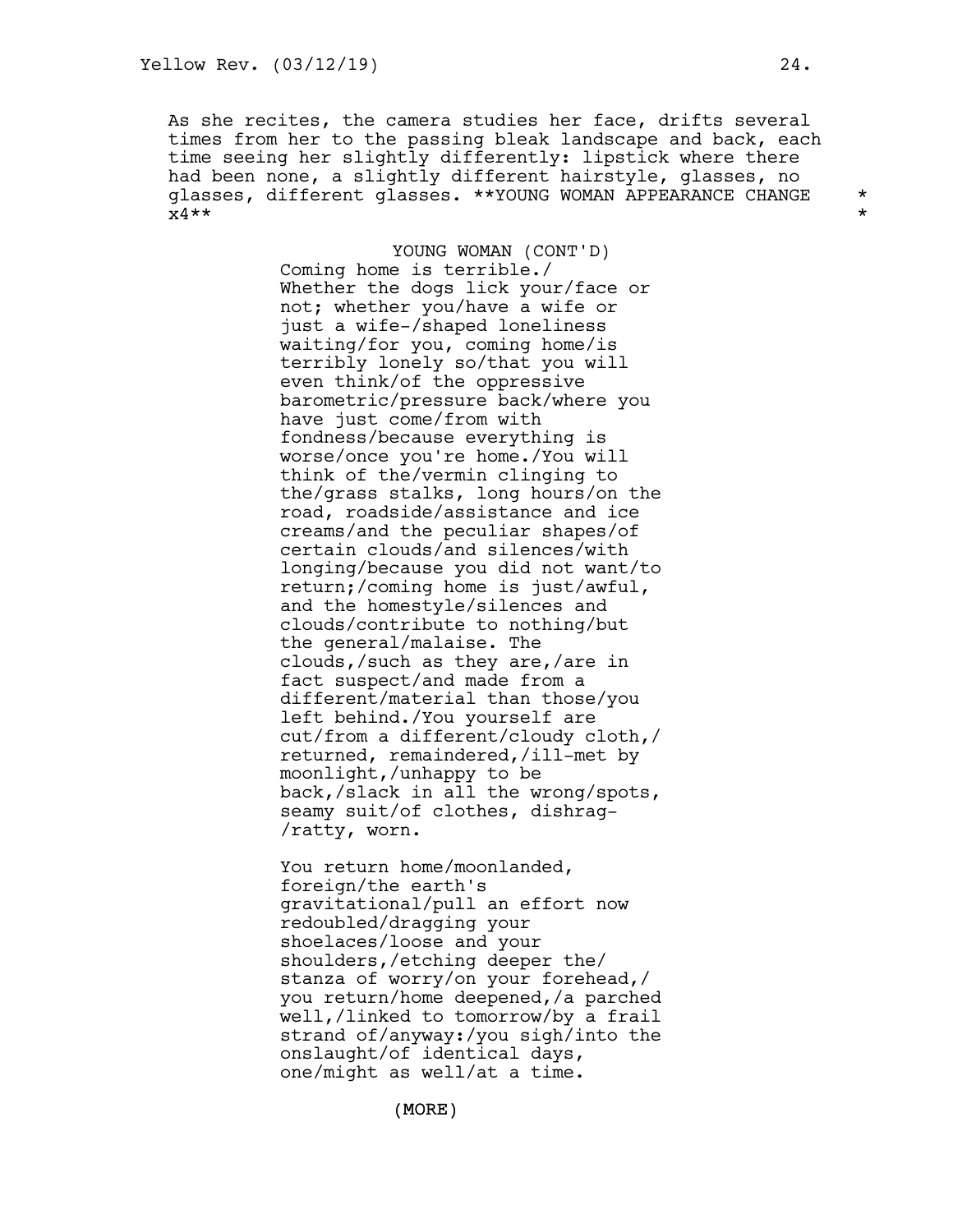## YOUNG WOMAN (CONT'D)

Well, anyway,/you're back,/the sun/ goes up/and down like a/tired whore,/the weather immobile/as a broken limb/while you just keep/ getting older./Nothing moves/but the shifting tides/of salt in your body./Your vision blears./You carry your weather/with you, big/blue whale, a/skeletal darkness;/you've come back/with X-ray vision;/your eyes have become/a hunger./You come home/with your mutant gifts/to a house of bone.

Everything you see now./All of it. Bone.

Silence. \*\*YOUNG WOMAN APPEARANCE CHANGE\*\* \*

JAKE

Wow.

YOUNG WOMAN

(laughing)

"Wow" is pretty much an all-purpose exclamation, I just realized. It could mean you loved it or that there are no other words to describe how rubbish it is.

JAKE

I love it. That's what it means.

YOUNG WOMAN Yeah? I don't know.

JAKE

It's amazing. I feel like it's about me. Like completely.

YOUNG WOMAN

Well, thanks. I guess that's the thing one hopes for when writing a poem.

JAKE

What's that?

YOUNG WOMAN Some universality in the specific? I don't know.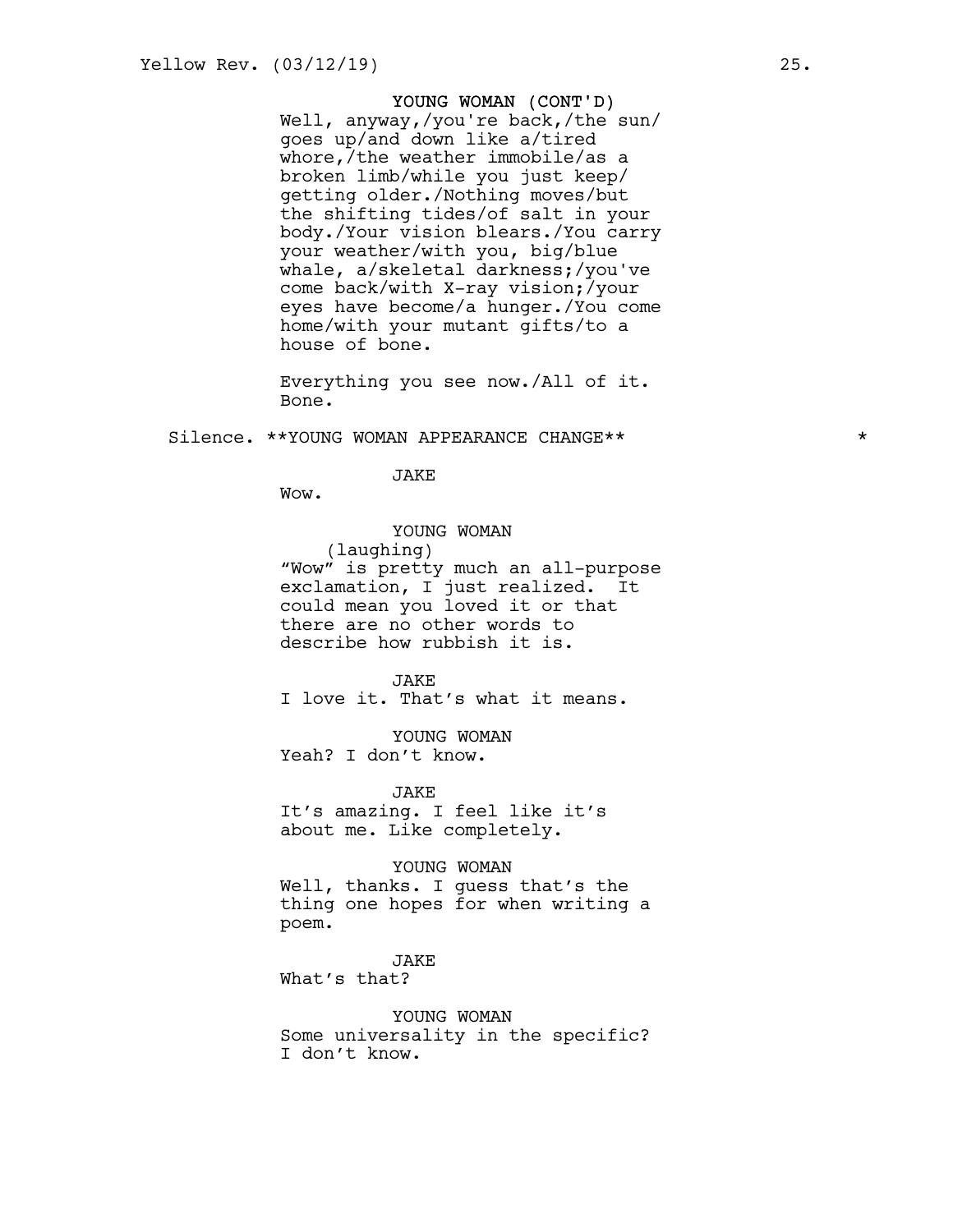**JAKE** Yeah. A feeling of connection. It's like you wrote it about me. I don't know how you do it.

#### YOUNG WOMAN

Do what?

### JAKE

Think in words without setting those thoughts in stone. Use language not to corral the world, but to set it free.

#### YOUNG WOMAN

Wow.

They both laugh at her use of the word "wow."

YOUNG WOMAN (CONT'D) Anyway, I don't know that I do all that, but thanks.

JAKE You really do. It's a marvel.

YOUNG WOMAN A marvel, no less! Well, thanks.

JAKE

Sure.

YOUNG WOMAN You're very sweet.

The Young Woman looks out the window.

YOUNG WOMAN (V.O.) I'm thinking of ending things. Jake is really great. He's sensitive. He listens to me. He's smart. There's just something... ineffable? Profoundly, unutterably, unfixably wrong here. I almost wish he were horrible, some monster, that he beat me, that he was a drunk, that he ignored me. Then my decision would be clear.

She looks over at Jake. He glances back, fearful.

YOUNG WOMAN (V.O.) But he's just not right. And no amount of *more time* will fix that.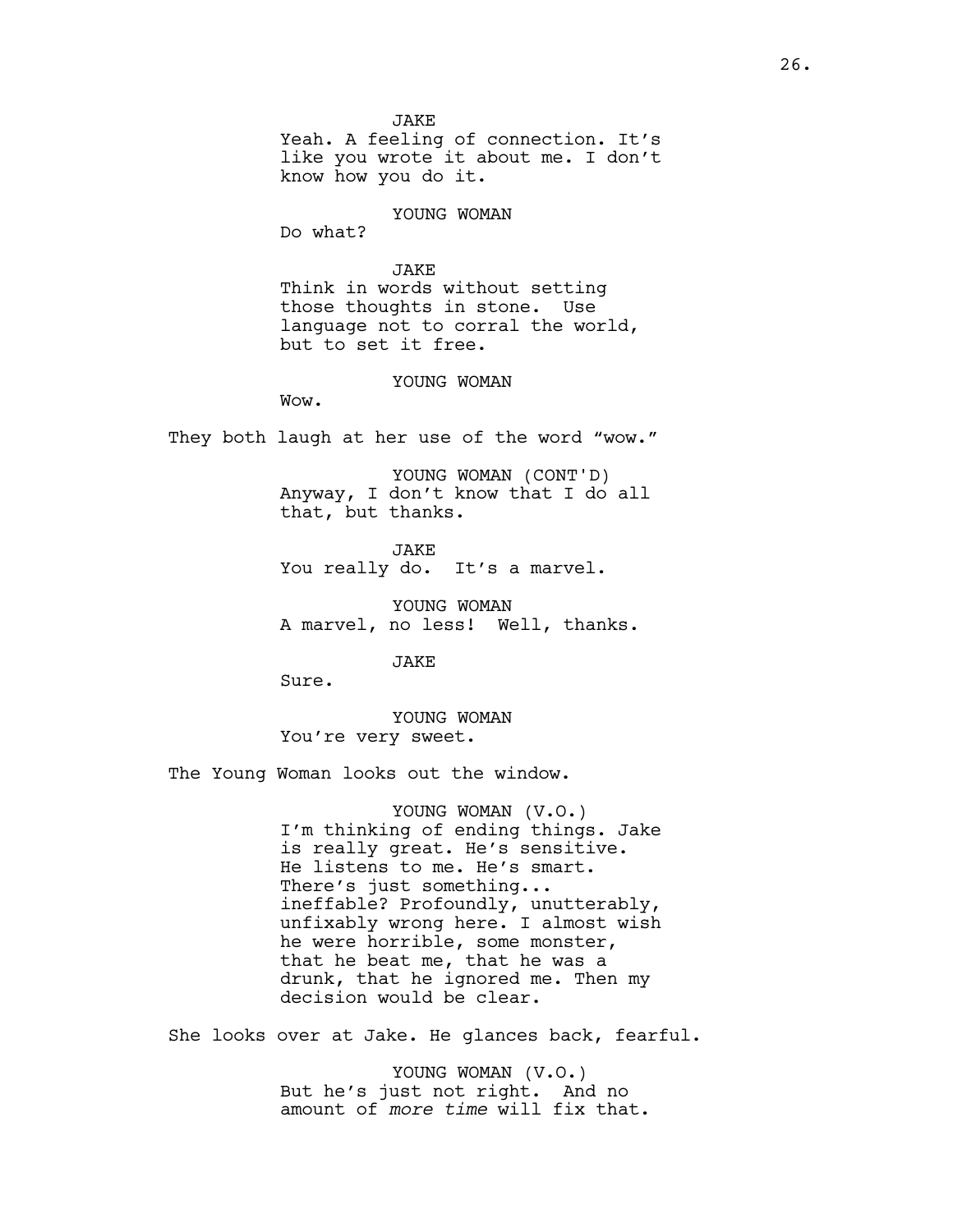**JAKE** Is something wrong? I'm feeling --

YOUNG WOMAN

No.

JAKE You seem sort of far away, is all.

YOUNG WOMAN Just thinking.

JAKE

About what?

YOUNG WOMAN (considering, stalling) About what? Hmm. I don't know. Just vague "in my head" stuff. (beat) I guess maybe I was thinking about time.

# JAKE

Really?

#### YOUNG WOMAN

How it's in charge of us, like we're on a train and it takes us where it takes us. There's no veering off. No side trips. And like Mussolini's trains; it runs on time.

#### JAKE

I read that it's not really true about Mussolini and trains. The improvements in the railway system preceded him. He just took credit. And even so, they still didn't always run on time.

YOUNG WOMAN Huh. I guess that's not really where I was going with that analogy. Not really about Mussolini.

JAKE (beat) Anyway, you can always jump off a train, right?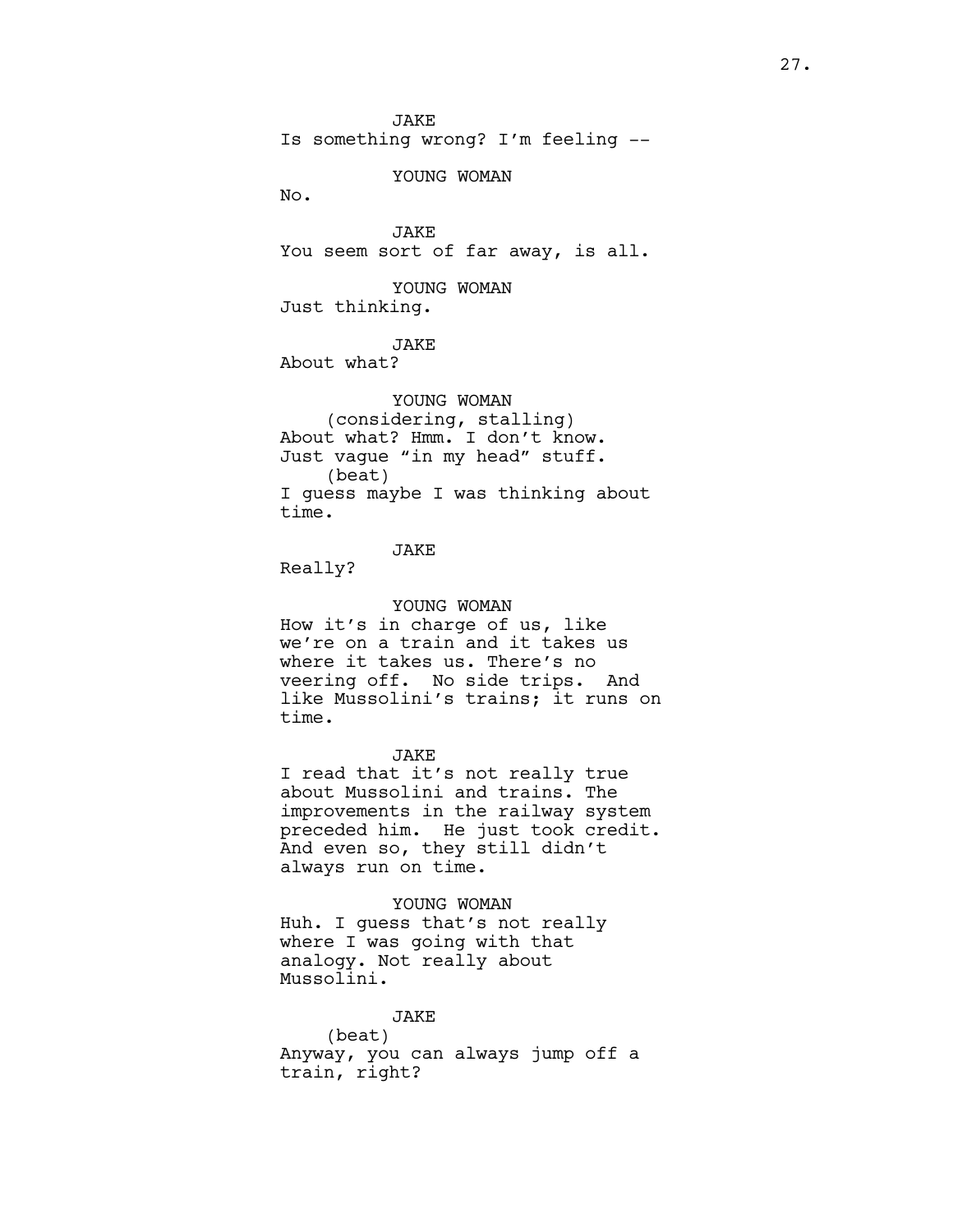YOUNG WOMAN

In movies, maybe. In real life you will likely die jumping from a moving train.

JAKE

That's true, I suppose. I watch too many movies. That's very true.

YOUNG WOMAN Everyone does. A societal malady.

JAKE

I fill my brain with lies to pass the time. And it does pass -- in the blink of an eye. An eye blink in excruciatingly slow motion.

#### YOUNG WOMAN

It's like the rabies virus attaching itself to our ganglia, then changing us into itself.

JAKE

Viruses are monstrous.

YOUNG WOMAN

Everything wants to live, Jake. Viruses are just one more example of everything.

JAKE

I suppose.

YOUNG WOMAN

Even crappy, fake movie ideas want to live. They grow in your brain, replacing your real ideas. That's what makes them dangerous.

#### JAKE

But did you know there are insects that blow themselves up? So there's that. Not everything wants to live.

YOUNG WOMAN Yes. Certain ants, certain aphids.

#### JAKE

For the good of their communities.

YOUNG WOMAN Suicide bombers.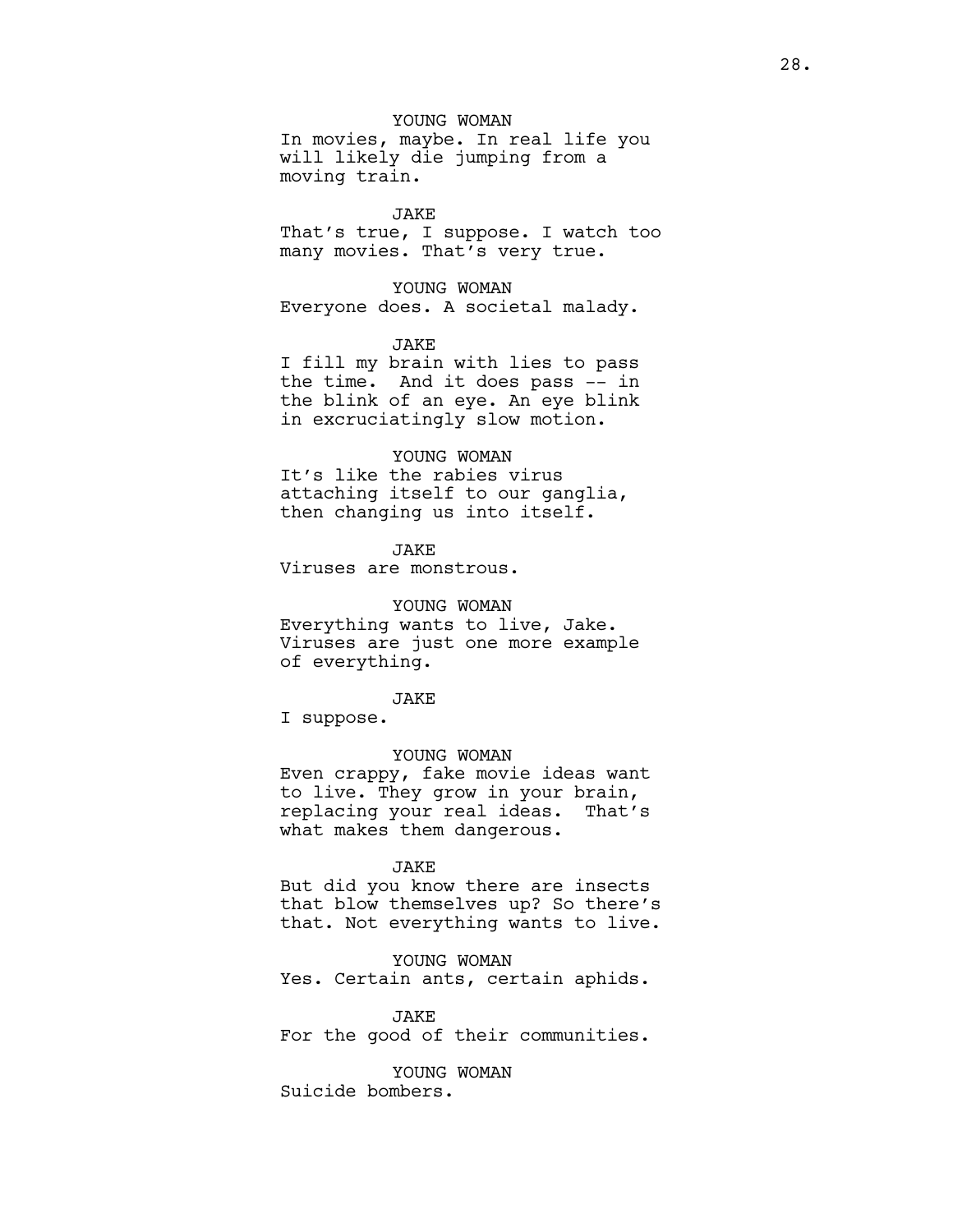**JAKE** So not everything wants to live.

YOUNG WOMAN True. Well, they want their communities to live, which is sort of like themselves writ large. (beat) And, also, we don't know if they really *want* anything. It's more likely just how they're programmed.

JAKE Maybe we're all programmed. Right?

He looks at her for some kind of confirmation. The Young Woman glances over at him and makes a gesture and noise as if she's exploding. They laugh.

> YOUNG WOMAN Now we're both dead.

Silence.

**JAKE** For the good of the community.

42 INT. HIGH SCHOOL BATHROOM - EVENING 42

Janitor cleans the bathroom sinks. There is a stage make-up book open to OLD AGE make-up techniques, some open make-up containers, and a white old lady wig.

- 43 OMITTED 43
- 44 OMITTED 44

45pt1,2 INT. JAKE'S CAR - EVENING 45pt1,2

Jake and the Young Woman pull off the road onto a dark, dirt driveway. \*\*YOUNG WOMAN APPEARANCE CHANGE\*\* \*

JAKE

Ta-dah.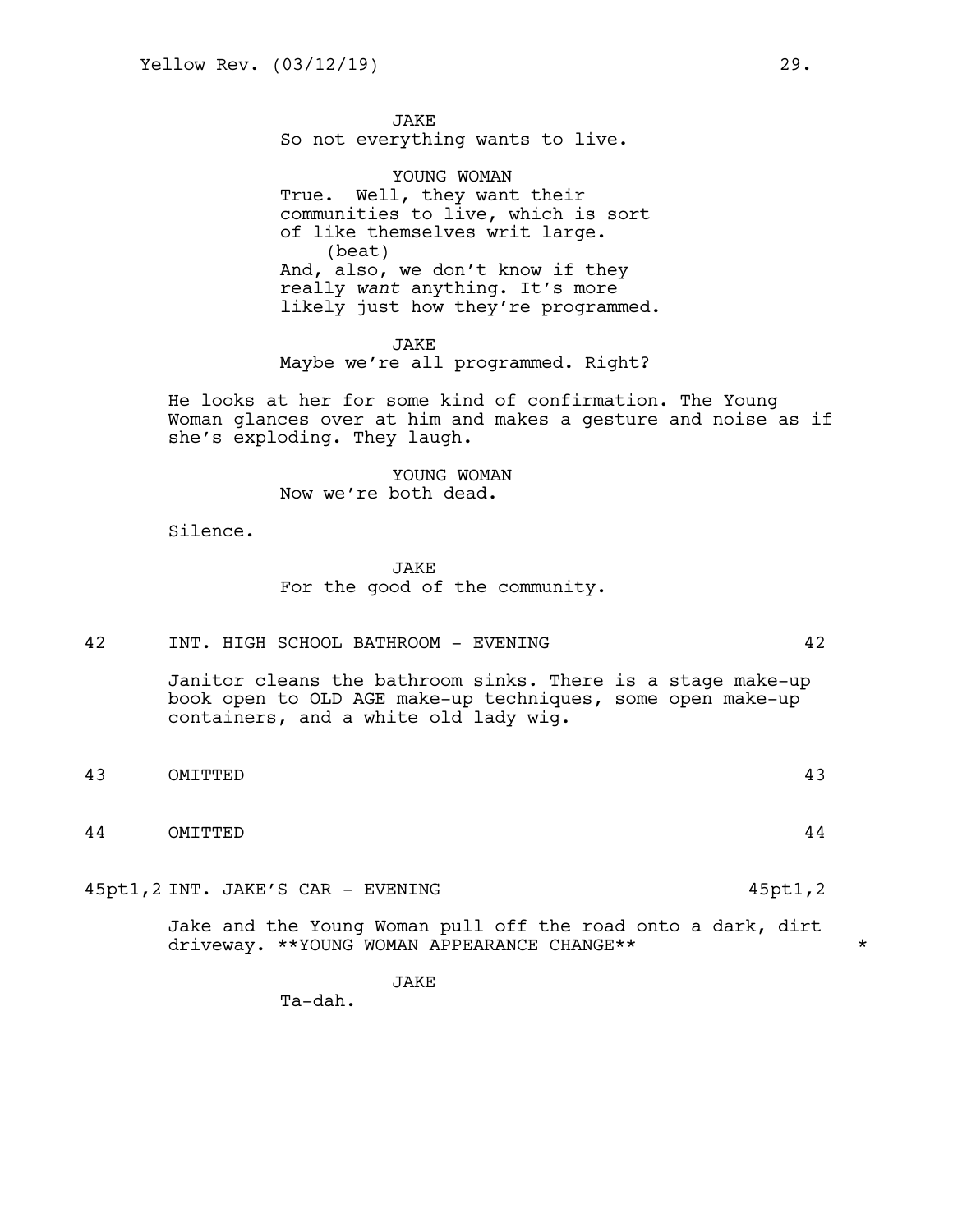YOUNG WOMAN This is it?

JAKE You sound disappointed.

YOUNG WOMAN Well, no. It's just... there's nothing here.

JAKE

It's here. This is the driveway. The house is set a ways back.

The driveway is long and bumpy with potholes. They make their way to the house in silence, park. It is the farmhouse the Janitor lives in. She studies the house, illuminated by the headlights. Jake looks over at her, trying to gauge her reaction. The house is completely dark. There are no other cars in the driveway.

> JAKE (CONT'D) You hate it.

YOUNG WOMAN No! It just looks like no one is home. Are you sure we have the right --

JAKE Of course it's the right house. I mean, Jesus --

YOUNG WOMAN I was going to say "night." Are you sure we have the right night? There are no lights on; there's no car.

45pt3 EXT. FARM HOUSE - NIGHT 45pt3 \*

A few lights turn on inside, one illuminating an older American sedan that had been hidden in the shadows.

YOUNG WOMAN

Oh.

# JAKE Well, shall we?  $\star$

They open the car door and exit.  $\star$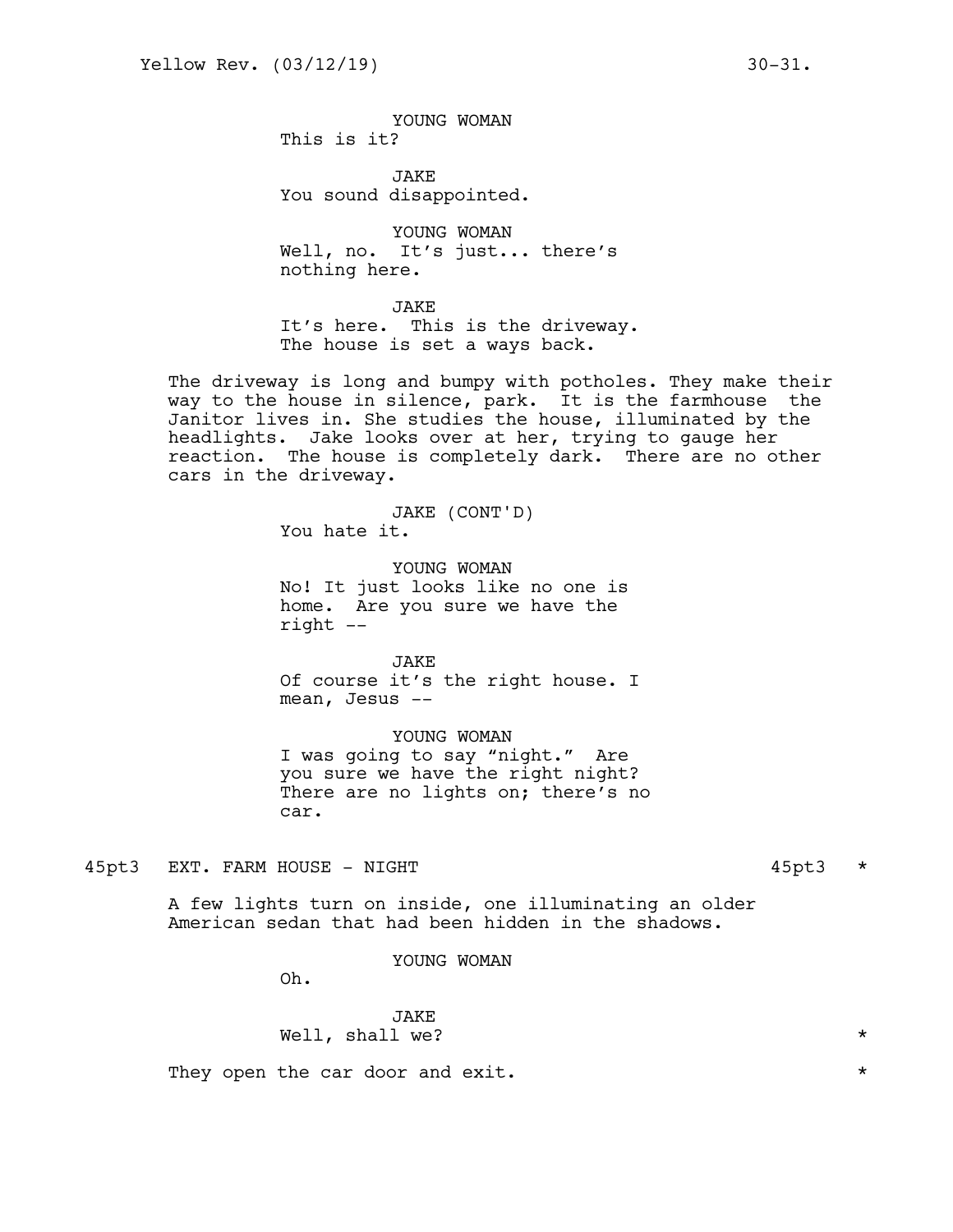### 46 EXT. FARM HOUSE - EVENING 46

The snow falls hard. Jake looks at the house. A silhouetted woman watches them from an upstairs window. Jake waves. She waves back. The Young Woman waves shyly. The woman waves back. Jake waves again. The silhouetted woman waves again.

#### JAKE

So I'm not ready to go in. I need to stretch my legs. Long legs. Long drive.

YOUNG WOMAN Is that rude? I mean, she clearly know we're here. We were all waving at each other for quite a while.

## JAKE

Nah. They know I like to stretch my legs. C'mon, I'll show you around.

YOUNG WOMAN It's cold and getting dark, Jake.

JAKE

I'll give you the abridged tour.

\*

\*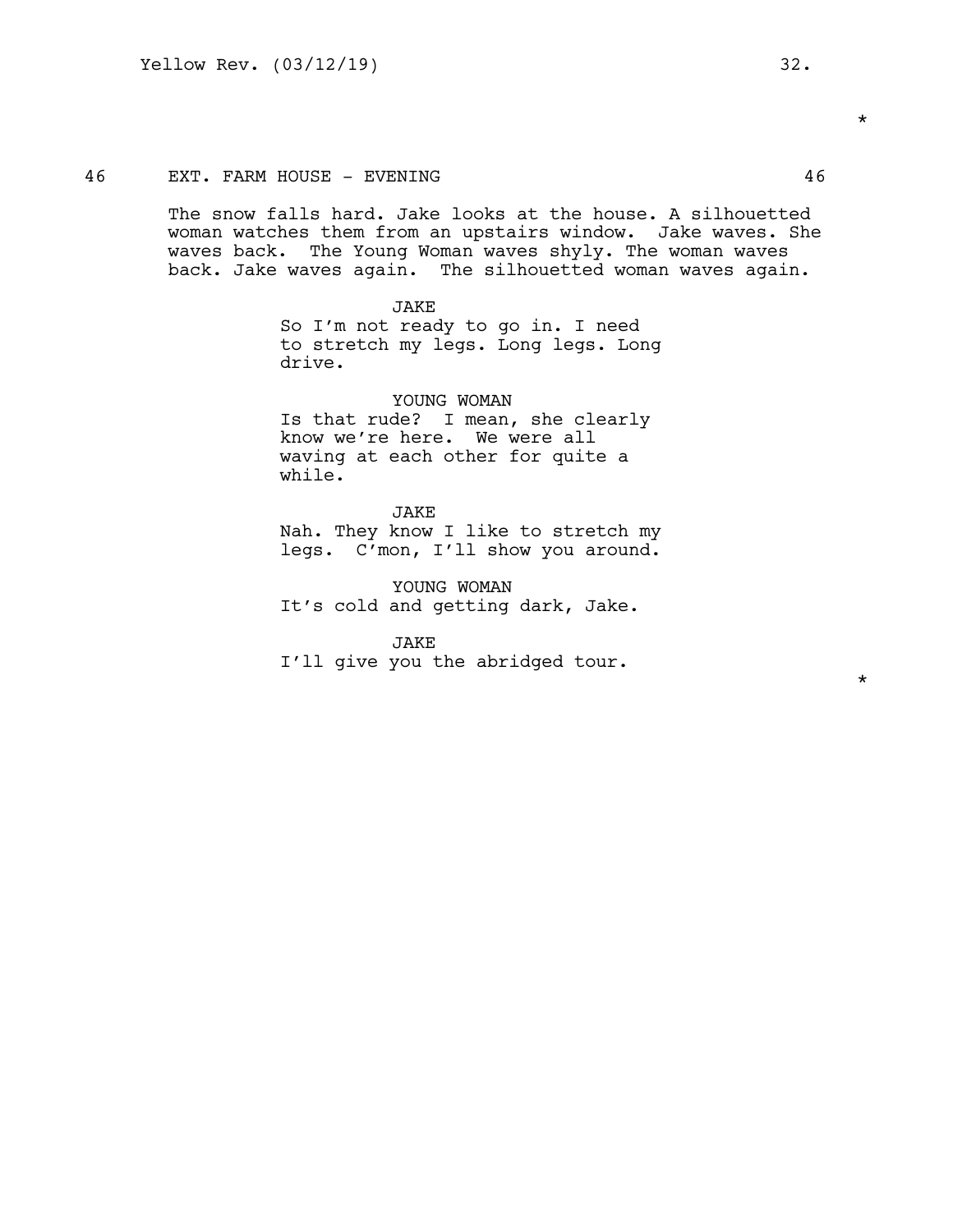# $A47$  INT/EXT BARN – EVENING  $A47$  \*

Jake and Young Woman walk towards barn.

## JAKE

I used to love to be outside here  $*$ when I was a kid. The stars are amazing here when it's not cloudy. I would lie on my back and look at them for hours. I don't know when I stopped doing that. It's weird, there was a last time I did that and I didn't know at the time that it would be. Isn't that interesting? The last time you do something is often a secret from you at the time.

YOUNG WOMAN It is interesting.

They park and walk towards the barn.

JAKE

Maybe we'll come back in the spring and we can lie out here and look up at the universe. Then whenever that was won't have been my last time. My last time will be with you.

YOUNG WOMAN That sounds nice.

YOUNG WOMAN (V.O.) I do like that Jake once had this side to him. A child filled with wonder. He's so burdened now, which makes me sad, and is made all the more heartbreaking knowing that there is still an innocent child buried under all that.

They arrive at an old barn.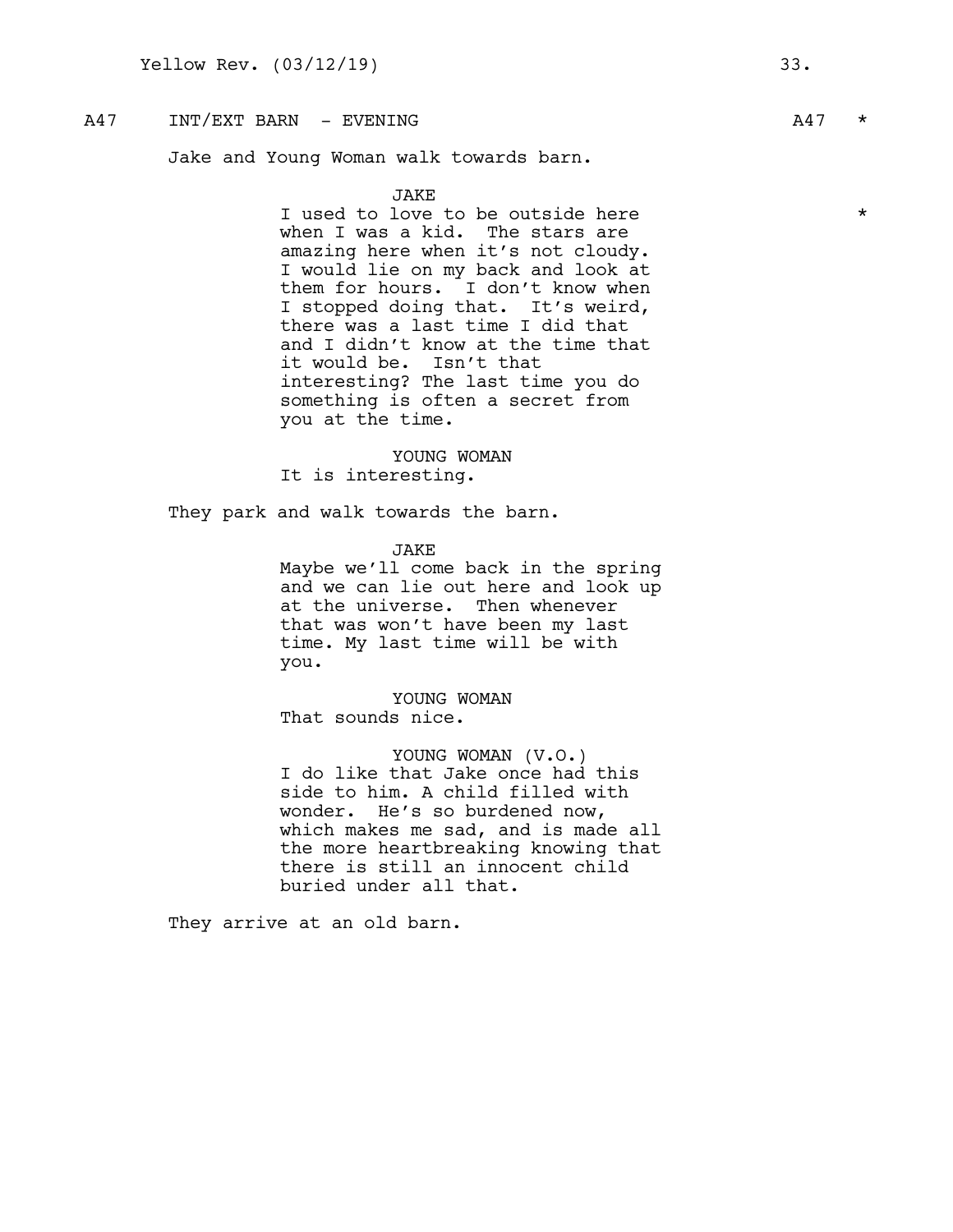**JAKE** The sheep are in here. I'd say we could feed them, but Dad probably gave them some grain -- (checks watch) -- about an hour ago. So... But we can go in and say hi.

Jake enters the barn. The Young Woman follows.

JAKE (CONT'D)

Hi, sheep.

YOUNG WOMAN

Hi, sheep.

47 INT. BARN - EVENING 47

It's darker in here, but the sheep are visible in silhouette. There is the sound of rustling and breathing and chewing.

> YOUNG WOMAN (V.O.) There's something dreary and sad in here. And it smells. I wonder what it must be like to be a sheep, to spend one's entire life in this miserable, smelly place, doing nothing. Eating. Shitting. Sleeping. Over and over.

JAKE They're always chewing like that. It's their cud.

YOUNG WOMAN What's cud?

JAKE Semi-digested food. They regurgitate it and chew it. Sheep gum.

YOUNG WOMAN Yum. Sheep gum.

JAKE (brightly) Well, there you have it: the sheep.  $*$ 

Jake leads the way out.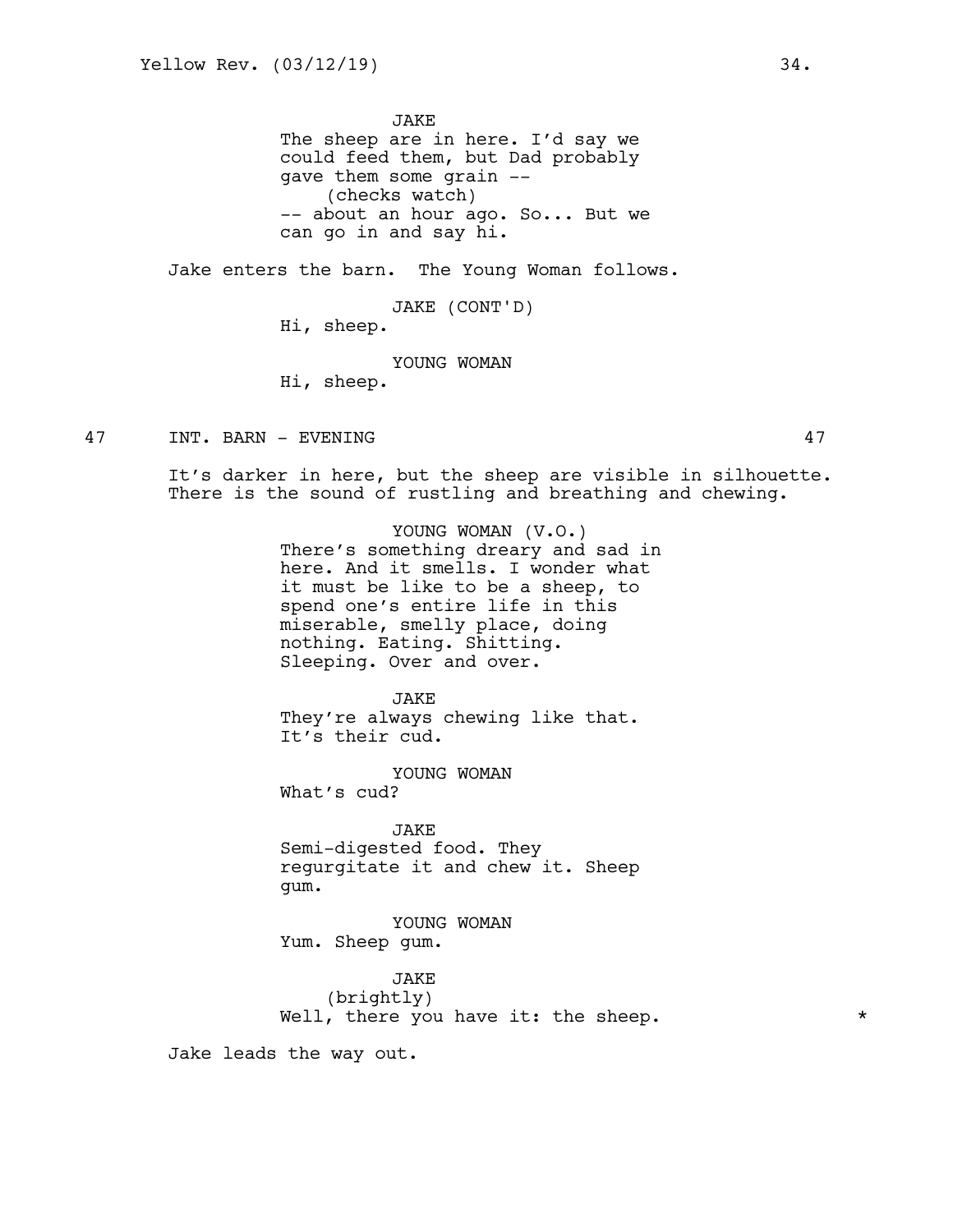# 48 INT. BARN - EVENING 48 \*

They pass three stacked dead lambs. Jake walks right past, without acknowledging them. The Young Woman stops to look. She hurries to catch up.

> YOUNG WOMAN What will happen to the lambs?

> > JAKE

What?

YOUNG WOMAN

The lambs.

**JAKE** Oh, those dead ones?

YOUNG WOMAN

Yes.

Jake keeps walking, says nothing. She follows.  $*$ 

JAKE

(impatient) I don't know what you're asking. They're already dead. What else can happen to them?

YOUNG WOMAN I mean, will they be buried?

#### JAKE

Probably be burned come spring. But they're frozen solid for now. So.. They're fine. No worries. C'mon, I'll show you the old pen where they used to keep the pigs. They don't keep pigs anymore.

YOUNG WOMAN

Ok.

JAKE Because pigs are hard to keep.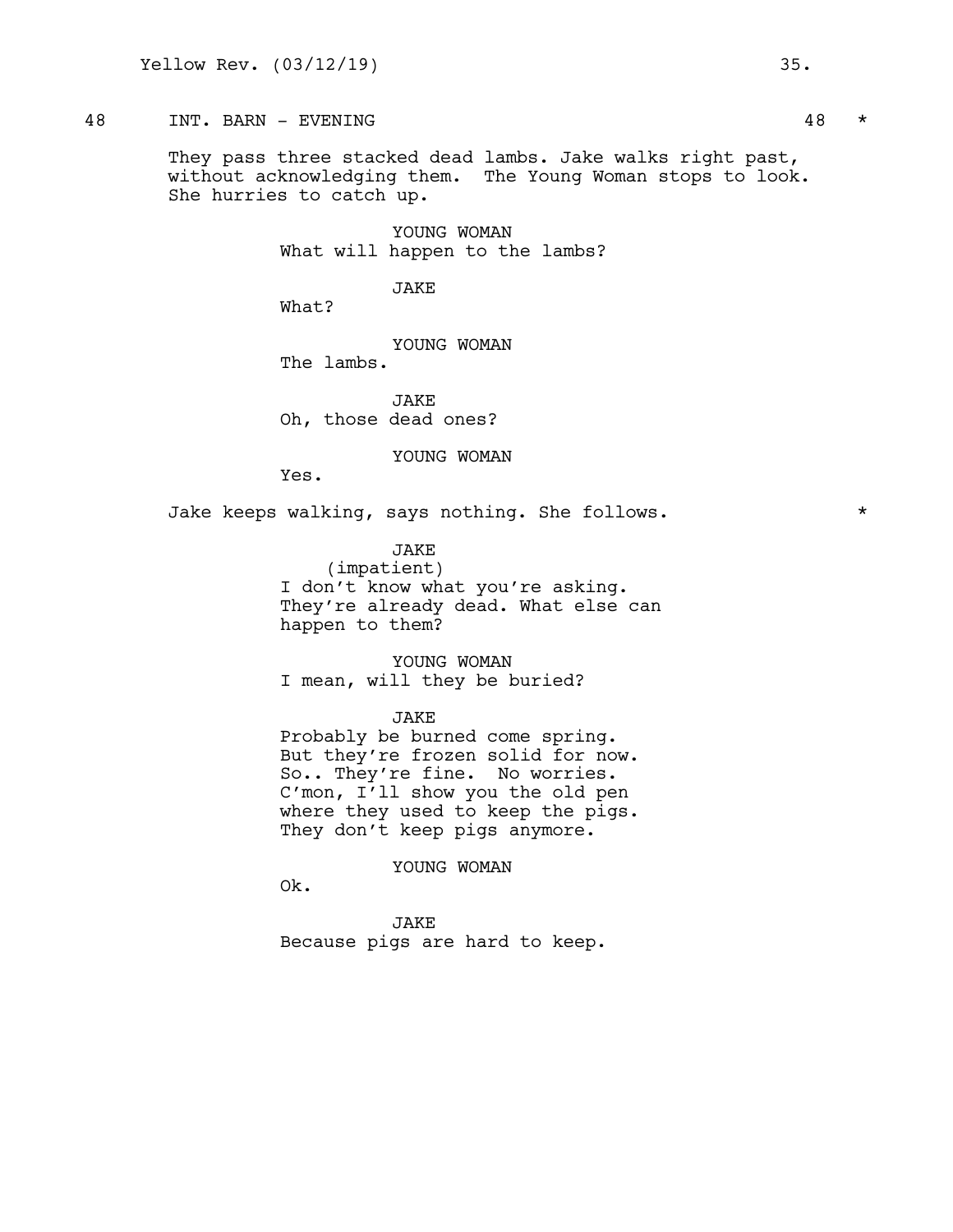They arrive at the empty pig pen. The young woman looks toward the house in the distance.

> JAKE (CONT'D) They had to put them down.

YOUNG WOMAN Uh-huh. That's too bad.

JAKE Rotten situation. The pigs. Life isn't always pretty on a farm. Something you should know.  $\star$ 

Jake just waits.

YOUNG WOMAN (feeling forced to ask) So, what happened?

JAKE To the pigs? Forget it. I don't think you'd like this story.

YOUNG WOMAN You have to tell me now. You can't do that.

JAKE

JAKE

Yeah?

YOUNG WOMAN Yes! Jesus.

Ok. Well, my father hadn't been in to check on the pigs for a few days. My parents were busy. He'd just toss their food into the pen. But after a few days, he noticed they were just lying in the same corner all the time. So he went inside to check on them. They didn't look well. He decided he'd better try to move them. And they're heavy -- I mean, they're pigs, right? -- but he finally moved one and discovered that its entire underside was filled with maggots. Both pigs were being eaten alive. Life on a farm can be  $\qquad \qquad \star$ brutal. Should we go in? It's cold. \*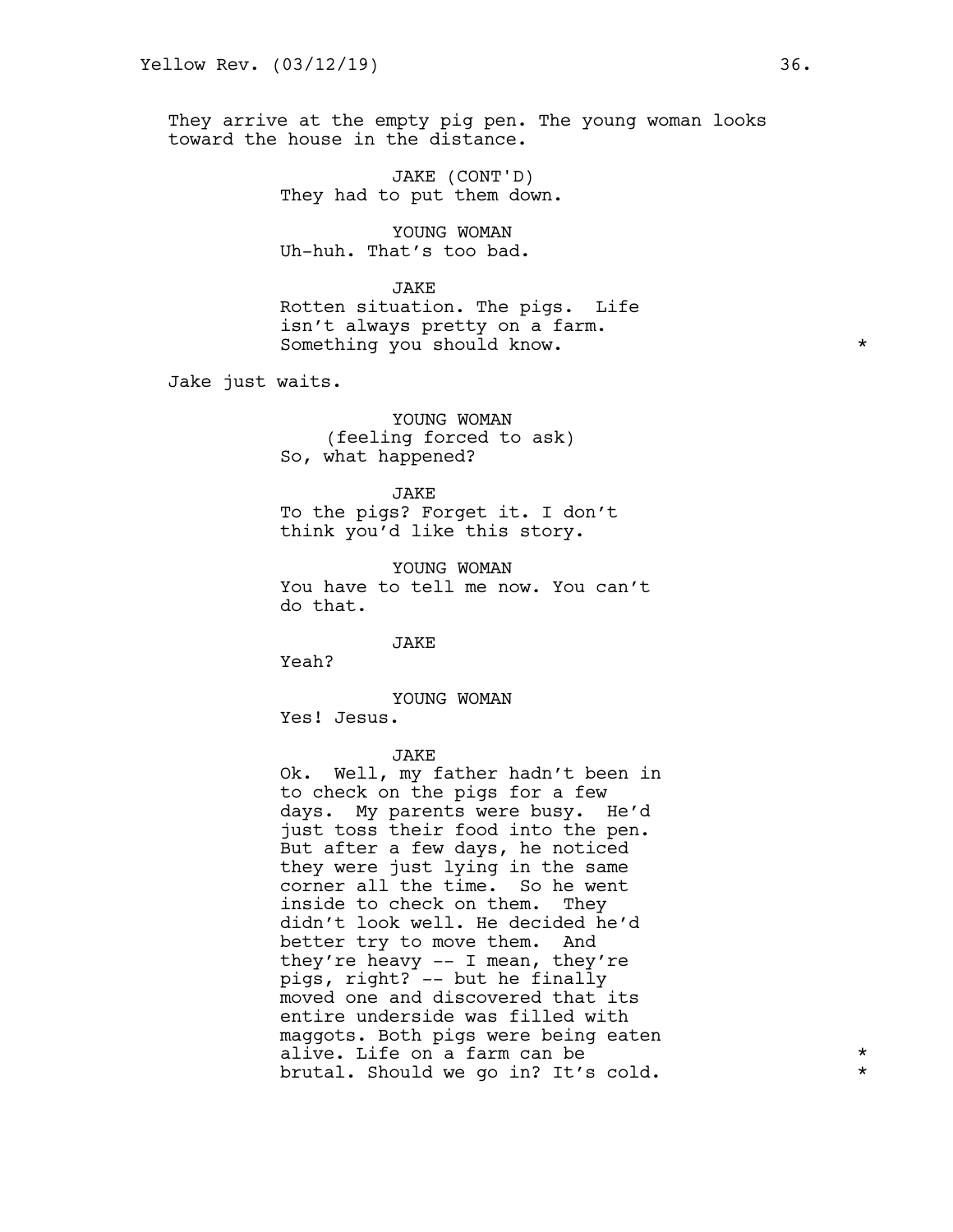\* \* Jake walks; the Young Woman follows. \* YOUNG WOMAN (V.O.) One likes to think there is always hope. It is a uniquely human fantasy that things will get better, born, perhaps, of the uniquely human understanding that things will not. There's no way to know for certain, but I suspect humans are the only animals that know the inevitability of their own death. Other animals live in the present. Humans cannot. So they invented hope.  $\star$ Jake leads the way.  $\star$ 

49 OMITTED 49 \*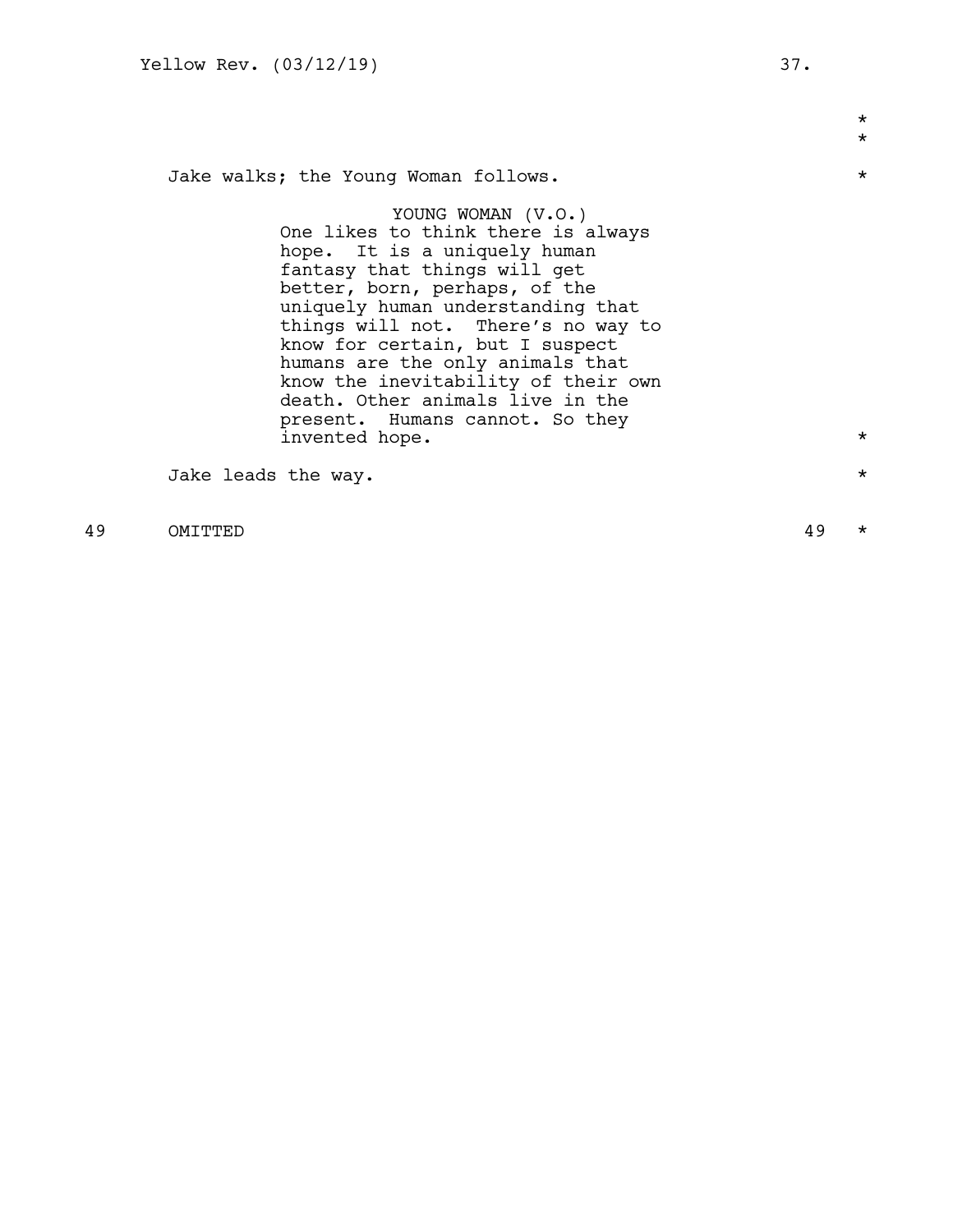# 51 INT. HOUSE - FOYER - EVENING 51

Jake and the Young Woman stand in the entrance in their stocking feet. The room is neat, homey. No one is around. \*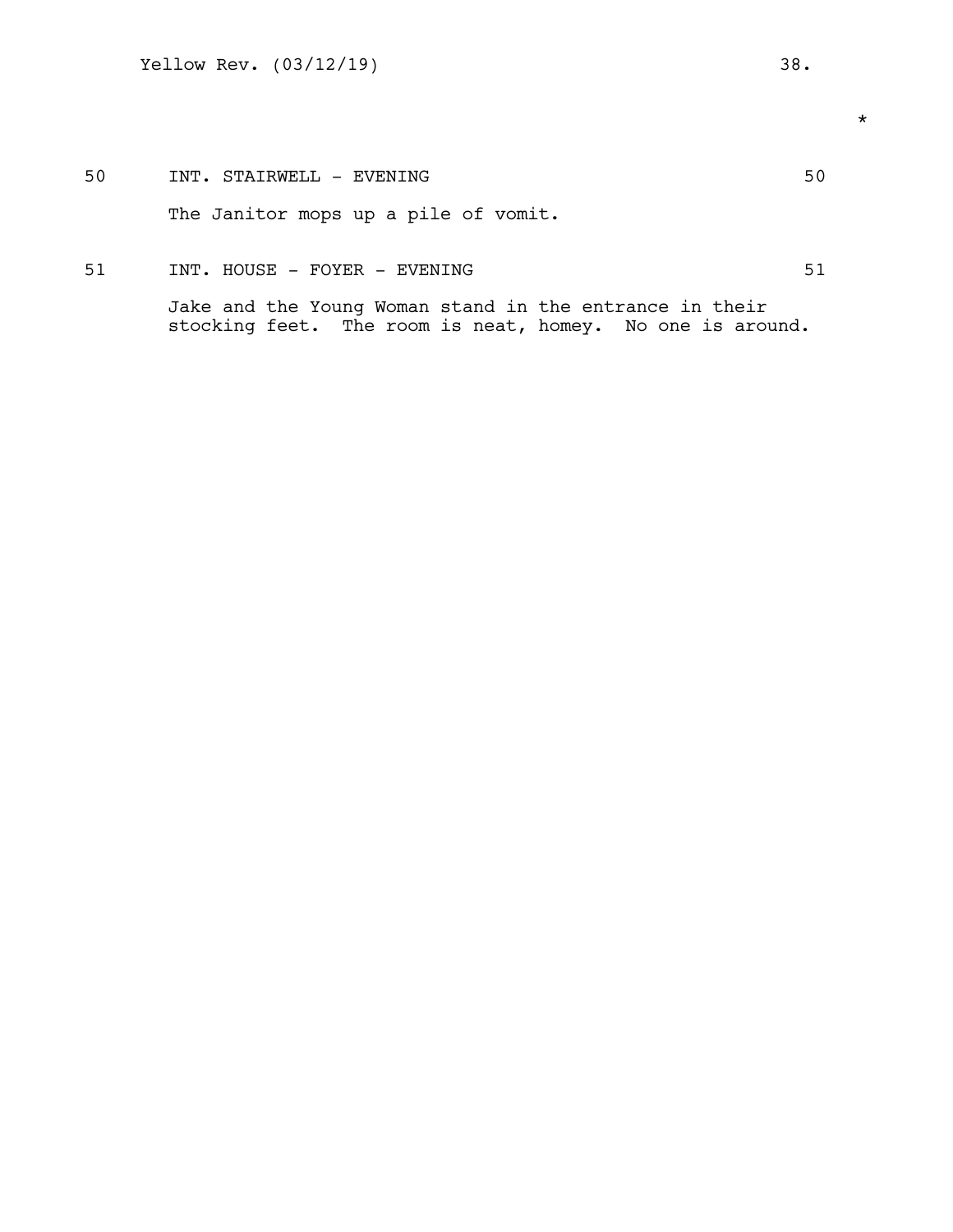JAKE

Hello?

No answer.

JAKE (CONT'D) I'm here! We're here!

No answer.

JAKE (CONT'D) It's Jake!

Silence.

FATHER (O.S.) We'll be down in a minute!

JAKE

Ok!

JAKE (CONT'D) (to young woman) Do you want slippers? Floors are cold here. Old houses.

YOUNG WOMAN

Yeah. Thanks.

Jake sifts through a wooden trunk of hats, scarves, gloves.

JAKE They'll be big on you. They're my old ones. But they're warm.

YOUNG WOMAN

Sounds good.

Jake pulls out the same blue slippers the Janitor had been wearing.

JAKE

And *voila*.

YOUNG WOMAN

Great.

She puts them on. Jake closes the trunk.

YOUNG WOMAN (CONT'D) Oh, none for you? You should take these. They're yours!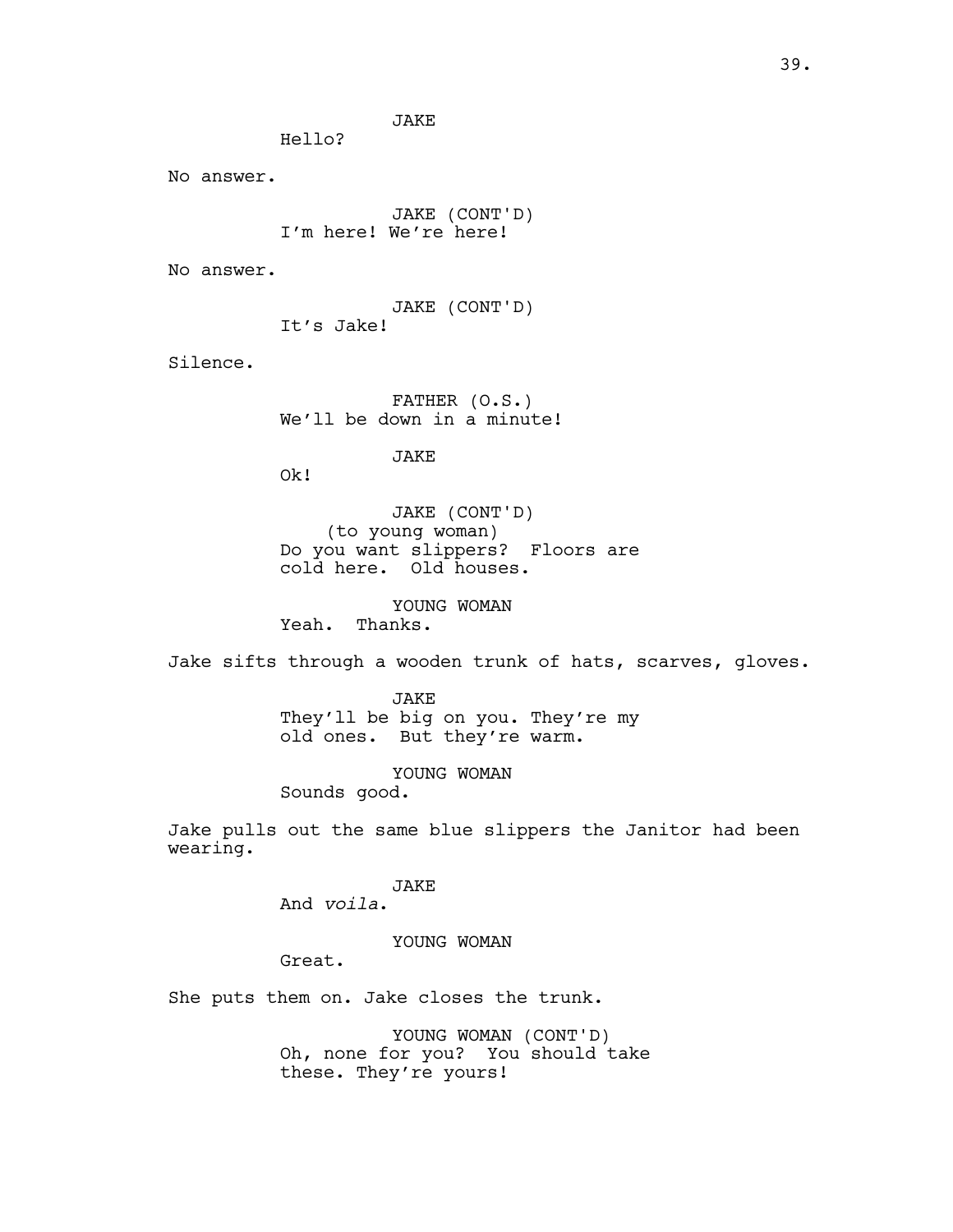**JAKE** What kind of gentleman would that make me? My slippers are your slippers.

## YOUNG WOMAN

You sure?

JAKE I am. Mis zapatillas son tus zapatillas. Have a seat.

Jake gestures toward the couch.

JAKE (CONT'D) They'll be right down.

She slides in the too-large slippers toward the couch, sits. Jake remains standing, looking anxiously up the stairs.

JAKE (CONT'D)

Music?

## YOUNG WOMAN

Sure.

Jake walks over to the phonograph, puts something on, and music starts up, too quickly, slightly off. The music is some sort of musical number on a scratchy album. It's hard to tell what it is; it's far away and vague, more like a song remembered than heard.

Cut to

A52 INT. HIGH SCHOOL HALLWAY - EVENING A52

- Same music plays but more clearly, as Male & Female H.S. Student practice the dream ballet from Oklahoma. The Janitor \* wheels a trash can past them down the hall.

52pt. 1 INT. FARM HOUSE - SITTING ROOM - EVENING 32pt. 1

He looks up the stairs again. Then:

JAKE So the bedrooms are upstairs. Not much else. My mom's sewing room. A bathroom. Linen closet. I can show you after we eat, if you like. It's not fancy, as you can see. An old place. Not much up there.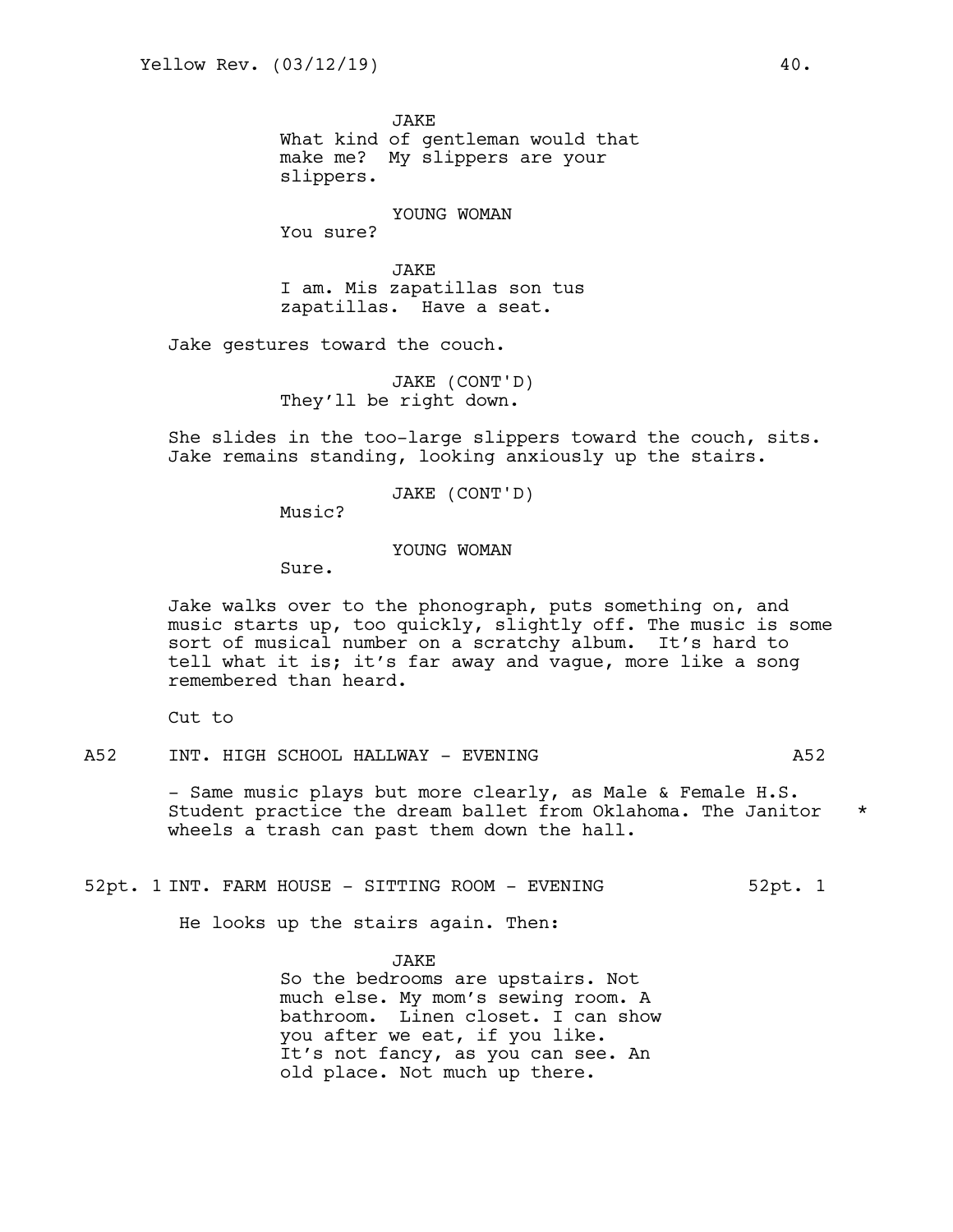YOUNG WOMAN It's nice. I like it.

JAKE

Yeah?

YOUNG WOMAN Reminds me of the house I grew up in.

JAKE I suppose all farm houses are alike.

YOUNG WOMAN Like all happy families.

Jake nods.

JAKE I'm not sure Tolstoy got that one right.

Silence. Jake looks toward the stairs.

JAKE (CONT'D) Happiness in a family is as nuanced as unhappiness.

YOUNG WOMAN Well, I think he was really talking about marriage, in that  $-$ 

JAKE And here they come.

They don't.

JAKE (CONT'D) I'll get a fire going in the meantime.

Jake fiddles with the fire place for a moment and there is a roaring fire, a little too quickly.

> YOUNG WOMAN Your parents knew we were coming, right? I mean, they invited us.

JAKE Invitation sounds a little too formal for my family, but, yeah, of course. We communicated.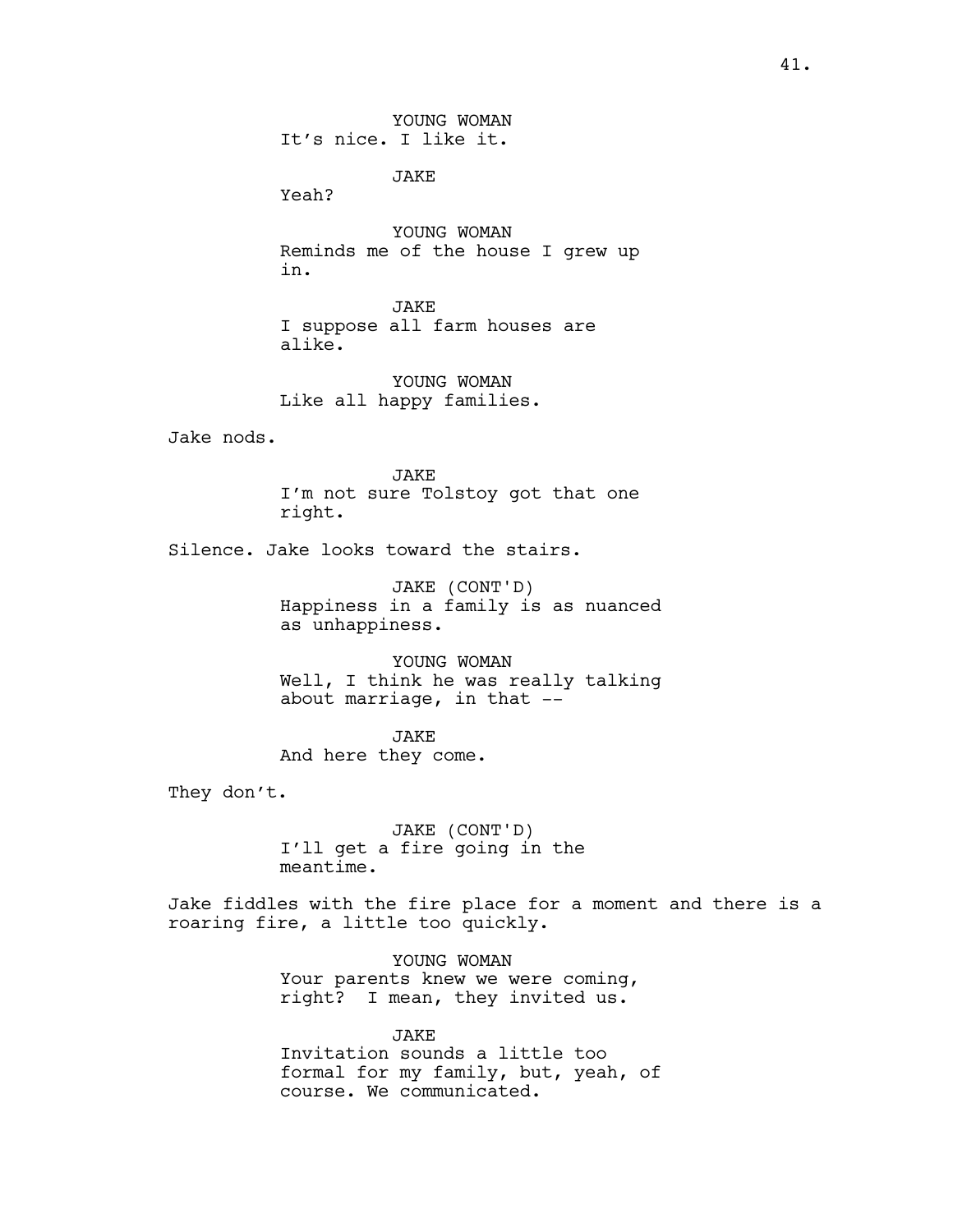YOUNG WOMAN Ok, cool. (beat) Fire feels good. Cozy.

Jake sits, but rigidly, as if ready to spring into action. The young woman spots a scratched up, ragged, closed door.

> YOUNG WOMAN (CONT'D) What's in there?

**JAKE** The basement.  $\star$ 

YOUNG WOMAN

I see.

JAKE We keep it closed off, mostly. Old houses tend to be drafty.

YOUNG WOMAN

Right.

**JAKE** Anyway, the basement is unfinished. A hole in the ground, really.

YOUNG WOMAN A hole in the ground?

**JAKE** 

Well... unfinished. Just the water heater. Washer and dryer. Stuff  $*$ like that. We don't use it really for anything else. Never did.

#### YOUNG WOMAN

Ok.

JAKE More or less a waste of space. (beat) I hate the basement, if you want to know.

YOUNG WOMAN You have intense feelings about it.

JAKE (pulling back on reaction) You know, when you're a kid, basements are scary.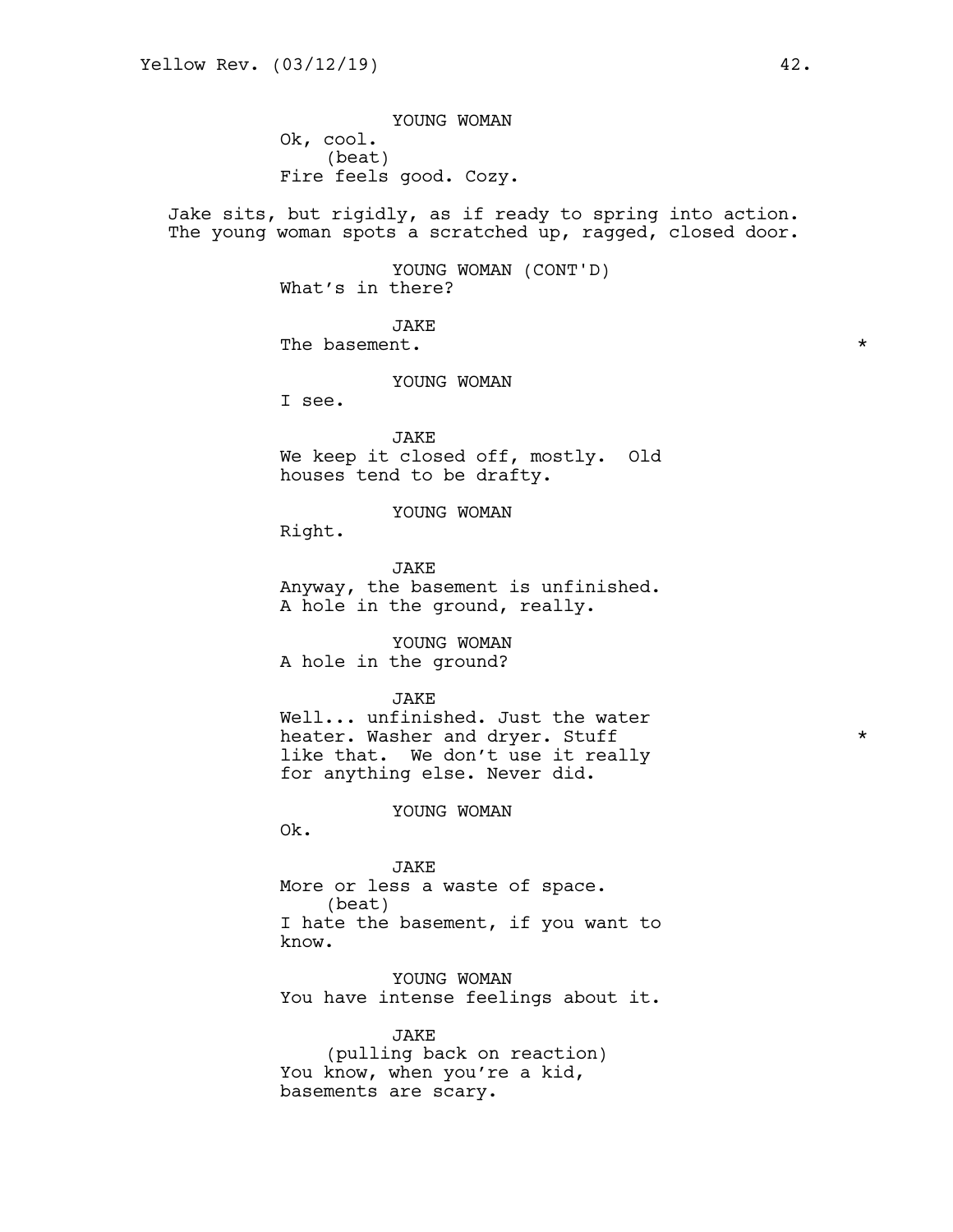YOUNG WOMAN We didn't have one. Living in an apartment. But I've seen enough scary movies to get the idea. (joking) Don't look in the basement!

> JAKE (laughing)

Exactly. He's hiding down there!

YOUNG WOMAN

Ha.

(beat) Who?

JAKE

What?

YOUNG WOMAN What are the scratches on the door?

JAKE Dog. From the dog. Mostly.

YOUNG WOMAN Oh! I love dogs! I didn't know your parents have one. I can usually tell when there's a dog in someone's house. Toys lying around.

**JAKE** My folks are tidy.

YOUNG WOMAN Where is it? What kind? What's its name?

JAKE So many questions! Jimmy. He's a mutt. Probably outside. He always loved the snow.

Jimmy, covered in snow, galumphs in, pushing with his nose through the swinging kitchen door. He runs up to and jumps onto Jake, licks his face, then onto the young woman.

> YOUNG WOMAN (laughing) Hi, Jimmy! Ew, he's all wet!

Jimmy shakes himself off, spraying Jake and the Young Woman. She laughs. His shaking goes on for an oddly long time. She stops laughing, watches puzzled.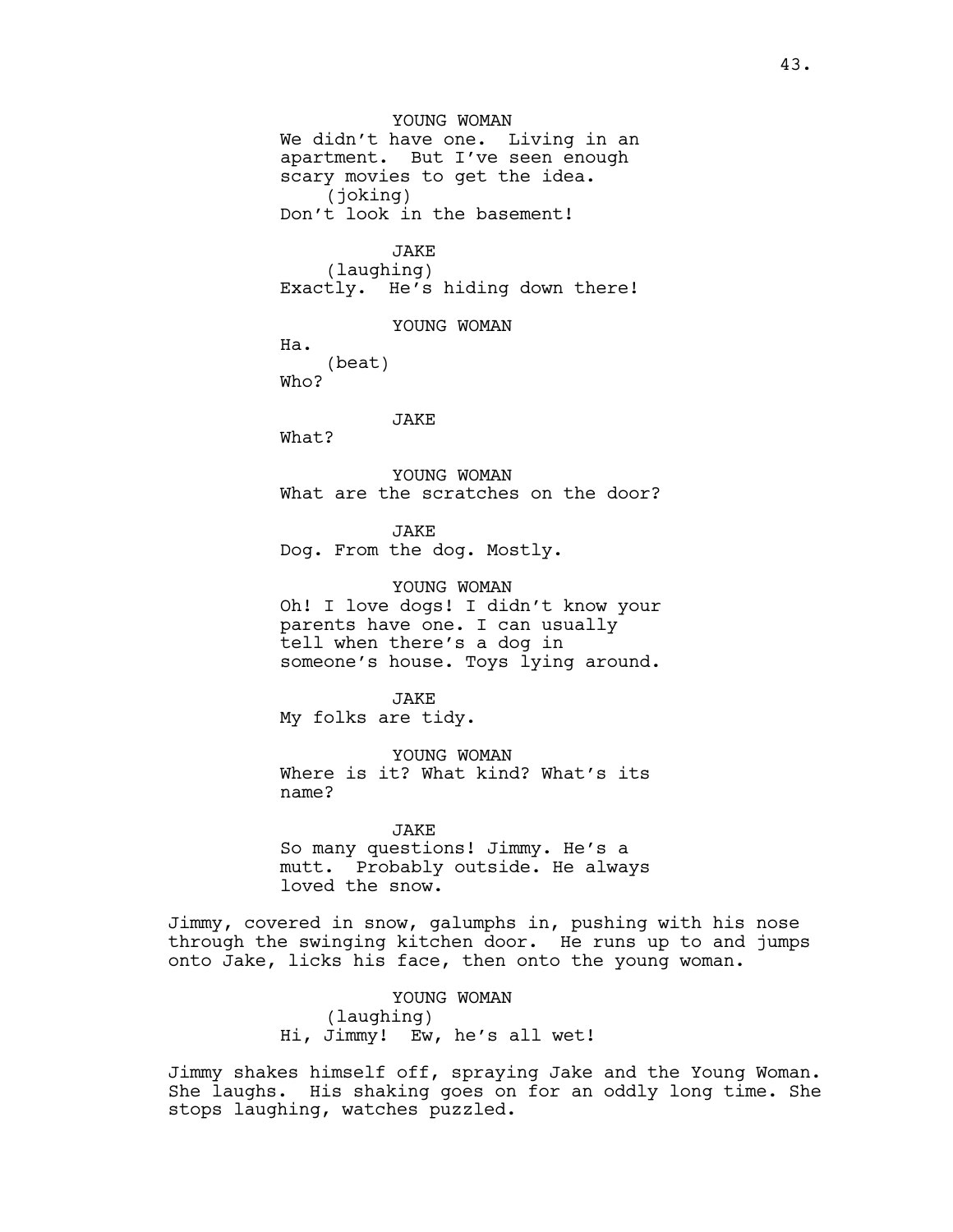YOUNG WOMAN (CONT'D)

That's  $--$ 

**JAKE** And here they come!

52pt. 2 INT. FARM HOUSE - FOYER/SITTING ROOM - EVENING 52pt. 2 \*

The parents are coming down the stairs. The Father is tall and rangy; he has a Band Aid on his forehead. The Mother small and birdlike.

> MOTHER Hi! Welcome!

FATHER The drive ok?

JAKE

Yeah. Fine.

They pass the table, which is now laden with an extravagant meal of ham, potatoes, corn, salad, and various Jello mold concoctions. The Mother hugs the Young Woman.

> MOTHER So glad to meet you, Louisa! Jake has told us so much about you.

YOUNG WOMAN Oh! He's told me so much about both of you, too!

The Mother appears to have a permanent smile on her face.

MOTHER Oh dear! And you came anyway?

The Mother laughs at her joke, and everyone else with the exception of Jake joins in. Jake seems tense.

> FATHER Let's eat already! Or the food will get as cold as a witch's tit in a brass brassiere!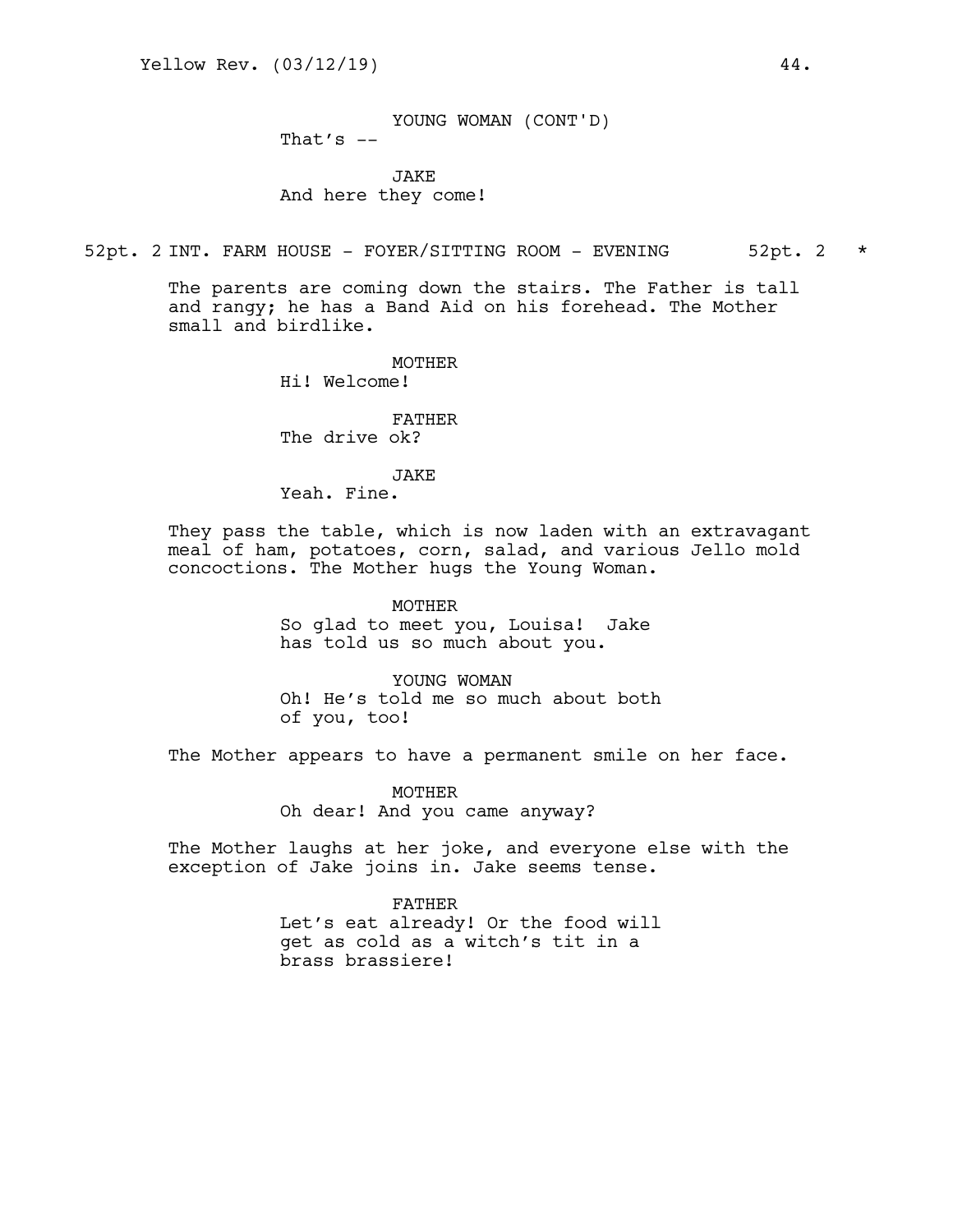# 52pt. 3 INT. FARM HOUSE DINING ROOM - EVENING 62pt. 3 \*

The parents and Jake are somehow almost immediately seated. It takes the Young Woman a moment longer to arrive at her place -- sliding in her too-big slippers -- and sit, and even though the parents are still smiling, there is a strain of impatience on their faces. Jake looks down at his plate.

> YOUNG WOMAN It smells great.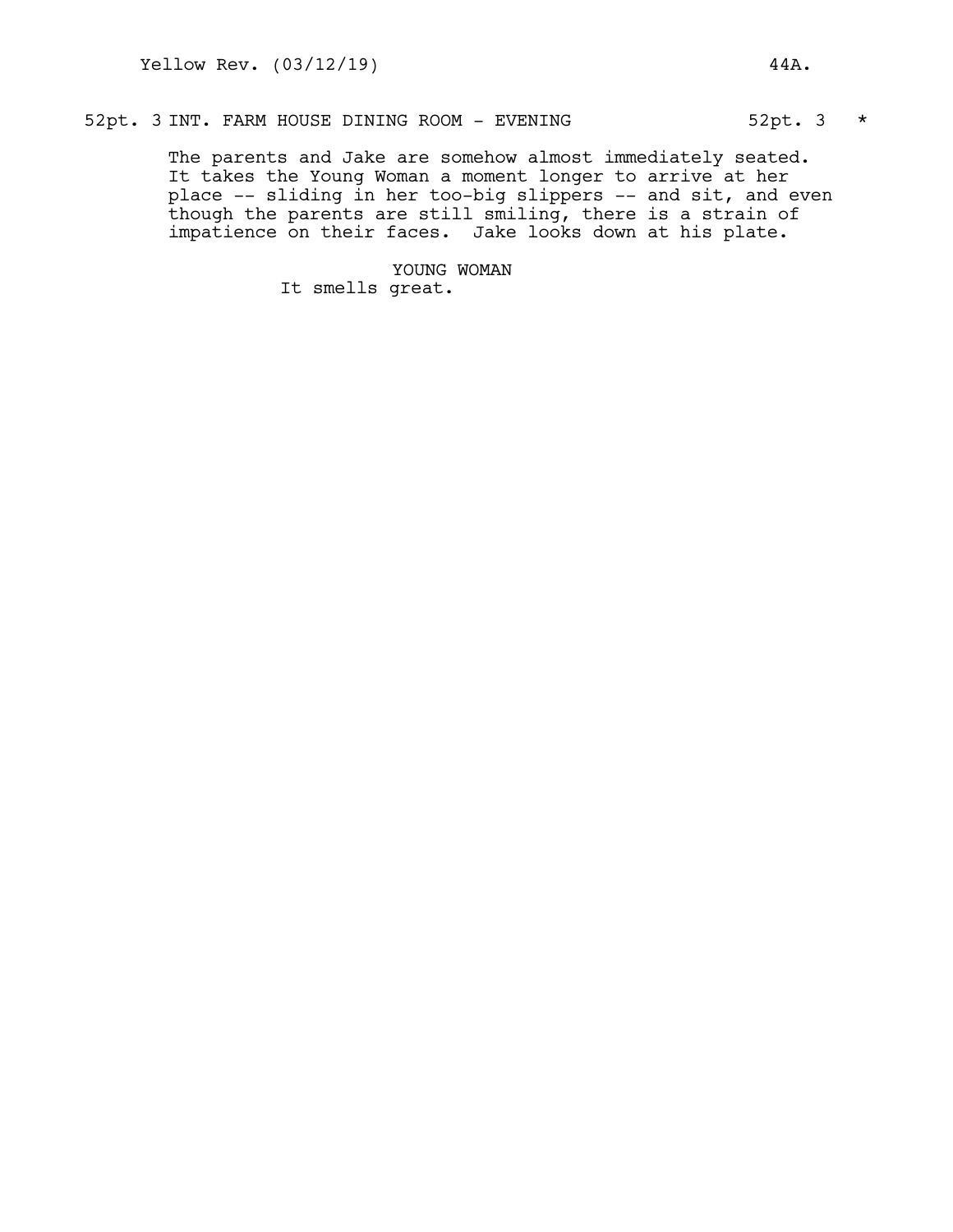## **MOTHER**

I hope you're hungry. All homemade. Everything you see on the table is from the farm.

The Young Woman glances at the ham, then Jake. He is looking down, shaking his head.

## YOUNG WOMAN

Looks great.

Food is passed around and shoveled on plates. The Young Woman notices that the mother's big toe has no nail.

> MOTHER So Jake tells us you're a painter?

YOUNG WOMAN Yes. Jake tells you correctly.

### FATHER

I don't really know much about art, but I like pictures where you know what you're looking at.

JAKE (into his plate) Dad. For Christ's sake.

## FATHER

What do you call it  $-$  abstract?  $-$ I don't get that. I mean, I could do abstract, smear paint on a, what is it called -- a canvas? -- I think it's a con job, if you ask me. I like paintings that look like a photograph. I couldn't do one of those in a million years. That's talent.

#### JAKE

Why not just take a photograph, Dad, if you like photographs? It's much quicker. And photographs look exactly like photographs.

FATHER I like photographs. Mostly sports photographs. \*

#### MOTHER

(to young woman) What kind of paintings do you make, Lucy?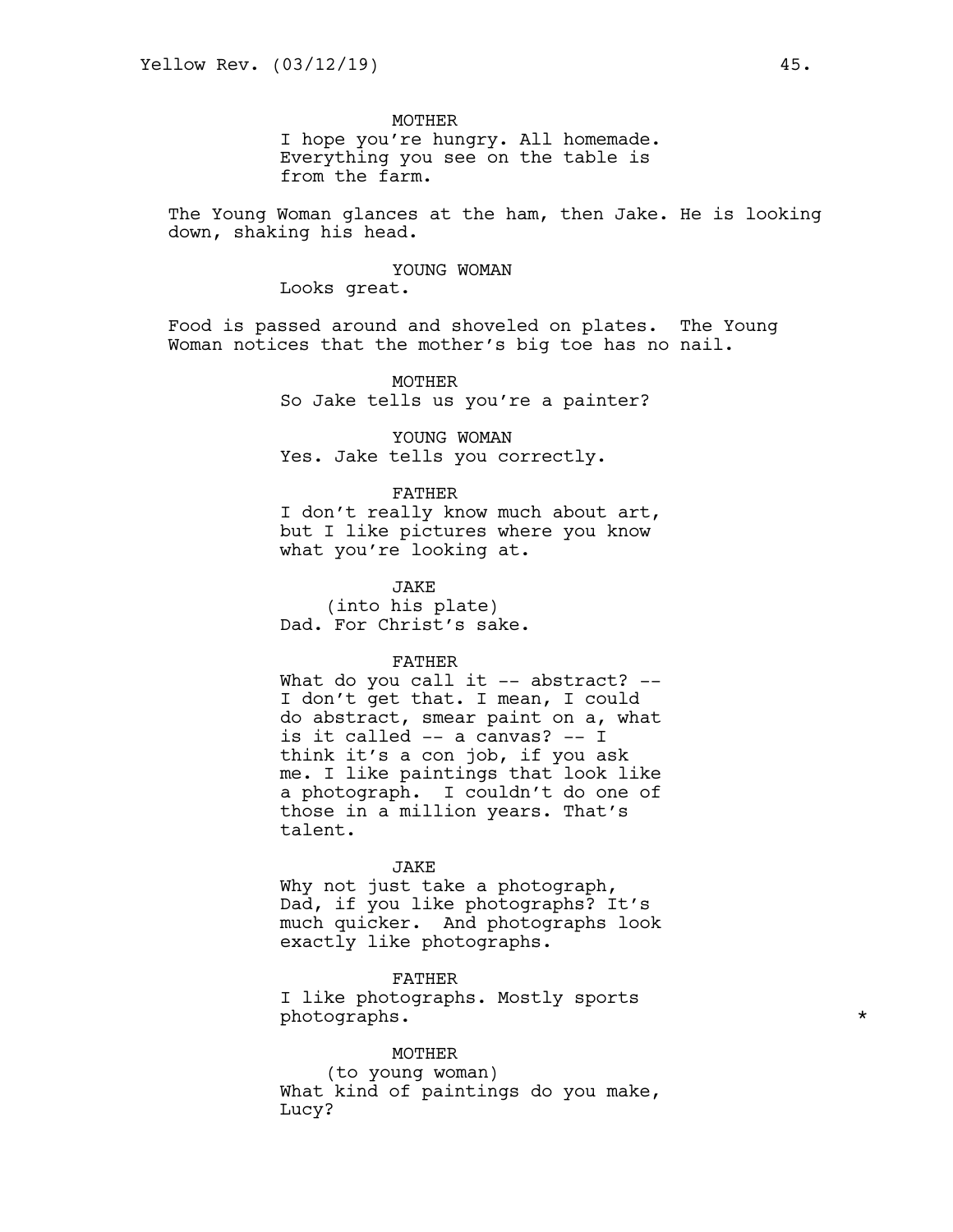YOUNG WOMAN Um, Well, I'm not an abstract painter! So that's in my favor.

FATHER

Good.

(to no one in particular) See? That's exactly my point. Good.

YOUNG WOMAN I do mostly landscapes.

FATHER Like outside paintings?

## YOUNG WOMAN

Yeah. Plein Air. Which is outdoor painting. I try to capture the feel of the light and atmosphere.

MOTHER That sounds lovely. Jake used to paint, too, of course.

JAKE (into his plate) Mom.

MOTHER He worked really hard at it.

YOUNG WOMAN I didn't know that! Jake!

Jake doesn't look up.

MOTHER He was very good.

YOUNG WOMAN I try to imbue my work with a kind of interiority.

FATHER Interiority. So you paint insides? I thought --

YOUNG WOMAN Inside my head. So a landscape would attempt to express how I'm feeling at the time: lonely, joyous, worried, sad.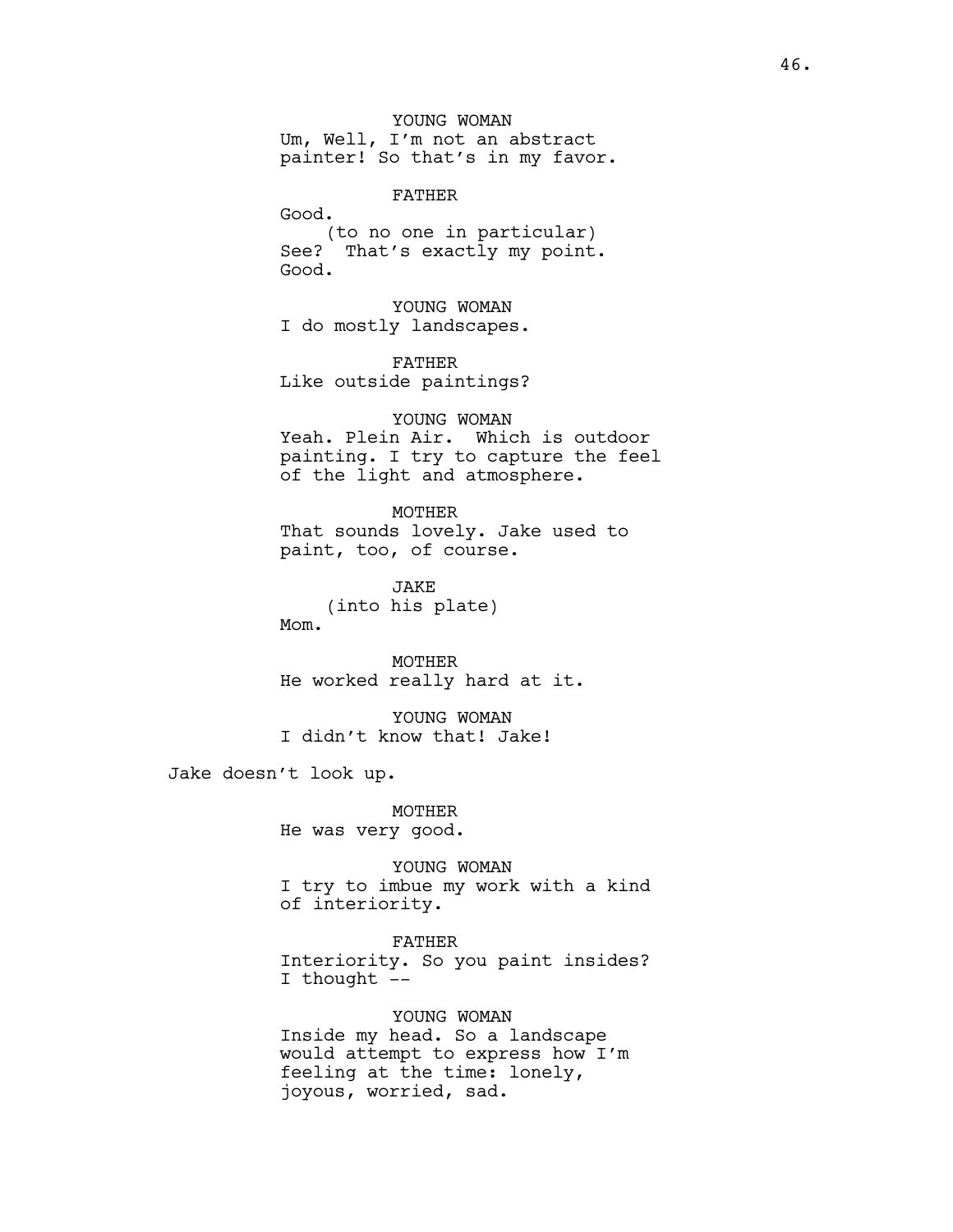**MOTHER** 

That sounds very interesting. Like that painting of that girl sitting in a field looking at a house?

YOUNG WOMAN Christina's World. Wyeth. Yes. Exactly. But without people.

#### FATHER

How can a picture of a field be sad without a sad person looking sad in the field?

YOUNG WOMAN It's an interesting problem. That's what I struggle with. I have some pictures of my work, if you'd like to see.

#### MOTHER

Oh, yes.

## FATHER

Yeah, sure.

The Young Woman pulls out her phone, sees that there have been several calls from Louisa. She ignores them, opens up her portfolio, crosses the table, places herself between the Mother and Father, and shows them her work. The painting are beautiful: expressionistic, vast, lonely wintry landscapes.

#### FATHER (CONT'D)

I mean, they're pretty, but I don't see how they're supposed to make me feel something if there's not a person in them feeling sad or joyous or whatever other emotion you said.

YOUNG WOMAN Maybe think of yourself as the person, looking out at the scene.

#### FATHER

I'd have to see me in them.

YOUNG WOMAN As if you're there. If you were there, you wouldn't see yourself, right?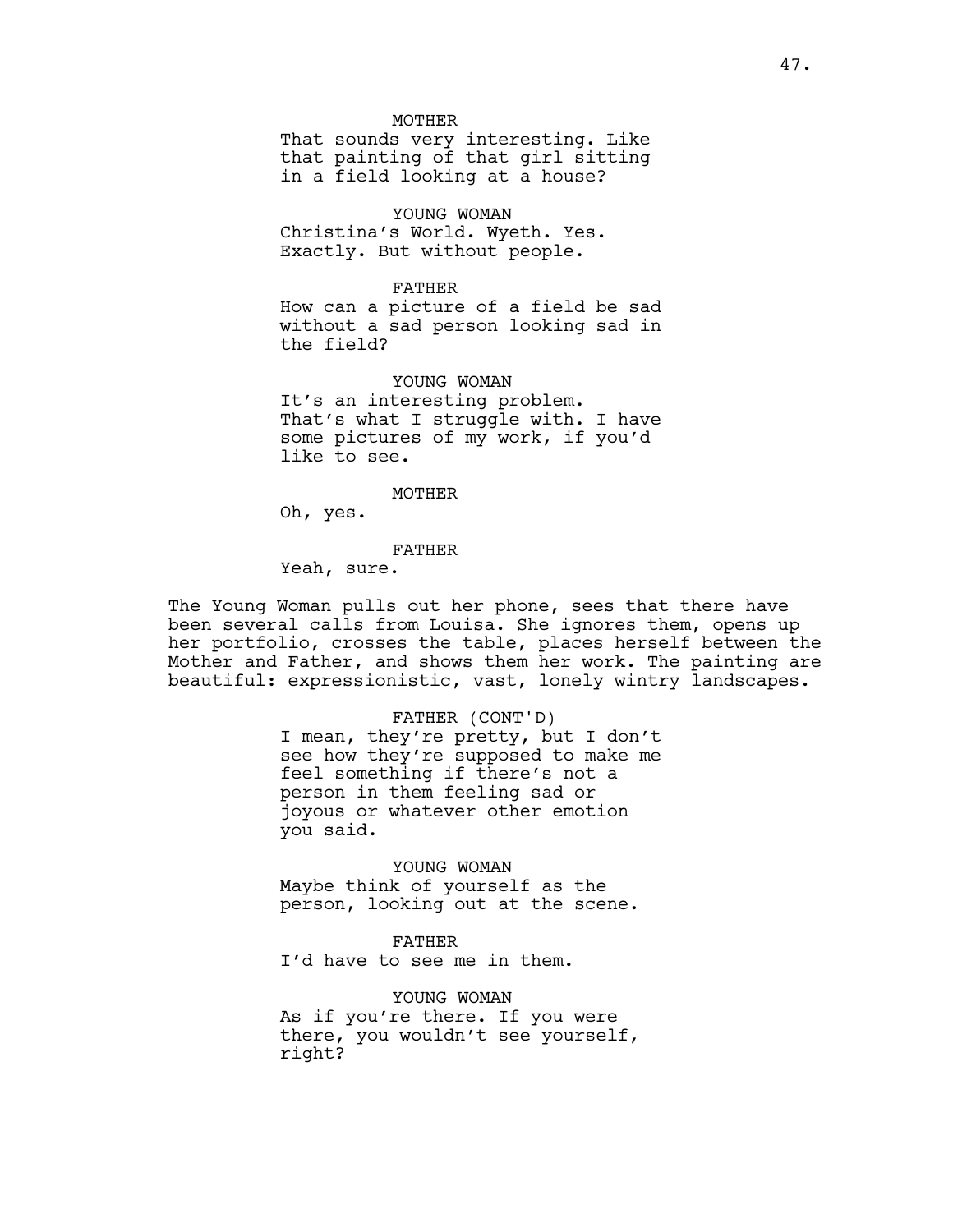FATHER I would if I looked down. I'm not a ghost! Yet!

The Father and the Mother laugh.

## MOTHER

I can attest to that! Especially in the bedroom!

JAKE

Jesus.

#### YOUNG WOMAN

Sure. But if you were just looking out at it, without looking down. You'd just see the scene and feel something. Anything an environment makes you feel is all about you and not the environment, right? None of the feeling is inherent to place.

FATHER Well, that's over my head, I guess.

MOTHER They are pretty though. You're very talented. I like the colors.

YOUNG WOMAN

Thank you.

MOTHER Jake, you didn't tell us your girlfriend is so talented.

JAKE (to his food) I did, actually.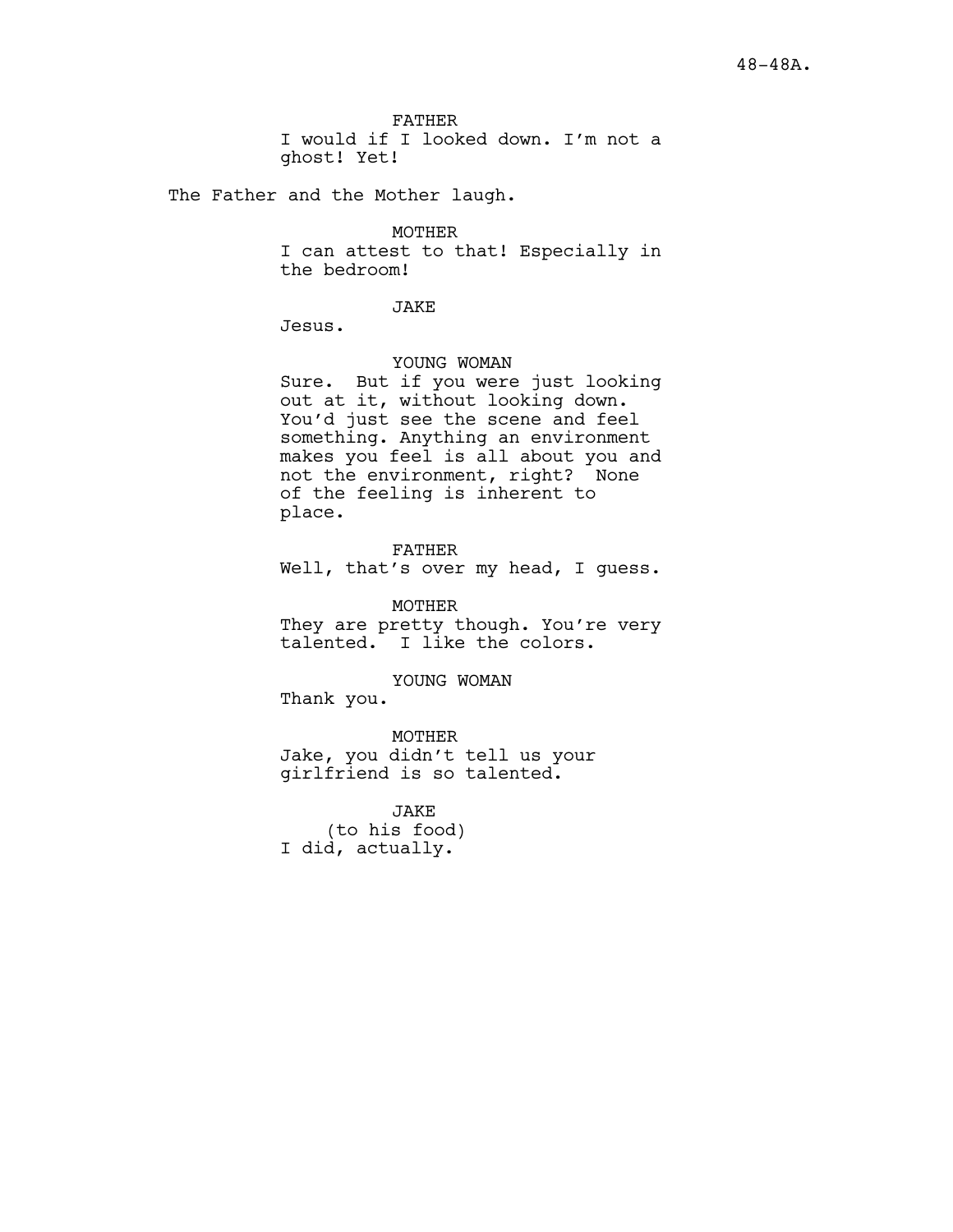MOTHER So Jake tells us you're studying physics at the university.

YOUNG WOMAN

Yes.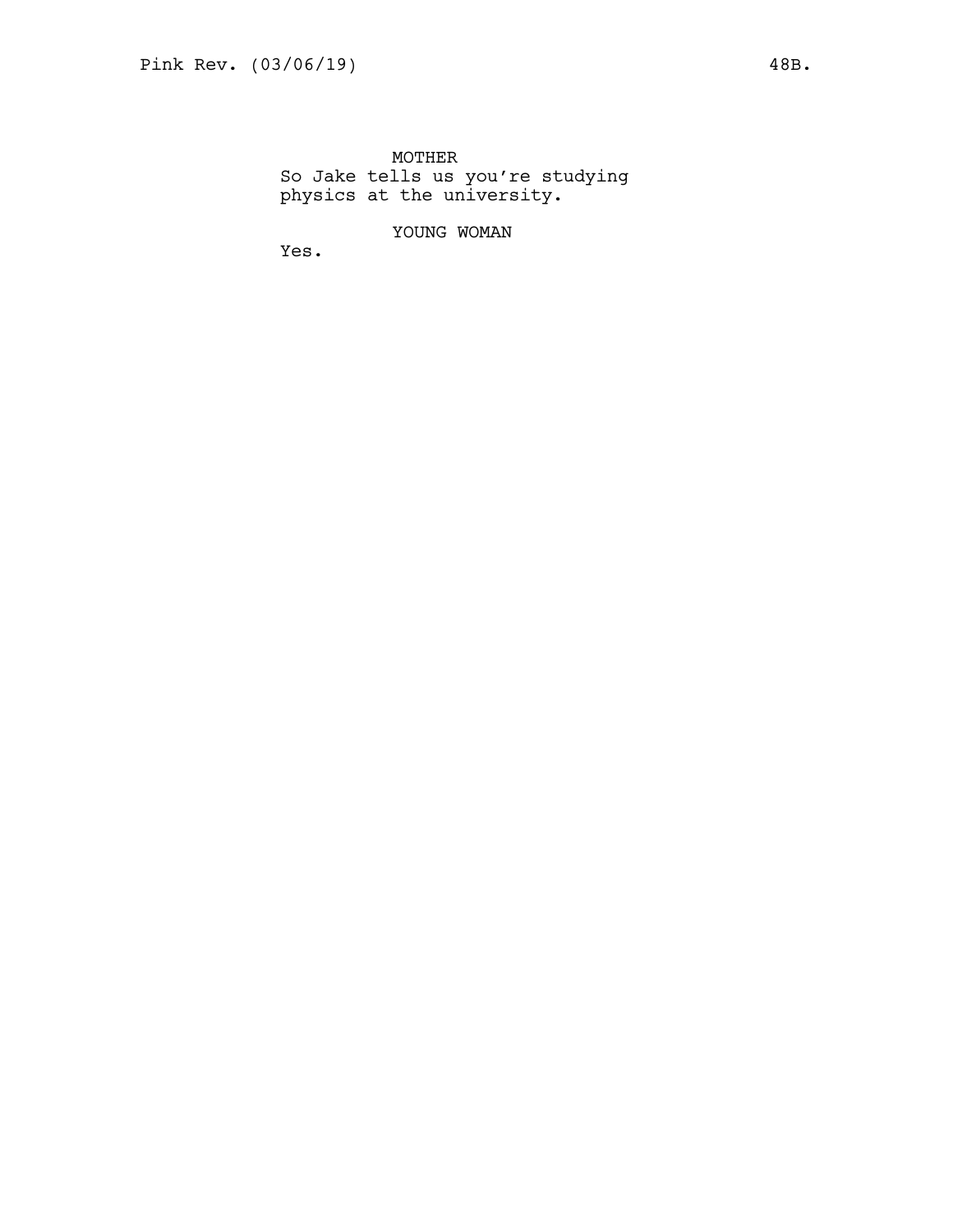FATHER That's unusual for a girl, isn't it?

JAKE

Dad.

FATHER I'm just asking.

# YOUNG WOMAN

It is, actually. But a little less so these days. Which is good, I think.

#### MOTHER

Well, after seventh grade, I could never understand what Jake was saying! So it's wonderful he has someone he can talk to about all his ideas!

## FATHER

Jake tells us there have been a lot of famous husband and wife physicists.

## JAKE

Jesus, Dad.

## YOUNG WOMAN

I guess there have been some. Pierre and Marie Curie shared a Nobel Prize in Physics.

FATHER Even I've heard of them. Well, her,

anyway. Radiation. MOTHER

Radioactivity.

## YOUNG WOMAN

Yes.

FATHER I never heard of him, though.

#### MOTHER

(MORE) It's all so exciting. And I'm so glad Jake has found someone. Won't you please tell us the story of how you met? Jake has refused.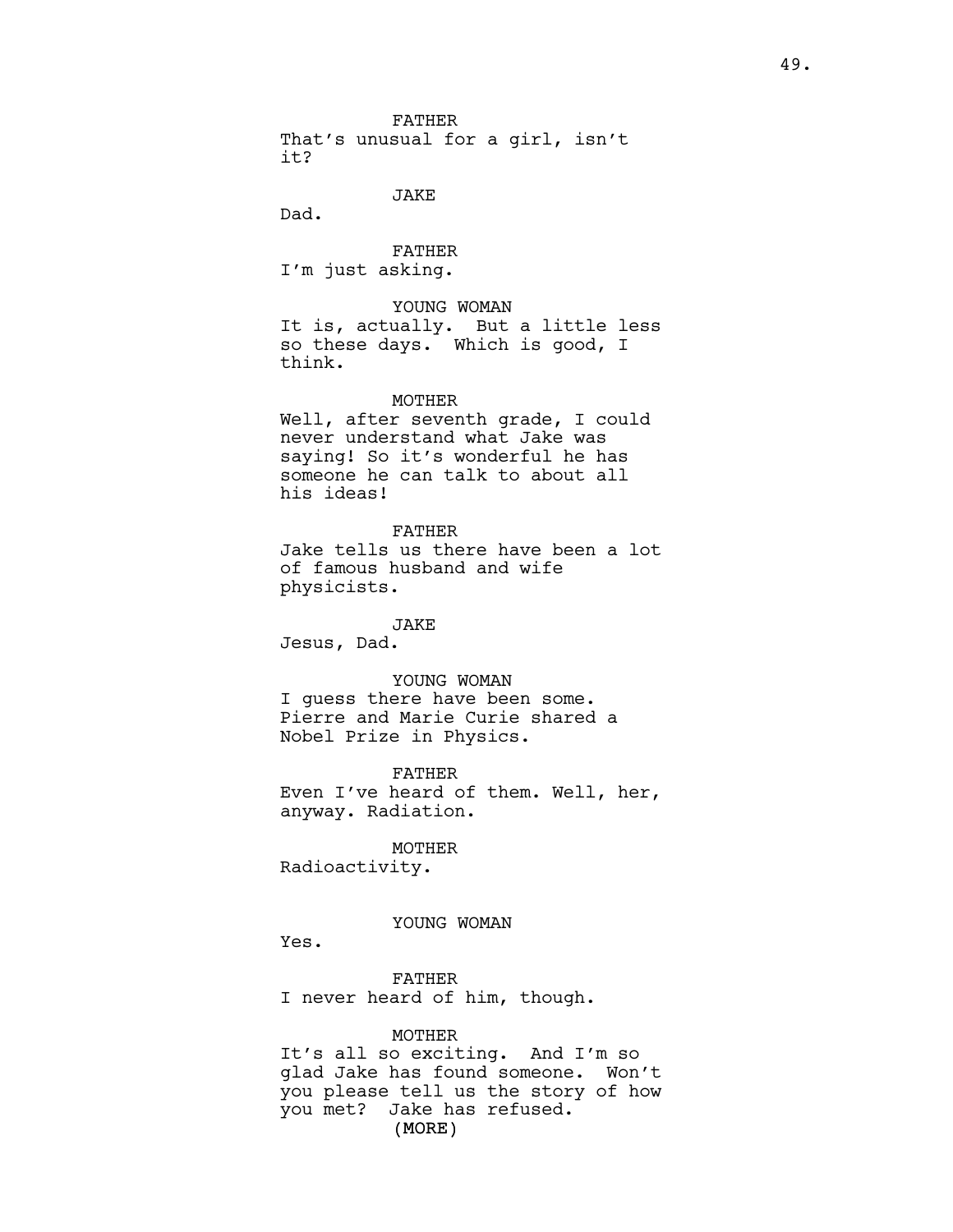## MOTHER (CONT'D)

I love romantic meeting stories. Like in *Forget Paris*? Billy Crystal?

FATHER I didn't like that movie.

The Young Woman looks over at Jake. He stares down at his plate. She looks at the Mother, who waits, expectantly.

#### YOUNG WOMAN

Um, so, I went with a friend to a bar near campus. It turned out to be trivia night.

MOTHER

I love this so far. Jake is crazy about trivia. We used to play the genius edition of Trivial Pursuit and  $--$ 

JAKE

Genus.

MOTHER

What?

JAKE It's genus edition.

MOTHER

Really? I've always thought the word was genius. I've been saying it wrong all these years! It goes to show... (punchline) ... I'm no genus!

She laughs. The Father laughs.

FATHER

That's a good one.

#### JAKE

No. Genus is not the same as genius. A genus is a category.

#### MOTHER

(MORE) Oh. I always thought it was the genius edition. I told everybody you knew every answer in the genius edition. I was very proud of that. (thought)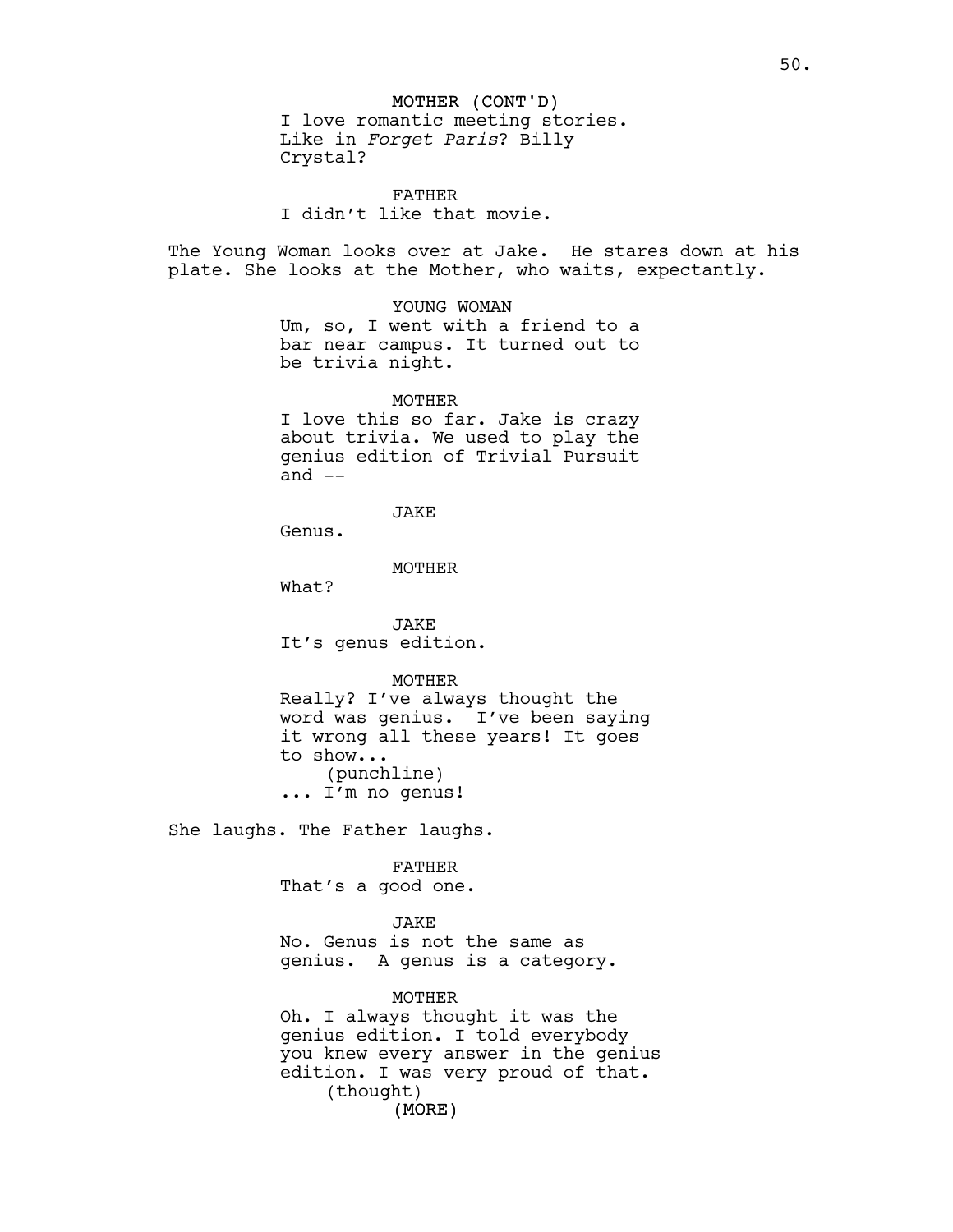## MOTHER (CONT'D)

Why didn't we get the genius edition?

JAKE (yelling into his plate) There is no genius edition!

The Young Woman looks at him, frightened by his anger.

MOTHER Ok. I didn't understand. Ok.

Silence. Everyone eats. The Young Woman tries to lighten the mood. \*\*YOUNG WOMAN APPEARANCE CHANGES\*\* \*

> YOUNG WOMAN So Jake was with his trivia team and my friend and I found an empty table near them. I was watching him.

MOTHER Because you thought he was cute!

YOUNG WOMAN

Ha. Yeah, I did. And very serious about the game, which I found -- I don't know -- charming. His team was called... what?

JAKE

Brehznev's Eyebrows.

YOUNG WOMAN Right. Brehznev's Eyebrows. I asked him who Brehznev was. Basically because I wanted to say something to him. He told me Brehznev was a Soviet engineer, General...

JAKE ... Secretary of the Communist Party.

YOUNG WOMAN During the Age of Starvation.

JAKE

Stagnation.

(MORE) YOUNG WOMAN Stagnation. Anyway, those kind of team names drive me nuts, usually. They all have them, those teams.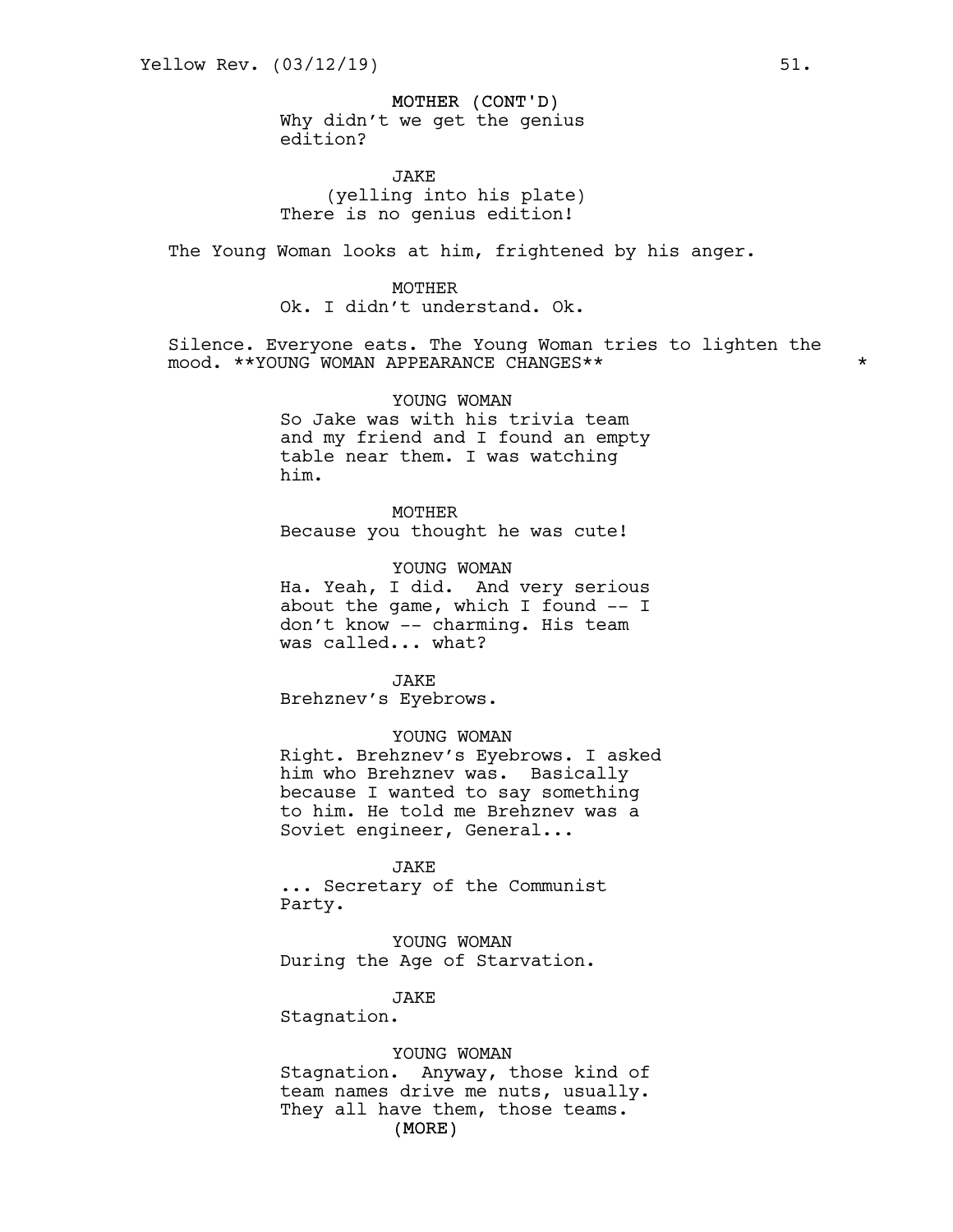# YOUNG WOMAN (CONT'D) Show-offy. But, I don't know, it didn't bother me with Jake. (to Mother) Maybe I just didn't let it, because

MOTHER Aw. He is cute, isn't he?

I thought he was cute.

#### YOUNG WOMAN

He is. So I was trying to get up the nerve to talk to him, because even though he had looked over at me more than once, it was clear he was not going to say anything.

## FATHER

Didn't you just say you talked about Brehznev?

### YOUNG WOMAN

Oh. Yes. That's true But then we didn't talk anymore after that, I guess, is what I meant.

#### FATHER

Oh.

## YOUNG WOMAN

So I said something stupid like, you guys seem to be doing well. I had to yell it, practically; it was so noisy. He held up his beer and said, We're helpfully fortified. And I laughed and the ice was broken. I think he was egged on by my laughing, so he told me he is a cruci...

JAKE ...verbalist.

# YOUNG WOMAN

(MORE) I didn't know what it meant. But I didn't want to admit that, so I just said, cool. He was showing off again and poorly, but I guess I thought, ok, this guy is awkward. He doesn't have any game at all. There was something sort of appealing about that. But then it kept going. He said he had wanted the team name to be Ipseity.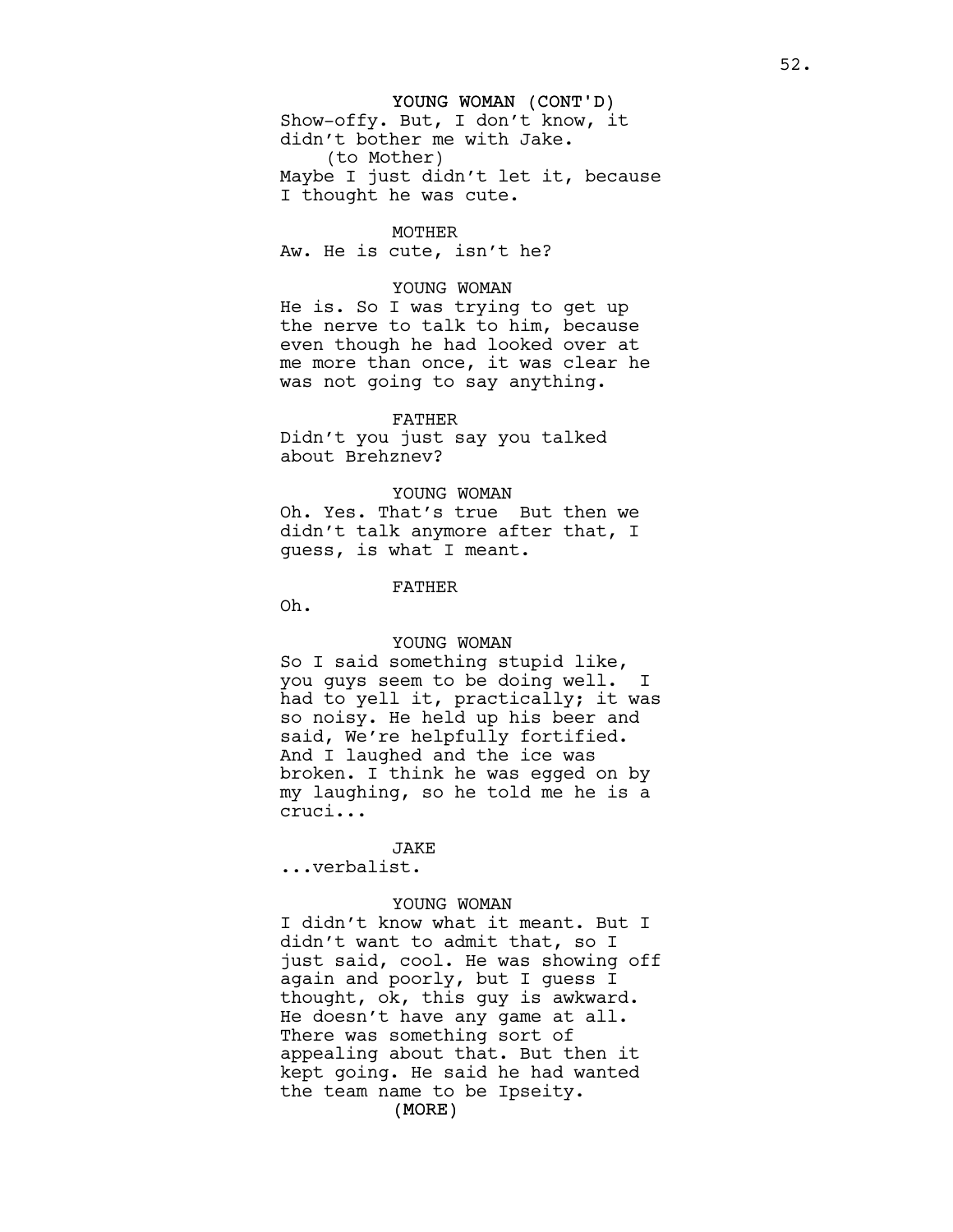YOUNG WOMAN (CONT'D) And I was like, ugh, now it's getting to be too much.

MOTHER You didn't like him anymore?

Jake looks over at the Young Woman.

## YOUNG WOMAN

No. I did. I just wanted that stuff to stop. So I said, I don't know that word and you know I don't know that word, so why don't you just cut the crap? He said something like, I'm an asshole. I'm not very good at talking to people, and ipseity is just another word for selfhood. Anyway, after that he just talked like a normal person and he was funny. And I could see he wanted to ask for my number but was shy. Then my friend wanted to go, and so I was getting up, and he just blurted out, could he have my number.

FATHER Way to go, Jake! About time!

#### YOUNG WOMAN

And I was very glad he did. The rest is history. That was like, what, six weeks ago? I don't know. Feels longer. Feels like forever, in a way. I can't really remember how long ago it is. Feels like forever.

MOTHER What a wonderful story! It could be in a movie! (beat) "Feels like forever." That's very romantic.

A53,B53,OMITTED A53,B53,

C53 OMITTED C53

53, V53 INT. ART CLASSROOM - NIGHT 53, V53 SAMPLE 53, V53

The Janitor watches a DVD on the TV in the classroom as he scrubs solvent onto paint stains on the art table.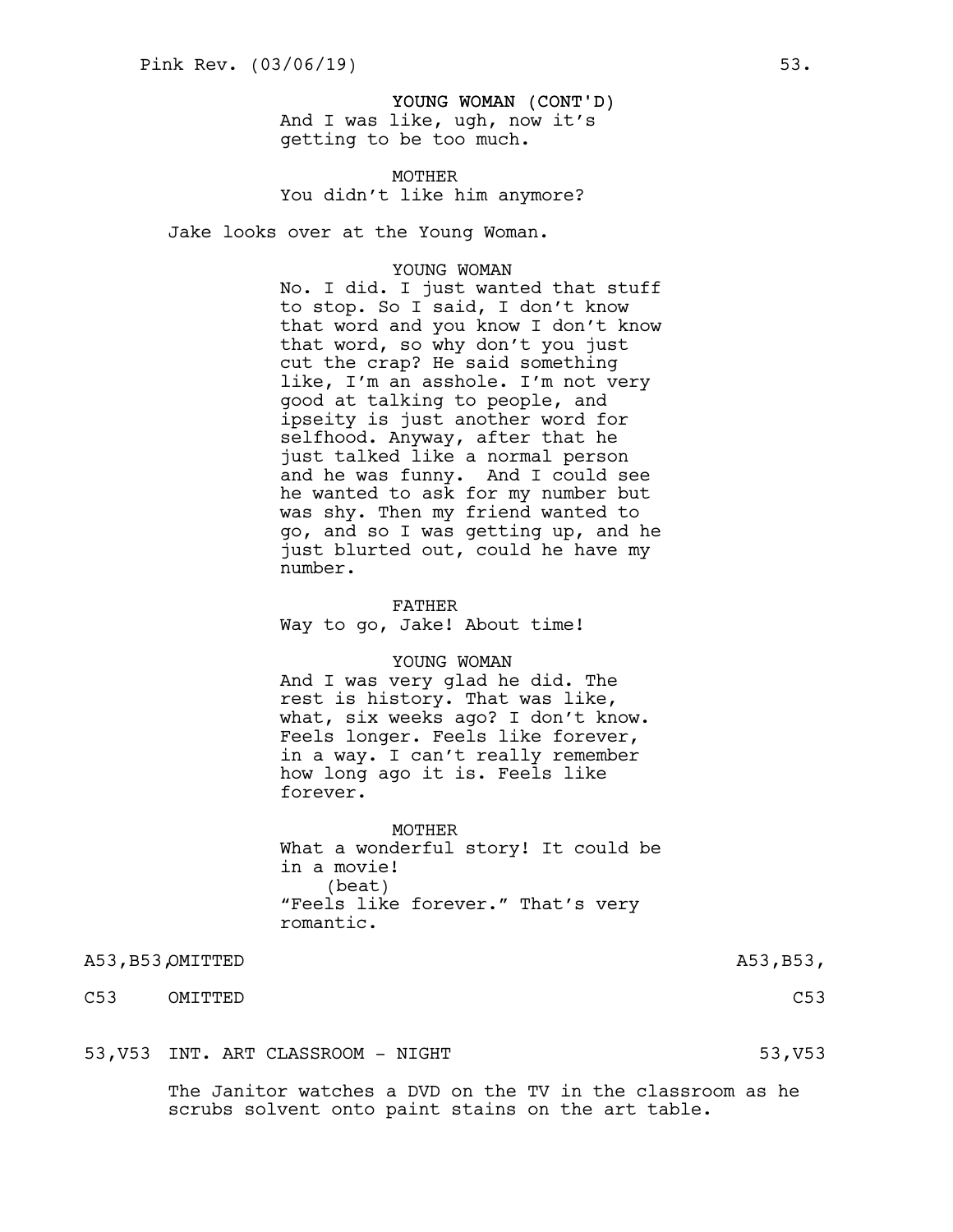On the TV, a young waitress is finishing up at a booth. The scene is punctuated by a cute score.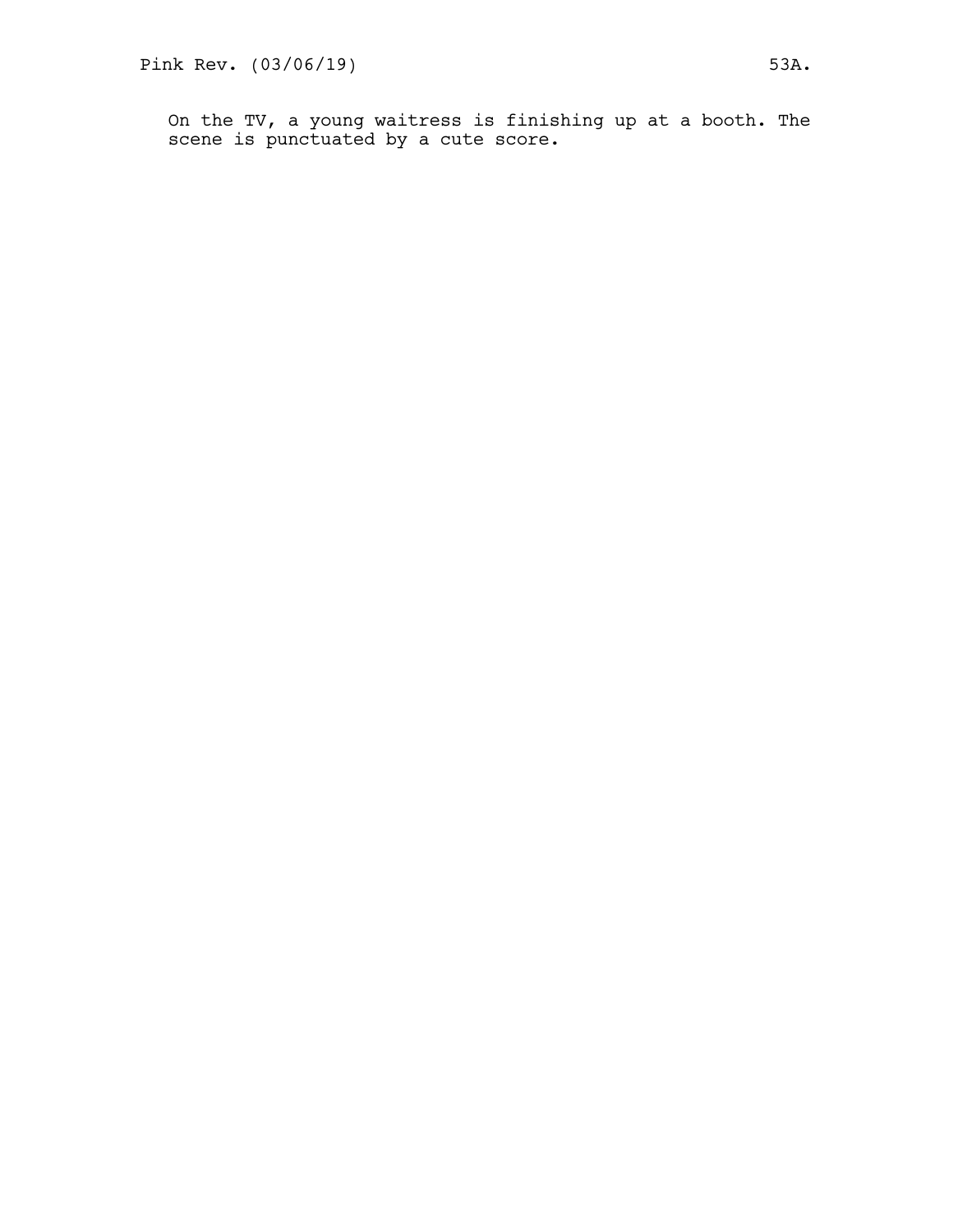WAITRESS Great! I'll be right back with your beverages!

She makes her way to the kitchen window. A young man on a mission enters the restaurant, spots her and hurries over.

## YOUNG MAN

Yvonne!

YVONNE What? What do you want?

YOUNG MAN I just wanted to say hi.

YVONNE Can't you see I'm working?

YOUNG MAN I can. I'm sorry. I just had to talk to you.

YVONNE I think it's abundantly clear that you and I have nothing --  $\star$ 

She walks off; he follows. She enters kitchen & exits.  $*$ 

YVONNE (CONT'D) -- more to say to each other. Goodbye. (arrives at new table) Hello! Welcome to Harris Grill. I'm Yvonne, I'll be taking care of you today.

CUSTOMER There's a guy behind you.

Yvonne turns to look.

YVONNE (to young man) Really?? (to customer) That's Nimrod. He's the idiot waiter in training trailing me.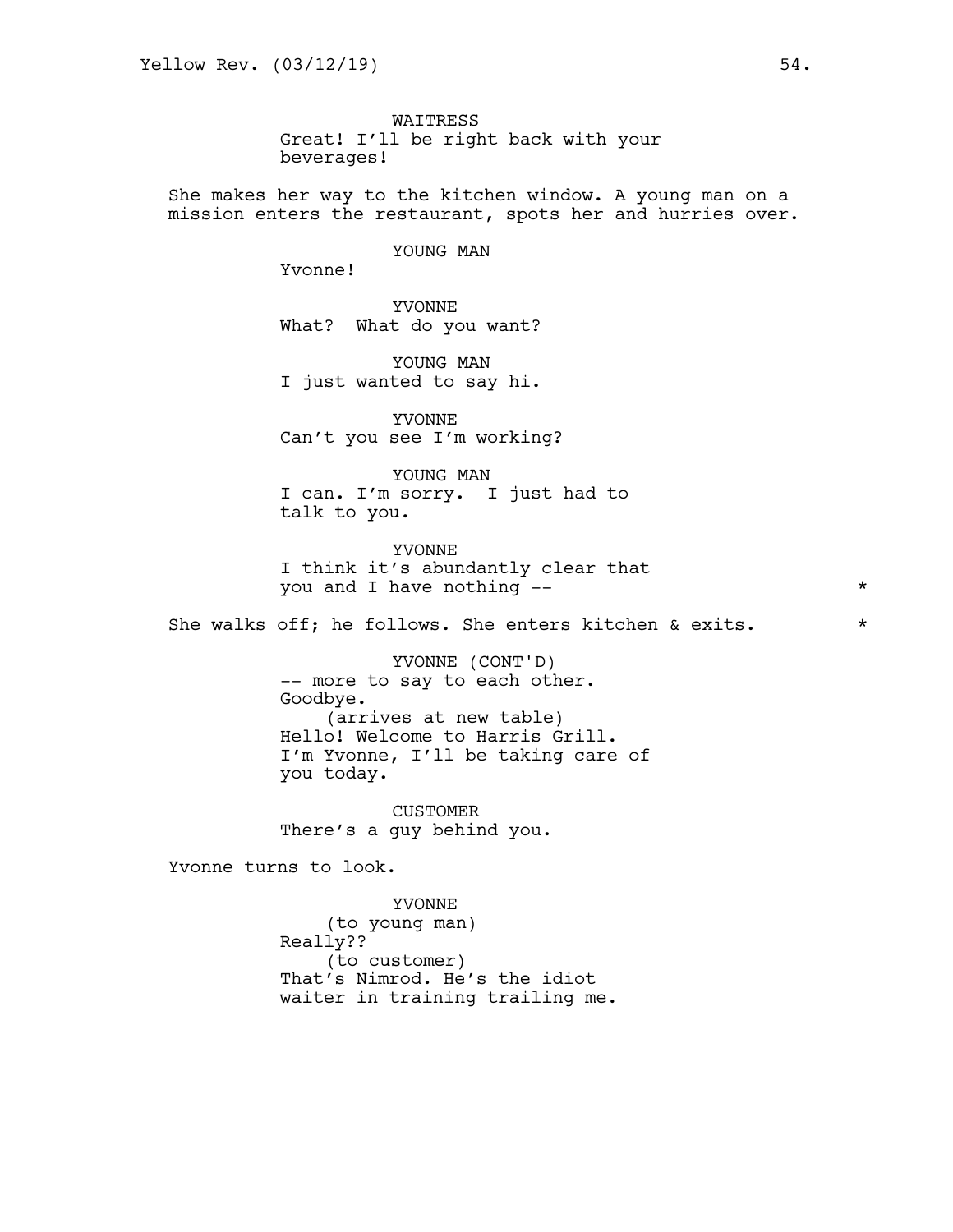YOUNG MAN (to customer) Hi, I'm Nimrod.

#### CUSTOMER

Hey.

YVONNE So are you folks ready to order? Or can I answer any questions about the menu?

CUSTOMER How's the Santa Fe burger? \*

YVONNE

Very popular.

#### CUSTOMER

Ok, so which do you prefer, the Santa Fe burger or the Natchez burger.

YVONNE Hmm. That's a tough one. They're both really, really good.

CUSTOMER You don't have a favorite?

YVONNE Well, I guess I'd say --

YOUNG MAN Look, man, she's a vegan.

YVONNE What the hell are you doing?

YOUNG MAN

What you don't know about this amazing woman before you is that she is not a waitress --

YVONNE

Get out of here!

Yvonne pushes him to the door, but he keeps addressing the customer, raising his volume as the distance between them increases.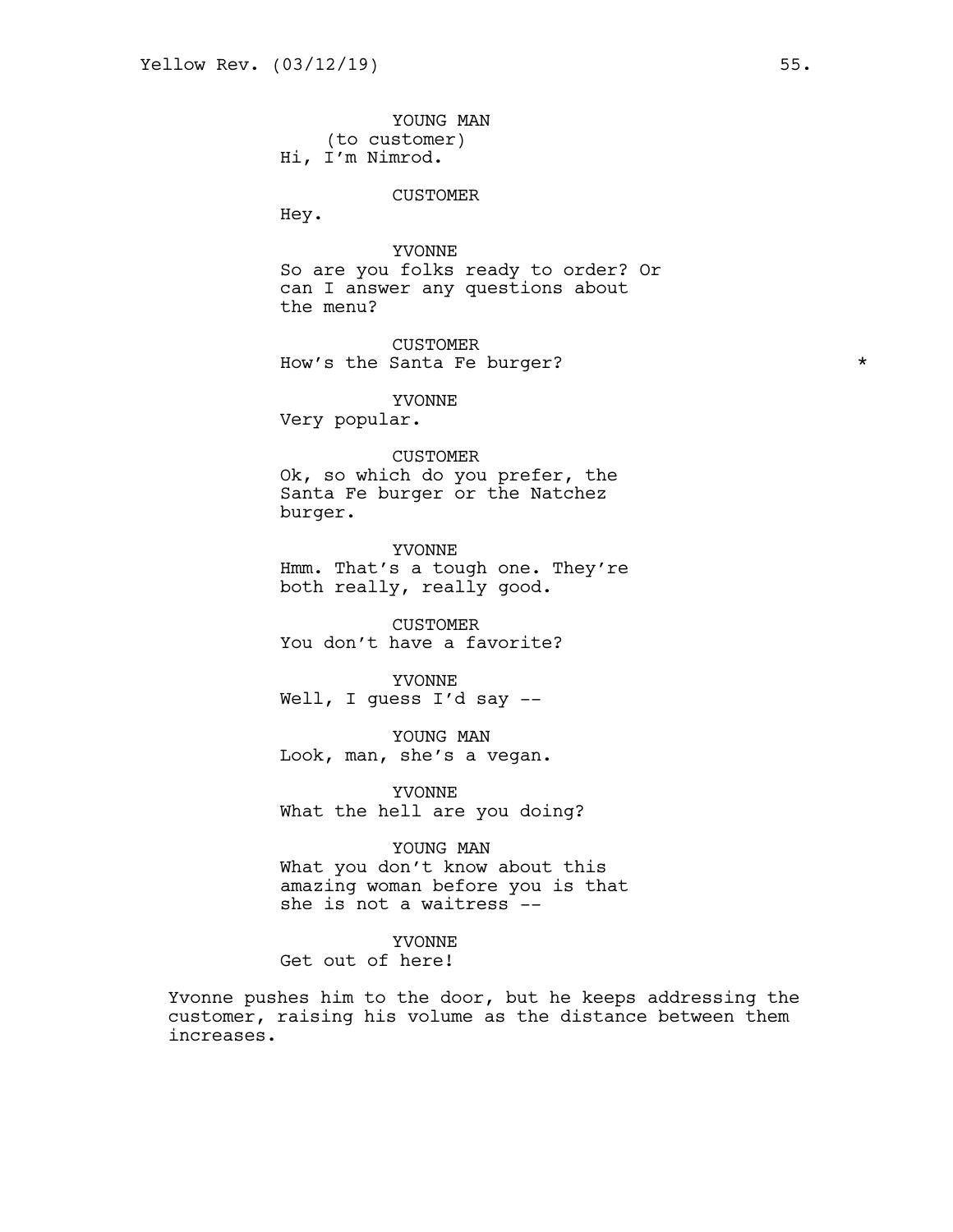YOUNG MAN

-- Well, she is a waitress, but only to put herself through school \* so she can be an animal welfare lawyer. Not a crumb of meat or dairy has passed her amazing, beautiful lips since she was five years old and she learned that a hamburger is a ground-up cow. She has spent all her life since, trying to make the world a safer, kinder place for animals. And I love her! I love her! I love her because she is the sweetest, most caring, funniest, smartest --

He is pushed out the door. Yvonne closes it behind him. He just stands there, watching her through the glass. She turns away from him to see that everyone in the restaurant is watching, as well. The customers applaud. Her boss approaches.

> BOSS That was beautiful, Yvonne. You're fired.

V53 EXT. DINER - DAY (TV SHOW) V53

On the street. Yvonne and the young man sit on the curb, both staring straight ahead. She's in street clothes now and holding her bag in her lap.

> YVONNE You are such an idiot.

> > YOUNG MAN

Agreed.

YVONNE I needed that job, idiot.

YOUNG MAN

I know.

Silence. Still staring forward, she slugs him on the arm. Silence.

> YVONNE Did you say you love me?

> > YOUNG MAN

I did.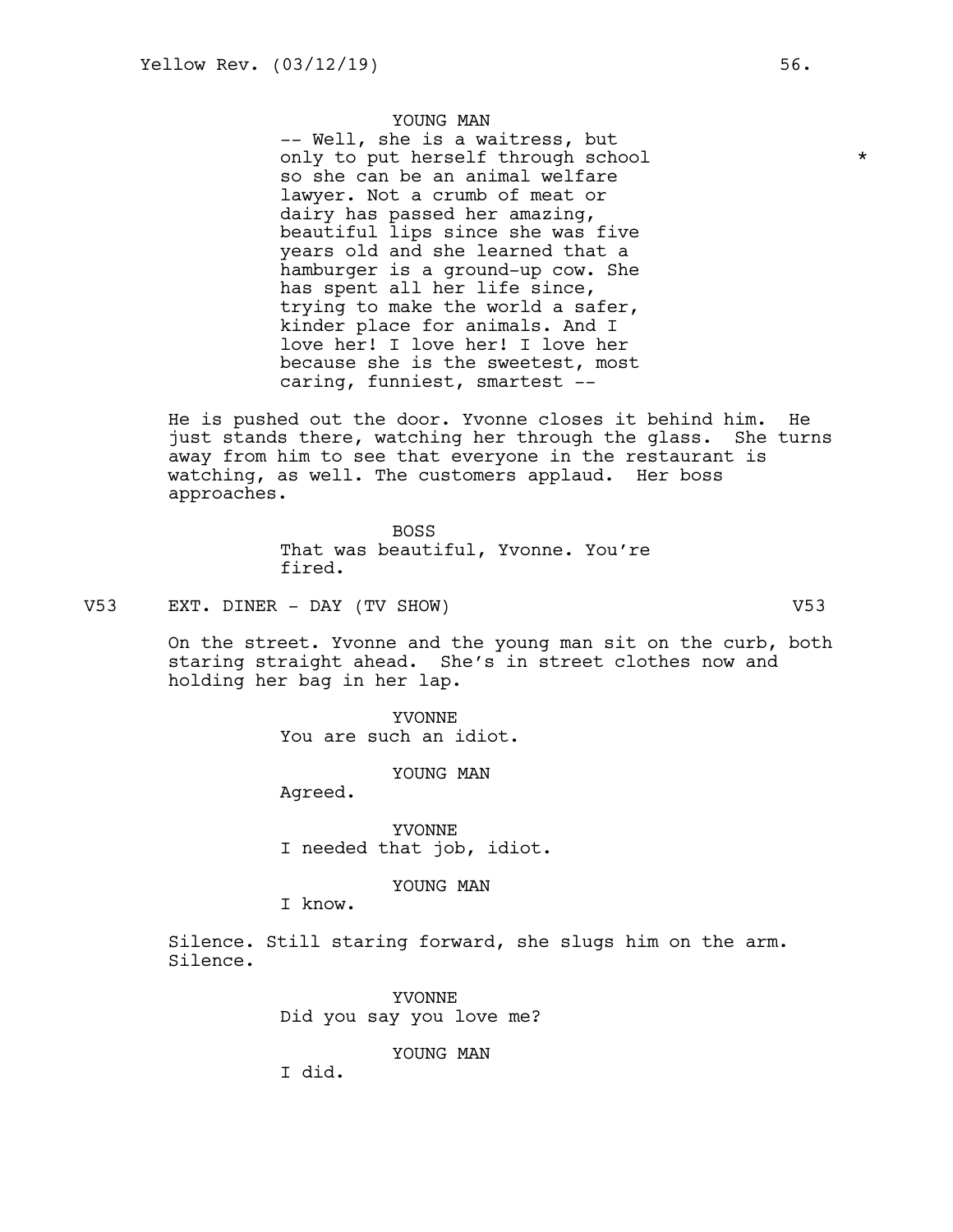# YVONNE

Idiot.

## YOUNG MAN

Yes.

Both still staring ahead, Yvonne reaches for his hand and takes it.

## 54 INT. FARM HOUSE - NIGHT 54

They're all still at the dinner table. The Mother wears a slightly different dress now. She seems a bit older. Her nailless toe is now wrapped in a bandage. The Father's Band Aid is on the other side of his forehead. The Young Woman is in an outfit slightly different than earlier, slightly reminiscent of Yvonne's STREET CLOTHES \*\*YOUNG WOMAN \* APPEARANCE CHANGE\*\* She seems somewhat aware of the changes, \* but uncertain.

> MOTHER Jake was always a good boy. He was even awarded a diligence pin at school. (to Jake) You remember? (to young woman) Diligence. At eight. Can you believe that? It was quite a thing. His father and I never got awarded any such pin at eight.

> > FATHER

At any age.

MOTHER True enough. At no age.

#### FATHER

I did have a bunch of sports trophies, but no diligence trophy. I don't imagine I even knew the word "diligence" at eight.

MOTHER But Jake knew it. (to Jake) You knew.

(MORE) FATHER Jake knew. (to Jake)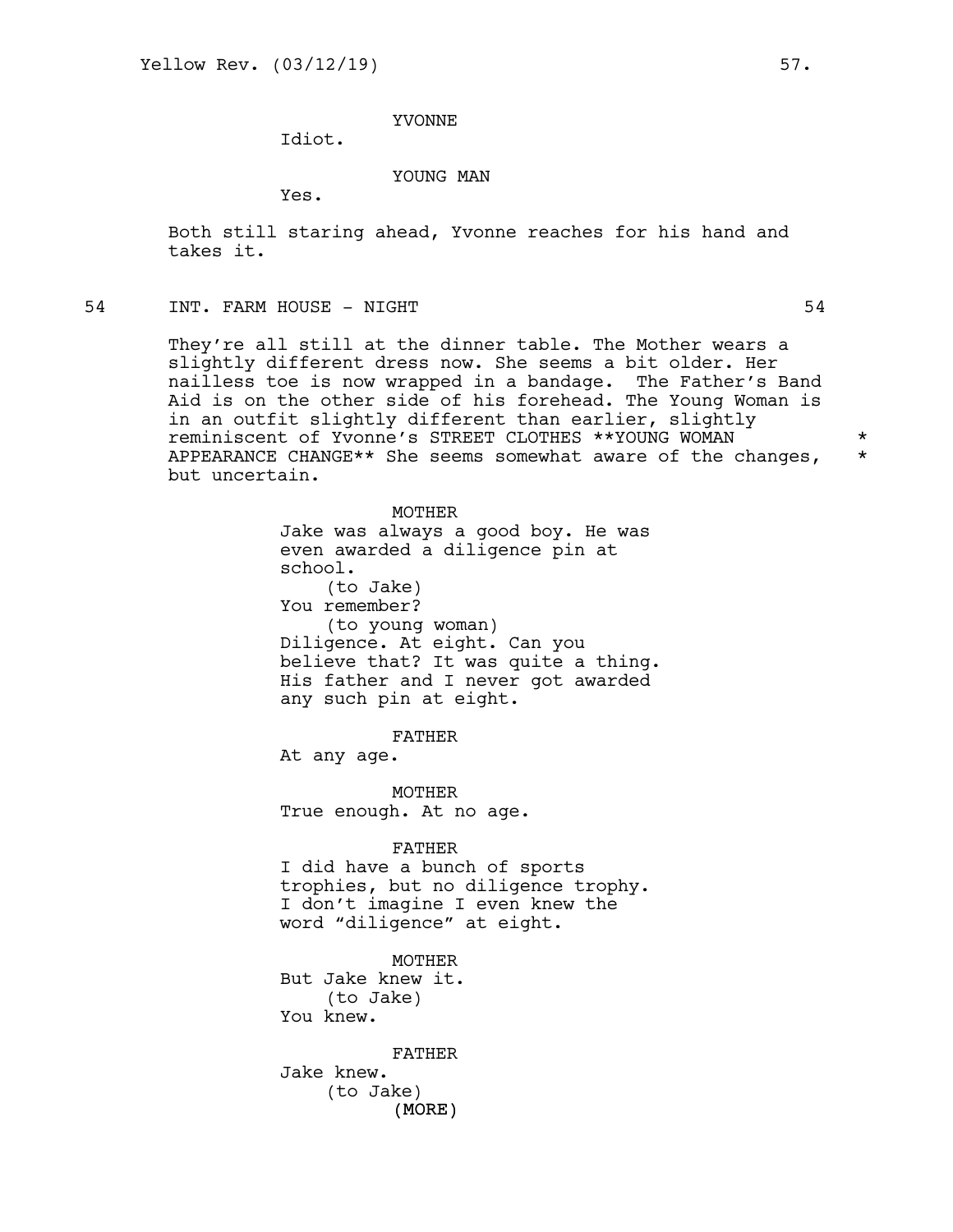FATHER (CONT'D) Remember how excited you were about the diligence pin, kiddo?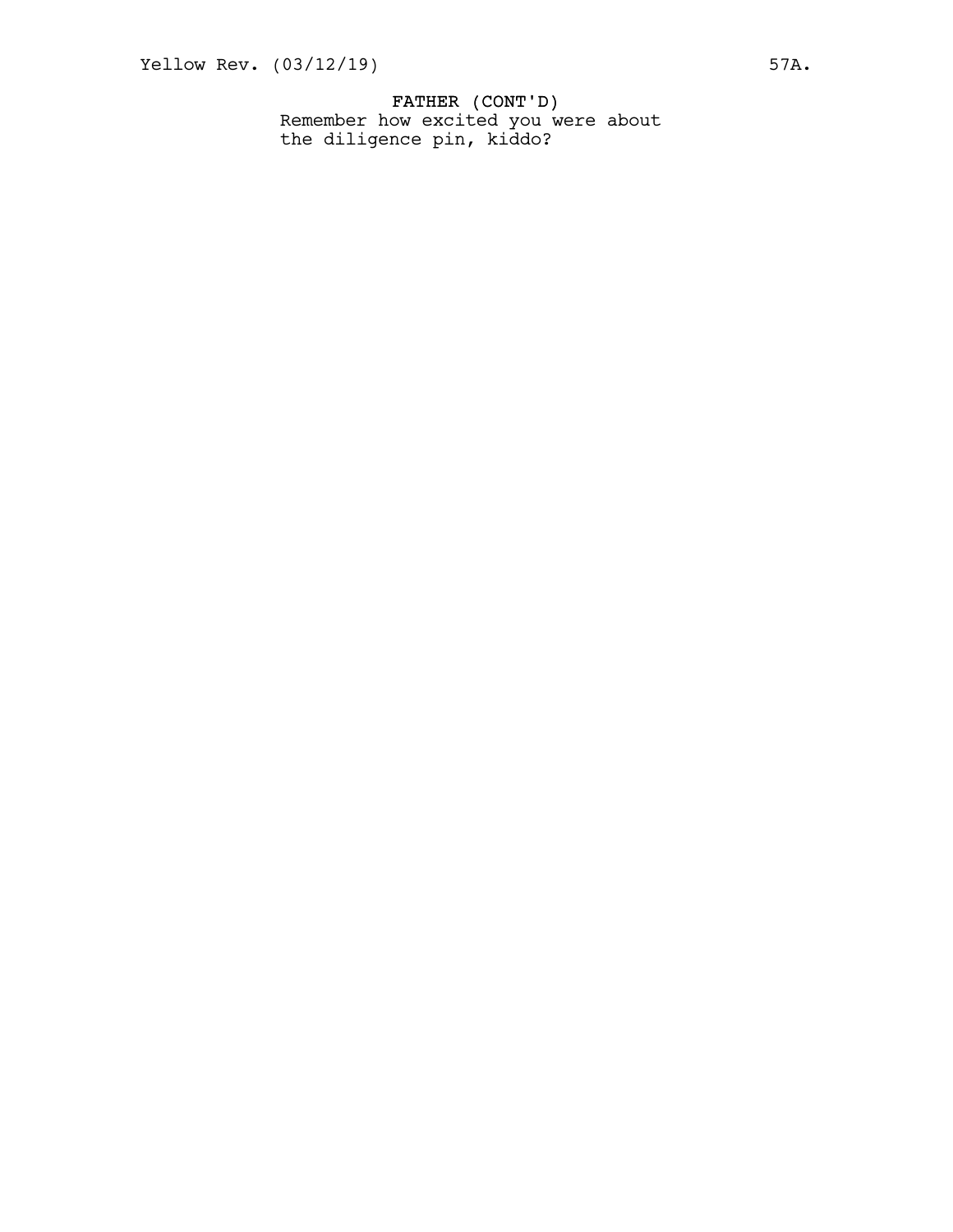JAKE No. MOTHER He wore it to school. JAKE I didn't MOTHER He did. Every day. (to Jake) You did. JAKE I didn't. I was disappointed. I wanted the "Acumen" pin. "Diligence" is an also ran. "You there, you work very hard. You're not that bright, but we're impressed that you try anyway."

MOTHER Don't be sour. It was a lovely pin. (to Young Woman) Dessert? I made Jake's favorite chocolate cake

YOUNG WOMAN Lovely. Of course. I never turn down anything chocolate.

MOTHER

Lovely.

FATHER (singing) Wouldn't it be loverly? (to Young Woman) My Fair Lady.

The Mother shoots the father a look, gets up and makes her way to the kitchen, touching his shoulder on the way.

> MOTHER Help me, I'll serve dessert in the sitting room.

There's something in the way she says "help me" that isn't a casual plea for kitchen help. He nods, gets up and follows her out of the room.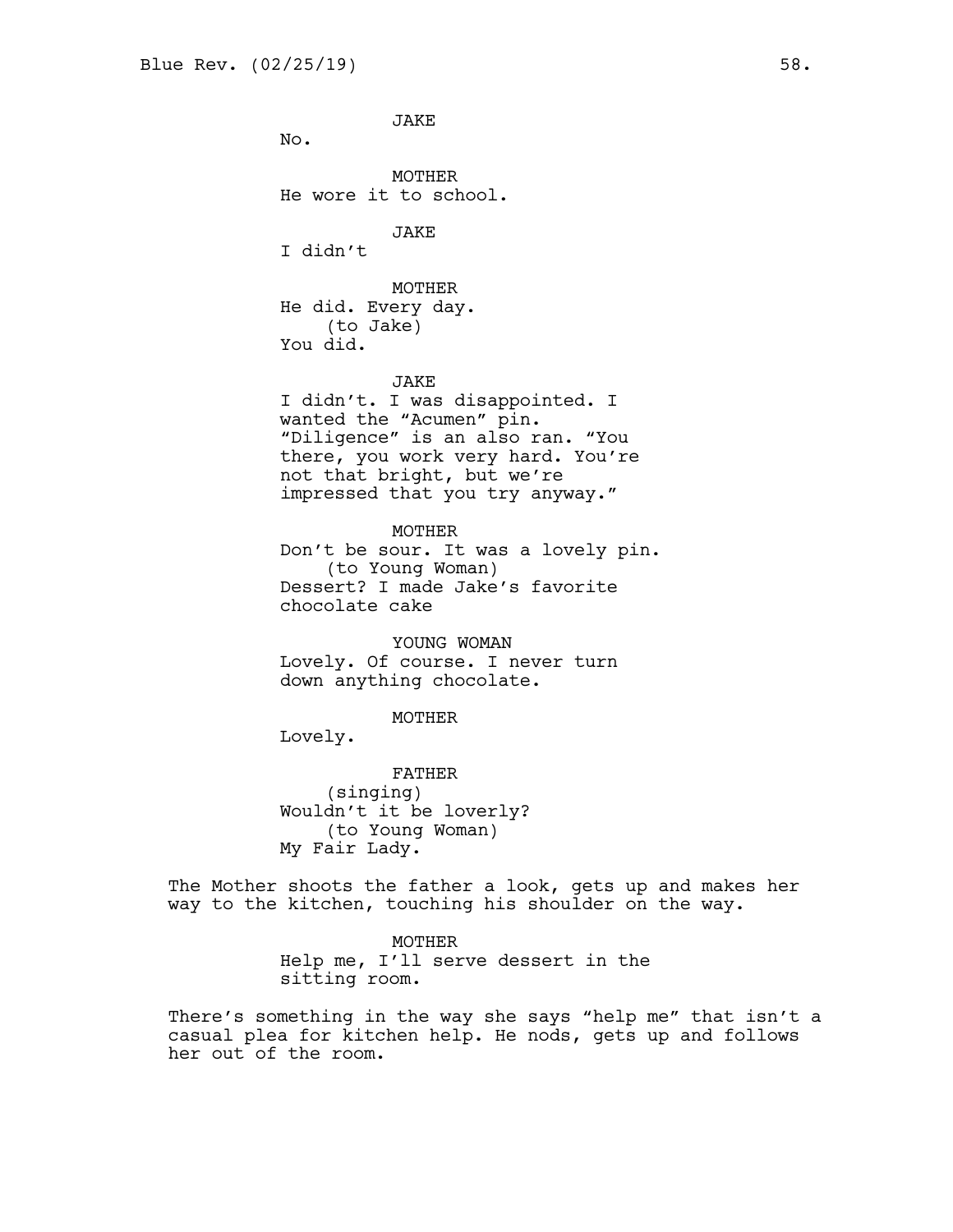The parents voices are raised in the other room, some sort of argument, interspersed with the father singing bits of "Wouldn't it be Loverly." Jake and the Young Woman sit in silence, Jake still looking down at his food.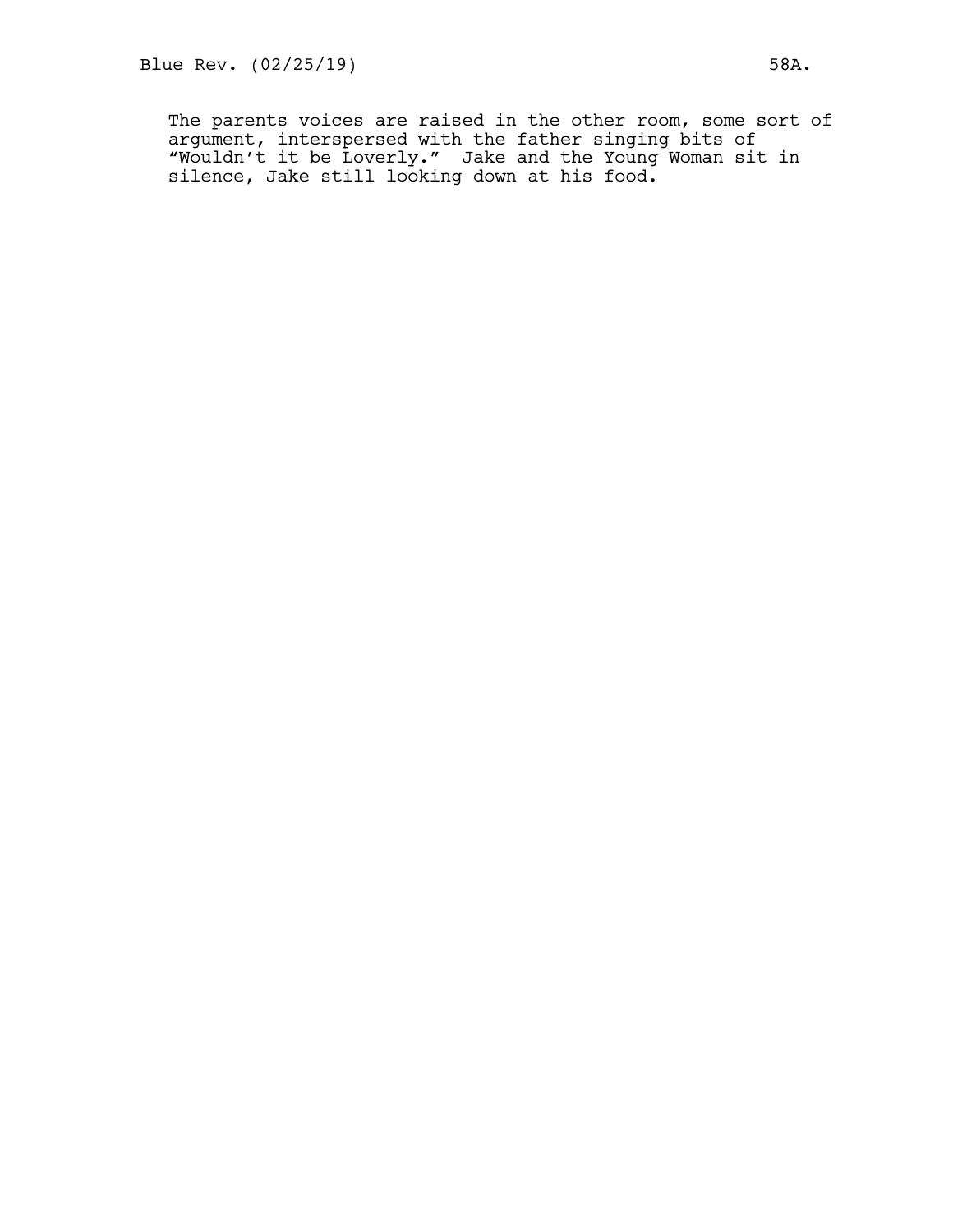A55 INT. FARM HOUSE - SITTING ROOM - NIGHT

YOUNG WOMAN You seem so quiet. You ok?

JAKE (looking up at her) Do you like them?

YOUNG WOMAN They're very nice. Very nice parents. You chose well, my friend.

JAKE

Yeah?

YOUNG WOMAN Yes! Of course! They love you a lot. That's totally clear. That's of prime importance in parents.

JAKE Yeah. I suppose. We've had our issues.

YOUNG WOMAN Jesus. Everybody has issues with their parents!

She looks around, under the table.

YOUNG WOMAN (CONT'D) Hey, what happened to Jimmy?

JAKE I'm sure he's around. Maybe he went back out into the snow. He loved the snow.

The Young Woman spots Jimmy; he's in the corner, still shaking himself off.

> YOUNG WOMAN There he is.

She crosses to him, kneels down and pets him.

YOUNG WOMAN (CONT'D) (affectionately) You stinky, wet monster.

He wags his tail.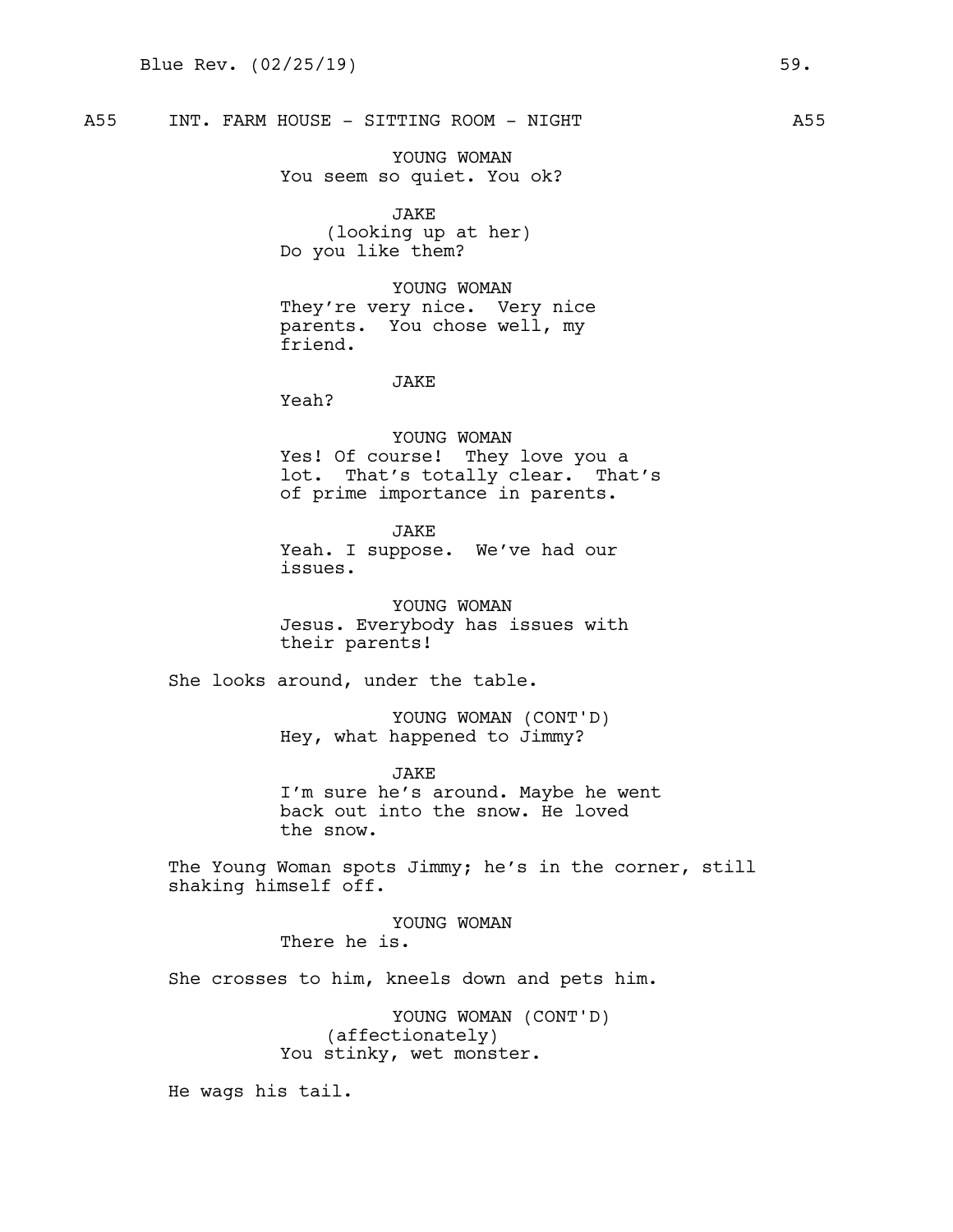J A K E

Sorry.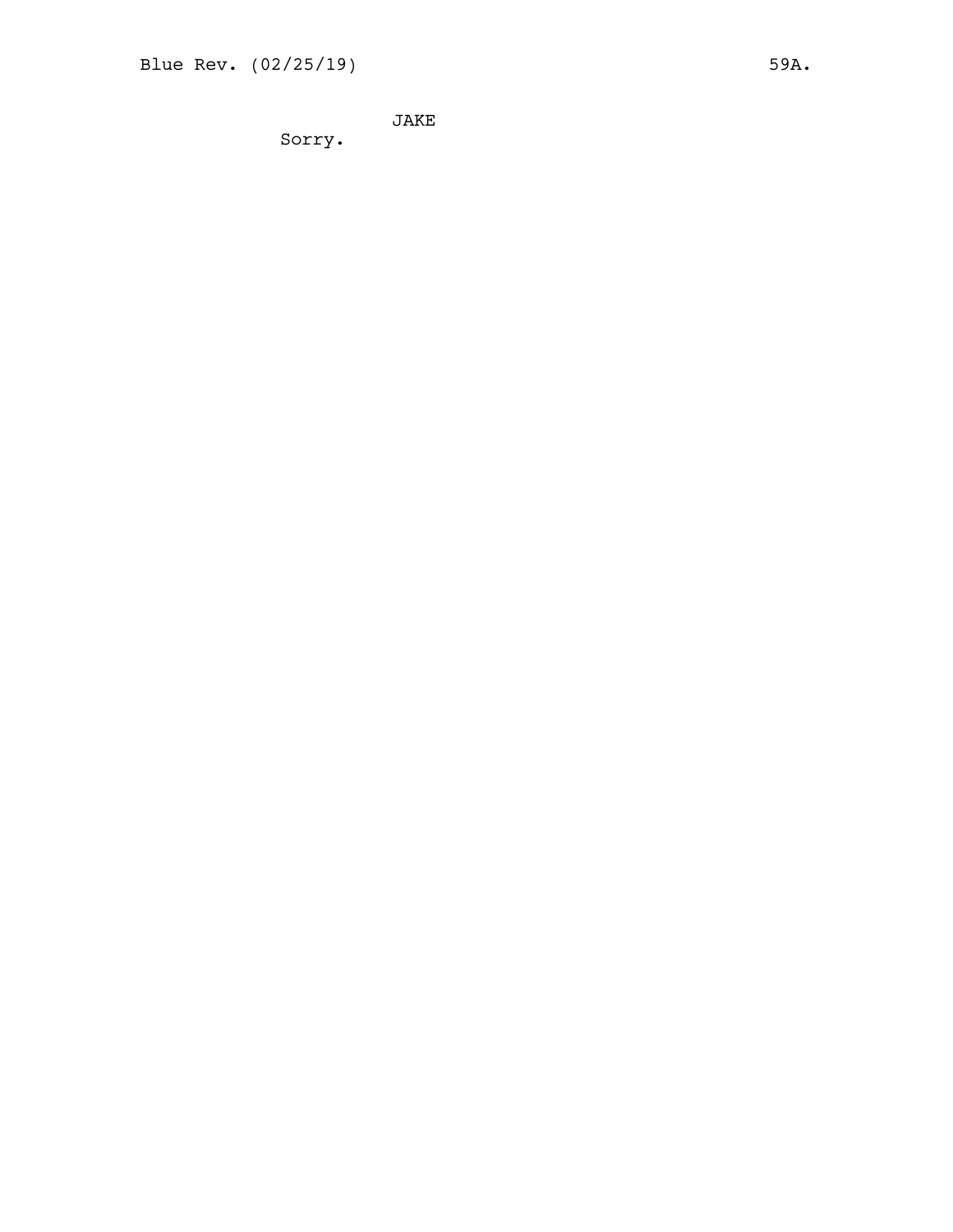About?

JAKE

His smell.

YOUNG WOMAN It's fine, Jake. He's a dog.

She notices some photos on the wall and crosses to them. Jake is anxious. The photos are of the family: Jake as a teen, his parents. There are a couple of photos of his parents older than they are now, one in which they look elderly and feeble.

#### JAKE

Just some old family photos.

She looks over at him and nods. When she looks back, those photos of his parents older are gone. She searches for them. Her eyes come to rest on a photo of a young girl. The Young Woman is startled.

> YOUNG WOMAN Wait. Who is this?

JAKE You can't tell?

YOUNG WOMAN

No.

# JAKE

It's me.

And it is. It's Jake now in the same jeans and t-shirt the girl was wearing in the photo.

> YOUNG WOMAN (V.O.) I'm certain that was a photograph of me as a kid a moment ago. How could that possibly be in Jake's --

The parents enter with dessert.

MOTHER Sorry! Sorry for the delay! Kitchen emergency, don't ya know.

The Mother carries some sort of large, rolled chocolate log cake. There is a garishness to it.

> (MORE) MOTHER (CONT'D) Jake's favorite. Chocolate Yule Log. Mmmm.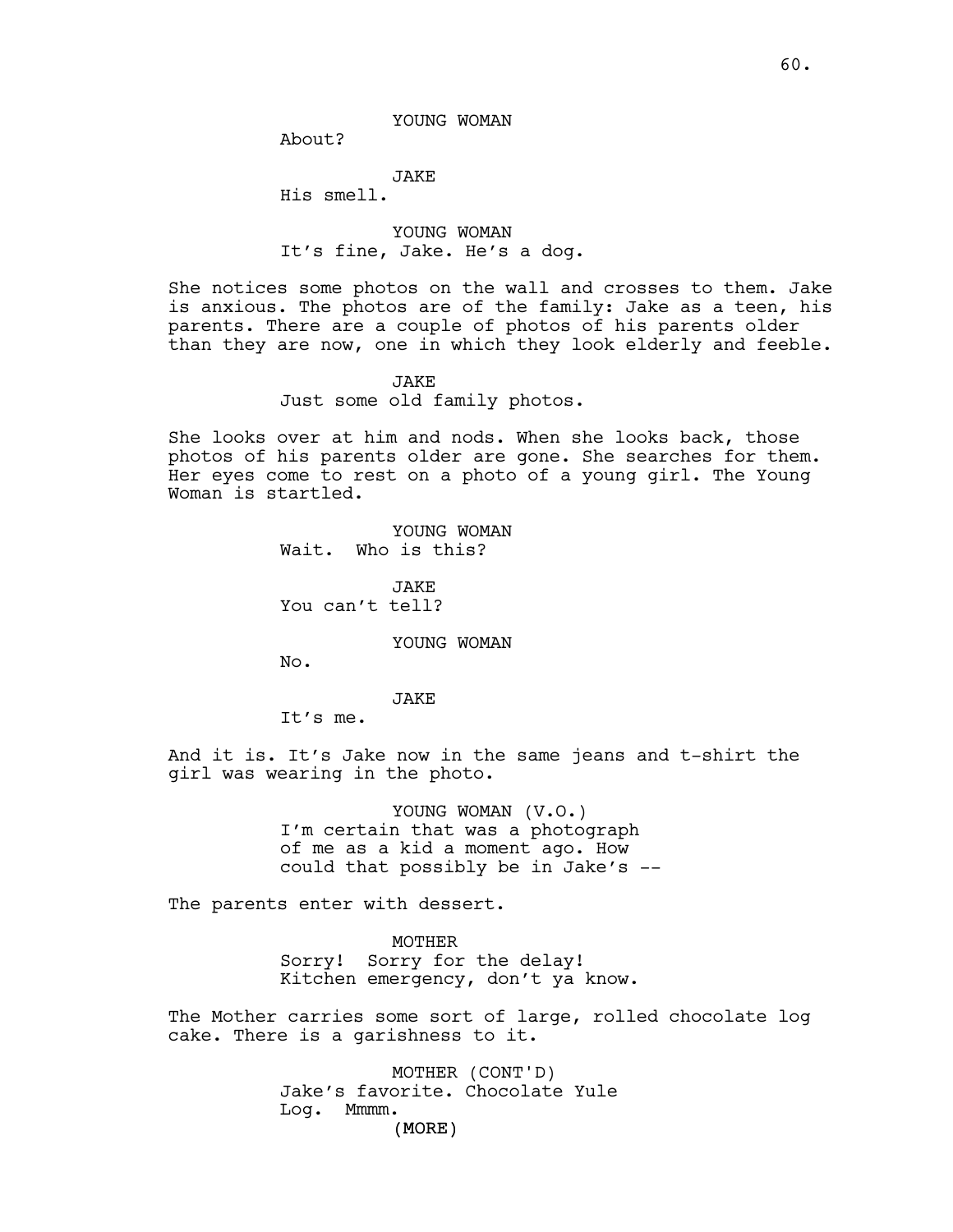MOTHER (CONT'D) (laughing) Even though it's well past Yule!

The Mother places the cake on the table, sits. The Father sits. The Young Woman sits back down.

## FATHER

That reminds me, when Jake sucked his thumb --

MOTHER Way past the age when he should've stopped.

FATHER He'd say "yull, yull, yull, yull" as he sucked it.

MOTHER Yull log. Kind of looks like a thumb.

YOUNG WOMAN Mmmm. That looks great.

MOTHER Thank you. Enjoy!

The Mother cuts a too-thick slice, plates it, and hands it to the young woman.

> YOUNG WOMAN Thank you. It really looks amazing.

## MOTHER

Enjoy!

She continues to slice the cake and pass it out.

MOTHER (CONT'D) I've been having problems with my ears. Just in case anyone was wondering why I keep rubbing at my ears all night long.

She has not been, but she is now.

FATHER You have more than a problem.

MOTHER Tinnitus. It is what it is, as they say.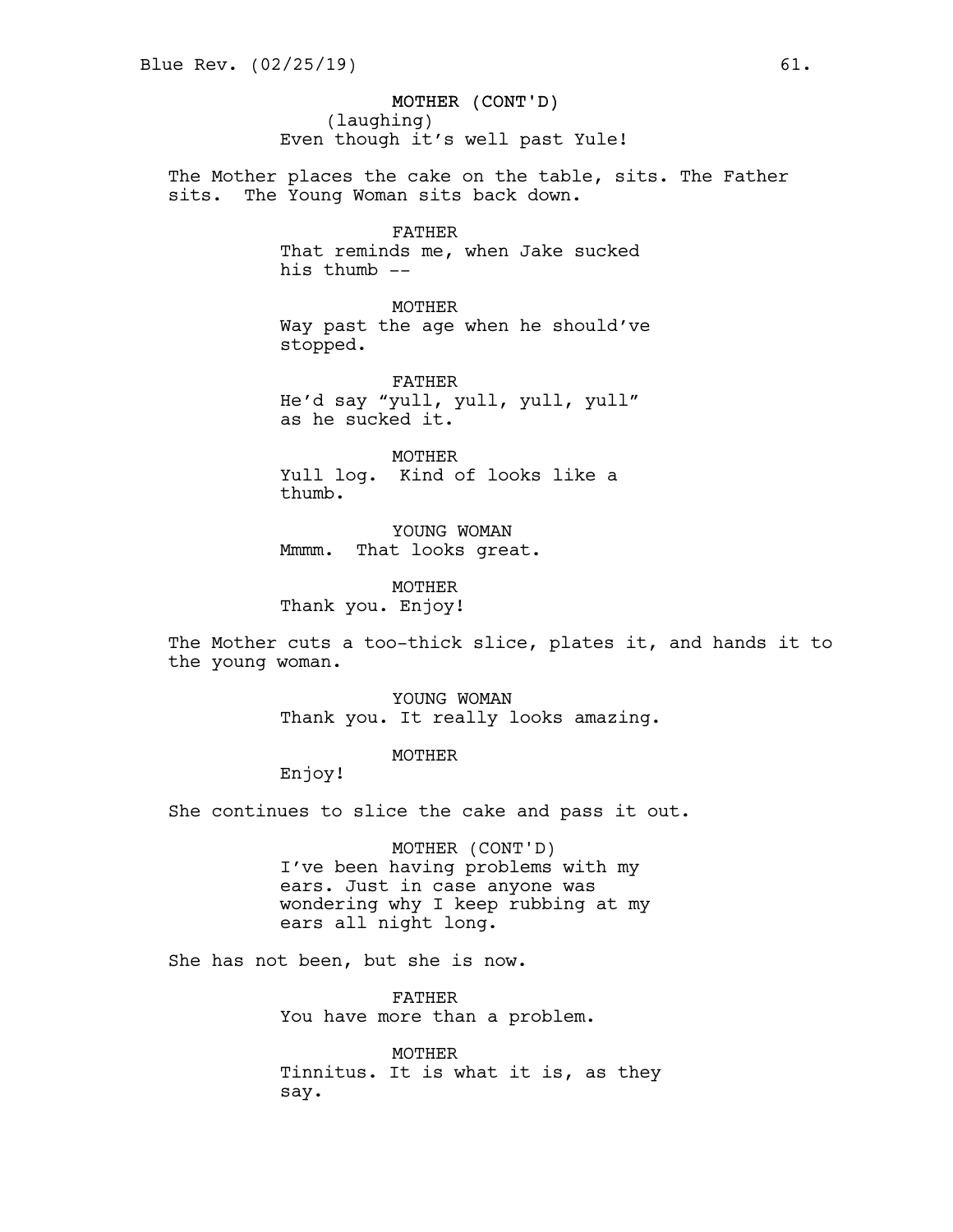YOUNG WOMAN What is tinnitus?

FATHER Not very much fun, is what.

MOTHER

Not very much fun. But shit happens, as they say. I hear a buzzing in my ears, is what. Well, not a buzzing. More of a hiss. Well, more of a whisper.

YOUNG WOMAN

Oh no. Always?

## MOTHER

Yes. As if I'm constantly being whispered to. Psss psss psss psss. (laughing a bit manically) I wish I could tell what it's saying! Maybe it's sharing the secrets of the Universe with me! (beat) But I can't tell. (beat, then laughing) Maybe it's giving me stock market tips!

FATHER Oh ho! We'd be rich!

YOUNG WOMAN

Well,  $I'm --$ 

The Young Woman's phone rings. It's loud and startles her. She grabs for it reflexively, looks at the screen. "Yvonne" is calling.

> YOUNG WOMAN (CONT'D) Sorry. Sorry. I thought it was dead. Just my friend.

JAKE Her friend calls a lot.  $\star$ 

MOTHER You can take it. You should take it. We won't think it rude.

YOUNG WOMAN No, it's ok. It's not important.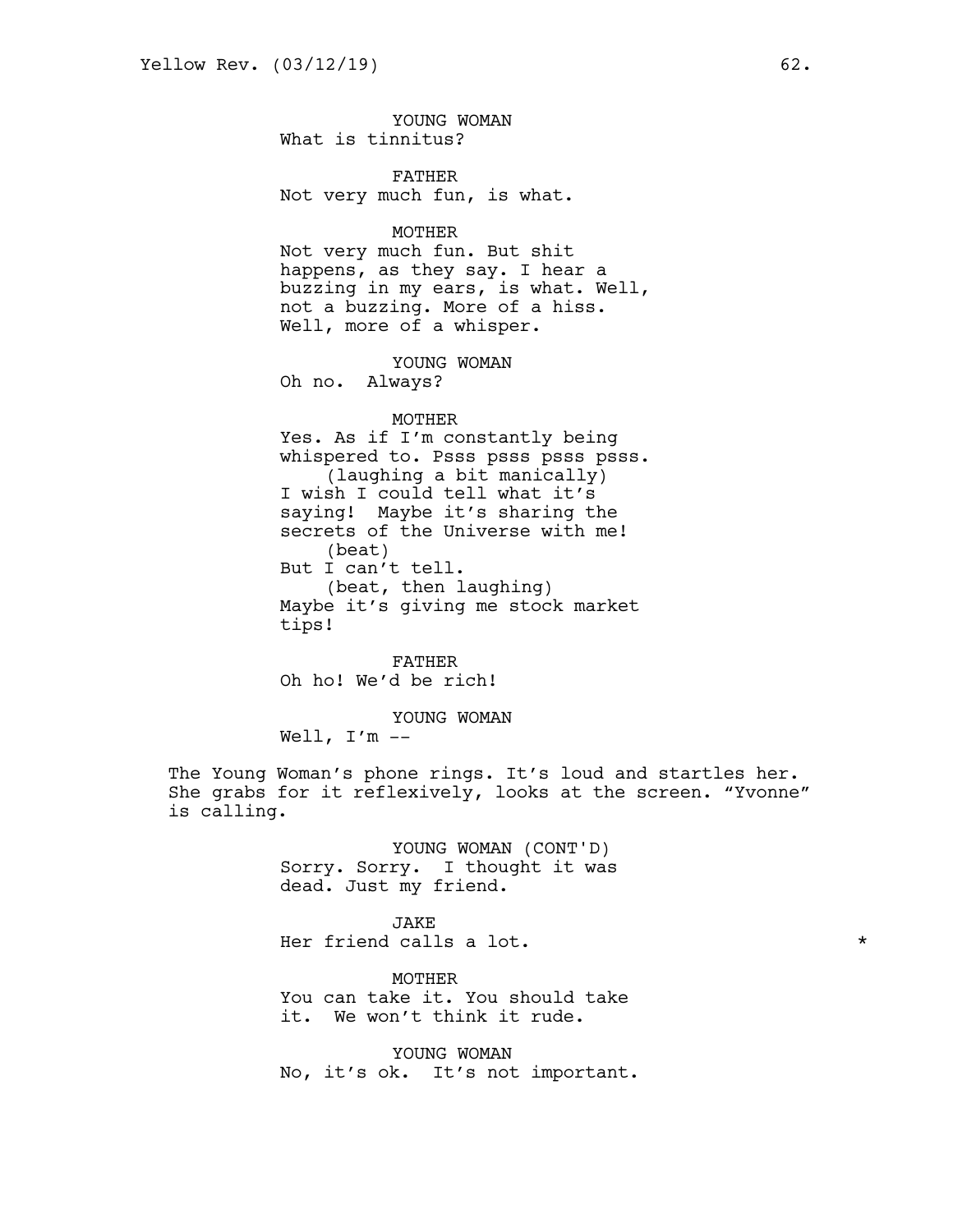FATHER Well, you don't know. It might be. It's a blizzard out there. Maybe she's stranded. YOUNG WOMAN No, it's ok. Is it a blizzard now? (looking at Jake) We don't want to get stuck. JAKE It's fine. I've got the chains. FATHER Oh, you put the chains on? YOUNG WOMAN (to parents) I have to work early tomorrow.

JAKE (to Father) Not yet. But I have them in the bed.

FATHER (to Young Woman) The chains should make it fine.

MOTHER What's that? I'm sorry.

She points to her ear.

FATHER The chains.

MOTHER Oh. (beat, to young woman) The Whispers, I call them.

FATHER Night is the worst.

MOTHER

*What* is?

FATHER

Night.

MOTHER Oh. Night is the worst. I don't sleep much anymore.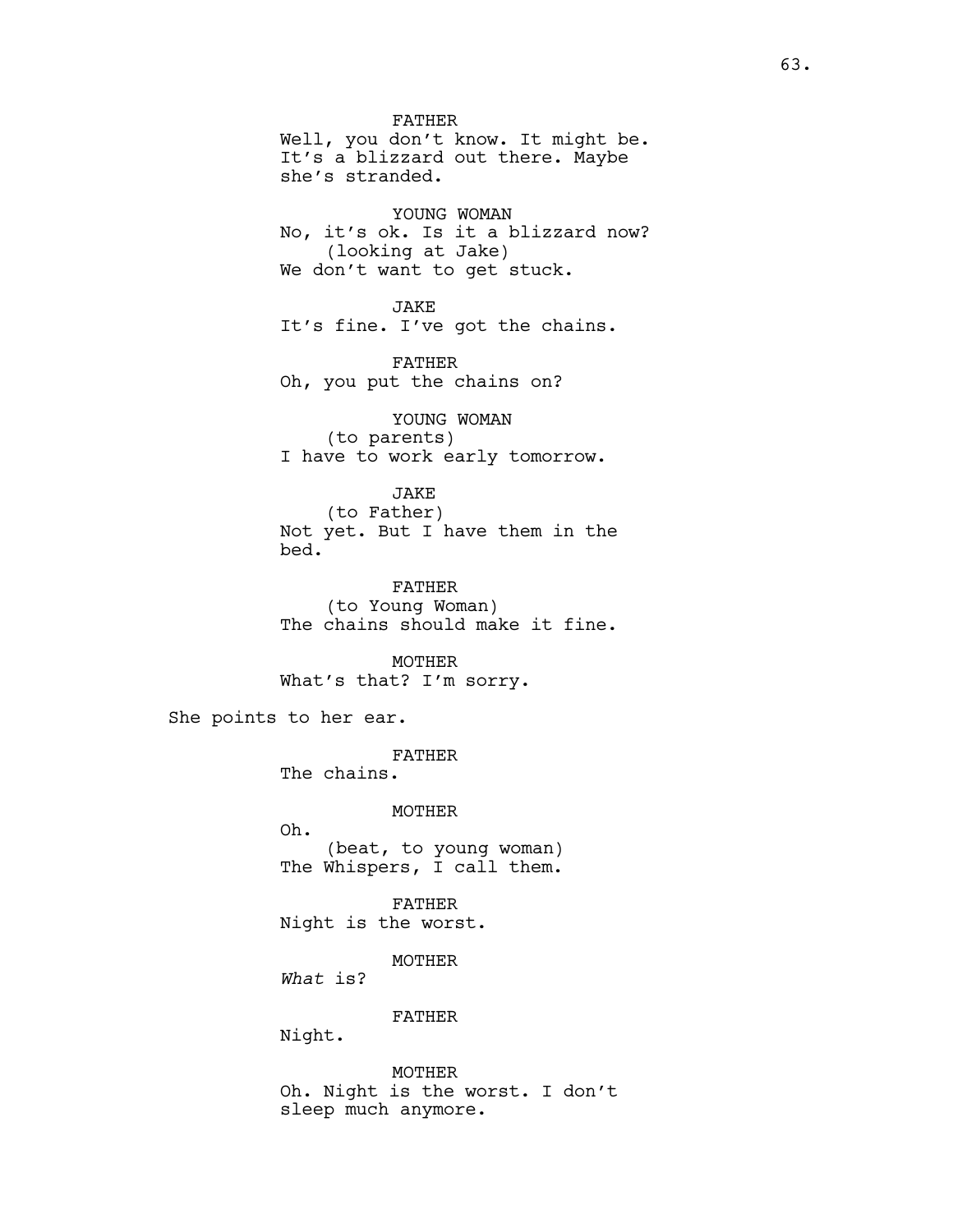MOTHER (not hearing) I'm sorry?

YOUNG WOMAN I just said, I'm sorry.

MOTHER

Oh. (laughs) We're both sorry! (thought) You should take your call, though.

FATHER Could be an emergency.

YOUNG WOMAN No. I know what she's calling about. It's fine.

JAKE (oddly pointed) You should at least listen to the message.

The Young Woman and Jake stare at each other for a long moment.

YOUNG WOMAN

Ok. Sure.

She puts the phone to her ear. Jake watches her closely.

MAN'S VOICE There's only one question to resolve. I'm scared. I feel a little crazy. I'm not lucid. The assumptions are right. I can feel my fear growing. Now is the time for the answer. Just one question. One question to answer.

The message is over. She puts the phone back in her purse.

YOUNG WOMAN She's fine.

FATHER What'd she want?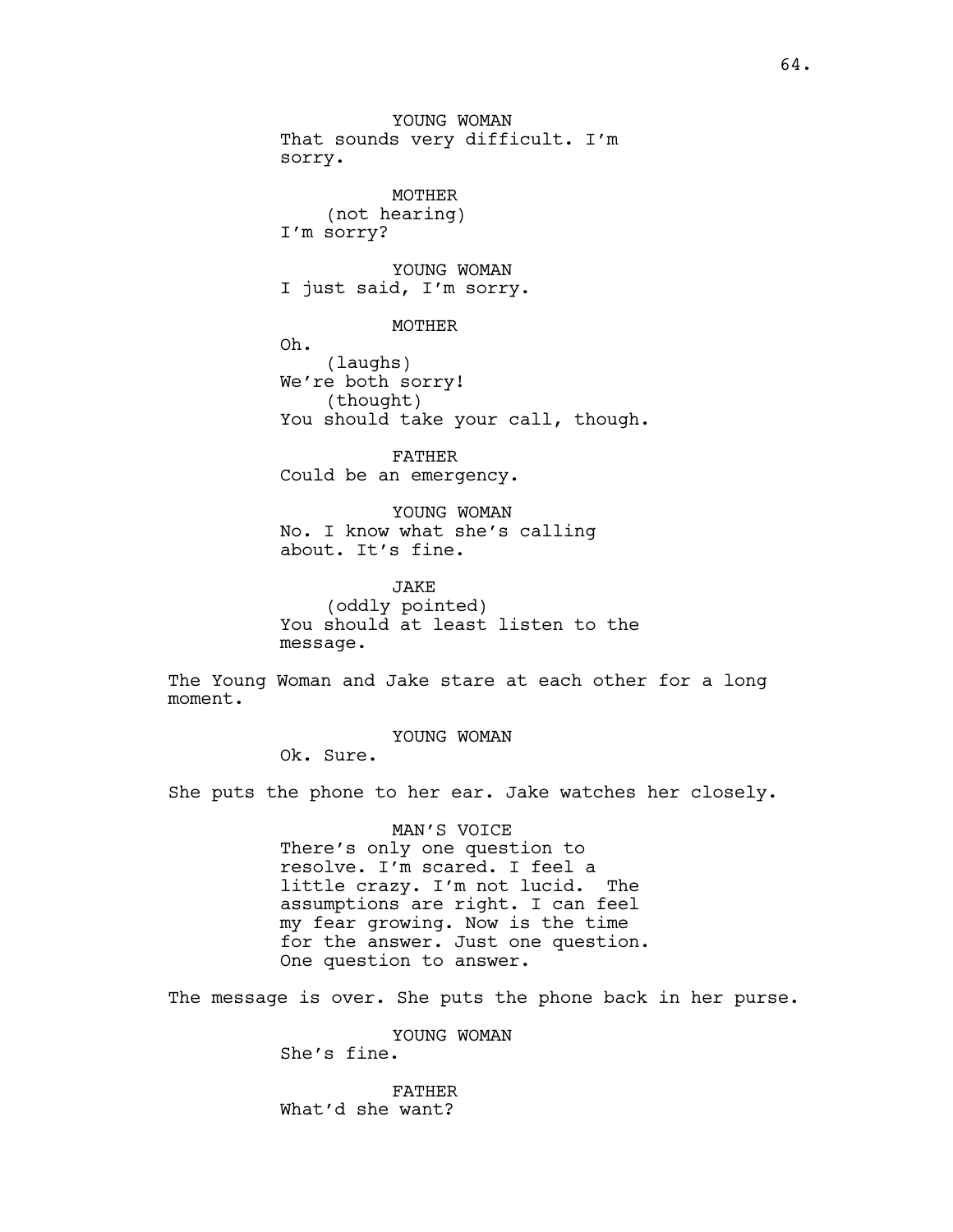YOUNG WOMAN Just calling to say hi.

#### MOTHER

Well, that's nice. Friends are important. Jake never really had a lot of them growing up. Or even after. Remember your fiftieth birthday --

JAKE Twentieth.

MOTHER What'd I say?

## YOUNG WOMAN

Fiftieth.

## MOTHER

Oh goodness. Where is my brain? Anyway. Friends are helpful, I've always found. Life can be difficult. On a farm.

### FATHER

It doesn't get easier as it trudges along, I'll say that.

#### **MOTHER**

What's that?

FATHER It doesn't get easier.

MOTHER What doesn't?

### FATHER

Life.

MOTHER Oh. No. It doesn't. It's basically a fast train to Hell.

JAKE For God's sake, Mom.

MOTHER That's overstating it; I agree. (laughing) It's a fast train to Heck!

The Father laughs.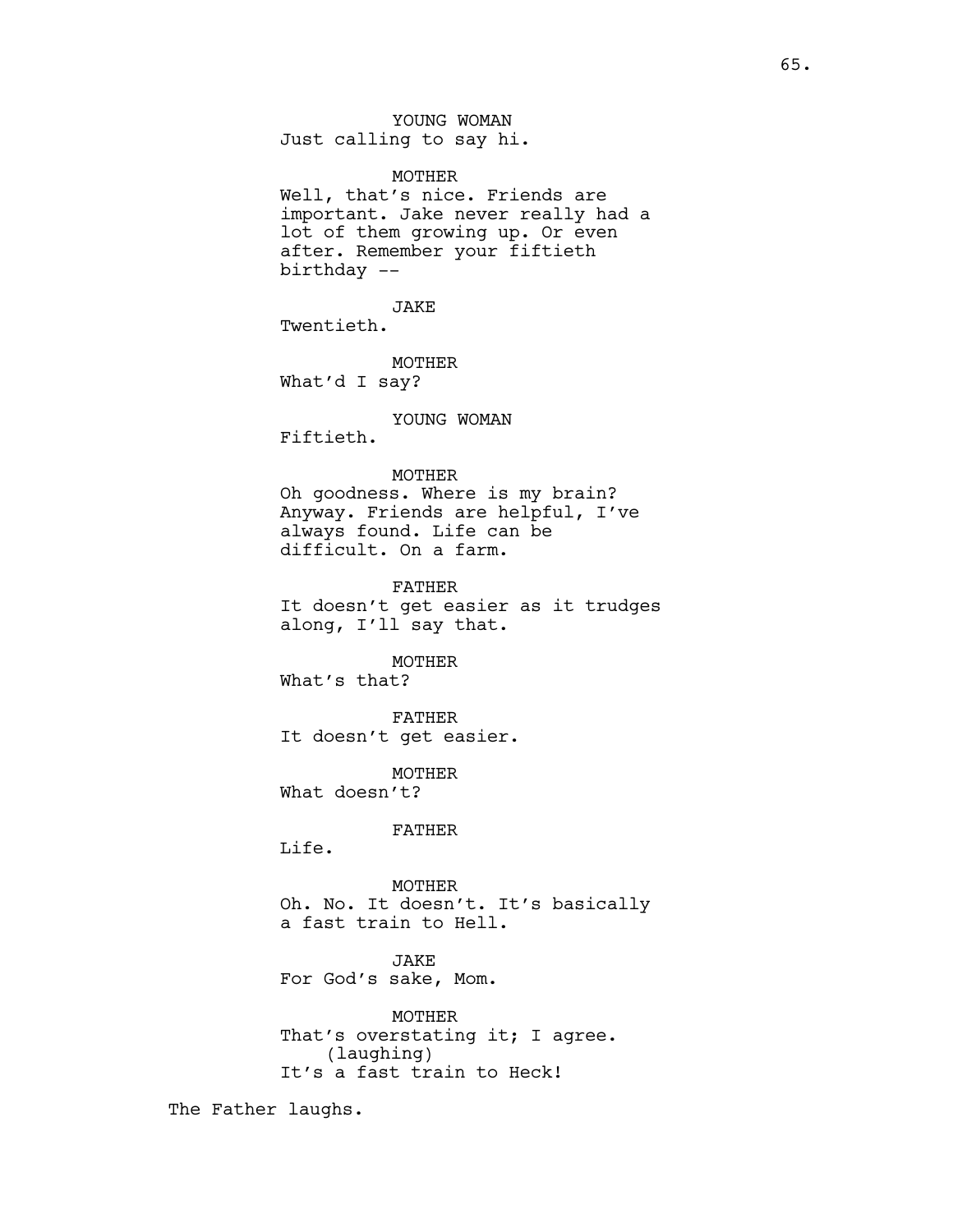FATHER

Your mom was always funny. That's what I loved about her. I think it's what I first fell in love with. It kind of faded a bit as she got older.

#### MOTHER

That's true. You get worn down, I guess. It's not so funny anymore.

FATHER

I miss her terribly.

JAKE

So, Lucia is studying gerontology.

MOTHER Oh, really? How fascinating.

### YOUNG WOMAN

I've always been interested in problems associated with aging. I think our society has an almost repulsed relationship to the aged, which is eminently foolish, because it's a natural and inevitable part of the life cycle of all living things. Not to mention, it's terribly unkind.

**MOTHER** 

Well, how interesting. And compassionate! You've got a keeper here, Jake. How kind she is.

The Young Woman is looking out the window now. The snow is coming down hard and the wind is fierce.

> YOUNG WOMAN Oh boy. It looks pretty bad. Jake, I think we should probably -- (turns to room)  $--$  go.

## B55 INT. FARM HOUSE - SITTING ROOM - NIGHT

The room is empty. The table has been cleared and is set with a vase overflowing with lush tropical flowers. \*\*YOUNG WOMAN \*<br>APPEARANCE CHANGE\*\* APPEARANCE CHANGE\*\* \*

YOUNG WOMAN

Jake?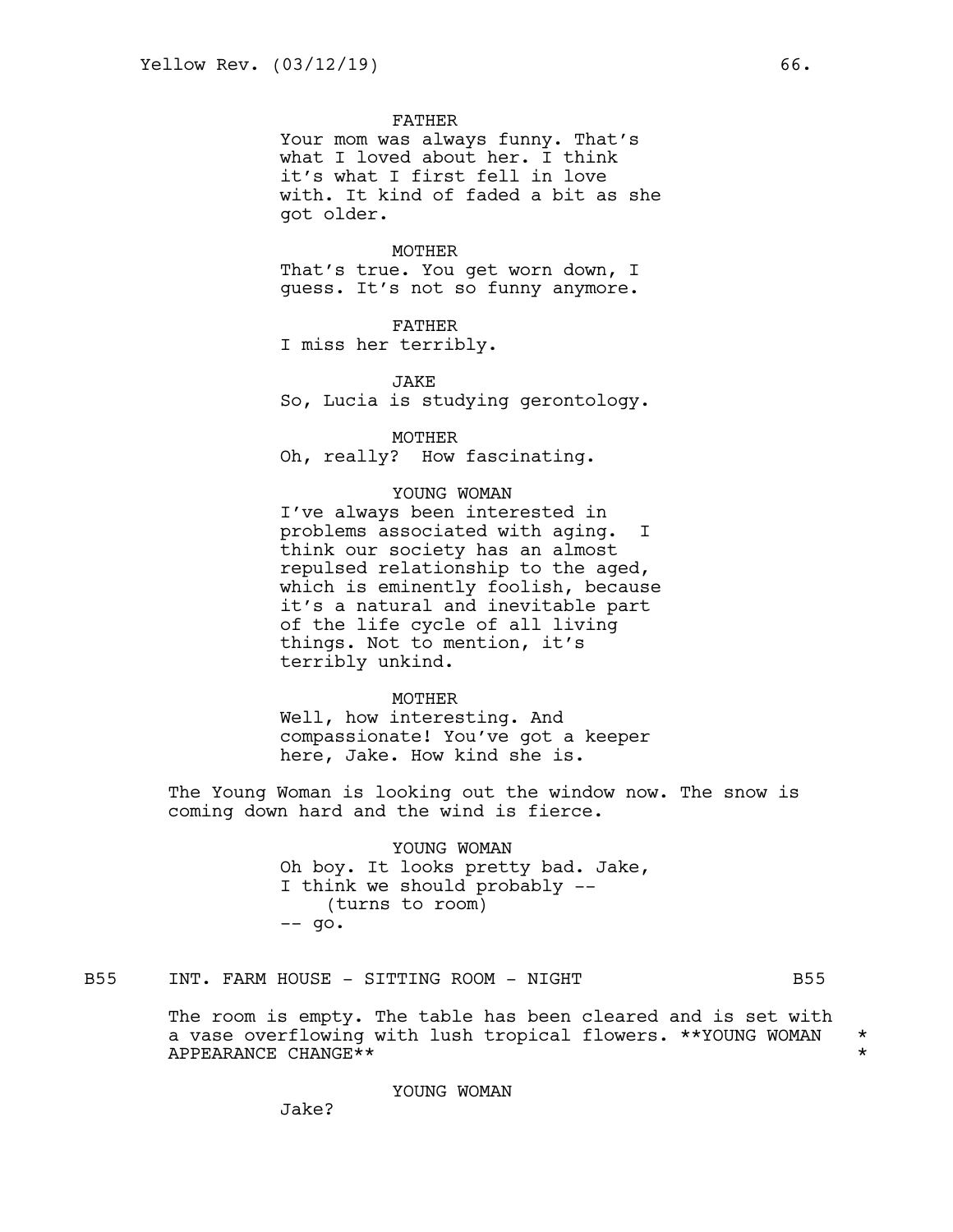No answer.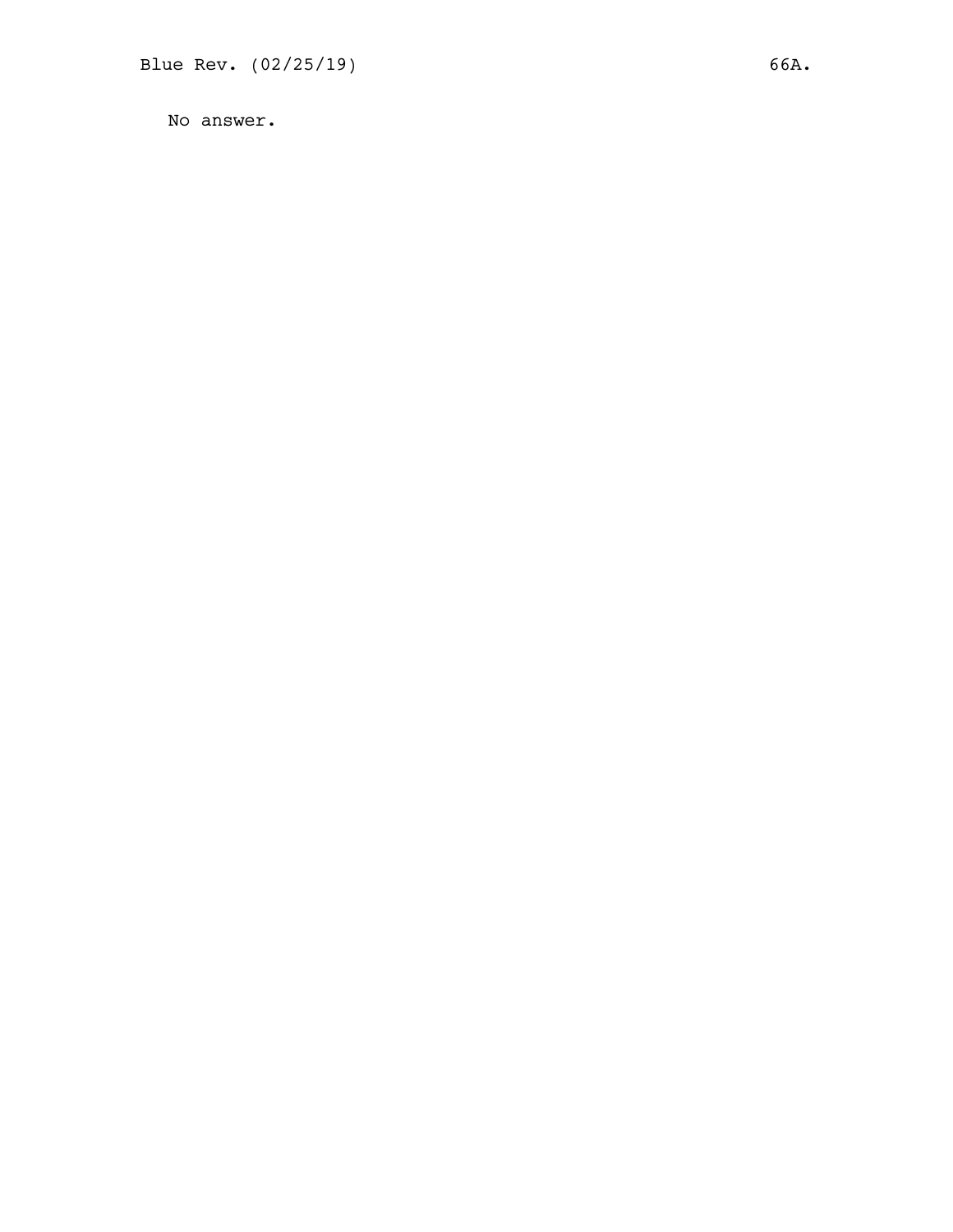YOUNG WOMAN (CONT'D) (calling) Jake? No answer. YOUNG WOMAN (CONT'D) (calling, panicked) Jake?? JAKE (O.S.) (very far away) What? YOUNG WOMAN (calling) I think we should go! It's looking pretty bad! JAKE (O.S.) I have chains! Jimmy is in the corner shaking snow off himself. YOUNG WOMAN (calling) Where are you? JAKE Upstairs. YOUNG WOMAN (calling) Ok. She starts up the stairs, which are steep and narrow. She looks anxiously around as she climbs, feeling as if she is being watched. YOUNG WOMAN (CONT'D) I'm coming up! Just letting you know! No response. 55 INT. FARM HOUSE - UPSTAIRS HALLWAY - NIGHT 55

At the top of the stairs she finds that the hallway, going off at an odd angle, is much longer than one would expect. Many doorways.

> YOUNG WOMAN Jake? Where are you?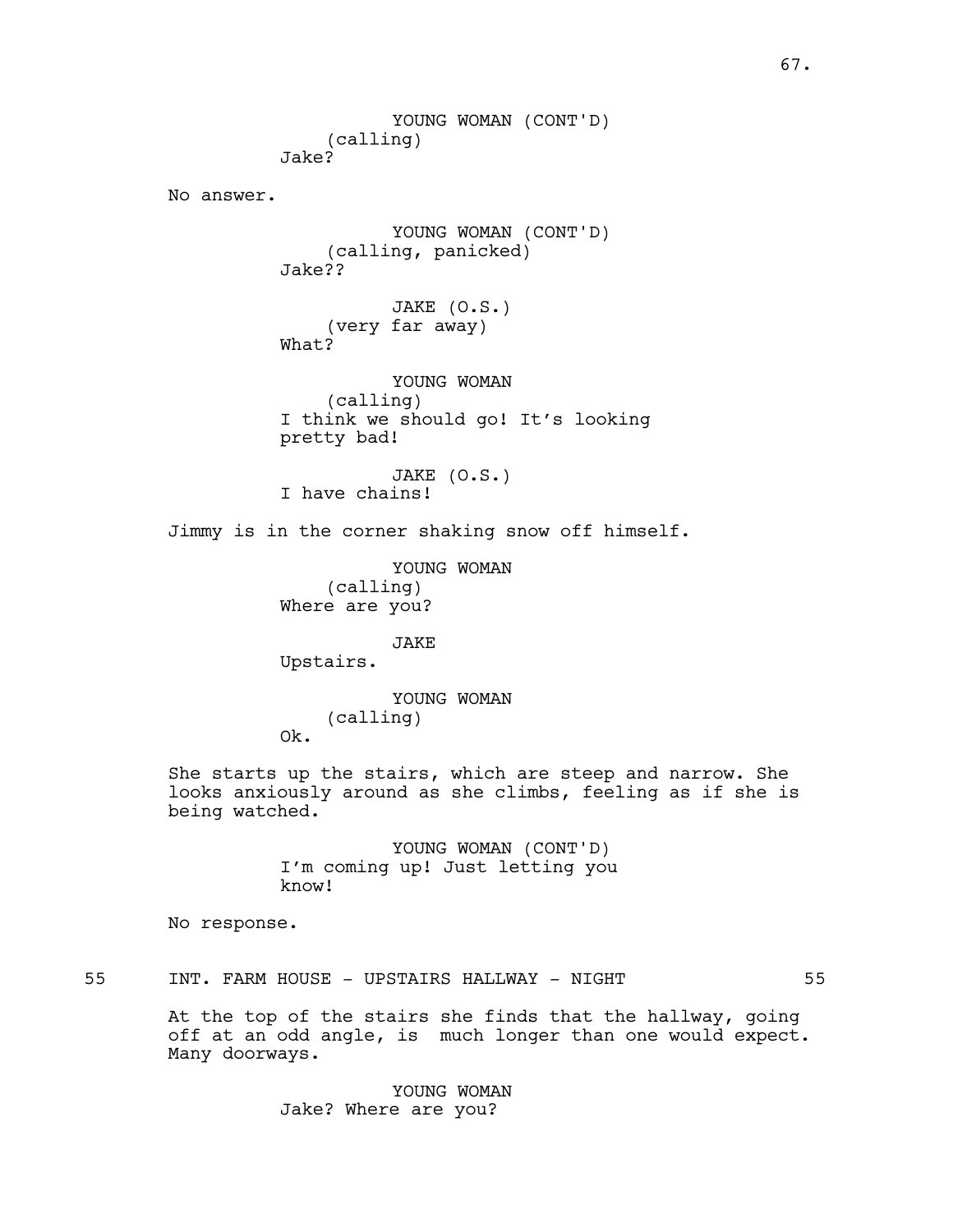There is no response. She steps into the hall. The first room on the left features a sign that reads "Jake's Childhood Bedroom." She peeks inside. It's a young boy's room, empty, but the lights are on. She looks back down the hall.

YOUNG WOMAN (CONT'D)

Jake?

No response. She enters the bedroom.

# 56 INT. JAKE'S CHILDHOOD BEDROOM - NIGHT 56

It is crammed with stuff: piles and piles of DVDs and VHS tapes of movies, but also tapes labeled things like "Humiliations," and "The Ways People Have Looked at Me," and "Recurring Dreams of Failure." There are childhood games, used bandages, porn magazines, a cremation urn labeled "Jimmy." There are books on the shelves: Wordsworth, Anna Karenina, Virology, a collection of Pauline Kael film reviews, *A Supposedly Fun Thing I'll Never Do Again* by David Foster Wallace, *Theory of Colors* by Goethe. There's a collection of poems by Eva H.D. open on the night table. She picks it up and sees the it is open to the poem *Bonedog*. A \* hand touches her shoulder, she turns with a start. The Father is behind her. He is conspicuously older now, feeble.

FATHER

Hi.

YOUNG WOMAN You scared me. Sorry.

FATHER Sorry. This is Jake's childhood bedroom.

YOUNG WOMAN Yes. I saw the sign on the door --

FATHER

Oh, that. (beat) I can explain that. My memory is going. Early signs of...

He struggles for the word.

YOUNG WOMAN Dementia? Alzheimer's? Lewy Bodies - -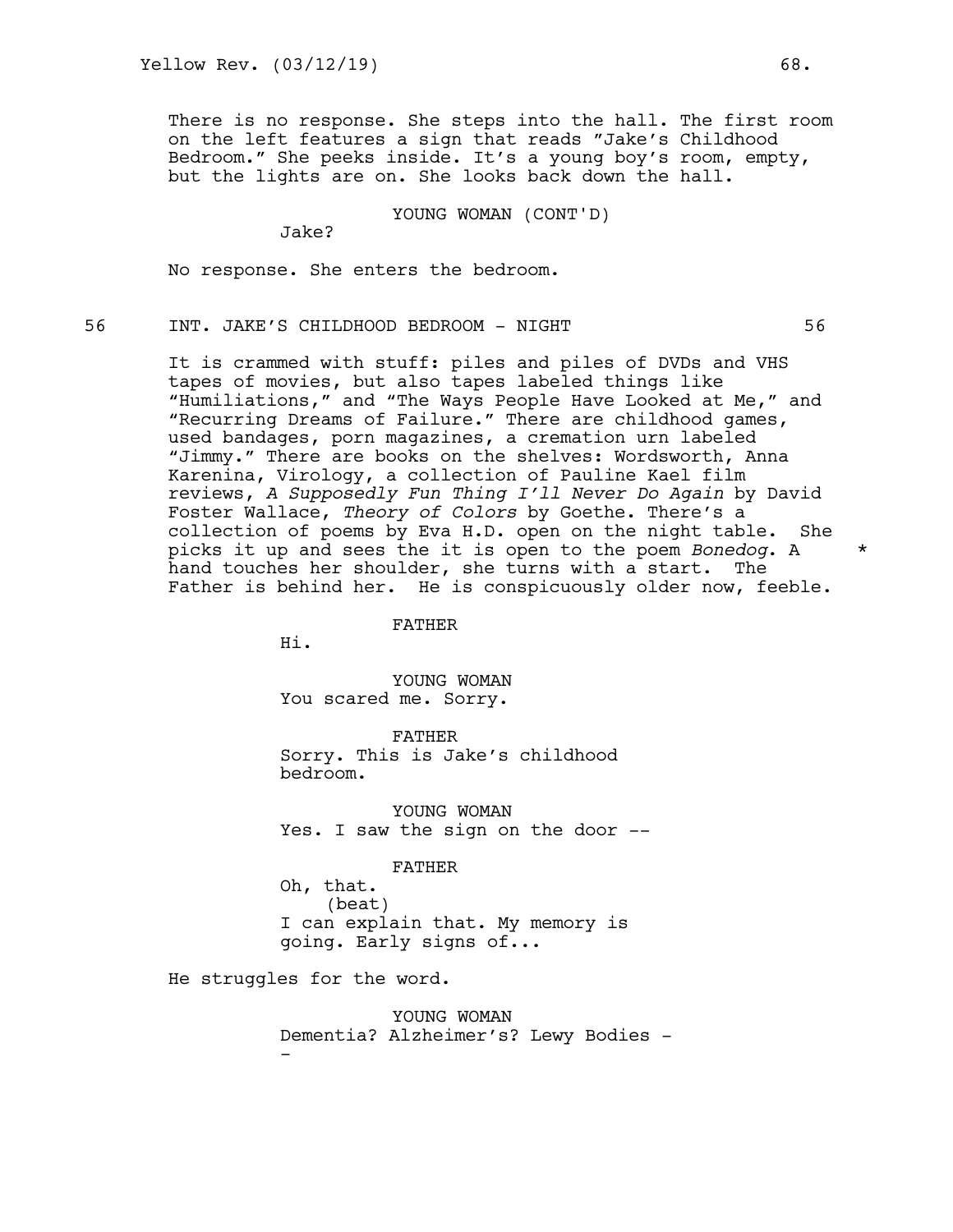FATHER I think that's it. So we have taken to labeling things around the home. You'll see labels all over the house. YOUNG WOMAN I haven't noticed. FATHER You will notice. YOUNG WOMAN Well, I'm certainly very sorry to hear -- FATHER It's ok. The truth is I'm looking forward to when it gets very bad so I don't have to remember that I can't remember. He laughs and the Mother (O.S.) laughs somewhere far away. FATHER (CONT'D) It seems like that will be a better way to... (struggling for word) ... thing. YOUNG WOMAN Yes. FATHER They say, every cloud has a... YOUNG WOMAN Silver -- FATHER (jumping in) Silver. Exactly. That's what they say. Every cloud has a silver. I believe it to be true. YOUNG WOMAN Yes. FATHER This was Jake's room. You two can stay in here tonight. His mother

> and I aren't old fashioned about those things. Fucking and what not.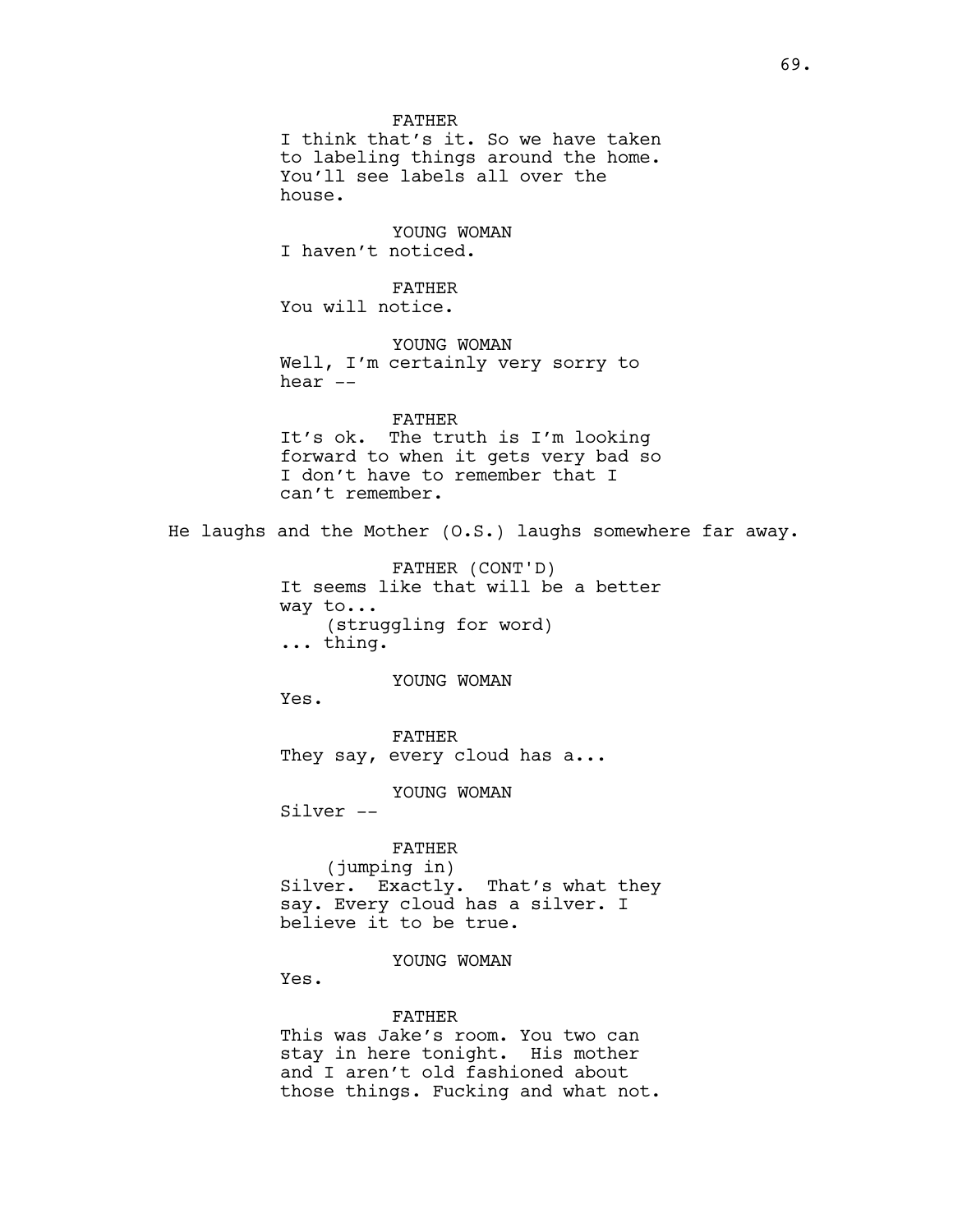The word is jarring coming from this man's mouth.

YOUNG WOMAN Well, I do need to get home. I have work in the morning, so --

FATHER I know this bed is a little small for two... (searches for word) \* ... grown-ups. It's a child's bed, after all. And not even for twin children, just for one child. But I think for a single night you could make do.

YOUNG WOMAN That's very generous of you --

#### FATHER

I mean you won't be doing any fucking on this bed, I imagine. It's not made for fucking. It's a child's bed. And just for one child. Not two.

#### YOUNG WOMAN

Right.

The Father nods, turns, and limps from the room.

#### FATHER

I think I can find one of my wife's old... *things* for you to wear for tonight. I have to dig through some trunks, but I'm pretty sure I can find one of my wife's old things for you to wear for tonight.

He is gone. The Young Woman, shaking, waits for several beats.

# 57 INT. HALL - NIGHT 57

The Young Woman makes her way quietly down the hall.

## YOUNG WOMAN (whisper) Jake?

She sees a room marked "Mom's Room (After Dad Died)." She peeks in. Jake is feeding his mother, ancient and frail, now in a nightgown and wheelchair bound.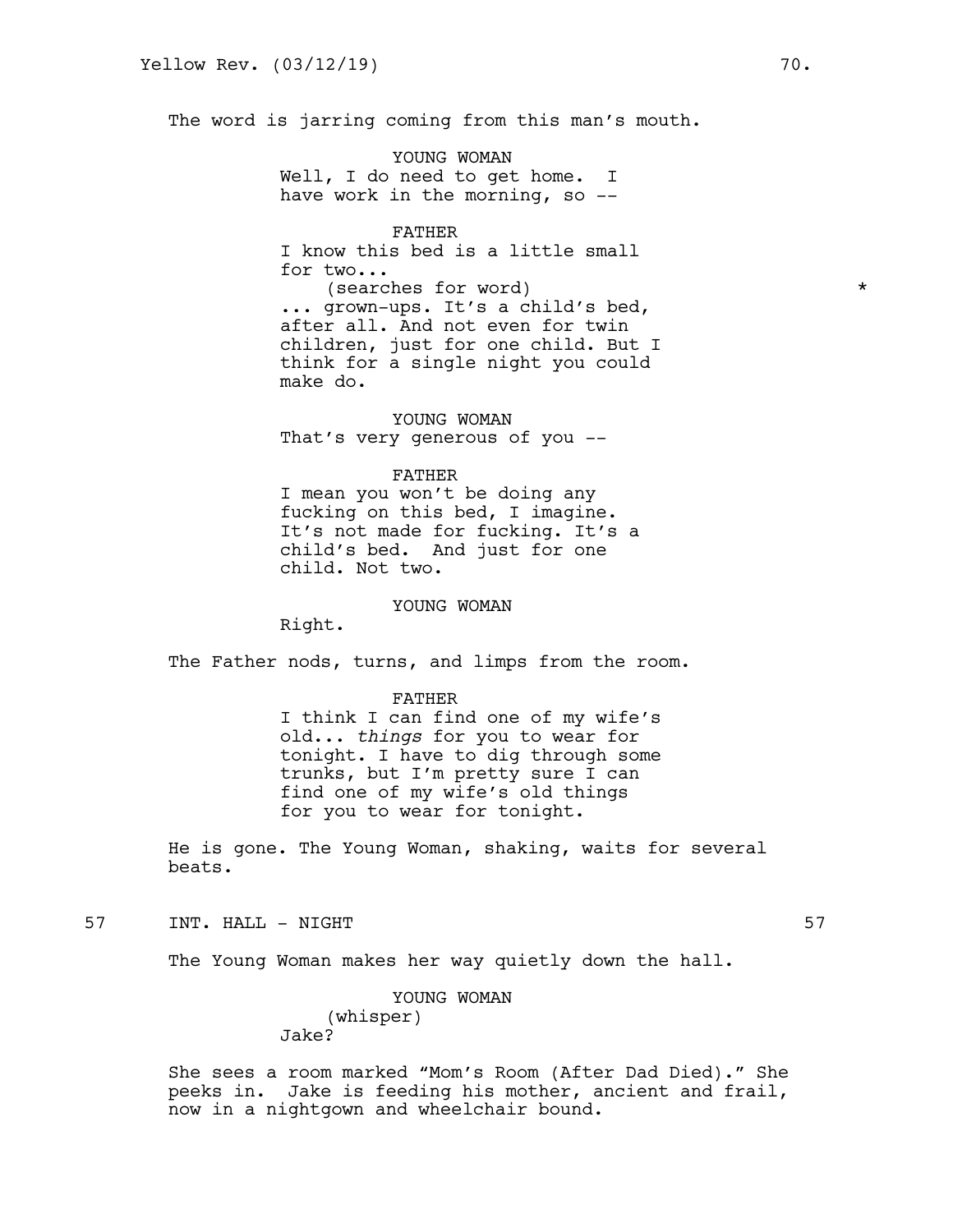**MOTHER** Oh, it's the girlfriend.

Jake turns.

# JAKE (to Young Woman) I'll be down in a minute.

The Young Woman enters, startled by the age of the mother.

YOUNG WOMAN Jake. The snow. I need to leave.

MOTHER I've told him over and over, it's time for him to leave.

JAKE Mom, you need to eat. (to Young Woman) I'll be down in a minute.

The Mother turns her head away as Jake is about to stick the spoon in her mouth. The baby food, smears her cheek, spills on her nightgown. Jake is annoyed.

JAKE (CONT'D)

Mom!

MOTHER Jake was always a good boy.

JAKE

Mom.

#### MOTHER

Diligent. He won a pin. Maybe not as naturally talented as some of the other students. But he worked so hard. And that's even more impressive. Being a genus is like being beautiful.

JAKE

Genius

### MOTHER

Genius. The luck of the draw, really, the genetic lottery, as they say. But to do as well as Jake did with no special talent or abilities, that's much more impressive.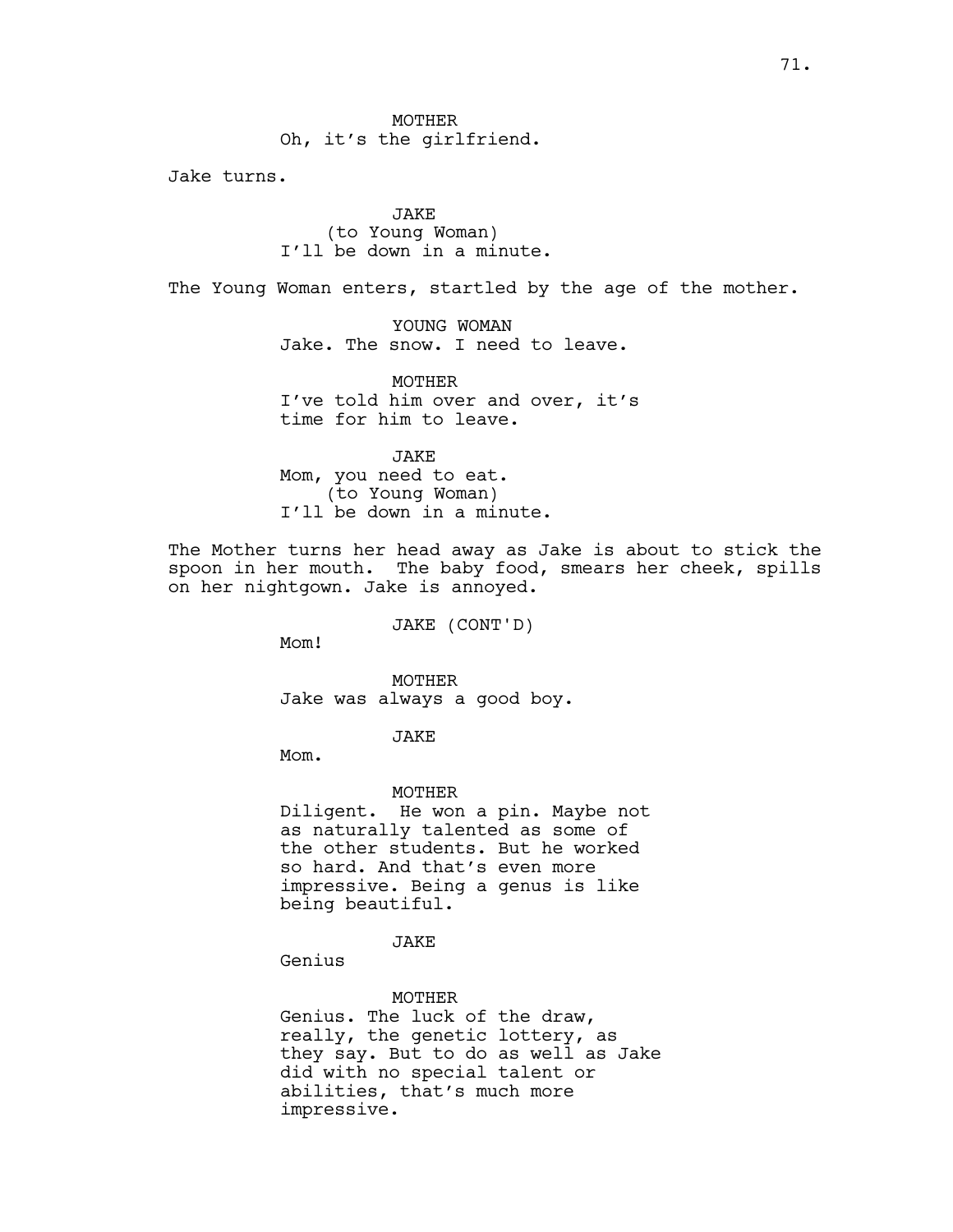YOUNG WOMAN Yes. (to Jake) Maybe you should put the chains on? JAKE

(curt)

Soon!

The Young Woman reacts to Jake's tone, backing away slightly.

YOUNG WOMAN

Ok.

JAKE (conciliatory) We'll leave soon. Let me just finish up here.

58 EXT. HIGH SCHOOL - NIGHT 58

The storm is brutal. The Janitor, mumbling, empties trash into a dumpster. He turns and watches the storm.

59 INT. BEDROOM - NIGHT 59

The Young Woman kisses Jake on the forehead. Her attitude has shifted. She looks at him with affection. \*\*YOUNG WOMAN \* APPEARANCE CHANGE - WARMER\*\*

YOUNG WOMAN

-- I'm impressed with your attentiveness to your mom. It's rare. We tend to warehouse our elderly. It's really special how devoted a son you are.

#### JAKE

Thanks. I'm glad to hear you say that. It makes me feel a bit better. Sometimes it feels like no one sees the good things you do. Like you're just alone.

YOUNG WOMAN I see. I'll wait downstairs. Give you some privacy.

The Young Woman turns.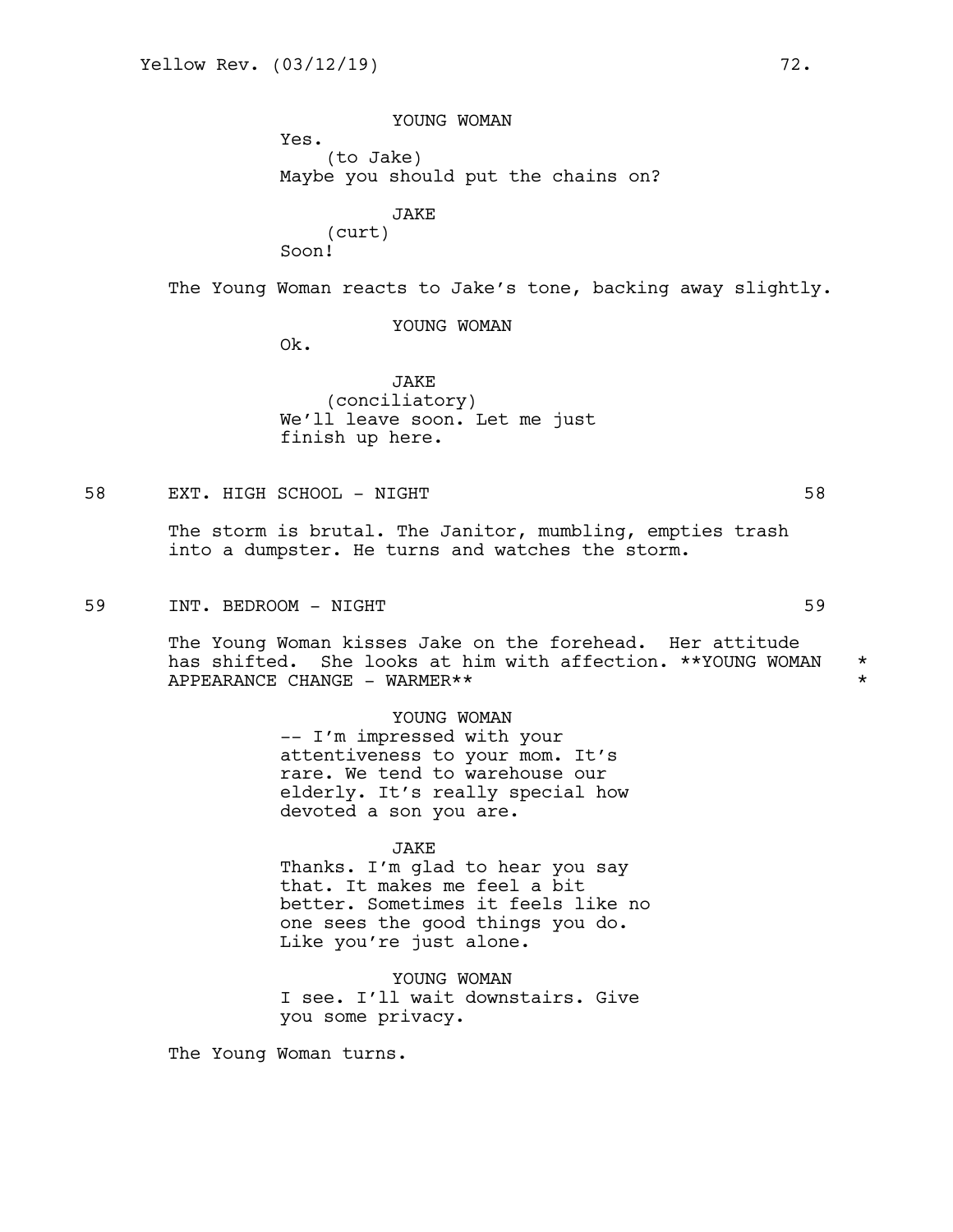## 60pt.1 INT. HALL - NIGHT 60pt.1 60pt.1

She heads back to the stairs. Her expression shifts slowly to something harder, resolved, as she walks.

> YOUNG WOMAN (V.O.) I should end this. Just end it. I Just make a clean break. No lingering. No waiting for things to get better. You can only wait so long.

She's descending the stairs now, which seem longer than on the way up. \*\*YOUNG WOMAN \_\_ MULTI APPEARANCE CHANGES\*\*  $\rightarrow$ 

> YOUNG WOMAN (V.O.) I don't know who I am in this whole thing anymore, where I stop and Jake starts. I'm a pinball. My emotional state is bouncing all over the place. Jake sees me ... *needs* to see me as someone who sees *him.* He needs to be seen and he needs to be seen with approval. Like that's my purpose in all this, in life. To approve of Jake. To keep him going. *And* he needs to see me as someone whose approval of him is validated because I'm approved of by others. Look at my girlfriend. Look at what I won. She's smart. She's talented. She's \* sensitive. She can do this. She knows about that. She made this. She cares about that. (beat) I need to end it.

 $60pt.2$  INT. FARM HOUSE - BASE OF STAIRS - NIGHT 60pt.2  $*$ 

She arrives at the base of the stairs. Jake is slowly walking by, his arm looped with his now feeble father.

> JAKE Let me just take him to the bathroom, then we'll go.

> > YOUNG WOMAN

Ok.

FATHER Is that the girl?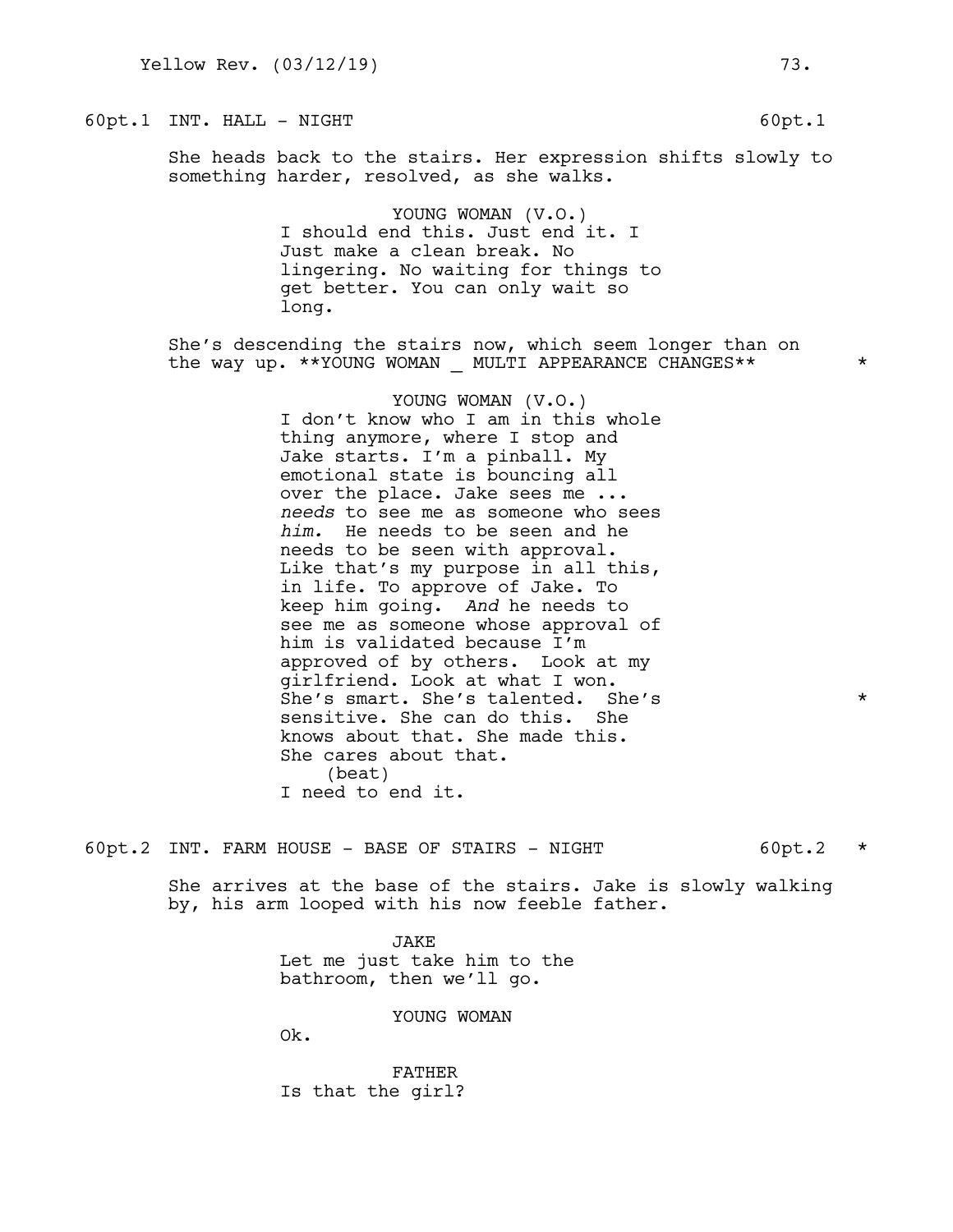YOUNG WOMAN Yes, Dad. Louisa.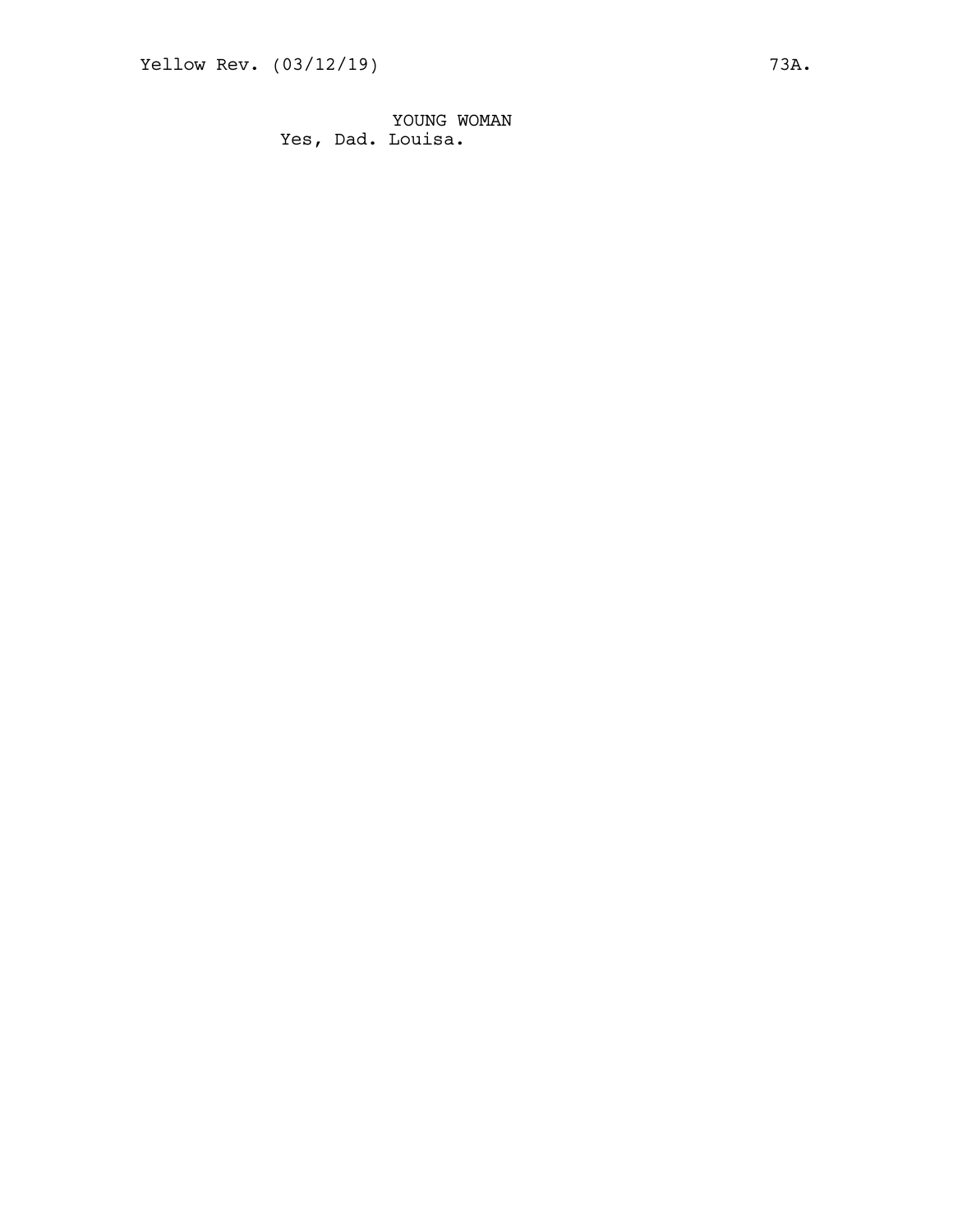FATHER Good. I got your mom's...

He holds up a nightgown. It has a post-it with the word "nightgown" on it.

> FATHER (CONT'D) (reading) ... nightgown for her.

The Father, with a Parkinsonian tremor, holds out the nightgown the Mother had just been wearing. The Young Woman takes it, her hand touching some still-wet spilled baby food. She tries to hide her revulsion, but Jake sees it, reacts.

> YOUNG WOMAN That's very kind. But I'm going to have to head home tonight. Soon.

FATHER I don't understand. (to Jake) What does she mean?

**JAKE** I don't know, Dad. I can't tell exactly. It's not exactly clear.

YOUNG WOMAN I have my shift tomorrow.

**JAKE** 

She's a waitress. We met when she was serving me. It's a sweet story. I asked her what she thought of the Santa Fe burger --

FATHER I'm feeling confused.

JAKE

(to Father) Let's just get you to the bathroom. We don't want another accident. Remember last night?

## FATHER

No.

Jake leads his father off. The Young Woman drapes the nightgown over the stairway banister and looks out the window at the storm.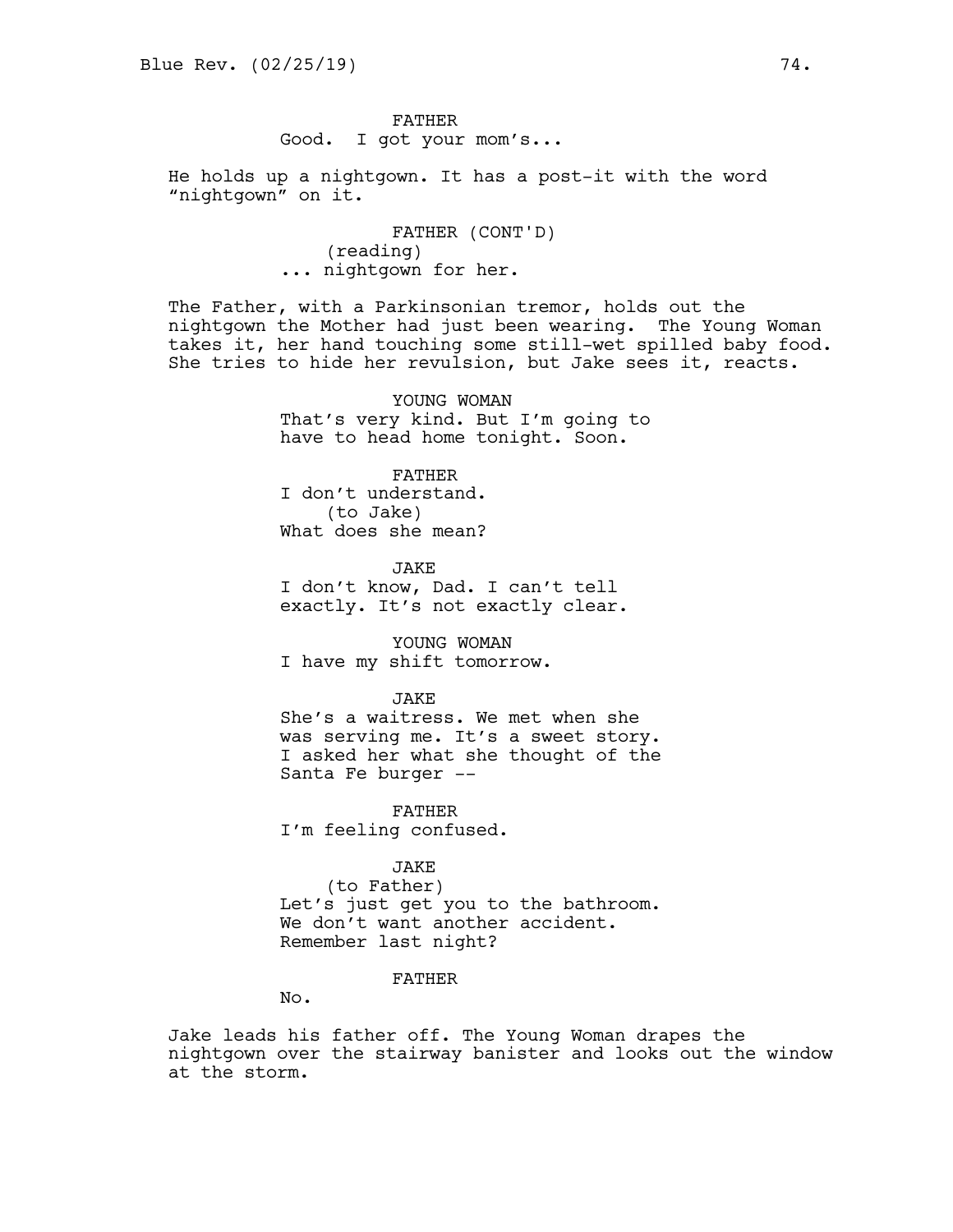# MOTHER (O.C.) What's this old thing doing here?

The Young Woman turns to see the Mother holding the \* nightgown. This is a very young version of the Mother (1950s \* look). \*

### YOUNG WOMAN

I'm not sure.

MOTHER Oh my goodness. It's filthy! It's got Jake's baby food on it! What's it doing here? I tell you, I would misplace my own head if it wasn't screwed onto my shoulders. (laughs) Would you be a sweetheart and toss this in the washer. I just started a load. My hands are full picking up all these darn toys.

She laughs. Children's toys are scattered around the room.

MOTHER (CONT'D) Jake would leave his head on the floor if it wasn't screwed onto his shoulders.

YOUNG WOMAN Sure. Where is it?

MOTHER In the basement.

She nods toward the scratched-up door.

YOUNG WOMAN I don't think Jake wants me down there.

#### MOTHER

(MORE) Jake Jake Jake. Jake can be controlling. You can't allow him to control you. I think that's the other side of his type of personality, of this diligence thing. He needs to control everything. There are so many, many things that make him nervous that he just keeps closing more and more of the world off.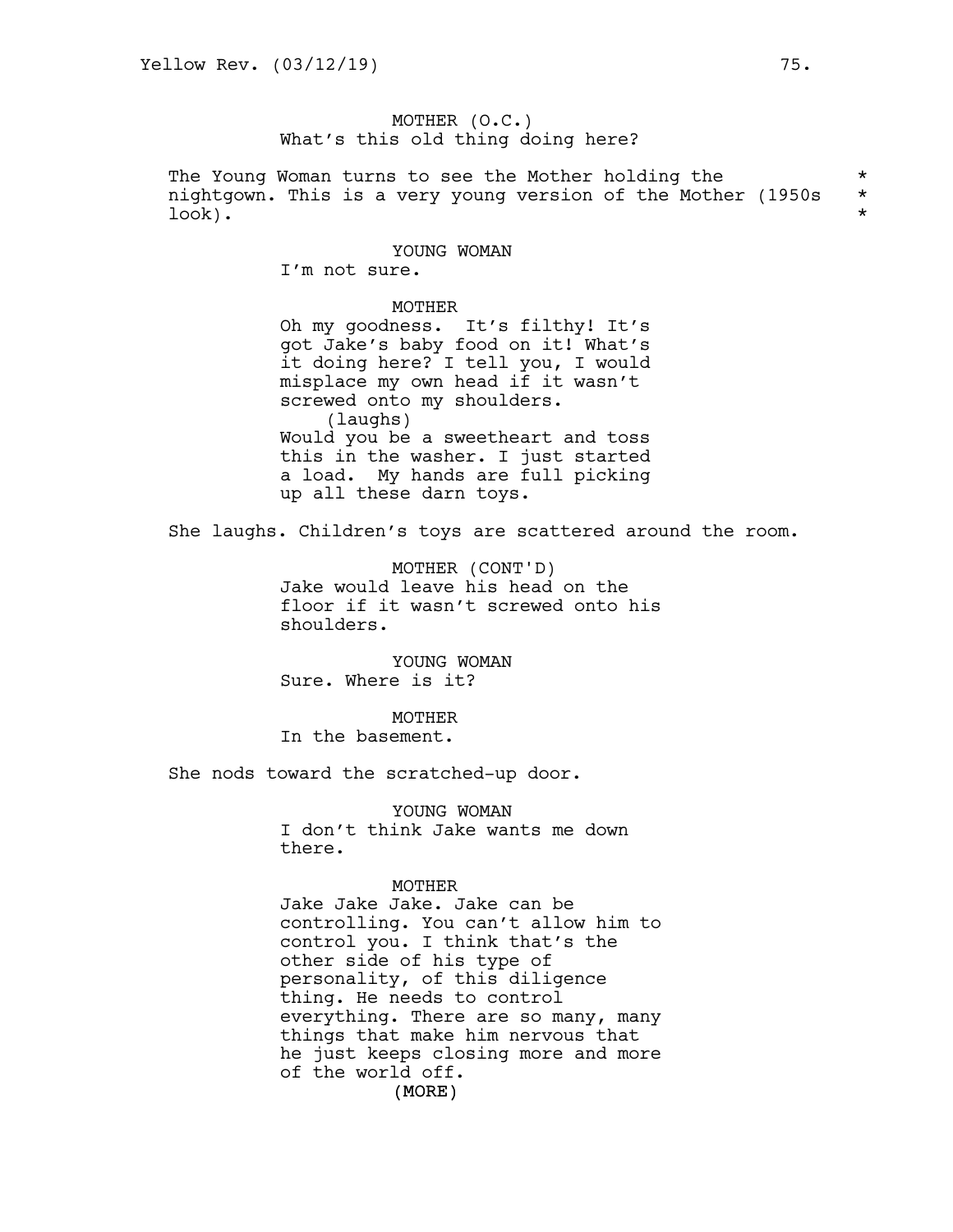MOTHER (CONT'D) (MORE) And the few people left in his life have to follow all sorts of rules. It's a problem.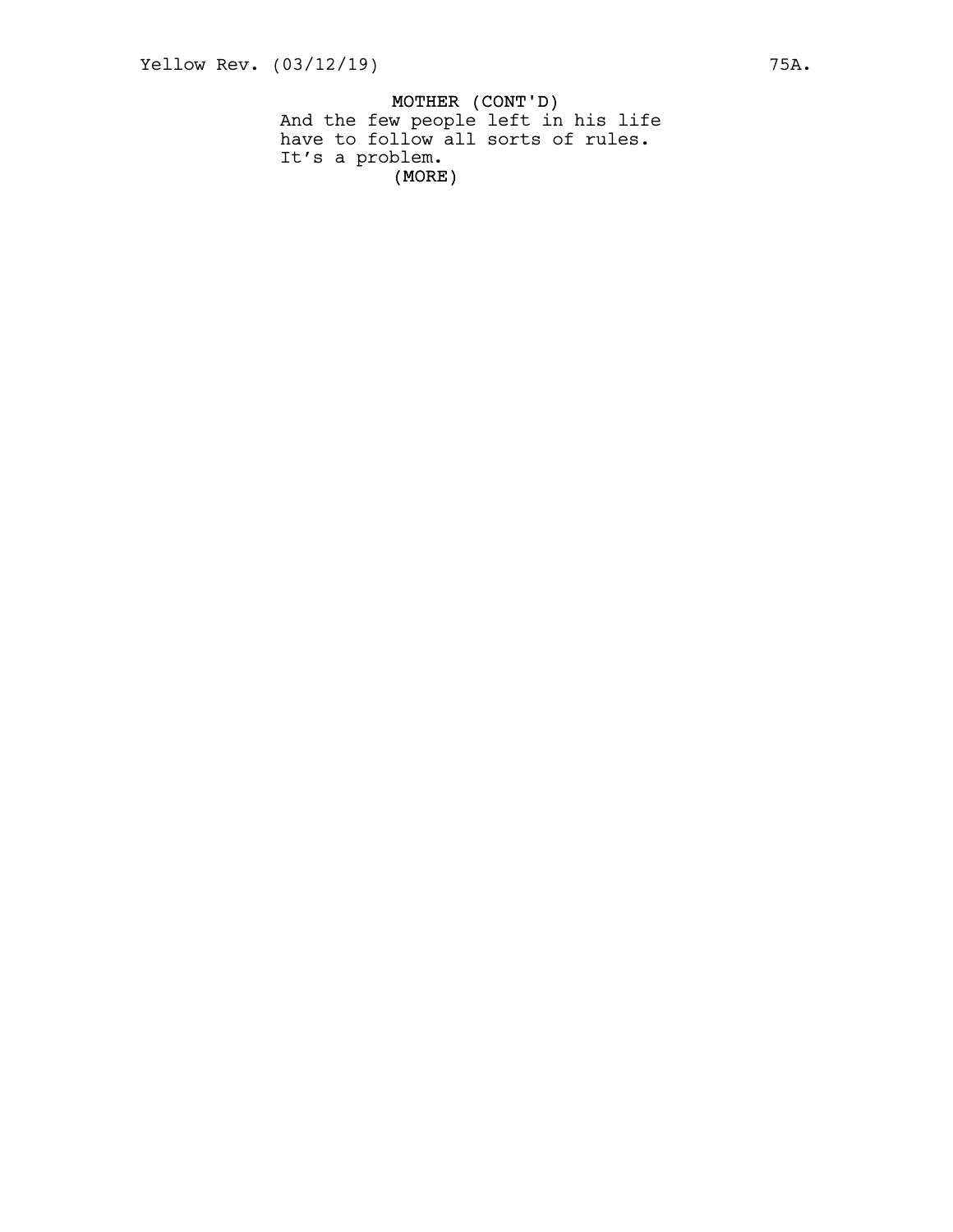#### MOTHER (CONT'D)

I'm sure I'm to blame, but then all that guilt just causes me to feel obligated to bend over backwards to accommodate his every little whim. It's a vicious cycle.

The Young Woman and the Mother watch each other for a long moment.

> YOUNG WOMAN So, what exactly are you saying to me.

# MOTHER

(beat) I'm saying, take the damn nightgown to the basement. Live dangerously.

The Mother laughs again. The Young Woman nods, opens the basement door. The stairs are rickety and it's dark. There is a bare bulb at the bottom of the stairs. She heads down.

61 INT. BASEMENT - NIGHT 61

The Young Woman makes her ways slowly down the dark, makeshift staircase, the noise of a washer thumping angrily through an unbalanced load fills the space.

> JAKE (O.S.) You sent her down?

MOTHER (O.S.) To the washer.

JAKE (O.C.) Mom, it's really -- (calling) Lucy?

She looks up the stairs and sees Jake silhouetted in the doorway.

> JAKE (CONT'D) You don't have to do laundry for my mother! You're a guest! We'll get you a clean nightgown for tonight.

> YOUNG WOMAN I'll just toss it in! I don't mind!

JAKE Well, we should get on the road!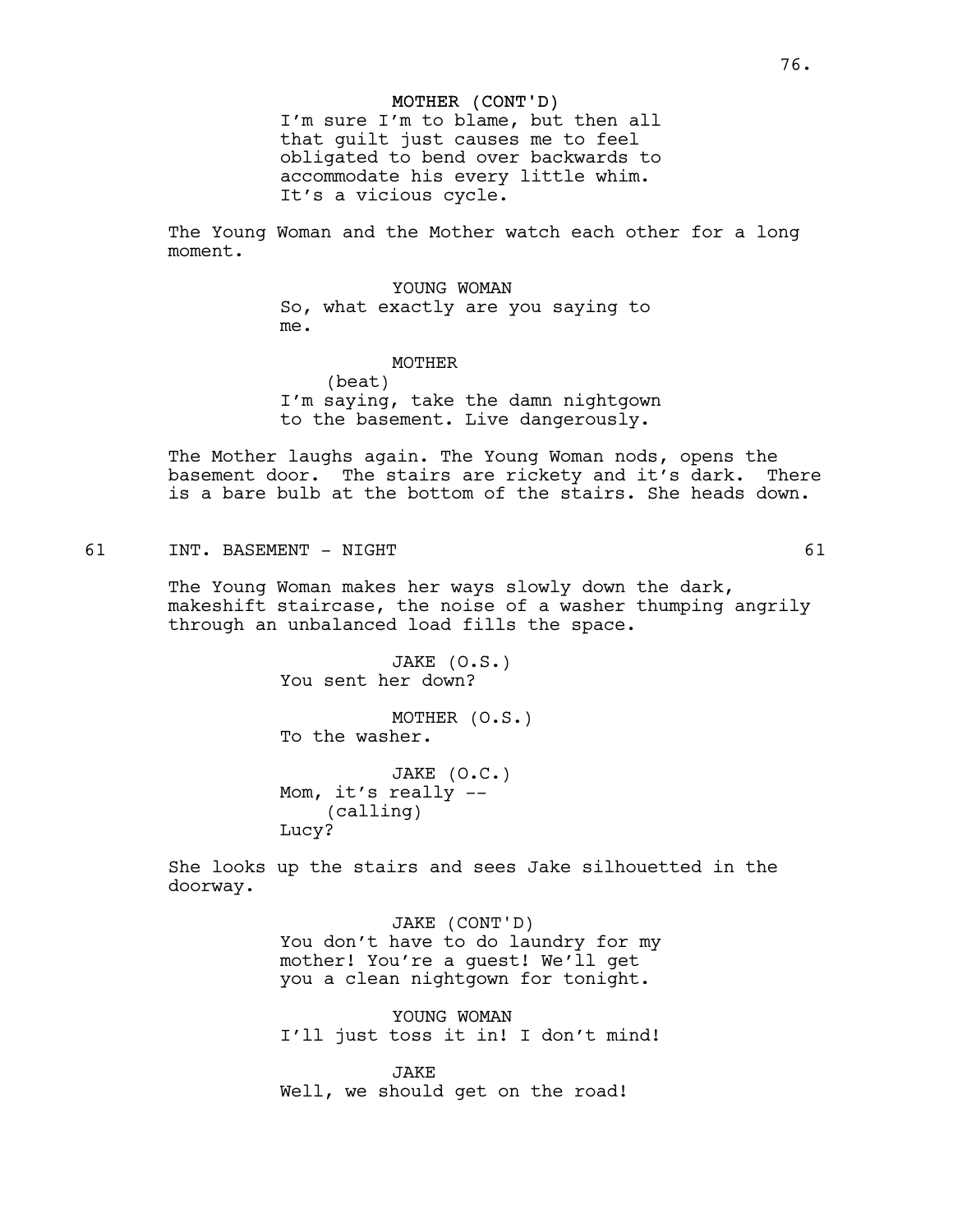YOUNG WOMAN Yes! I'll be up in the minute!

JAKE I could use some help with the chains!

YOUNG WOMAN Right! I'll be up!

# 62 INT. FARMHOUSE - BASEMENT - NIGHT 62

At the bottom, she looks back up; Jake is no longer in the doorway, which now seems to lead directly outside to the storm. Snow blows down the stairs. She turns to the room. Dirt floors. Scarred concrete walls. An old washing machine is bouncing and chugging. She opens the lid, watches the dark, sloshing water come to a stop, the room turning silent, aside from the howling wind. She stares down into the black water. After a moment, she plunges her arm (sleeve and all) into it, fishes around, and pulls out several dark green work shirts featuring the name of a high school stitched above the breast pocket, one after another. She puts them back, throws in the nightgown, closes the lid. The agitator resumes. She looks around the room. A small easel is set up in the corner with a crude landscape painting on it. Taped to the wall behind it are prints of the landscape paintings the Young Woman had on her phone. Printing on the bottom of the white borders indicate these are 19th century paintings by Isaac Levitan. The painting on the easel is a terrible attempt to copy one of the prints, unskilled, lifeless. She sees a pile of paintings and flips through them; they are all miserable attempts at copies. They are all signed "Jake." She tries to bring up her own paintings on her phone. They are gone. Her phone rings again. It is from Louisa. She answers it.

> MAN'S VOICE There's only one question to resolve. I'm scared. I feel a little crazy. I'm not lucid. The assumptions are right. I can feel my fear growing. Now is the time for the answer. Just one question. One question to answer

She hurries up the stairs.

## 63 INT. SITTING ROOM - NIGHT 63

The Young Woman, out of breath, emerges from the basement to see Jake standing mournfully over his ancient mother, clearly dead, lying on a hospital bed in the middle of the room.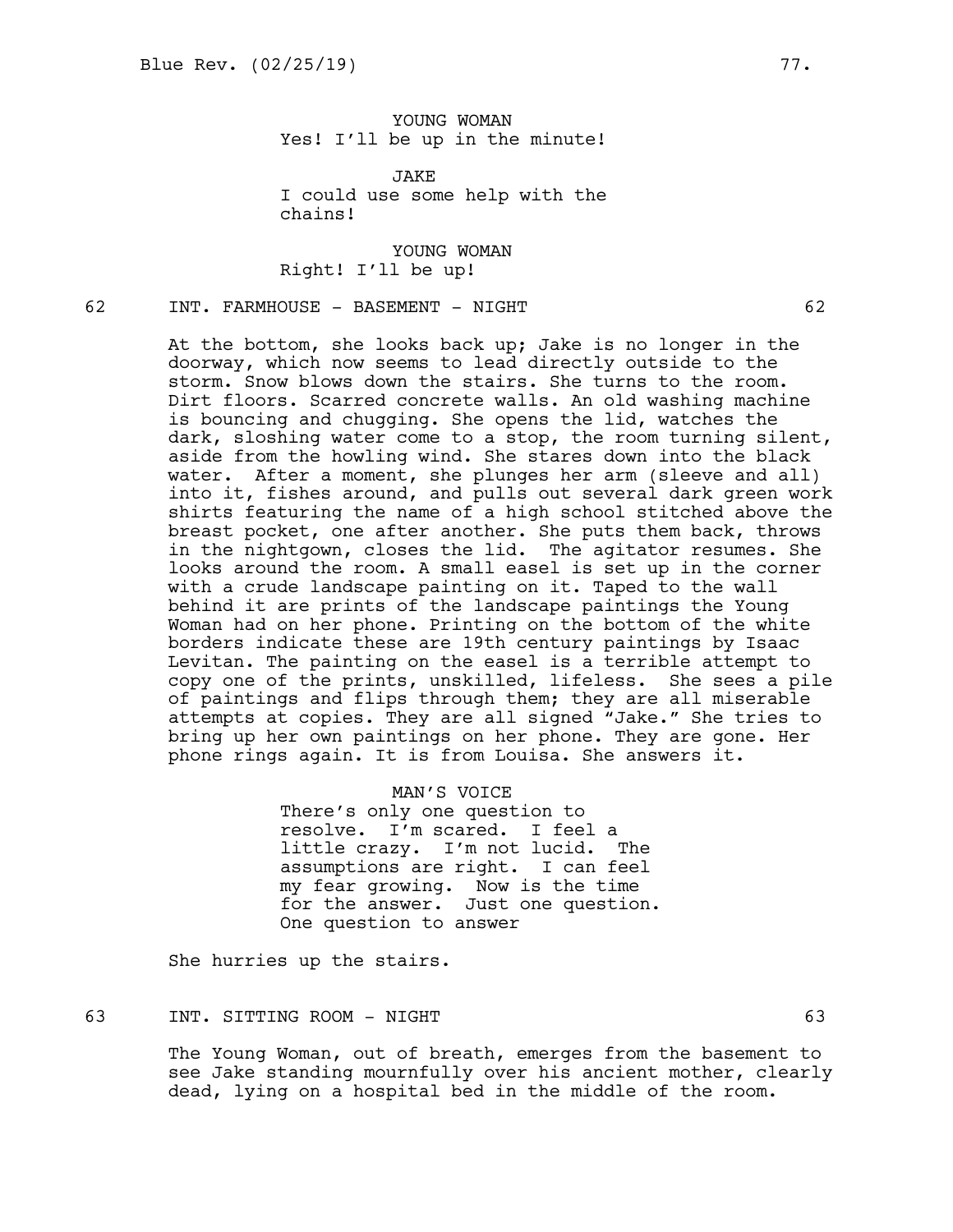YOUNG WOMAN Oh my God, Jake. Is your --

JAKE Shh. She's asleep.

YOUNG WOMAN She's  $--$  ?

JAKE We should go. It's getting treacherous.

YOUNG WOMAN Are you certain she's all right?

JAKE Out like a light. A good time to go.

YOUNG WOMAN What about your Dad?

JAKE He's... puttering somewhere.

YOUNG WOMAN Should we say goodbye?

The Father emerges from the kitchen, younger, holding a spanner and an elbow joint.

> FATHER Disposal's out again. It was sure great to meet you though.

YOUNG WOMAN Oh! Thank you. It was great to meet you. Thank you so much for your hospitality.

FATHER You're always welcome here.

YOUNG WOMAN

That's  $--$ 

FATHER Jake's a good boy. Yes?

YOUNG WOMAN

Yes.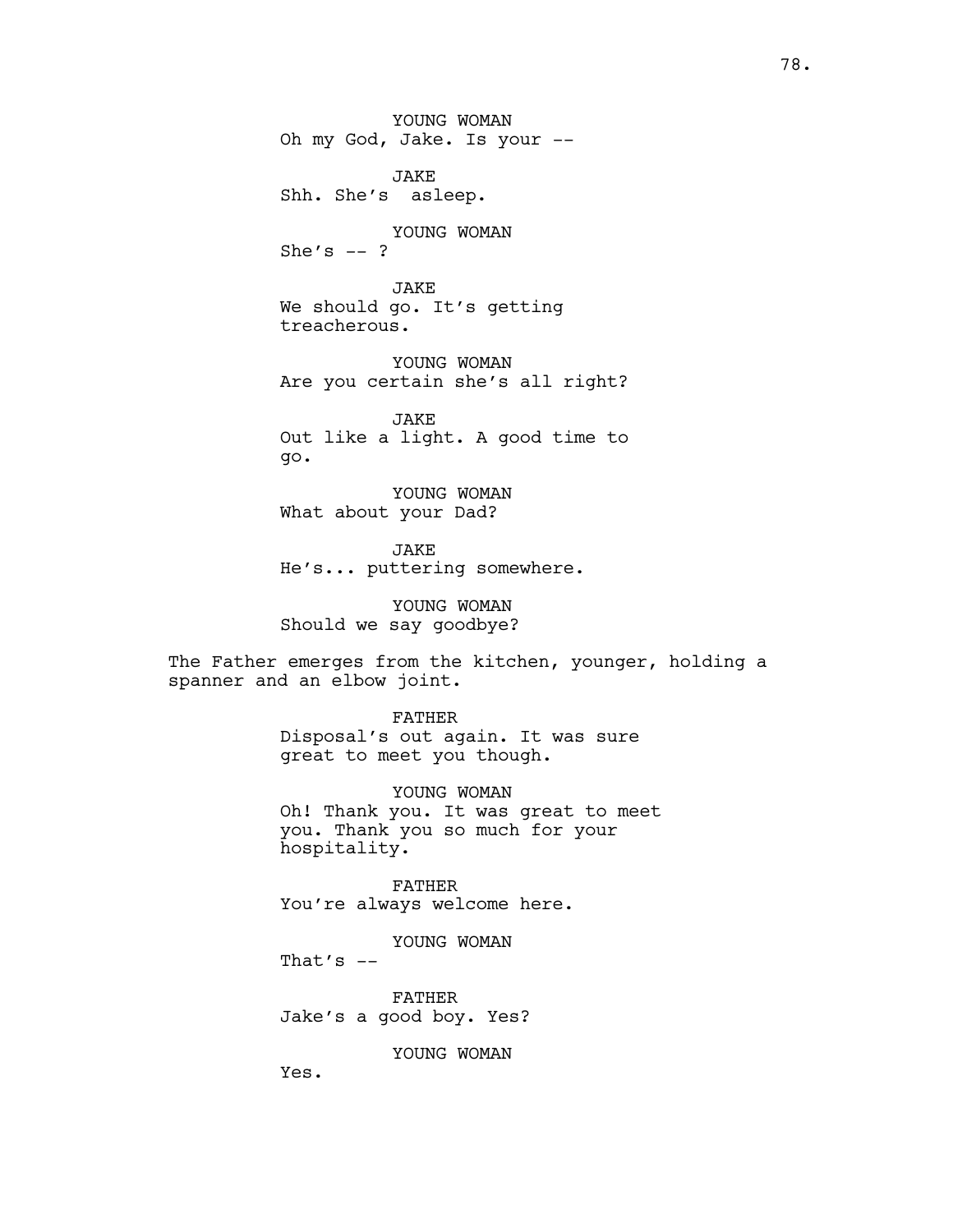FATHER A good man, I should say. You agree?

### YOUNG WOMAN

Yes.

He hugs her.

FATHER Ok, then. Be safe.

64 EXT. FARM HOUSE - CAR - NIGHT 64

Jake is laying out the chains while the Young Woman watches. It's windy and snowing hard.

> YOUNG WOMAN I'm impressed you know how to do such things.

**JAKE** It's no big deal.

YOUNG WOMAN I guess I'm just not very mechanically inclined.

JAKE Everyone has their talent. You're more of an art --

He stops himself, looks up at her.

YOUNG WOMAN Yes. That's true.

65pt.1 INT. CAR - NIGHT 65pt.1

Jake drives through the storm. She looks out at the night.

JAKE

So?

YOUNG WOMAN

What?

JAKE Did you like them?

YOUNG WOMAN They're very nice.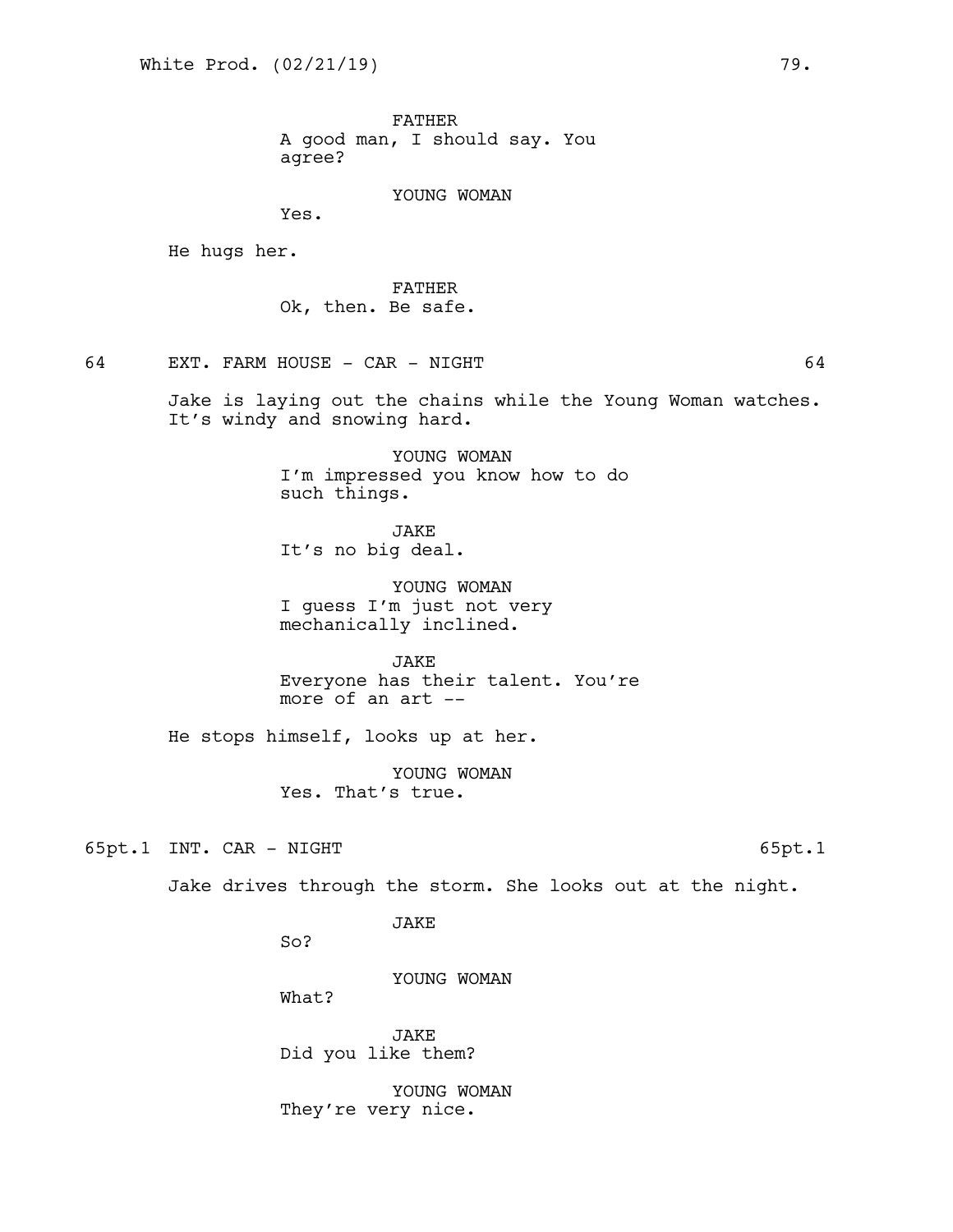JAKE

Really?

## YOUNG WOMAN

Yes!

JAKE They can be a little pushy. But they're basically decent people.

YOUNG WOMAN That was eminently clear.

**JAKE** 

Good. (beat) They loved you, by the way.

YOUNG WOMAN Good. I'm glad.

JAKE So smart, my mother said.

YOUNG WOMAN

Did she?

#### JAKE

Well, not to you. That would have made you uncomfortable. When I was helping her with the dishes.

## YOUNG WOMAN

Oh.

She stares out at the storm.

YOUNG WOMAN (V.O.) I don't remember Jake helping his mother with the dishes. I feel uncertain about a lot of what happened tonight. It seems as if everything was slightly --

JAKE When you and Dad were discussing --What was it?

YOUNG WOMAN (suddenly recalling) Tariffs.

JAKE Right, tariffs.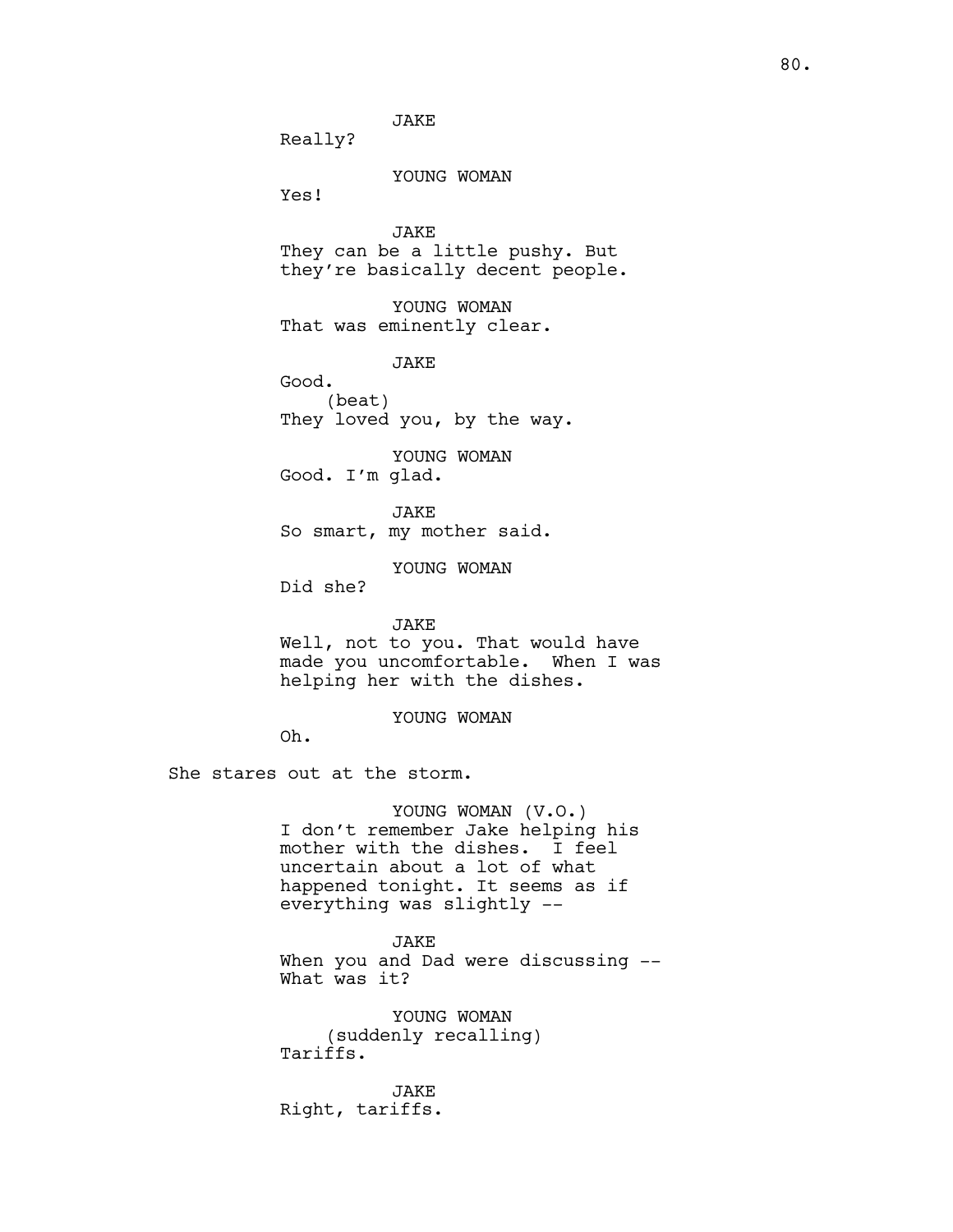YOUNG WOMAN

I remember now. I'm a little fuzzy.

JAKE You had a lot of wine. He was thrilled to have someone who knew --

## YOUNG WOMAN

Did I?

JAKE You did. I don't think you noticed, because Dad kept topping you off.

YOUNG WOMAN

Did he?

JAKE

Oh, yes.

YOUNG WOMAN Right. I did notice that. Tricky.

JAKE

Makes it hard to keep count.

YOUNG WOMAN

It does.

JAKE But all in all, I think it was a successful visit.

YOUNG WOMAN

Yes.

JAKE Everyone got to know each other.

YOUNG WOMAN It's true. They're very nice.

JAKE You liked them?

YOUNG WOMAN

I did. Yes.

JAKE Good. They both liked you. I think that's a good sign.

YOUNG WOMAN

Sign?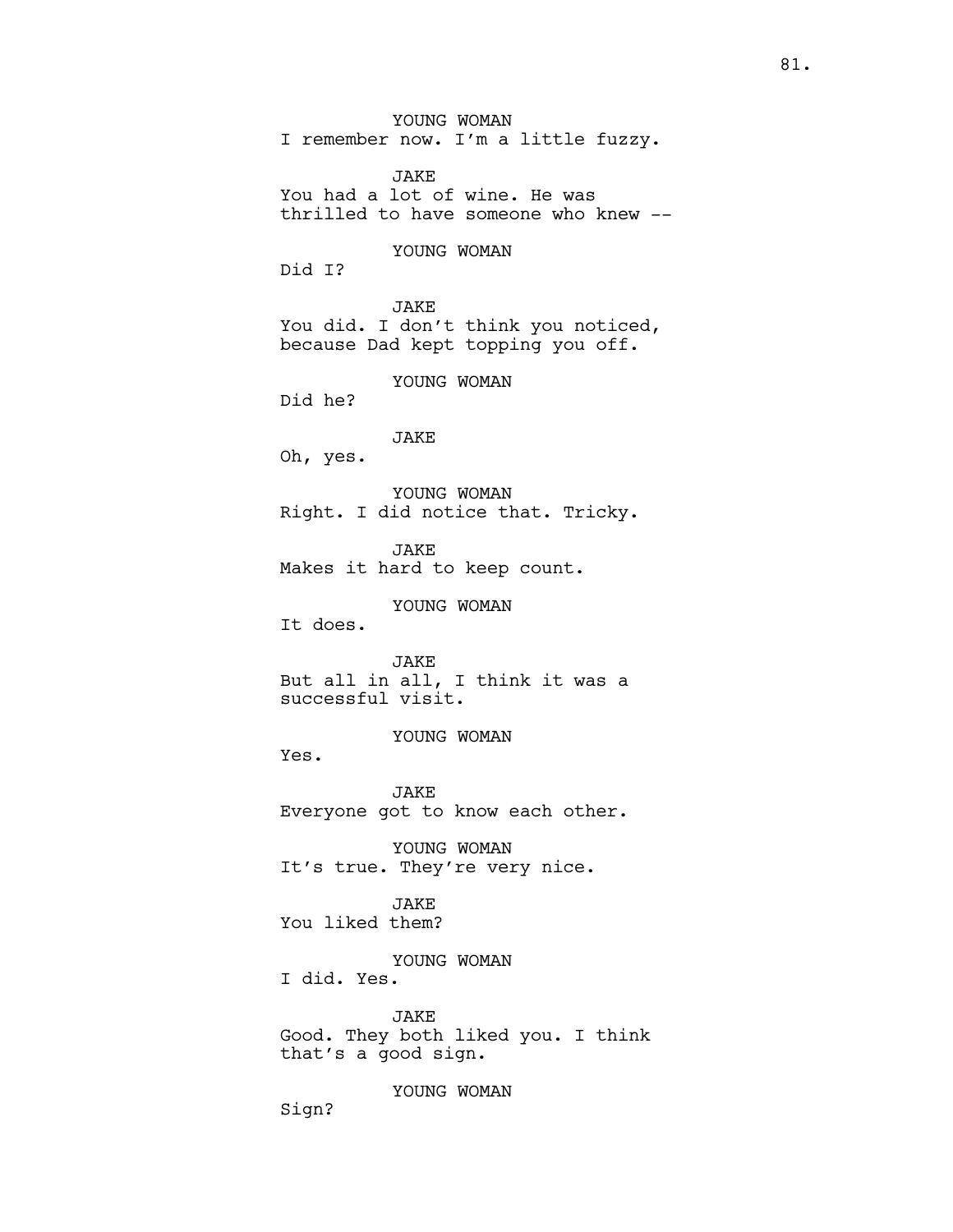**JAKE** Sign is perhaps not the right word. Thing. A good thing.

YOUNG WOMAN

Oh.

JAKE It's good when people you like like each other.

Jake looks over at her for confirmation. She nods without back at him, watches the snow in the headlights.

> YOUNG WOMAN (V.O.) People think of themselves as points moving through time, but I think it's probably the opposite, we're stationary and time passes through us, blowing like cold wind, stealing our heat, leaving us chapped and frozen and -- I don't know -- dead. I feel like I was that wind tonight, blowing through Jake's parents, seeing them as they were, seeing them as they will be. Seeing them after they're gone, when only I'm left. Only the wind.

JAKE What are you thinking?

YOUNG WOMAN

Not much.

JAKE

Really?

YOUNG WOMAN Yeah. I'm tired, Jake. The wine, I guess.

JAKE You did have a lot.

YOUNG WOMAN

Yes.

JAKE Alcohol is a depressant, as you know. So --

YOUNG WOMAN Of course I know.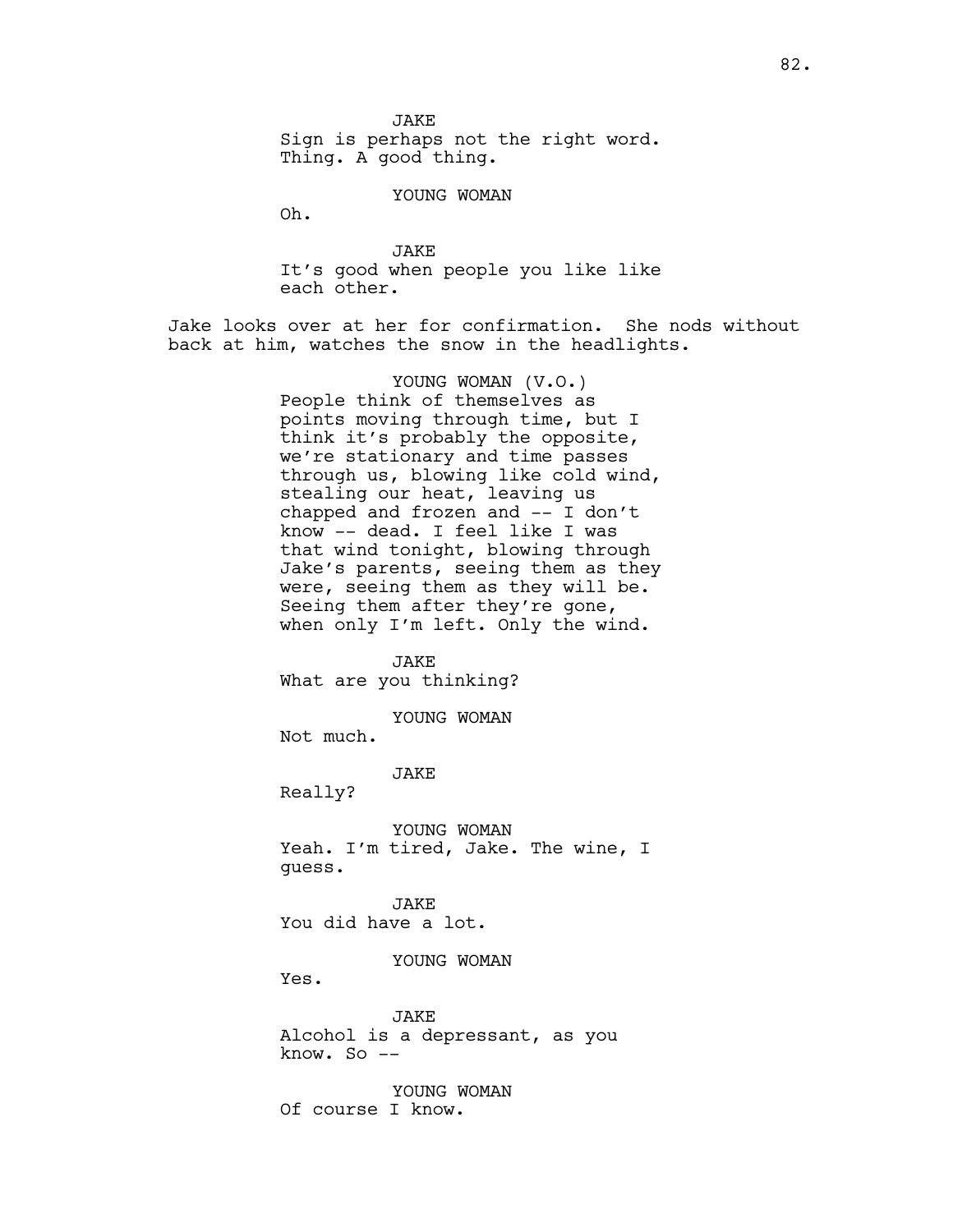**JAKE** 

I think a person needs to keep that in mind before making decisions under its influence.

YOUNG WOMAN (chuckling) A woman under the influence.

JAKE

Amazing film.

YOUNG WOMAN I'm not sure I agree. I've been watching it over and over for my essay due Wednesday.

JAKE I mean, I felt a kinship with Mabel, I guess. She's such a powerful and horribly wronged character.

YOUNG WOMAN Is she? Hmm. I think -- (beat) Mabel Longhetti is bombed out because she has always wanted to please everyone, so she can be considered one more victim-heroine

for "women's liberation" -- but only by women's liberationists who are willing to accept textbook spinoffs as art. The Junoesque Gena Rowlands (Mrs. Cassavetes) is a prodigious actress, and she never lets go of the character.

#### JAKE

I agree. I thought she was great in the role. It seemed to me she encompassed this character as a kind of spectrum of --

## YOUNG WOMAN

(MORE) Now, at an indeterminate age when her beauty has deepened beyond ingénue roles, Rowlands can look old or young, and shades of expression transform Mabel Longhetti from a radiantly flirtatious beauty into a sad, sagging neighborhood drunk.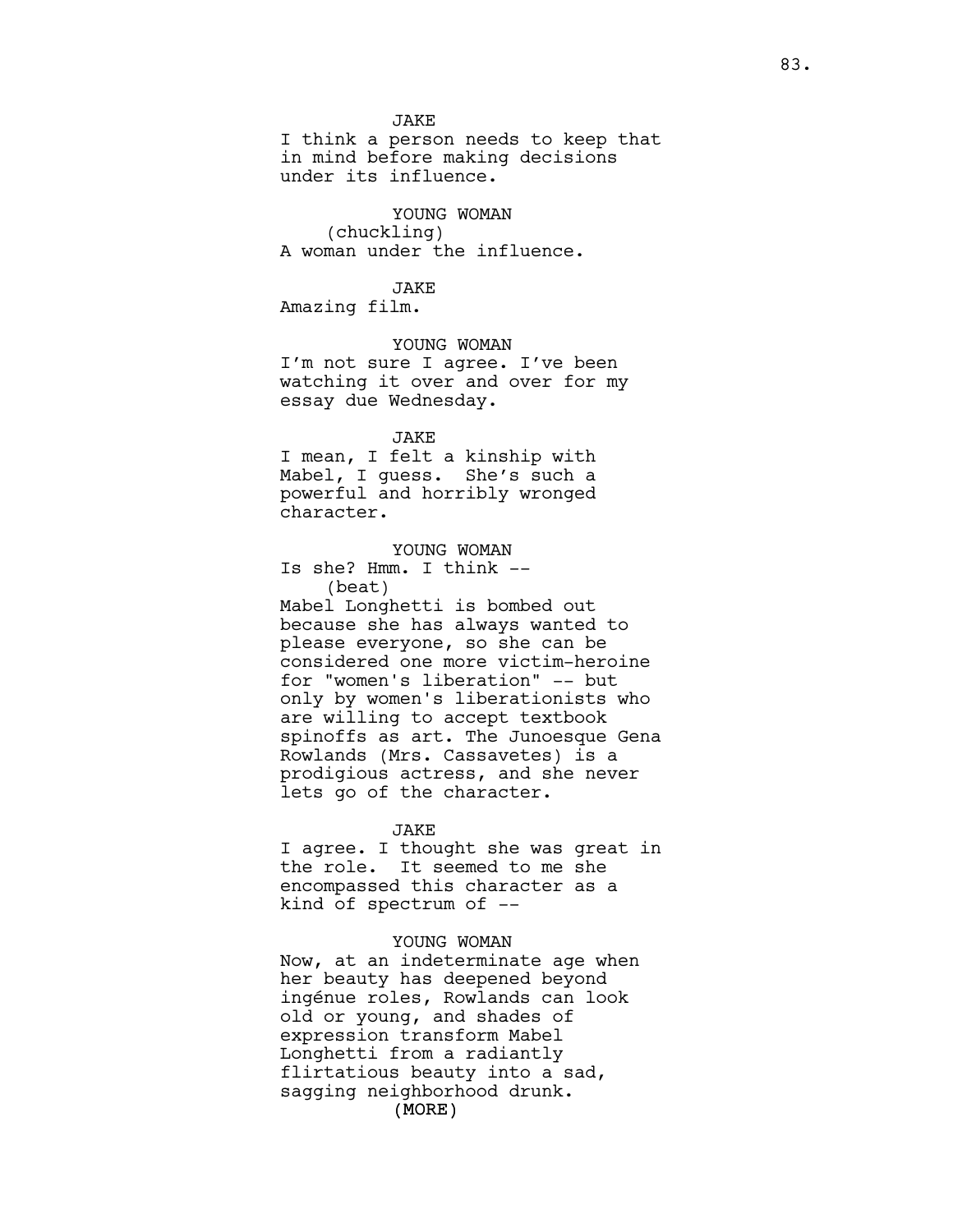### YOUNG WOMAN (CONT'D)

Rowlands externalizes schizophrenic dissolution. Mabel fragments before our eyes: a three-ring circus might be taking place in her face. Rowlands' performance is enough for half a dozen tours de force, a whole row of Oscars – it's exhausting. Conceivably, she's a great actress, but nothing she does is memorable, because she does so m u c h .<br>(beat)

It's the most transient big performance I've ever seen.

J A K E

I guess, I'm unclear what you mean by 'transient."

The young woman considers this, then:

# YOUNG WOMAN

Mabel tries to slash her wrist, and Nick puts a Band-Aid on the cut: the idiot symbolism may make you want to hoot, but this two-hour-andthirty-five-minute film leaves you too groggy to do more than moan. Details that are meant to establish the pathological nature of the people around Mabel, and so show her isolation, become instead limp, false moments. We often can't tell whether the characters are meant to be unconscious of what they're doing or whether it's Cassavetes who's unconscious. Mabel's children keep murmuring that they love her, and there are no clues to how to decipher this refrain. Are the children coddling her-reversing roles and treating her like a child in need of reassurance? Or are they meant to be as unashamedly loving as she is? And what are we to make of Nick the pulper's constant assertations --

# J A K E

Is assertations even a word? I thought it was assertions.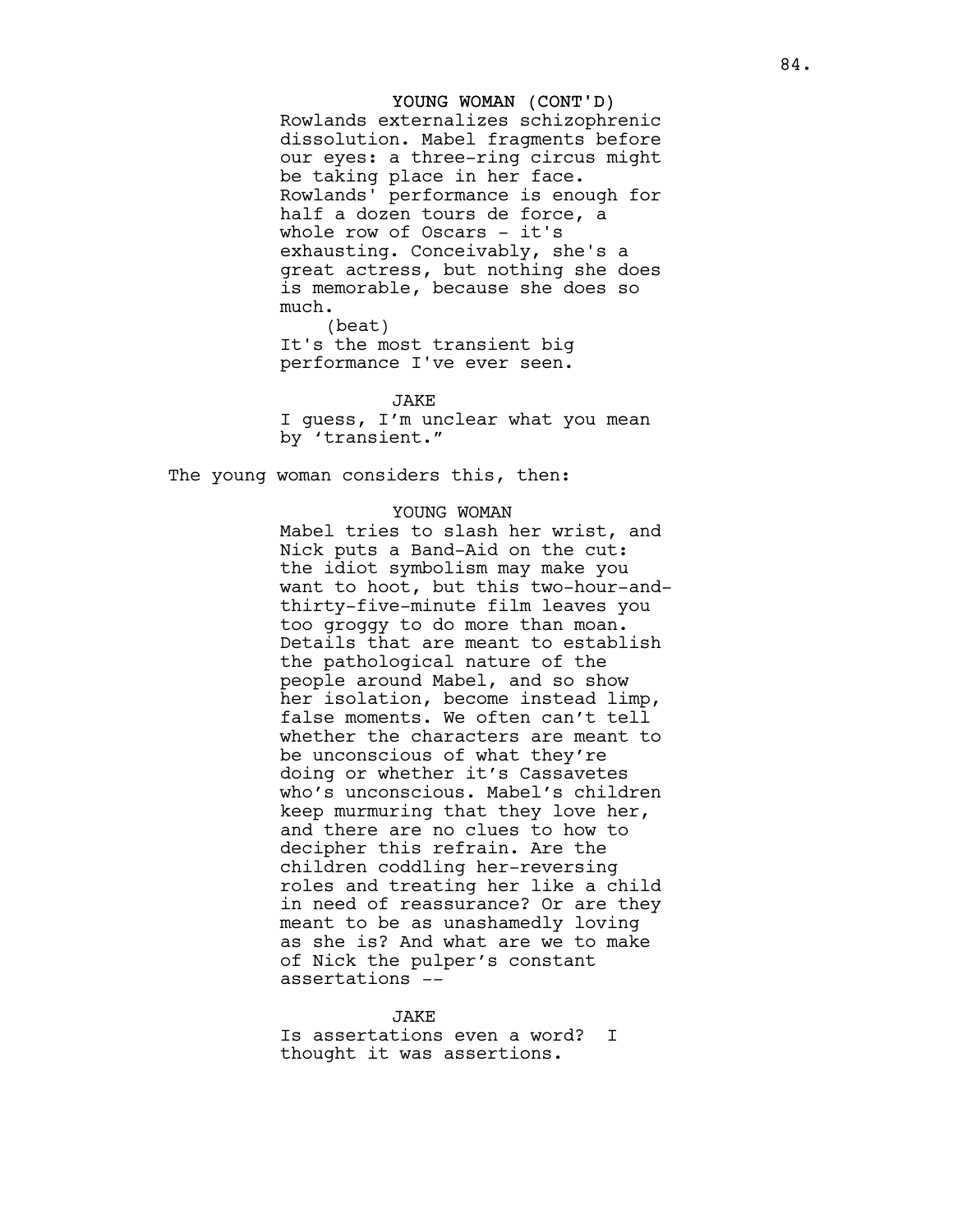YOUNG WOMAN It is. They're both words. Look it up. (continuing) And what are we to make of Nick the pulper's assertations of love? The movie is entirely tendentious; it's all planned, yet it isn't thought out.

Jake seems embarrassed. How could he have liked this film?

JAKE I do see what you're saying. And you're certainly the expert on things cinematic.

The Young Woman seems blurry, confused, somewhat startled by her long-winded assessment of the movie.

> YOUNG WOMAN Yeah. That I am.

> > JAKE

I guess I was just taken in by the sympathy Cassavetes showed for her. I feel like maybe our society lacks a certain kindness, a willingness to take in the vulnerabilities and struggles of others... struggling with issues caused by...

YOUNG WOMAN An alienating society?

JAKE I don't know. I guess, yeah. It seems hopeless.

YOUNG WOMAN

What does?

JAKE

Everything? It's like, feeling old, like, your body is going, your hearing, your sight. You can't see and you're invisible, and you made so many wrong turns. The lie of it all.

YOUNG WOMAN What's the lie of it all?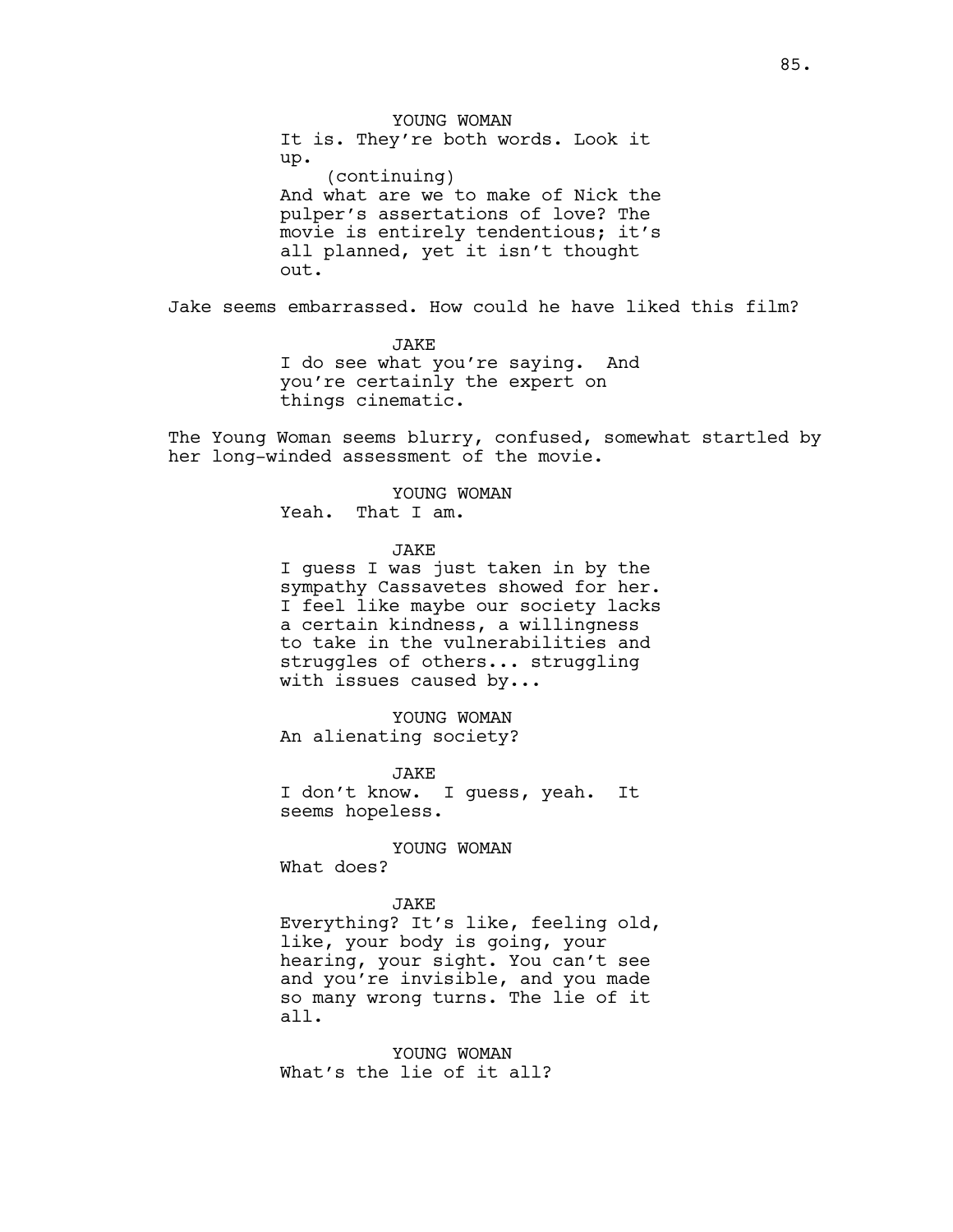### JAKE

I don't know. That things are going to get better. That it's never too late. That good things come to those who wait. That God has a plan for you. That age is just a number. That it's always darkest before the dawn. That every cloud has a silver lining. (beat) That there's someone for everyone.

YOUNG WOMAN Platitudes, all.

Silence.

JAKE That God never gives us more than we can bear.

YOUNG WOMAN God's a good egg that way.

Silence.

JAKE Hey, do you feel like something sweet?

YOUNG WOMAN What do you mean?

JAKE Something sweet. Dessert.

YOUNG WOMAN Didn't we have dessert at your mom's? I feel like there was some huge cake-thing she brought out and --

JAKE True. I guess I'm a sugar junkie. I don't know. It might help me stay awake.

YOUNG WOMAN Then definitely. We need Jake awake for a bit. This is all so treacherous.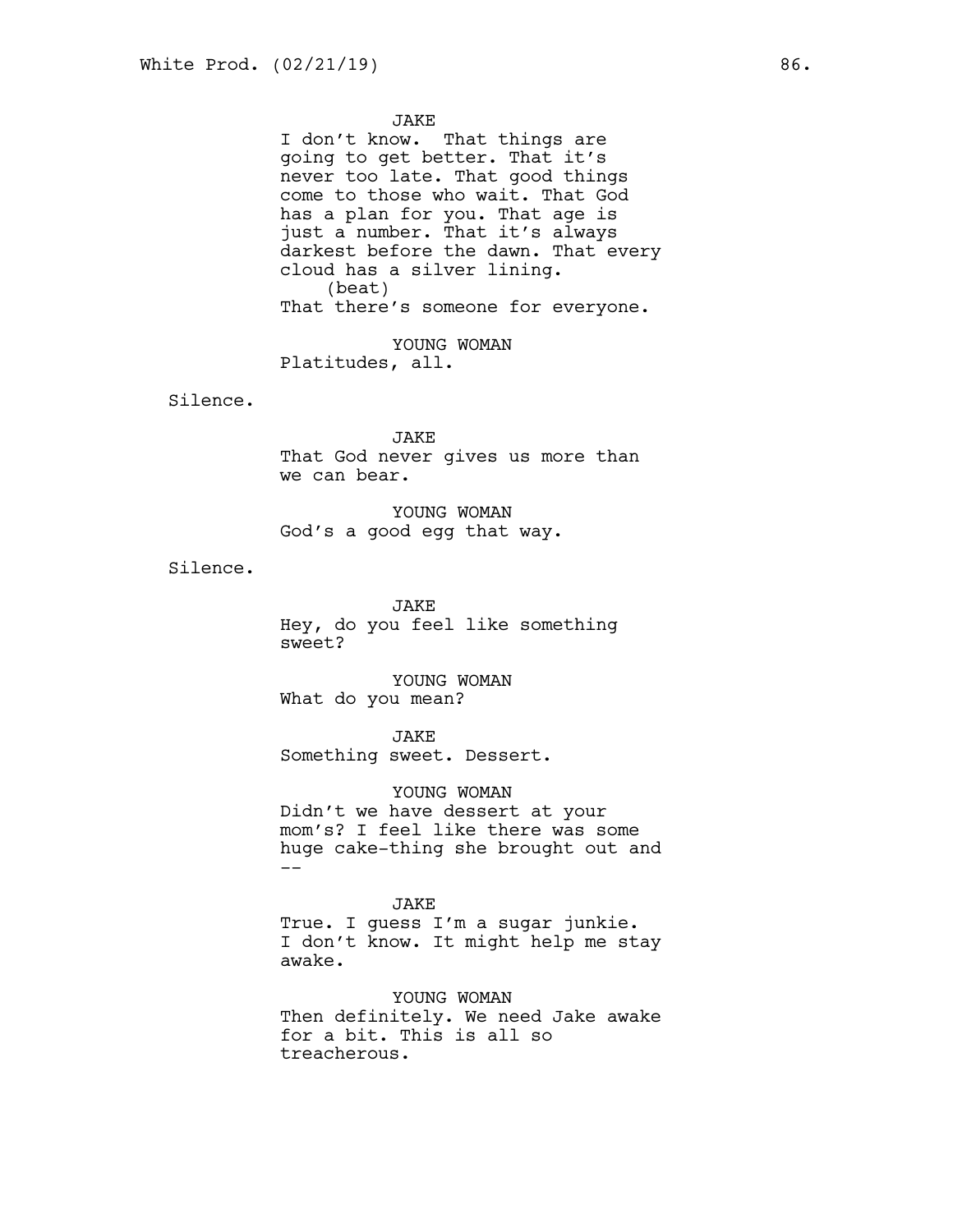JAKE Good. There's a Tulsey Town just at the turn-off up ahead.

YOUNG WOMAN (laughing) A Tulsey Town! Open now? In this? It's freezing.

JAKE (chuckling) It is. Perfect weather for a BURR, don't you think?

YOUNG WOMAN Ha. I guess it is.

JAKE (singing) In the land of Tulsey Town we are  $*$ here to soft serve.

YOUNG WOMAN The land of Tulsey Town. Jesus. I never thought about that before. What is the land of Tulsey Town, do you suppose?

JAKE Based on the clown, it's a circus town. Maybe like that place where the sideshow folks go during the off-season.

YOUNG WOMAN Ooh. Ruled by the clown lady?

JAKE Well, yes she wears a crown.

YOUNG WOMAN

A clown crown.  $\star$ 

#### JAKE

A benevolent and tolerant ice cream clown queen made entirely of lactose.

YOUNG WOMAN She's lactose tolerant!

JAKE Ha. Yes. She's sweet but cold.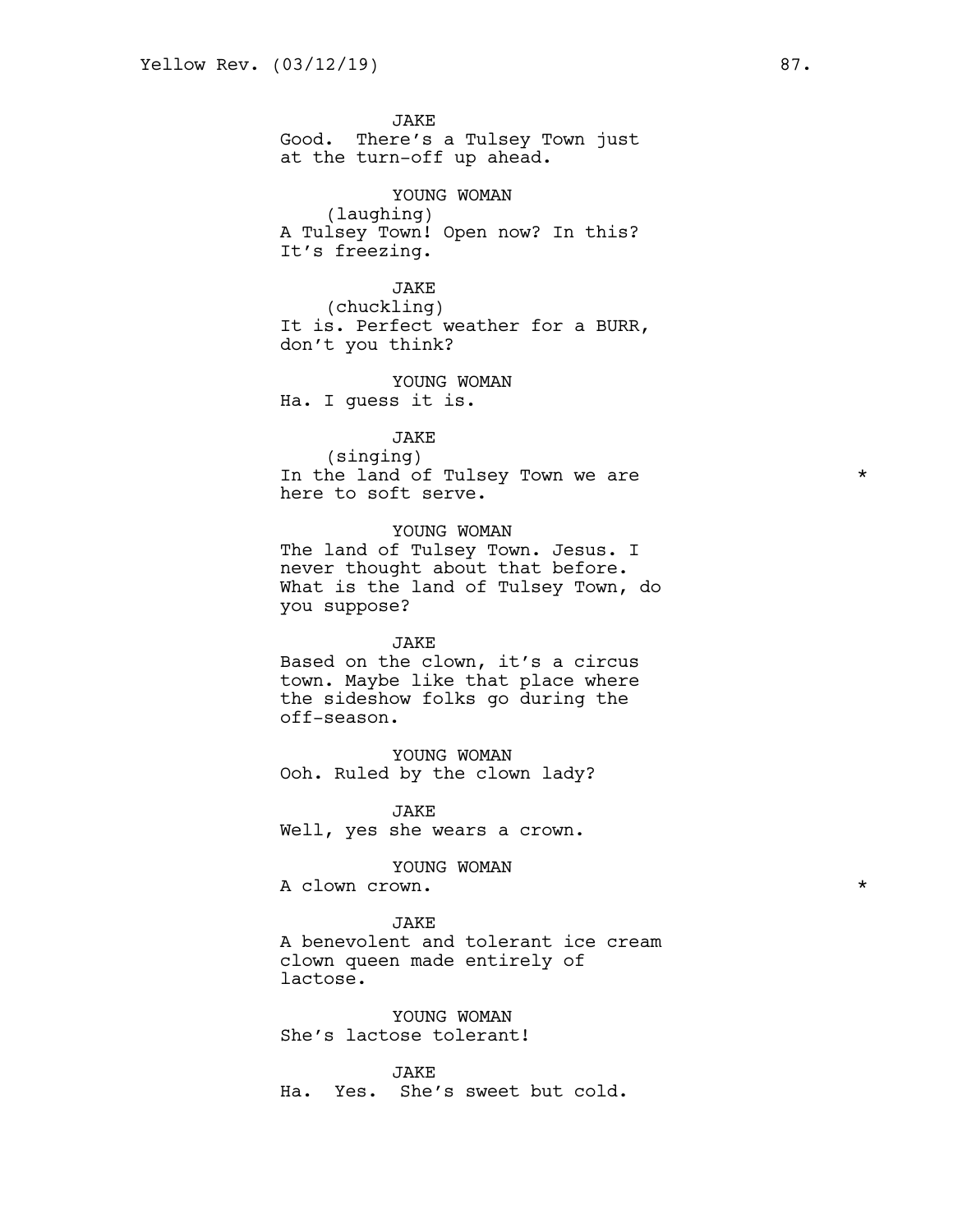YOUNG WOMAN Like your mom.

JAKE What do you mean?

YOUNG WOMAN Nothing. I don't know why I said that. Just kind of came out.

JAKE

Did you think of my mother as cold?

YOUNG WOMAN No! She was lovely. She really was.

JAKE

Yeah. I don't subscribe to that "the mother is cause of all psychological problems" crap.

YOUNG WOMAN It's misogynistic claptrap. Freudian bullshit.

JAKE Yeah. It's tempting to have someone to pin it on, though.

YOUNG WOMAN Pin what on?

### JAKE

All of it. I don't know. Why you feel a certain way, why you *are* a certain way.

YOUNG WOMAN But it's misogynistic claptrap. Freudian bullshit. A person, an adult, has to, at some point, take responsibility for who they are, what they've become. Don't you think?

## JAKE

(beat) I do.

(MORE) YOUNG WOMAN Mothers are just people with their own pain, their own histories of neglect and abuse.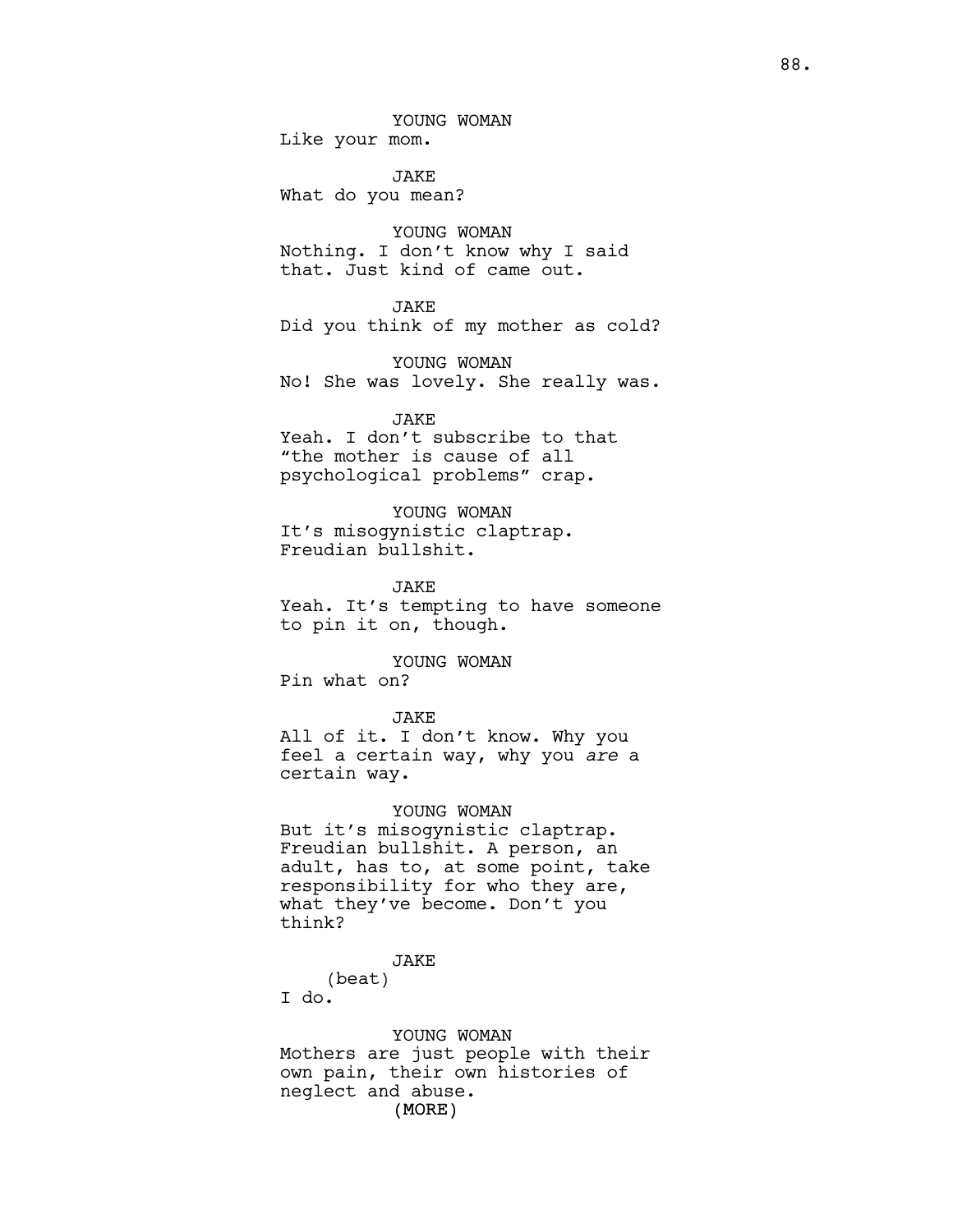## YOUNG WOMAN (CONT'D)

Yet at one time or another in the 20th century every fucking childhood trait was blamed on them: schizophrenia, autism, narcissism, homosexuality.

#### JAKE

Not that homosexuality is akin to any of those other things.

## YOUNG WOMAN

Of course not.

### **JAKE**

Saying that a mother is "to blame" for her child's homosexuality is to imply that homosexuality is somehow negative.

## YOUNG WOMAN

Of course. And I didn't mean that. But when homosexuality was considered a pathology, in the DSM, before 1973, a coddling mother was often seen as the culprit.

## JAKE

Right. It's despicable how we label people, categorize them, dismiss them. I look at the kids I see at school every day. I see the ones who are ostracized. They're different, out of step. I see the lives they'll have because of it. Sometimes I see them years later, in town or at the supermarket. I can tell they still carry that stuff around with them. Like a black aura. A mill stone. An oozing wound.

The Young Woman, watches him, taking it in. Silence.

YOUNG WOMAN (V.O.) Jake, I'm thinking of --

**JAKE** Here. Ta-dah!

# 65pt.2 EXT. TULSEY TOWN - NIGHT 65pt.2 \*

She looks over to see that they have arrived at an old and somewhat decrepit Tulsey Town.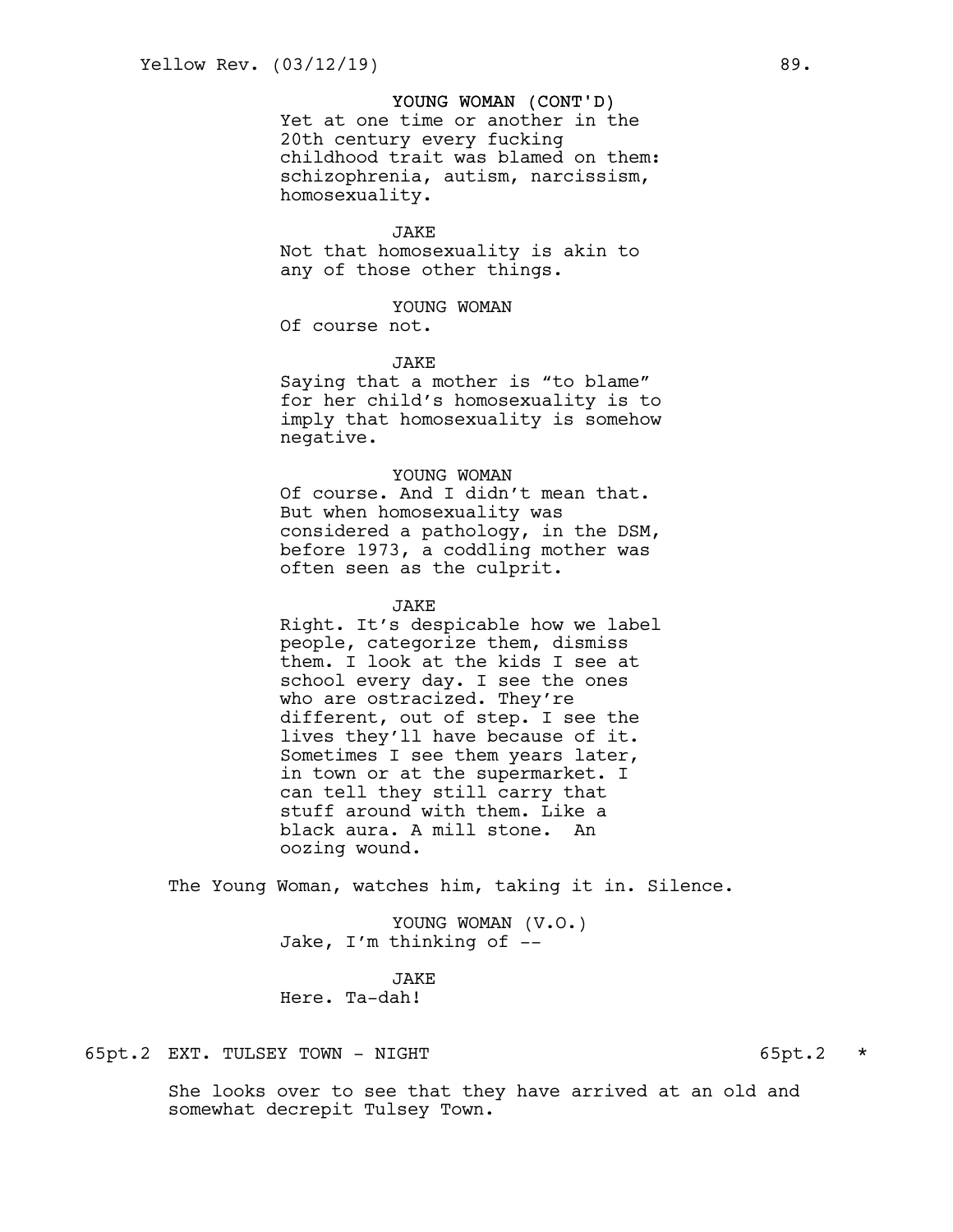It sits isolated, open and glowing, in the middle of the snow storm, surrounded by blackness.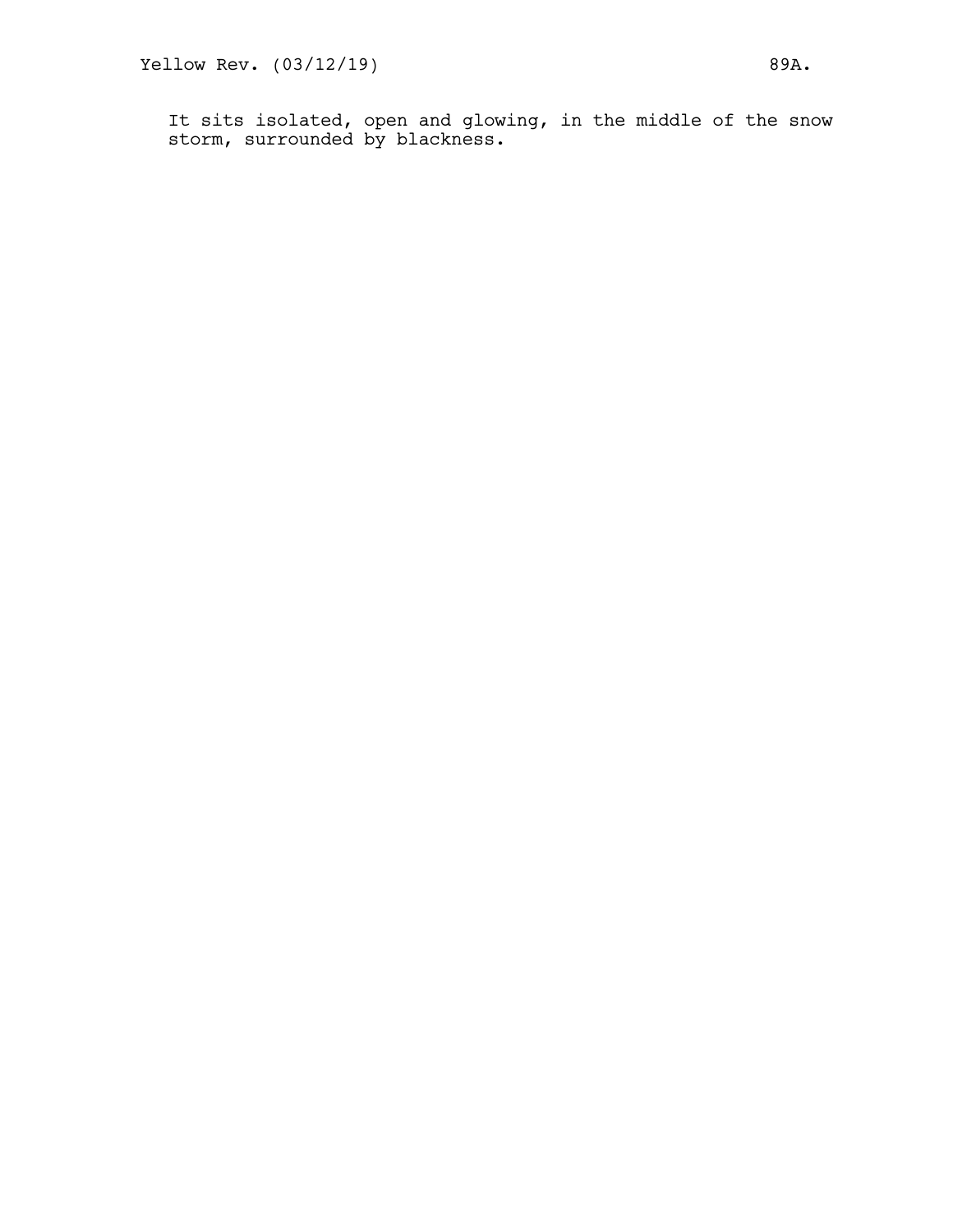YOUNG WOMAN Oh, Wow. The land of Tulsey Town...

66 EXT. TULSEY TOWN - JAKE'S CAR - NIGHT 66

The wind howls and the snow swirls as Jake and the Young Woman emerge from the car.

> YOUNG WOMAN Man. It's brutal.

JAKE Brutal place, the land of Tulsey Town. Climate change here, too. You ever read the novel *Ice*?

YOUNG WOMAN I don't think so.

JAKE By Anna Kavan?

YOUNG WOMAN I don't think so.

JAKE 1967. It's a fable of sorts about --

YOUNG WOMAN I don't think so. Let's get the ice cream and go. I'm freezing.

Jake peers into the Tulsey Town window. The store seems empty.

> JAKE In a minute. I want to see who's on tonight first?

> > YOUNG WOMAN

On?

JAKE

Working.

YOUNG WOMAN You know the people who work here?

JAKE Some of them. I stop sometimes after visiting my parents. I don't like some of the girls who work here so I want to make sure...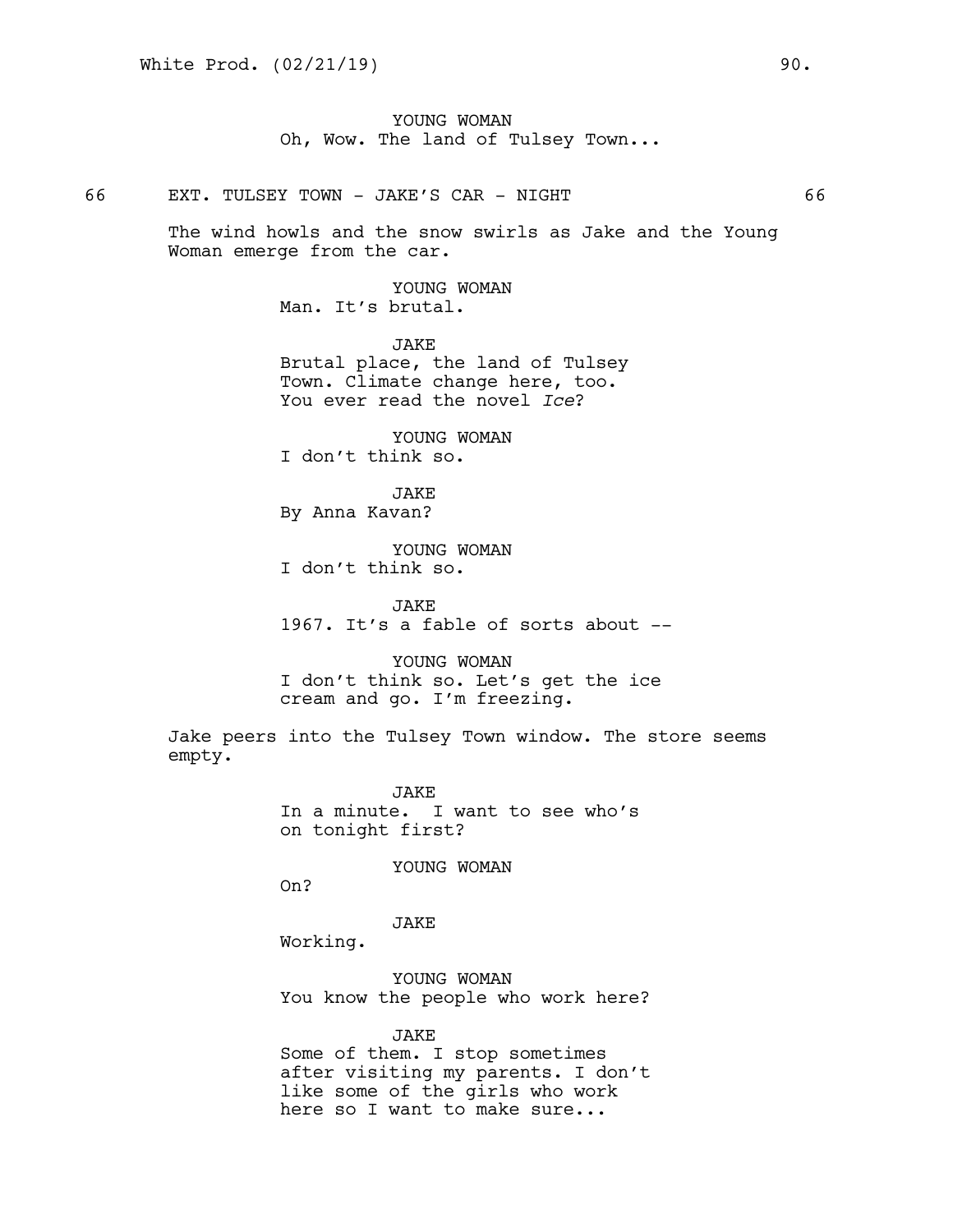YOUNG WOMAN What's wrong with them? JAKE Nothing. I don't know. People can be cold to me. YOUNG WOMAN Well, let's do this or I'm waiting in the car. She heads back to the car. **JAKE** No! She looks at him. JAKE (CONT'D) (more softly) Let's stay. Jake knocks on the window -- There are no employees visible. JAKE (CONT'D) Say hello. They won't come if they know it's me. She eyes him, then: YOUNG WOMAN (calling) Hello? Anybody here? GIRL (O.S.) In a minute. JAKE So *Ice* takes place during an environmental cataclysm that's caused the world to become a frozen wasteland and -- Two girls, who were seen among the high school students in the play earlier, emerge from the back. They wear T.T. hats and shirts, still in their stage make-up. They see the Young Woman first, then Jake, who stands off to the side, looking sheepish.

T.T. GIRL 1

Oh.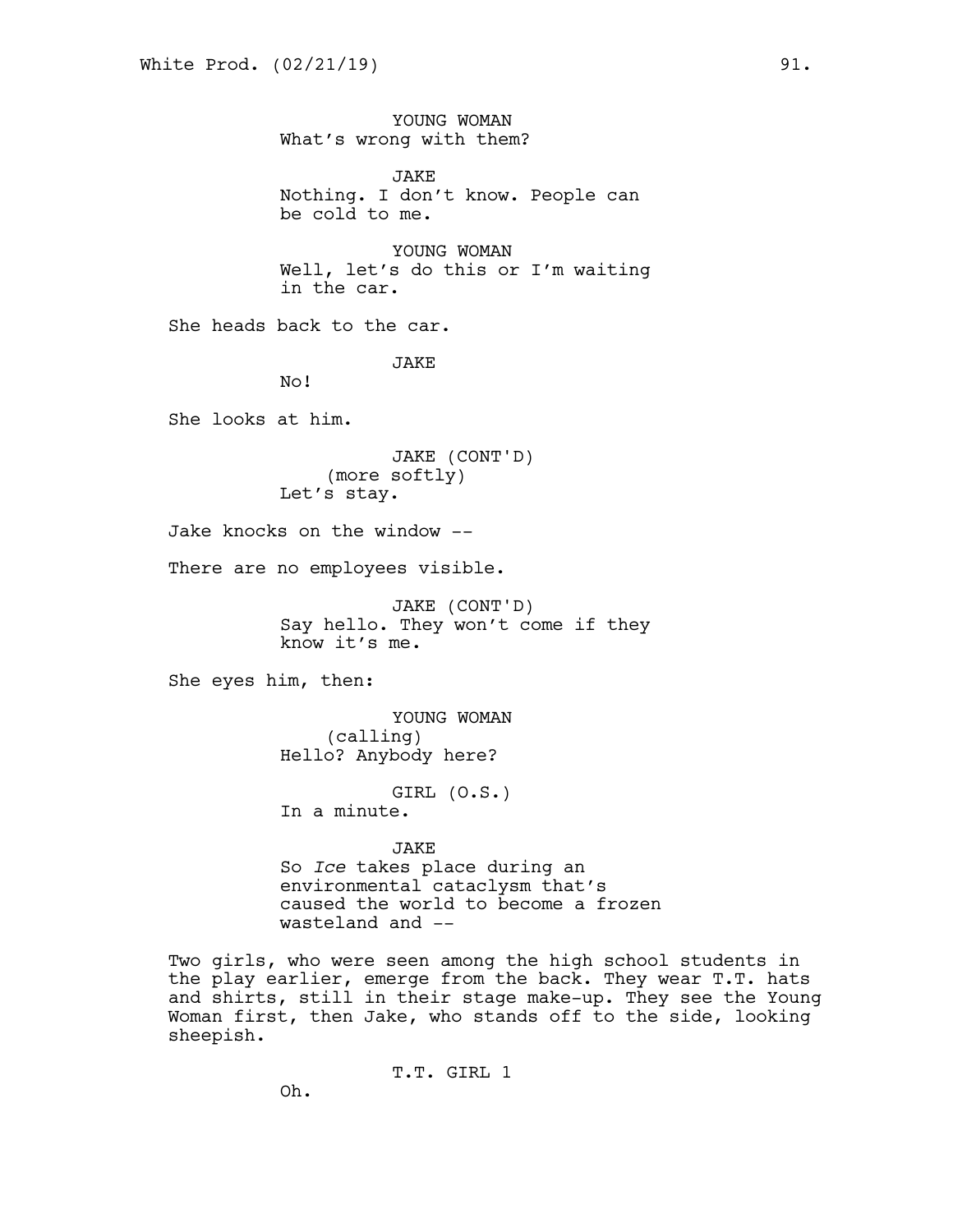The two employees side-eye each other.

T.T. GIRL 2 (mockingly polite) Can we help you, sir?

Jake doesn't say anything. The Young Woman looks over at him, sees he is unable to speak. The girls snicker.

### YOUNG WOMAN

Um... (looks at menu) I'll have a... medium Chocolate Chip Cookie Dough B-r-r-r and he'll have...

She looks at Jake. The Tulsey Town girls watch him.

JAKE (quietly) Same.

YOUNG WOMAN Two of those, please.

The Tulsey Town girls eye each other and giggle.

T.T. GIRL 2 Two "sames."

The Tulsey Town girls just stand there, whispering to each other and giggling as they side-eye Jake. The Young Woman watches them, waiting, confused.

> YOUNG WOMAN So..., um, sorry, we need to get back on the road, so can we get those --

Another uniformed girl emerges from the back and goes about making the B-r-r-r's. She is small and haunted. Jake looks down at his shoes.

> T.T. GIRL 3 Sorry for the smell; they're doing some varnishing in the back.

YOUNG WOMAN Varnishing?

T.T. GIRL 3

Shelves.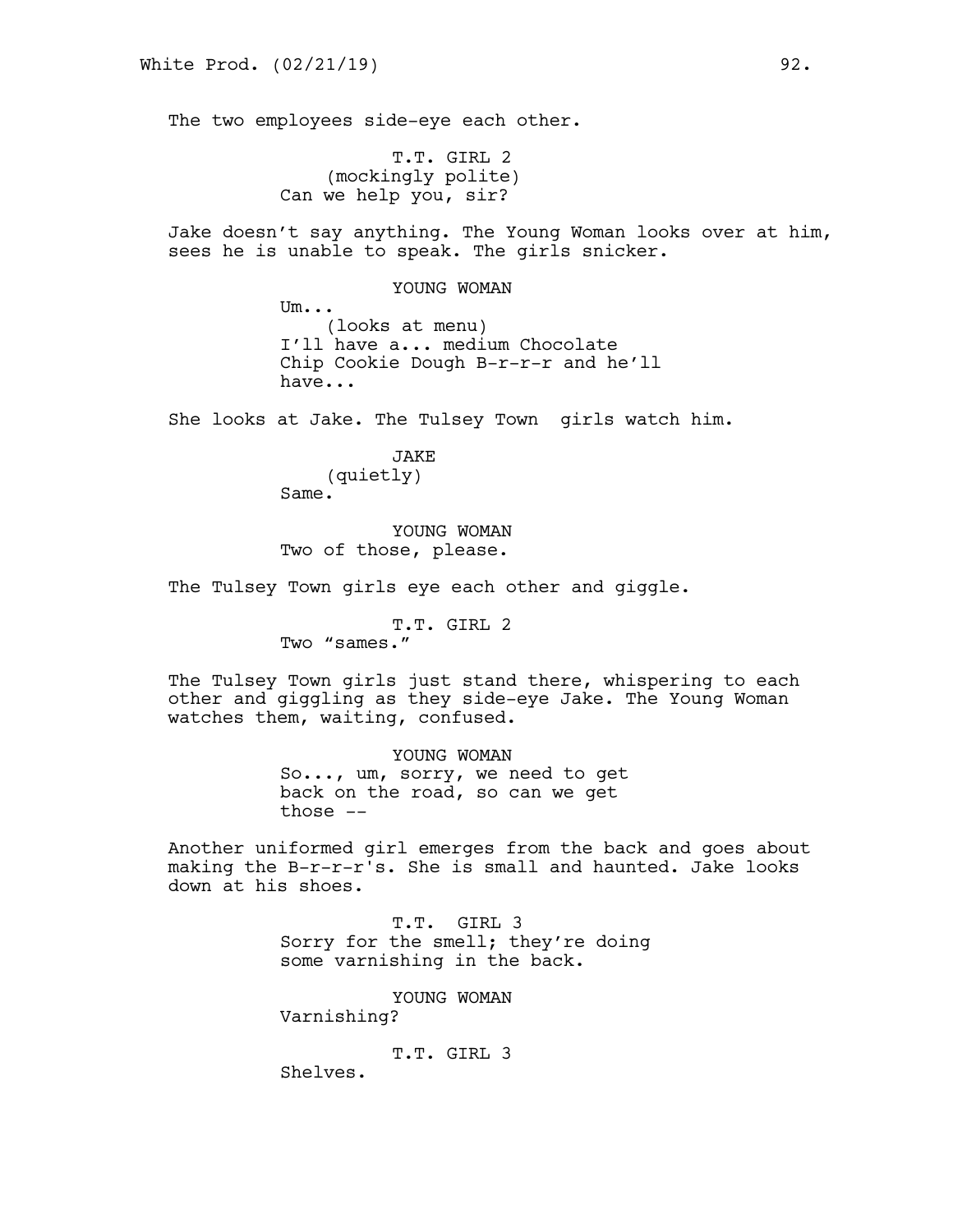# YOUNG WOMAN Oh. Ok. No problem.

The Young Woman glances over at Jake. He's looking at the haunted girl's exposed arms, which are covered with an eczematype rash. The Young Woman follows his look and sees the rash, too. The girl scratches mercilessly at her rash as she makes the B-r-r-r's.

> YOUNG WOMAN (V.O.) I know this girl. I've seen her somewhere. I've seen her before. Her face. Her rash. I know her. It's on the tip of my tongue. The tip of my brain, as Jake says. She's someone. She's from somewhere. I'm certain of it.

The girl turns from her task to the young woman.

T.T. GIRL 3 (meekly) It's a fucking blizzard out there.  $*$ 

The Young Woman is surprised by the girl's choice of words. She takes a moment to formulate a response.

> YOUNG WOMAN It is. I was surprised you were even open on a night like --

T.T. GIRL 3 Fucking blizzard out there, fucking  $*$ B-r-r-r's in here.

T.T. Girl 3 smiles apologetically for her attempt at a joke.

YOUNG WOMAN (supportively) I was thinking the very same thing.

T.T. GIRL 3 You're kind. Not like them. (indicating other girls) You're not like them. Vapid and mean and pretty.

YOUNG WOMAN Ha. Thanks a lot.

(MORE) T.T. GIRL 3 (on the verge of tears) I didn't mean it like that.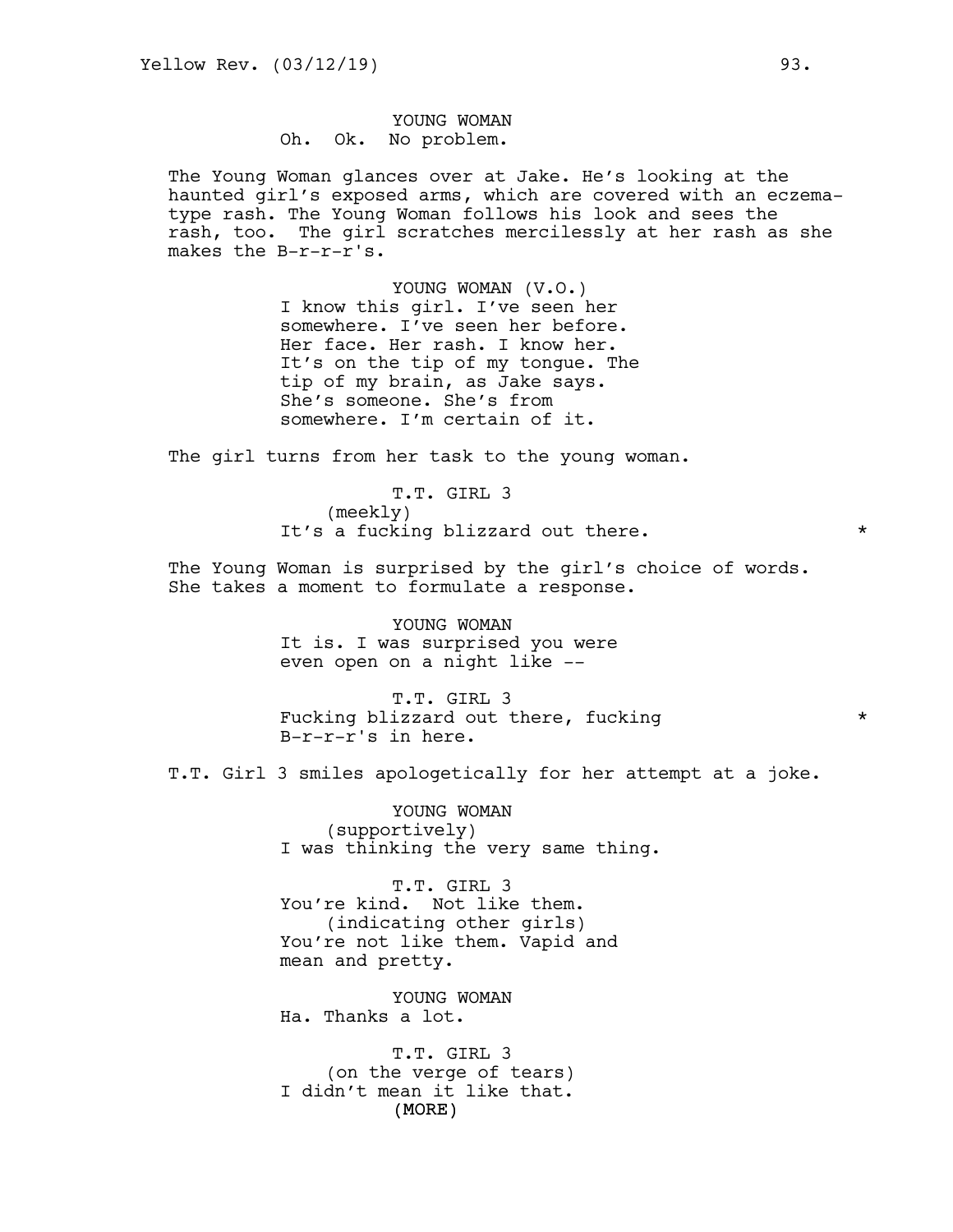#### T.T. GIRL 3 (CONT'D)

I love the way you look. You have a kindness. And of course you're very attractive. I didn't mean it like that.

YOUNG WOMAN It's ok. I understand.

# T.T. GIRL 3

I didn't mean it like that. It's just that there seems to be a certain... hardness that comes with a certain kind of pretty. You don't have that. Maybe they suffer, too, the pretty ones. I don't know. Maybe their prettiness causes them suffering. I'm not a psychiatrist.

YOUNG WOMAN (V.O.) What an odd thing to say. Of course she's not a psychiatrist. She can't be more than fifteen.

T.T. GIRL 3 holds the piled-high B-r-r-r's upside down, then places them right side up on the counter.

> T.T. GIRL 3 I made them extra high. Because you're so nice. (beat) That'll be eight dollars, please.

Jake hands her a ten. The Young Woman notices that Jake has a similar rash on his hand. Tulsey Town Girl 3, puts the money in the register and gives the change to the Young Woman.

> YOUNG WOMAN You keep the change.

> T.T. GIRL 3 (to Young Woman) Thank you.

YOUNG WOMAN You're welcome. Thank *you*.

T.T. GIRL 3 I'm worried.

The Young Woman looks around, confused. No one else is paying attention. The other girls are giggling. Jake is at the door, looking at the storm.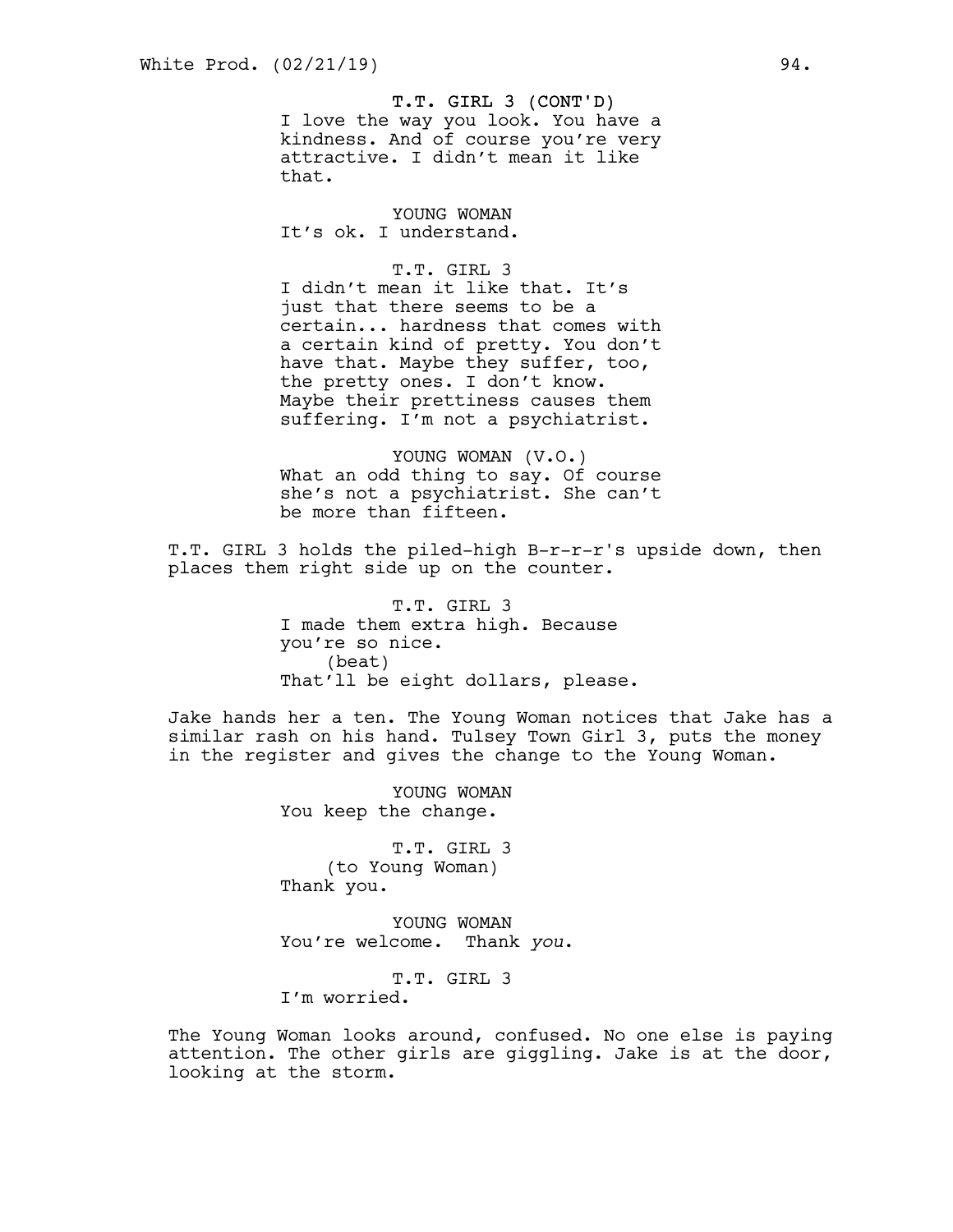YOUNG WOMAN Excuse me? T.T. GIRL 3 I shouldn't be saying this. I know what happens. It's not good. YOUNG WOMAN (looking at other girls) Are you ok? Do you need me to call for help? T.T. GIRL 3 It's not varnish. That's not why it smells. You should know that. YOUNG WOMAN What do you mean? T.T. GIRL 3 You don't have to go. The other two employees are whispering and giggling. YOUNG WOMAN I don't have to go where? T.T. GIRL 3 Forward. In time. You don't have to. You can stay here. (beat) I'm very scared. YOUNG WOMAN Of what? What are you scared of? T.T. GIRL 3 I'm scared for you. Jake looks over. T.T. Girl 3 changes her tone. T.T. GIRL 3 (CONT'D) Have a good night. Be careful out there. The roads are treacherous.

67pt.1 INT. CAR - NIGHT 67pt.1

Jake drives. They pick at their B-r-r-r's..

JAKE

Any good?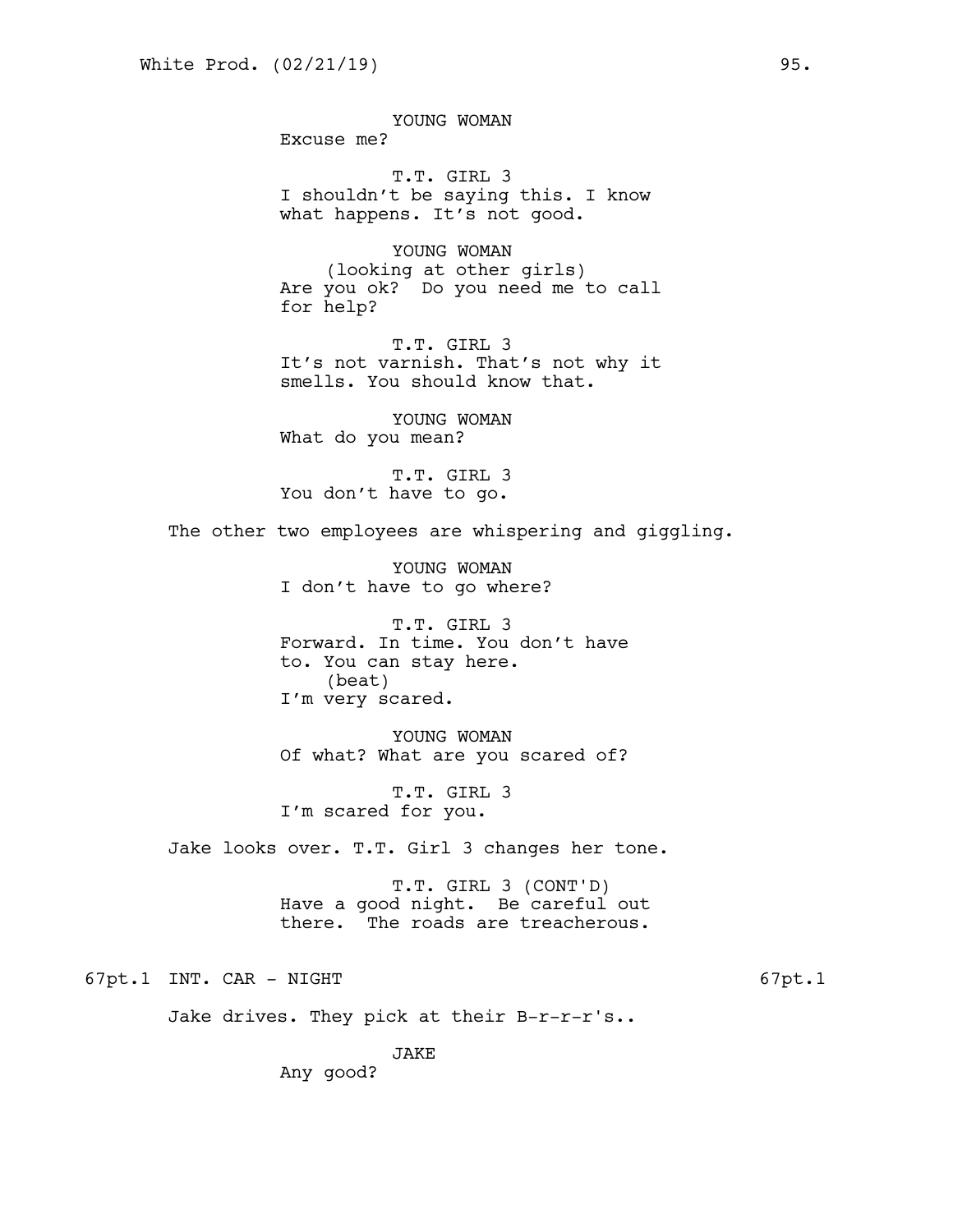They eat in silence.

YOUNG WOMAN (CONT'D) Did you notice that girl's arms?

JAKE Which girl?

YOUNG WOMAN At the Tulsey Town.

JAKE (containing impatience) Which girl. There were several.

YOUNG WOMAN Several? There were three.

> JAKE (beat)

Several is anything more than two.

YOUNG WOMAN

Really?

JAKE

Look it up.

YOUNG WOMAN Look it up? Now? Will you stop saying that? Anyway, the skinny one.

JAKE Weren't they all skinny?

YOUNG WOMAN You are being willfully obtuse.

JAKE Not my intention.

YOUNG WOMAN (mockingly) Not my intention. (angry) The one with the rash all over her arms!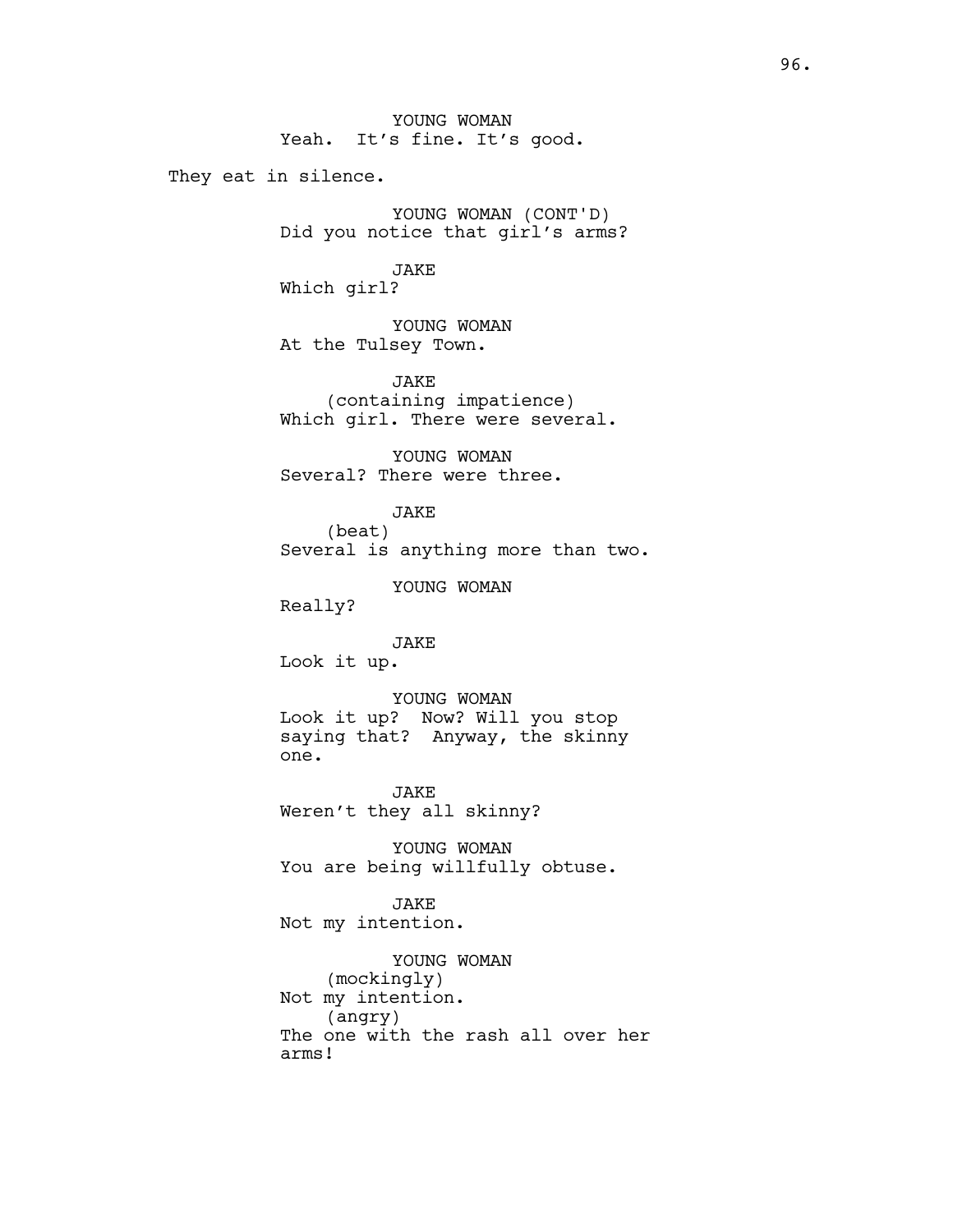JAKE (beat) I didn't notice.

Silence.

YOUNG WOMAN Ok. Anyway...

Silence.

JAKE How's the Burr? Too sweet?

YOUNG WOMAN It's sweet, yes. But it's good.

Jake has placed his B-r-r-r in the cup holder. It's melting.

JAKE

I always forget how sweet these are. A little goes a long way. I don't think I can eat any more of mine.

YOUNG WOMAN You barely touched it.

JAKE It's very sweet.

Silence.

YOUNG WOMAN It is a lot.

She turns up the heat.

## JAKE

Cold?

YOUNG WOMAN Probably the ice cream.

**JAKE** 

And we're in a snowstorm. Whose idea was it to go to Tulsey Town in the middle of this, anyway?

She looks over at him.

YOUNG WOMAN I'm not saying a word.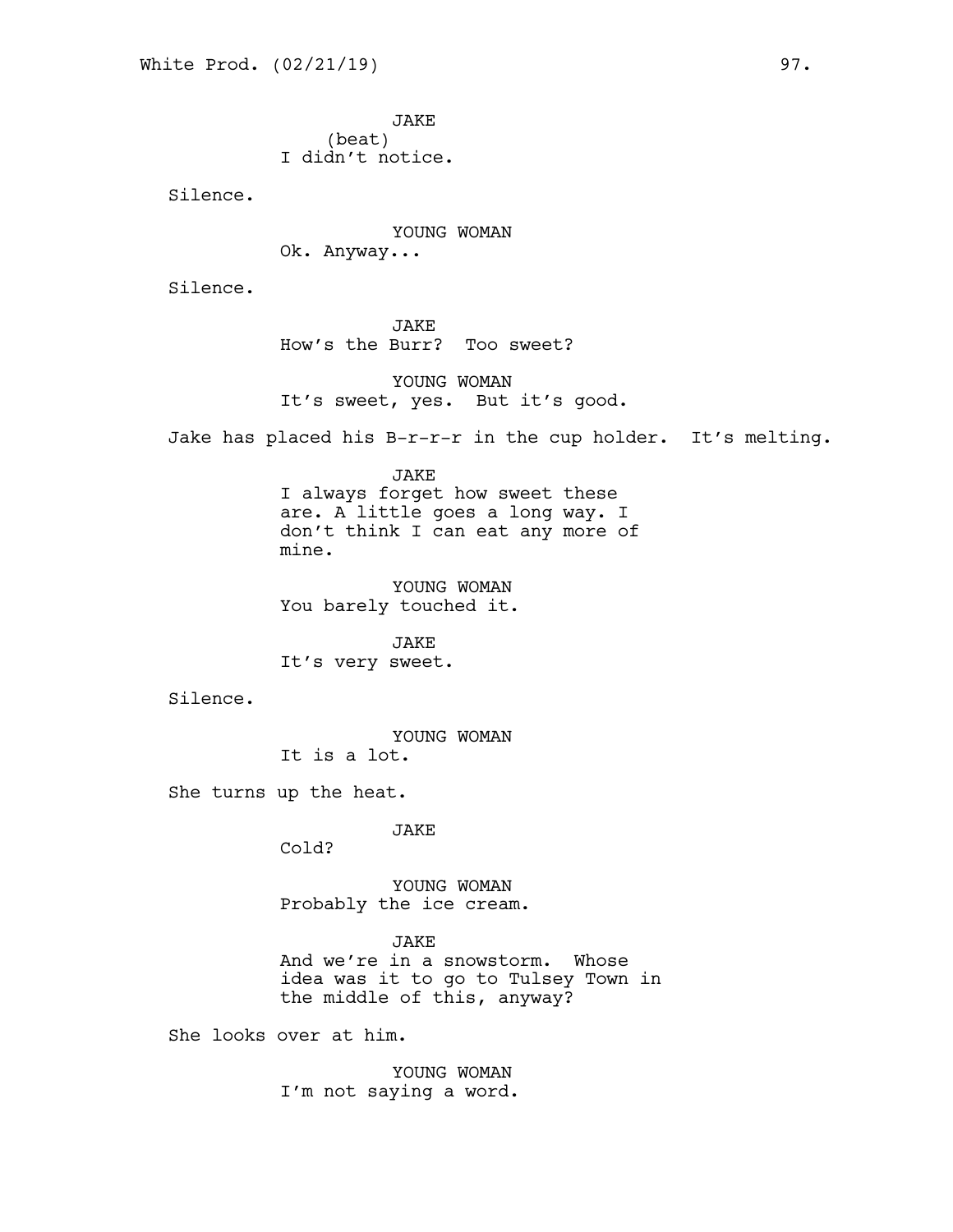They both laugh. She looks out at the storm, which has an otherworldly quality to it.

> YOUNG WOMAN (V.O.) How odd. This is probably the last time I'll ever be in a car with Jake. Soon this will all be a distant memory. We'll both be in different places, remembering this moment, this shared laugh. And maybe there'll be regret. Maybe time will soften the harder edges and we'll both think, that was sort of nice. Why did it have to end? And there's no way back at that point. There's never a way back. Maybe it doesn't need to end. Why am I putting so much pressure on this to be some bullshit out of a movie? Maybe I will eventually fall in love with Jake. Maybe it will get better. Relationships take effort. Anyone in a successful relationship will always tell you --

JAKE You got quiet all of a sudden. Penny?

YOUNG WOMAN Just watching the storm.

#### JAKE

Huh.

Silence.

YOUNG WOMAN (V.O.) But if you can't even tell the other person what you're thinking, that doesn't bode well.

Jake looks back and forth several times from the road to the Young Woman, trying to read her mood. She stares straight ahead, watching the storm in the headlights.

> JAKE Looks like you're done with it.

YOUNG WOMAN (looking at him) What do you mean?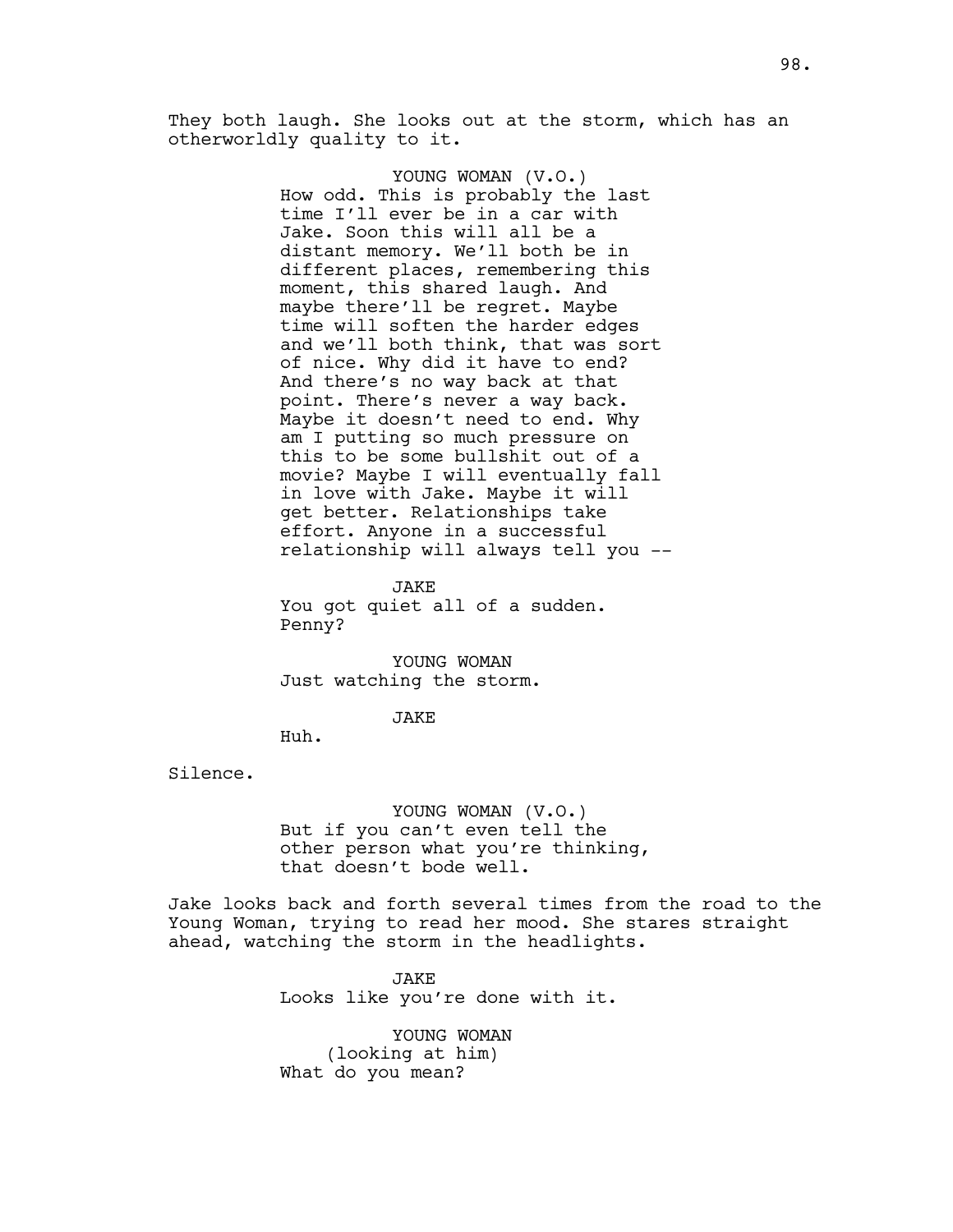He gestures to the two  $B-r-r-r's$  sitting in the cup holders and melting down their sides.

JAKE

Me, too.

YOUNG WOMAN I'm a little cold, I guess.

JAKE

A bit of a wasted stop.

YOUNG WOMAN At least I can say I've been to a Tulsey Town in the middle of nowhere in the middle of the night in the middle of a snowstorm.

JAKE

(singing) I'm your favorite clown/from Tulsey Town/where ice cream grows on trees/So have no fear/come and join me here/and eat as much as you please/I will turn your frown/fully upside down/when you take your very first bite/of vanilla, chocolate, or strawberry/We're open day and night!

YOUNG WOMAN (chuckles) And it's something I'll never do again.

**JAKE** A Supposedly Fun Thing You'll Never Do Again.

YOUNG WOMAN Yes. Exactly.

JAKE Have you read that?

YOUNG WOMAN

Read what?

JAKE It's a book of essays by David Foster Wallace.

YOUNG WOMAN I have not.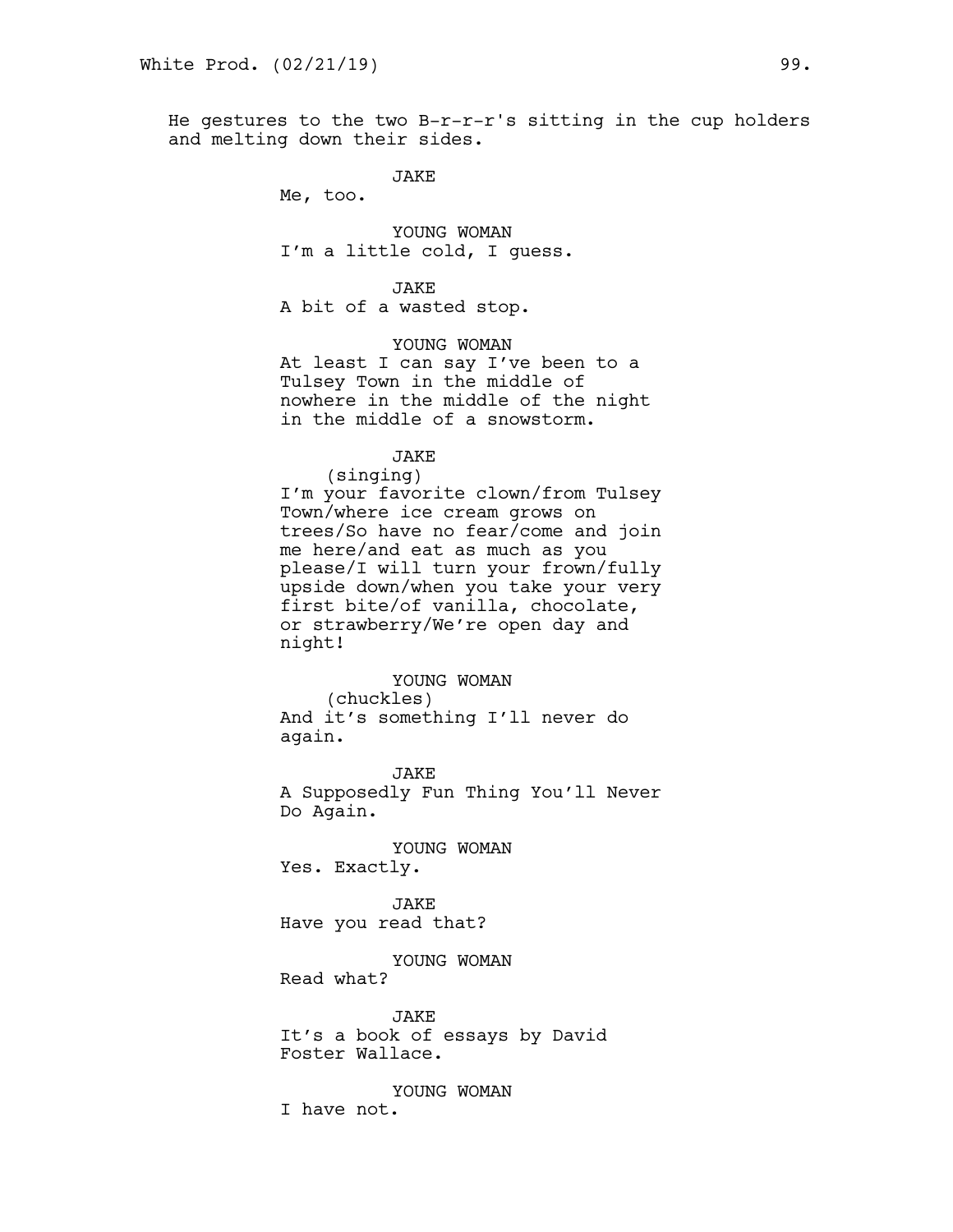A book of essays.

YOUNG WOMAN Uh-huh. No. I haven't read it.

JAKE

We should find a place to dump these. They're going to melt and get the cup holders all sticky.

YOUNG WOMAN

Um. Ok.

#### JAKE

He's got an essay in it about television. "One of the things that makes the people on TV fit to stand the mega-gaze is that they are, by human standards, really pretty. I suspect that this, like most television conventions, is set up with motive no more sinister than to appeal to the largest possible Audience. Pretty people tend to be more pleasing to look at then nonpretty people. But when we're talking about television, the combination of sheer Audience size and quiet psychic intercourse between images and oglers starts a cycle that both enhances pretty images' appeal and erodes us viewers' own security in the face of gazes. Because of the way humans relate to narrative, we tend to identify with those characters we find appealing. We try to see ourselves in them. The same I.D. relation, however, also means that we try to see them in ourselves. When everybody we seek to identify with for six hours a day is pretty, it naturally becomes more important for us to be pretty, to be viewed as pretty." (beat) That's from the essay.

YOUNG WOMAN

Huh.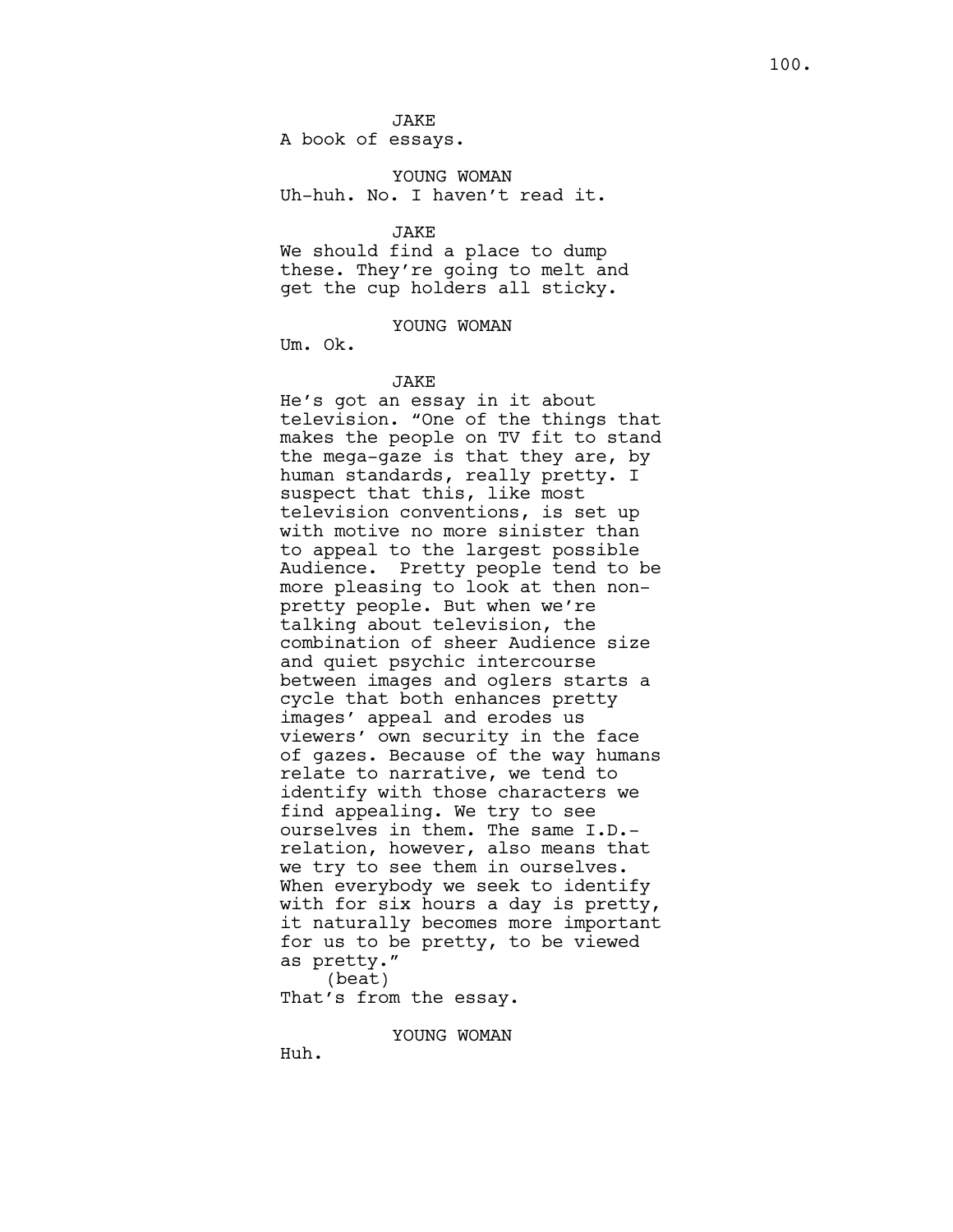**JAKE** There's a lot more, but I won't

bore you.

YOUNG WOMAN It's interesting. Kinda longwinded.

**JAKE** He killed himself.

YOUNG WOMAN Yes. I think I knew that.

## JAKE

Everybody knows it. Even people who know nothing else about David Foster Wallace, have never read a word of his writing. Suicide becomes the story. The mythology. The cautionary tale. It's obnoxious. Other people's suffering turned into stories. They made a movie about him. Based on a bestselling book, published two years after he killed himself.

## YOUNG WOMAN

Huh.

#### **JAKE**

Neither of which would have existed had he not killed himself.

YOUNG WOMAN

Yeah.

**JAKE** I don't think we know how to be human anymore.

YOUNG WOMAN Who doesn't?

## JAKE

Our society. Our culture. People. Whatever all this is. Any of us.

YOUNG WOMAN Have you ever read any Guy DeBord? The Society of the Spectacle?

JAKE Exactly! Yes! Of course!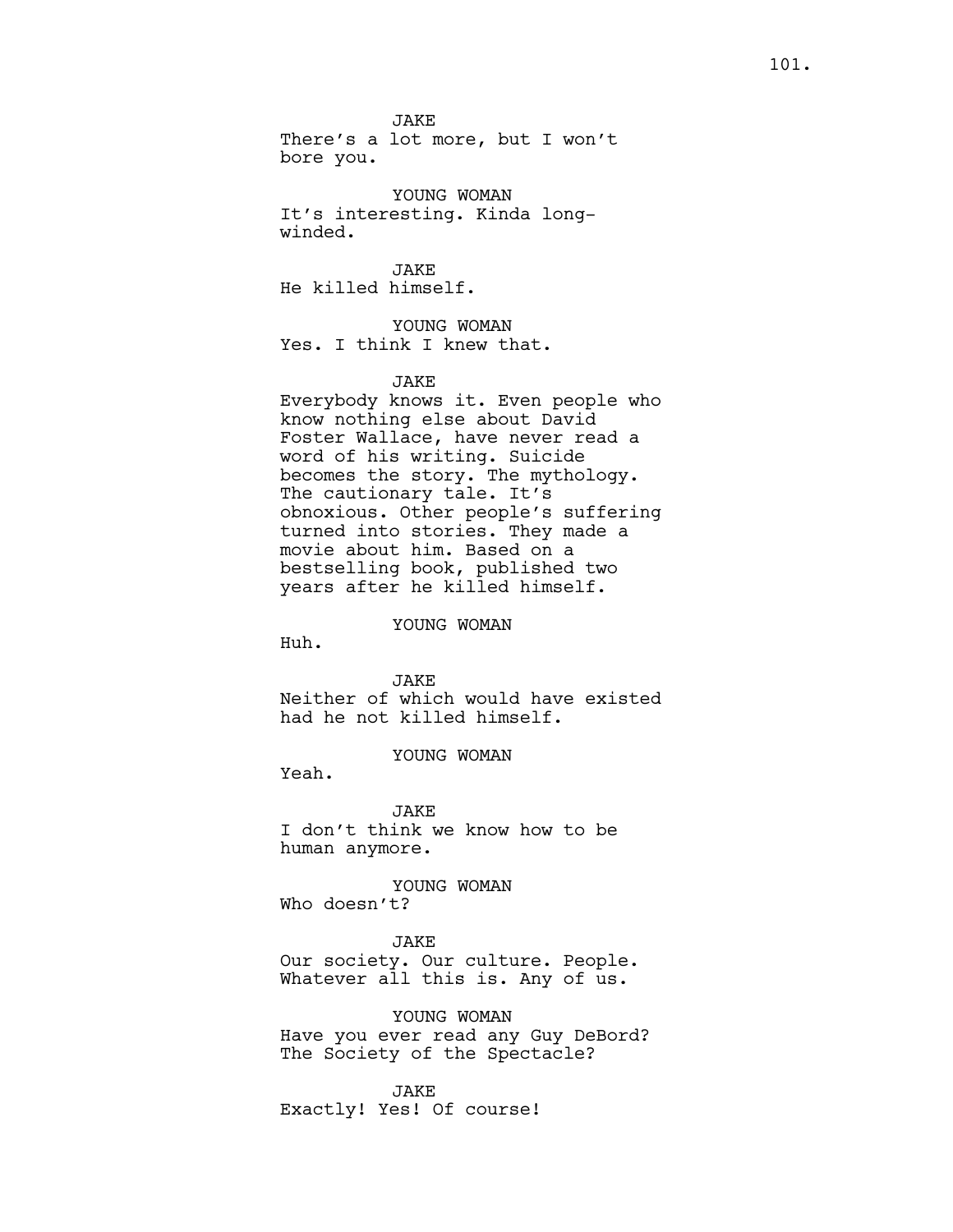# YOUNG WOMAN

DeBord says, "The society cannot be understood as a mere visual deception produced by mass-media technologies. It is a worldview that has actually been materialized."

#### JAKE

Exactly. We watch the world through this glass, pre-interpreted for us. It infects our brains. We become it.

## YOUNG WOMAN

A virus.

## Silence.

## JAKE

Listen, these melting things are driving me crazy. It's going to get everything all sticky.

# YOUNG WOMAN

Do you have a plastic bag I can put them in? Some napkins, maybe?

## JAKE

No. Nothing like that. I want to find some place to dump them.

## YOUNG WOMAN

There doesn't seem to be anything around here.

JAKE

There's a small road up ahead I know of. There'll be a garbage can.

YOUNG WOMAN I don't know. Maybe we should just head home.

# JAKE

(confused) To the farm?

## YOUNG WOMAN

What? No. To the city. I'm worried about getting stuck out here. If we turn off the main road and get stuck, no one will find us.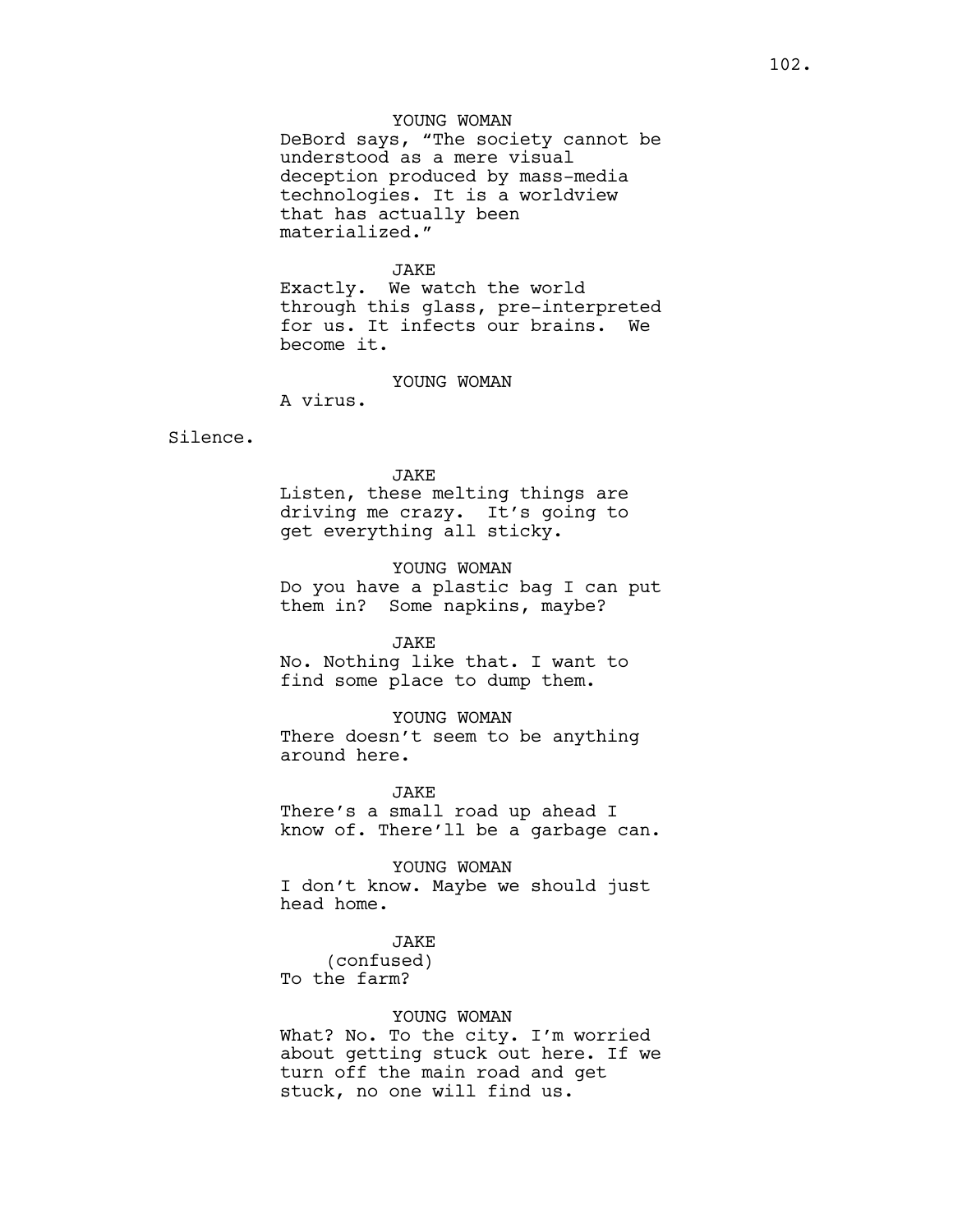**JAKE** 

Yeah. True.

Silence.

## JAKE (CONT'D)

I'm just not going to feel right if I don't get rid of these. It'll prey on my mind. Shit. I should've brought napkins. And a plastic bag. Like you said. That was really stupid. A plastic bag would've solved everything.

YOUNG WOMAN Not everything.

Jake pounds at the steering wheel. The Young Woman watches.

YOUNG WOMAN (CONT'D) It's not a big deal. Really.

**JAKE** Yes. I know that, Ames.

YOUNG WOMAN (V.O.) Ames? Is that short for Amy? That doesn't sound right. That doesn't seem like my name. Or my nickname.

JAKE Just let's go here real quick.

Jake turns off onto a narrow dirt road -- almost a path - bordered by tall dark trees.

> JAKE (CONT'D) And I'll get to show you my high school.

YOUNG WOMAN This goes to a high school?

JAKE

Yes. My high school. Where I went every tortured day for so long. So goddamn long. (beat) I did not like high school.

YOUNG WOMAN (worried) No one did, really.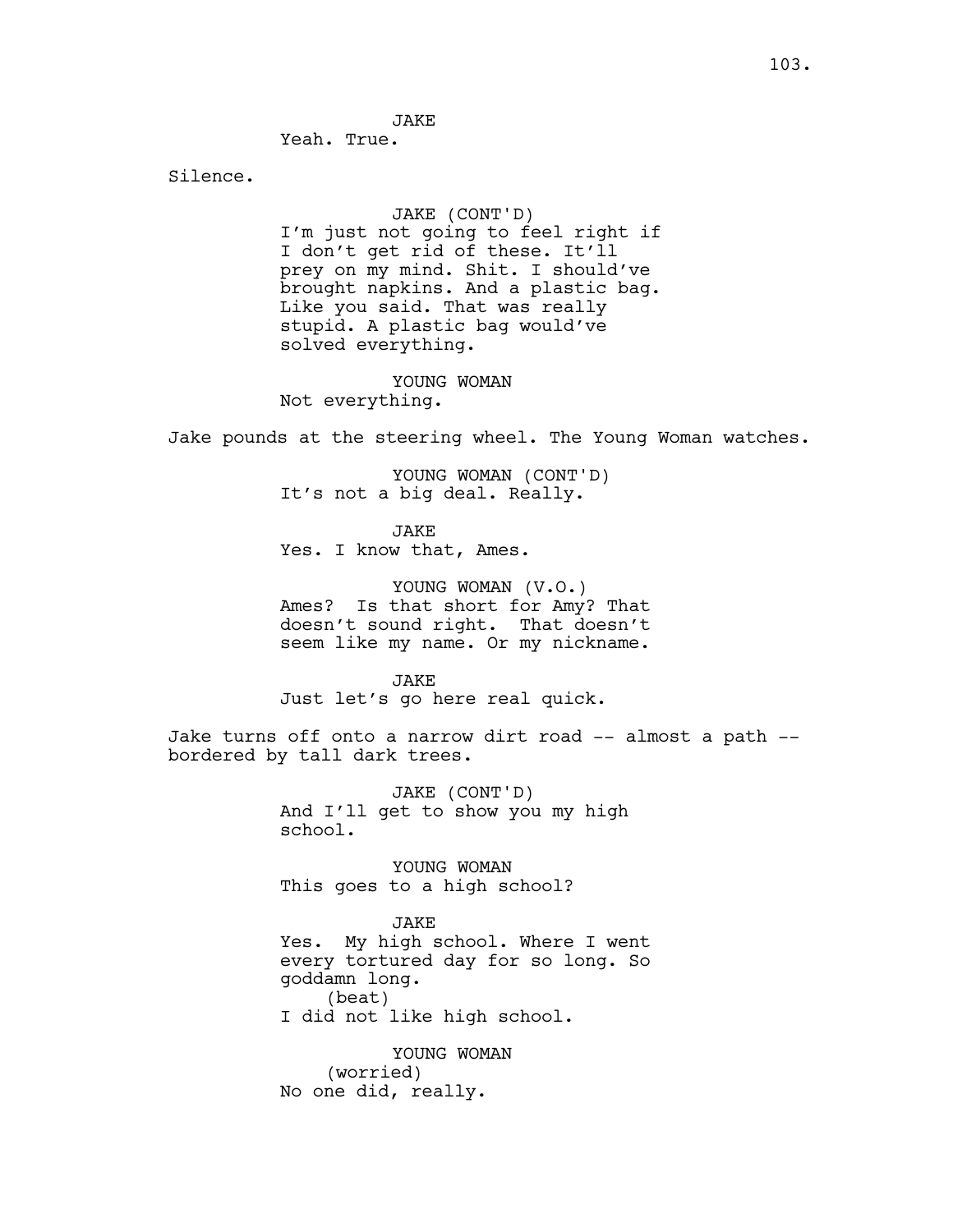JAKE That's what they tell me. I am told that. YOUNG WOMAN It's true. JAKE I see people who seem to thrive there. YOUNG WOMAN This road goes to a high school? JAKE Yeah. Why? YOUNG WOMAN I don't know. It seems so -- It doesn't seem like a road at all. JAKE What does it seem like? YOUNG WOMAN Hmm. A path? A trail? The road less travelled? JAKE Well, it is a bit Frosty out. YOUNG WOMAN (chuckling) Fired. JAKE Just trying to lighten the mood. YOUNG WOMAN And that has made all the difference. JAKE (chuckling) Now who's fired? YOUNG WOMAN

I do feel uneasy, Jake. I think we should turn back. It doesn't feel right.

Silence.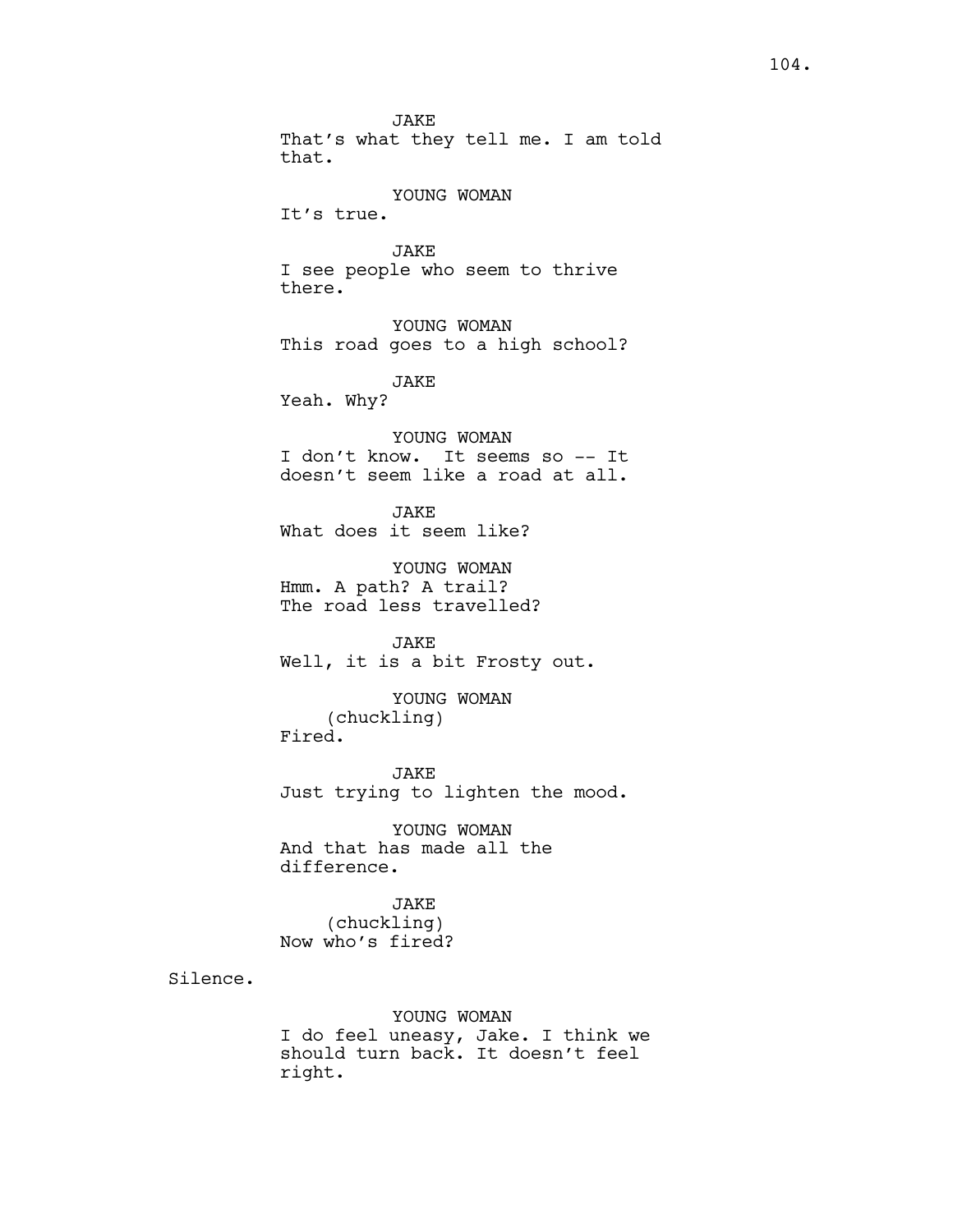It's just a high school.

## YOUNG WOMAN

It feels wrong.

JAKE

Anyway, I can't turn around. The road's too narrow. I'll just get to the school, dump the cups, and we'll leave.

YOUNG WOMAN

Ok.

## JAKE

Good.

#### YOUNG WOMAN

I just don't really get this. This road makes no sense to me. How do school buses get down here?

## JAKE

It's a rural high school.

## YOUNG WOMAN

Jake, I grew up on a farm. I went to a rural high school. We had a normal entrance with a paved road.

## JAKE

It's fine. It'll be fine. Everything is tinged. That's the thing you have to realize.

#### YOUNG WOMAN

Tinged?

## JAKE

Colored. By mood. By emotion. By past experience. There is no objective reality. You know there is no color in the universe, right? Only in our brains. Just electromagnetic frequencies. The brain tinges them.

YOUNG WOMAN I'm a physicist. I know what color is.

JAKE Yes. You are. You do.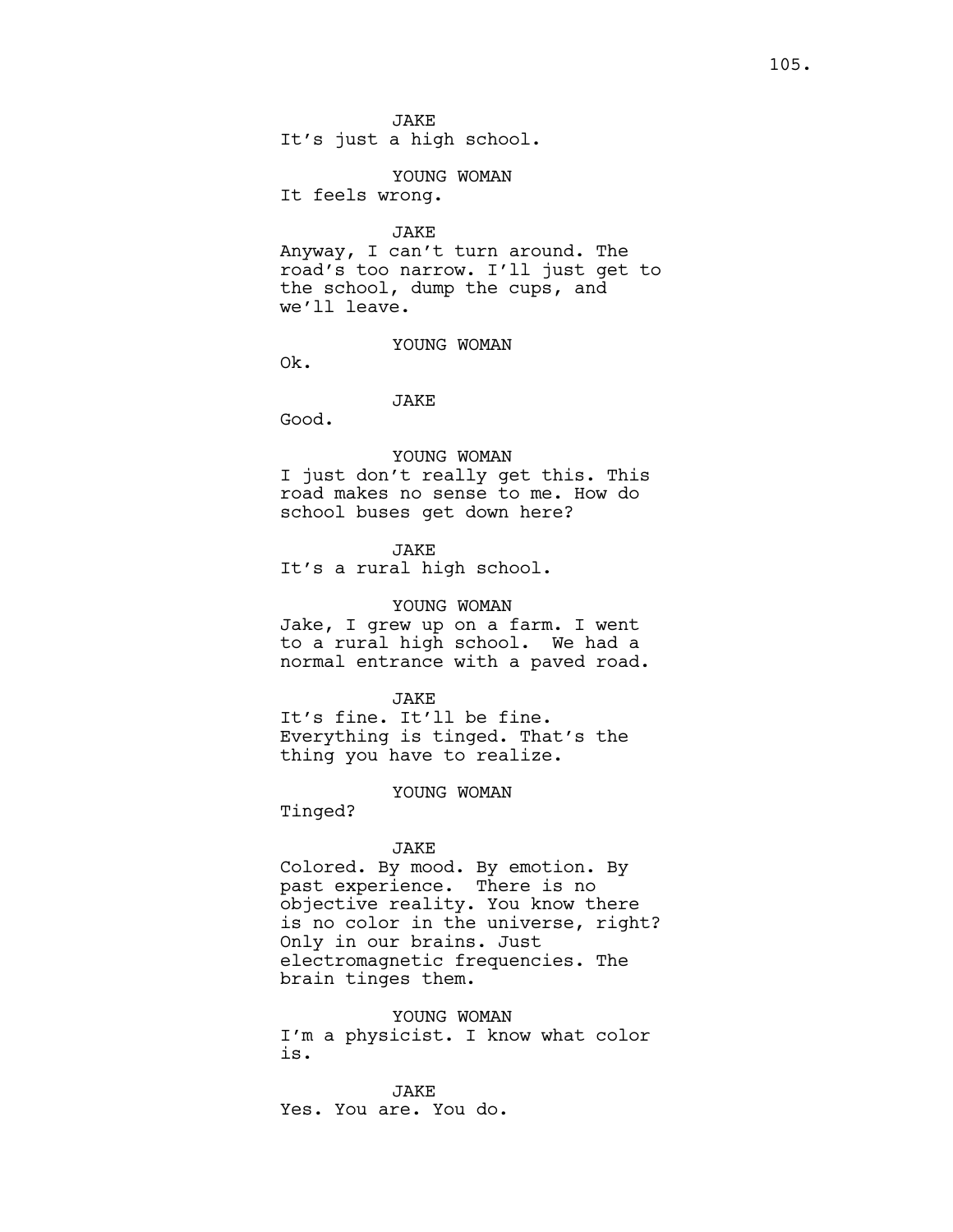YOUNG WOMAN

(beat) Colors are the deeds of light, its deeds and suffering.

JAKE That's beautiful. Not physicist talk, but eminently poetic.

YOUNG WOMAN Well, I am a poet, after all.

JAKE Yes, you are. It's beautiful.

YOUNG WOMAN This road seems excessively long.

JAKE

Seems. That's the operative word. Time, another thing that exists only in the brain.

YOUNG WOMAN And yet we get older.

JAKE

Older and older. Or so it seems. Sometimes I feel I am much younger than I actually am. Like still a kid inside. Until I pass a mirror.

YOUNG WOMAN Is younger better?

JAKE (quickly, confidently) Yes. (beat) I think so. It's admirable.

YOUNG WOMAN Youth is admirable? How can you admire a person for their age? It'd be like admiring a specific point in a stream.

JAKE It's healthier, brighter... more fun. More attractive. Hopeful.

YOUNG WOMAN Like a Coca Cola commercial!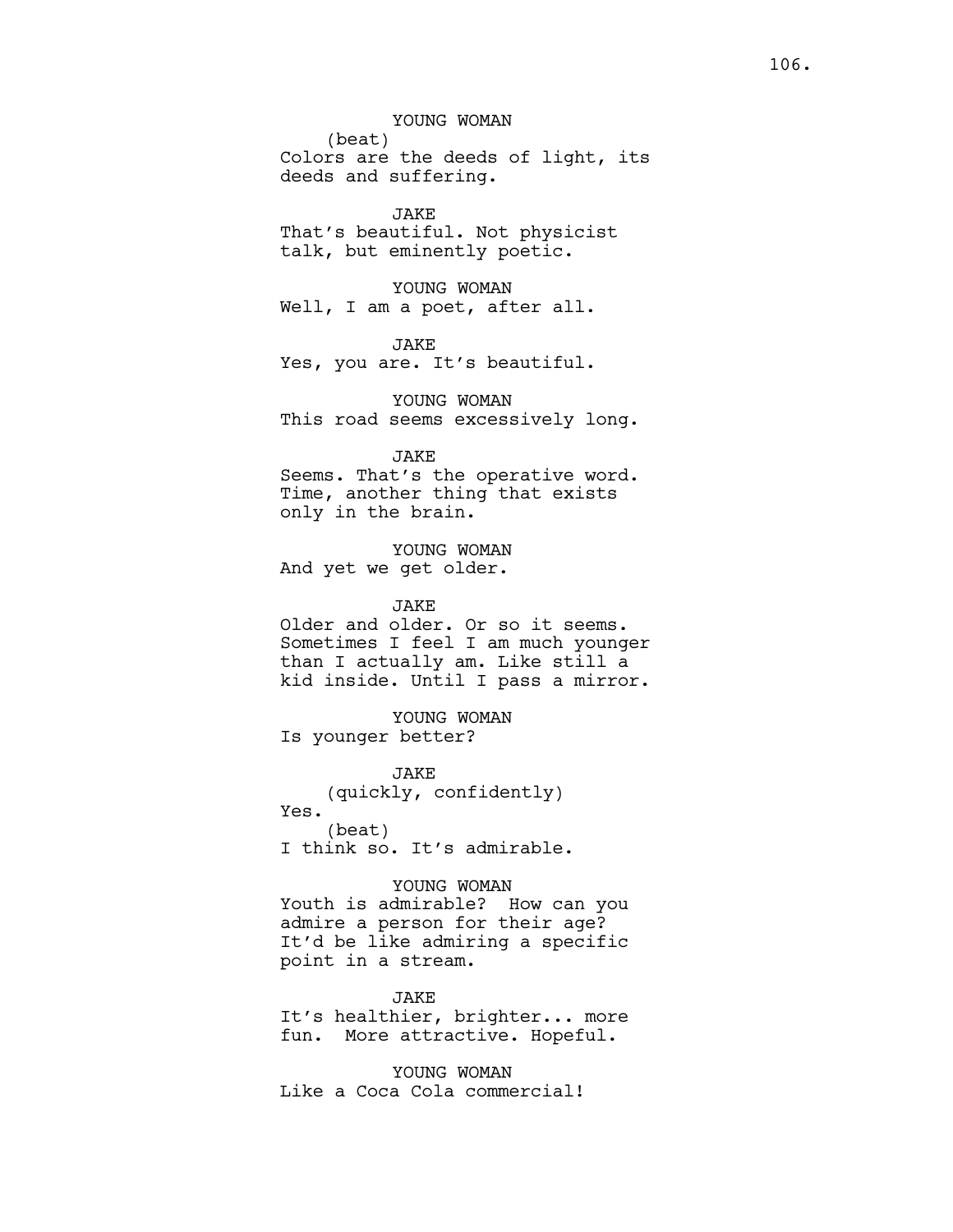**JAKE** 

Almost all ground-breaking work in science, in the arts, is done by young people. Old people are the ash heap of youth.

YOUNG WOMAN Listen, Jake, I'm thinking we need to end --

JAKE

Tah-dah.

## 67pt.2 EXT. HIGH SCHOOL - NIGHT 67pt.2 \*

The road has opened up to reveal a large high school. It is the high school in which the Janitor works.

> YOUNG WOMAN Wow. I wasn't expecting anything so enormous.

> JAKE 130 classroom, a gymnasium, 2 locker rooms -- boys, girls - auditorium, 10 bathrooms, 6 administrative offices, teacher lounge, counseling center, nurse's office. It's regional, so 11 towns feed into it.

YOUNG WOMAN You certainly know your high school.

JAKE Like the back of my hand.

68 EXT. HIGH SCHOOL - PARKING LOT - NIGHT 68

Jake pulls into the parking lot. It's empty, except for the Janitor's truck.

> YOUNG WOMAN There's someone here. That's weird.

JAKE School maintenance? Janitor. Something. (looking) There!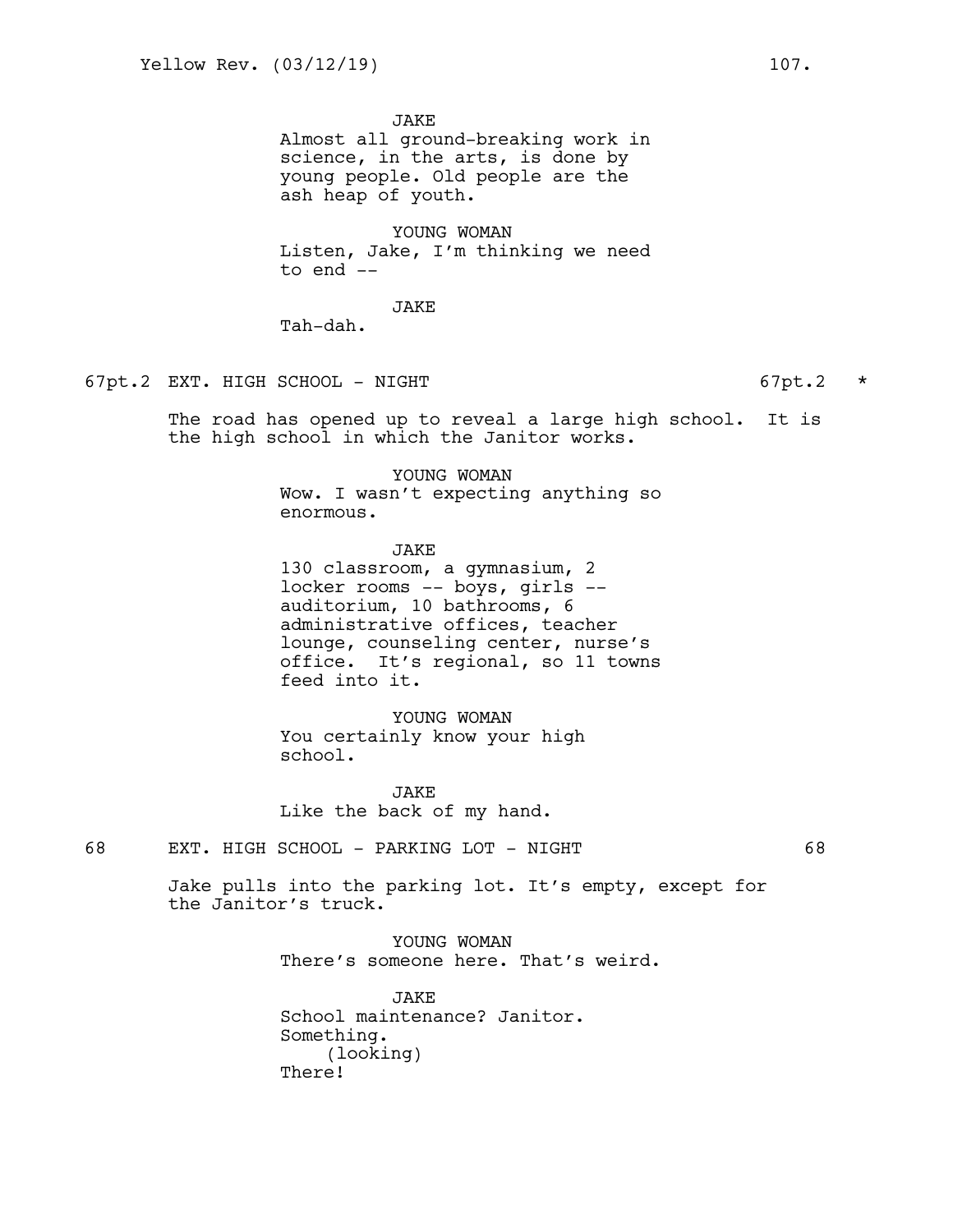YOUNG WOMAN

What?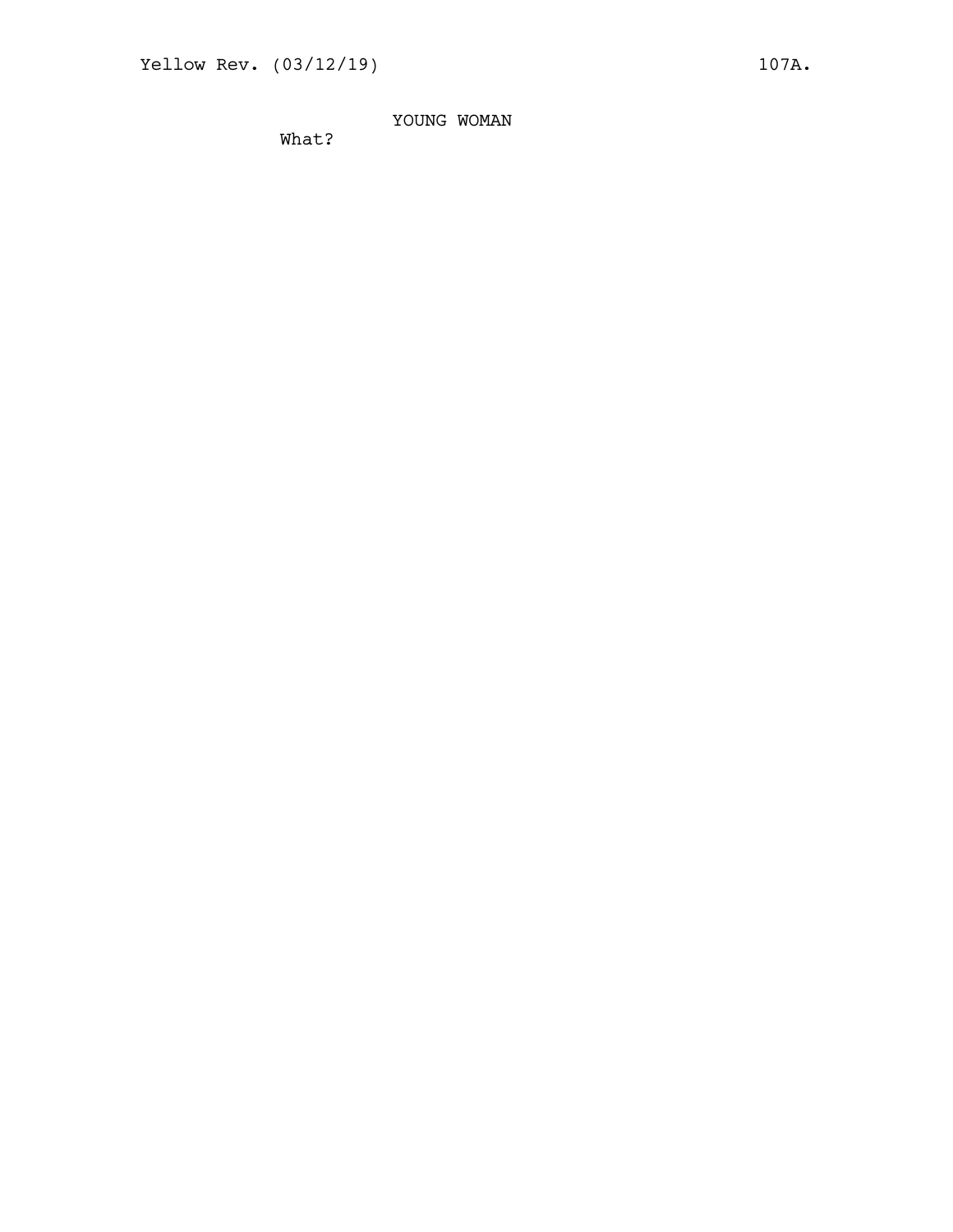He opens his door, exits the car, slams the door. The Young Woman starts at the violence of the slam. She watches Jake as he trudges, struggling against the wind, toward the receptacle. It's slow going. Snow falls on the windshield, obscuring Jake. Then he is revealed again by the scraping windshield wipers. Obscured, revealed, obscured revealed. He arrives at the bin, opens the lid and just stands there, peering in.

> YOUNG WOMAN What is he doing? Jake, c'mon, let's go.

She glances over at the pick-up truck. Jake places the lid back on; he's still holding the cups.

> YOUNG WOMAN (CONT'D) What are you doing?? Argh!

He looks toward the car, holds one finger up to indicate "one minute," and trudges off, disappearing behind the school.

> YOUNG WOMAN (CONT'D) What?? Jesus, Jake.

She reaches over to the driver's side and locks the car doors, looks behind her into the blackness. She glances at the truck, somehow made sinister by the lot's sodium vapor lamps.

YOUNG WOMAN (CONT'D)

Ugh.

For a long while, she watches the corner around which Jake has disappeared. She seems to be willing him to reappear. Eventually he does.

> YOUNG WOMAN (CONT'D) Yes! Let's go let's go let's go let's go...

He waves and trudges toward the car: obscured, revealed, obscured, revealed. He arrives at the car, opens the door.

> YOUNG WOMAN (CONT'D) Where were you?!

Jake gets in, closes the door. He is covered in snow, out of breath.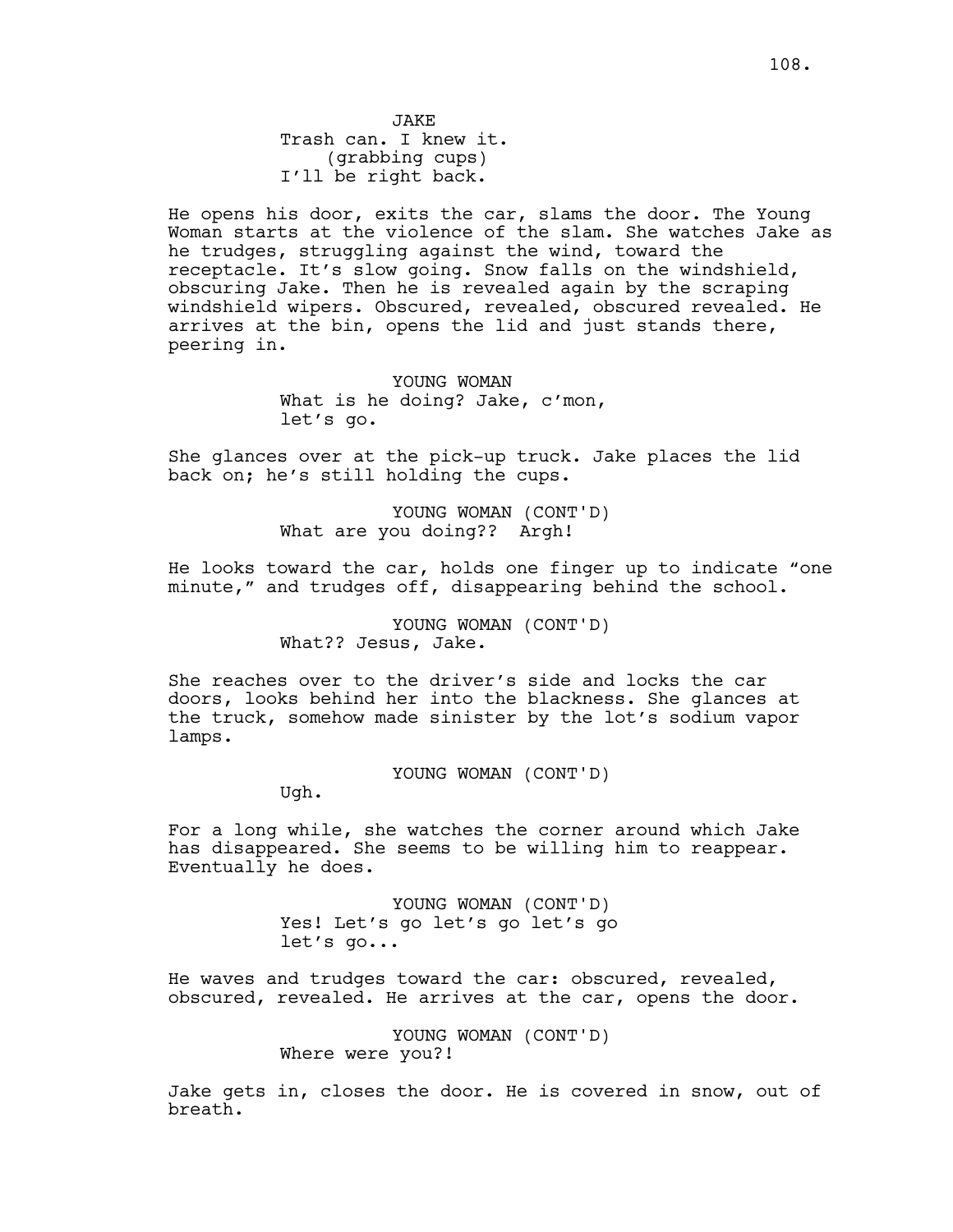**JAKE** 

Sorry. Sorry. That bin was filled with road salt. For the ice. I remembered there was a dumpster on the other side, near the loading dock. So... mission accomplished.

YOUNG WOMAN Good. Let's go.

JAKE It's humid in here.

His glasses are fogged. He turns the ignition key; the engine stops.

JAKE (CONT'D)

There. (beat) Kind of peaceful, no?

YOUNG WOMAN More creepy than peaceful, I'd say.

**JAKE** I don't agree.

YOUNG WOMAN

I want to go.

JAKE

What's the rush all of a sudden?

YOUNG WOMAN All of a sudden? All night I've been a broken record about getting home. I've given you, like, forty reasons I need to get home tonight.

JAKE I guess that's true.

YOUNG WOMAN

You guess?

JAKE I just thought, you know, since it's peaceful and quiet here and, Baby, it's cold outside --

YOUNG WOMAN Really? You're going to quote a rape song at me to convince me to --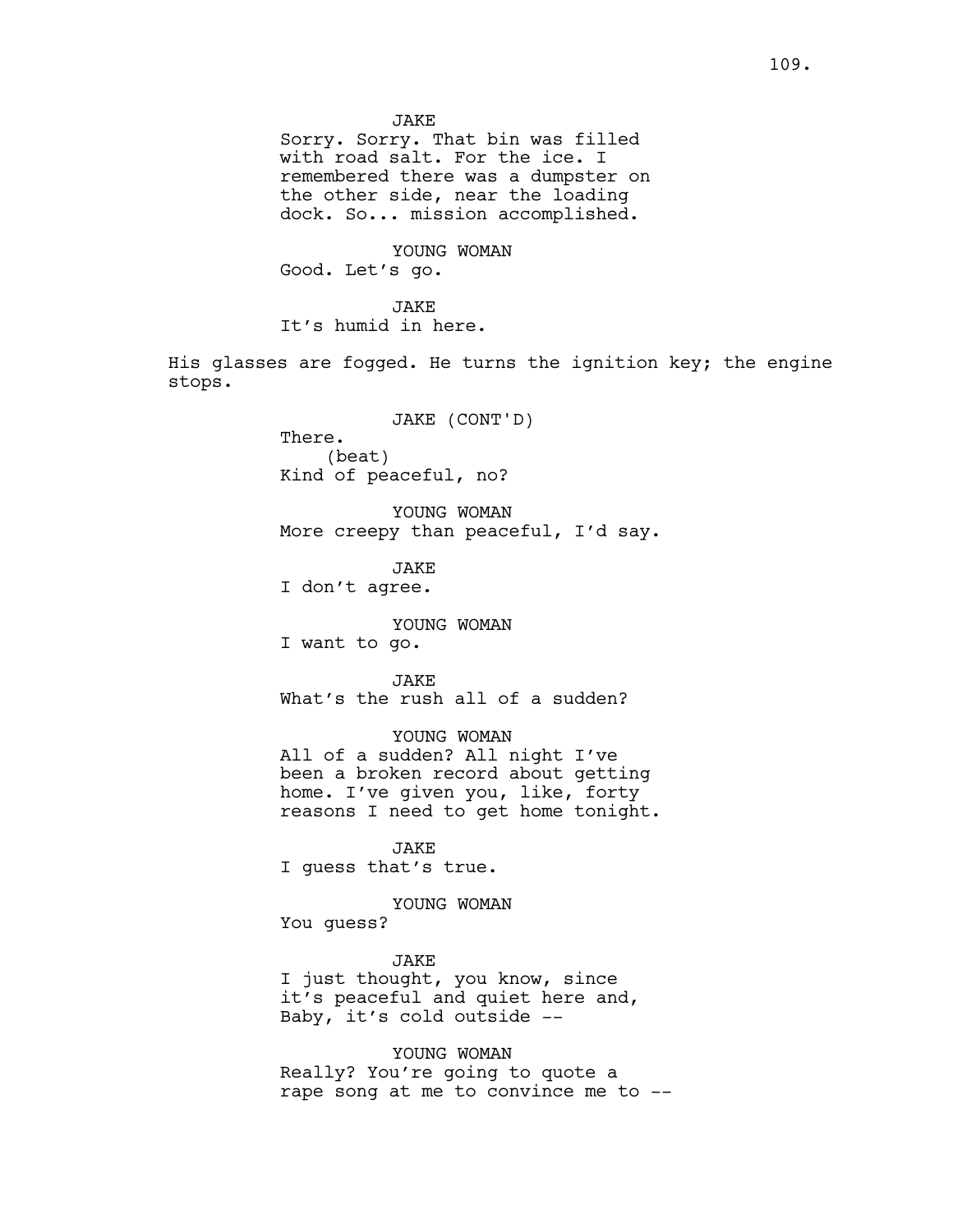JAKE It's not a rape song.

YOUNG WOMAN She keeps saying she wants to leave. He keeps ignoring her. What would you call that?

## JAKE

She wants to stay. She's just afraid of what people will think.

YOUNG WOMAN She asks him "What did you put in  $*$ my damn drink?" \*

JAKE Jesus, the song was written in 1936. It's not about roofies.

## YOUNG WOMAN

Roofies or not, he's trying to break down her defenses with strong liquor. And, anyway, I'm sorry, but they had mickeys in the thirties. It's a song about coercion.

JAKE Why are you getting so angry?

YOUNG WOMAN

(beat) I just want to go home.

**JAKE** To the farmhouse?

YOUNG WOMAN No! Not to the fucking farmhouse. To *my* house, Jake! To *my* house!

## JAKE

Ok, ok.

He turns the ignition key. The car starts. He waits for the wipers to clear the snow from the windshield.

> (MORE) YOUNG WOMAN Thank you. (beat)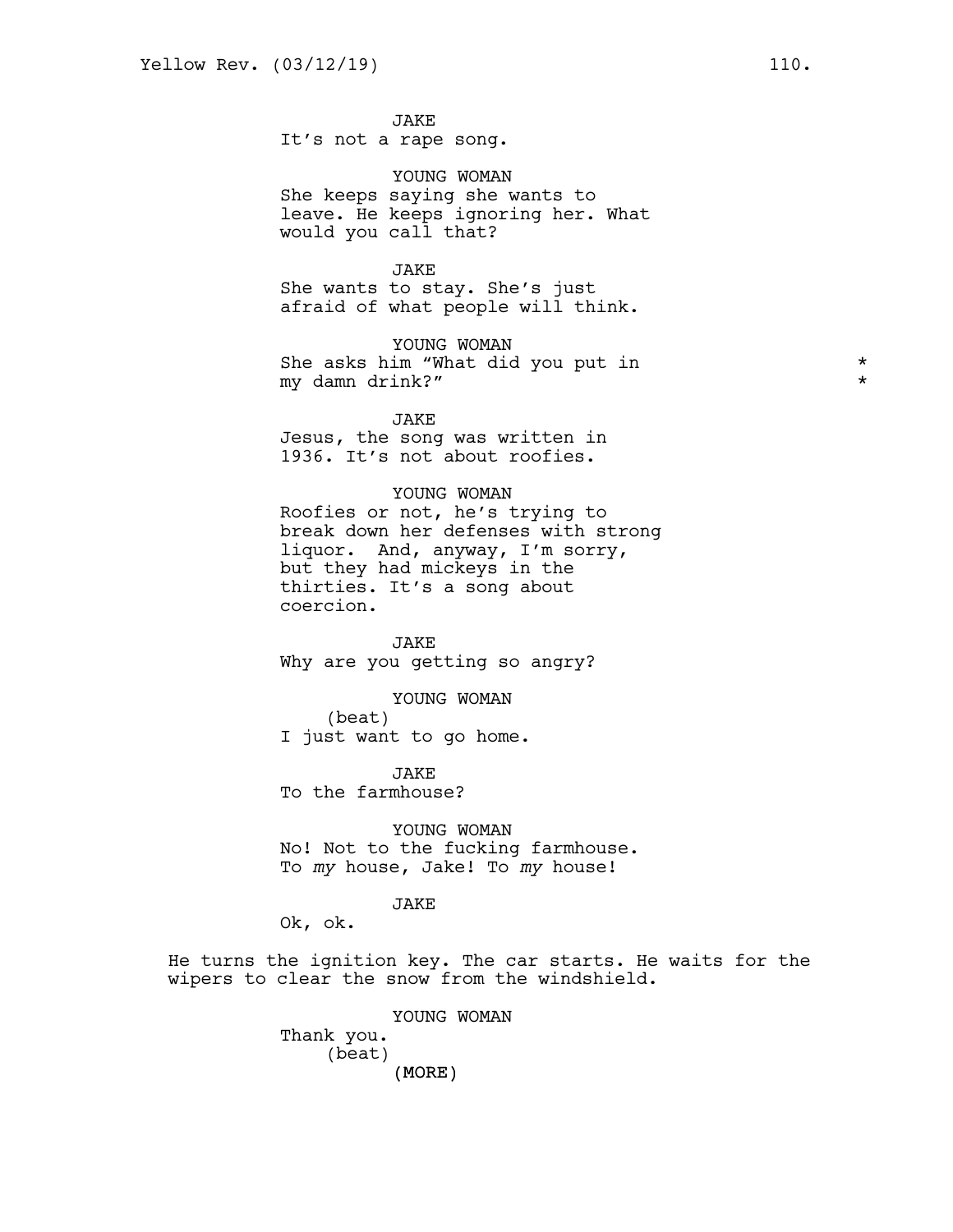YOUNG WOMAN (CONT'D) (MORE) Y'know, he says, "What's the point of hurting my pride?" Like it's her job to make this guy feel sexually attractive.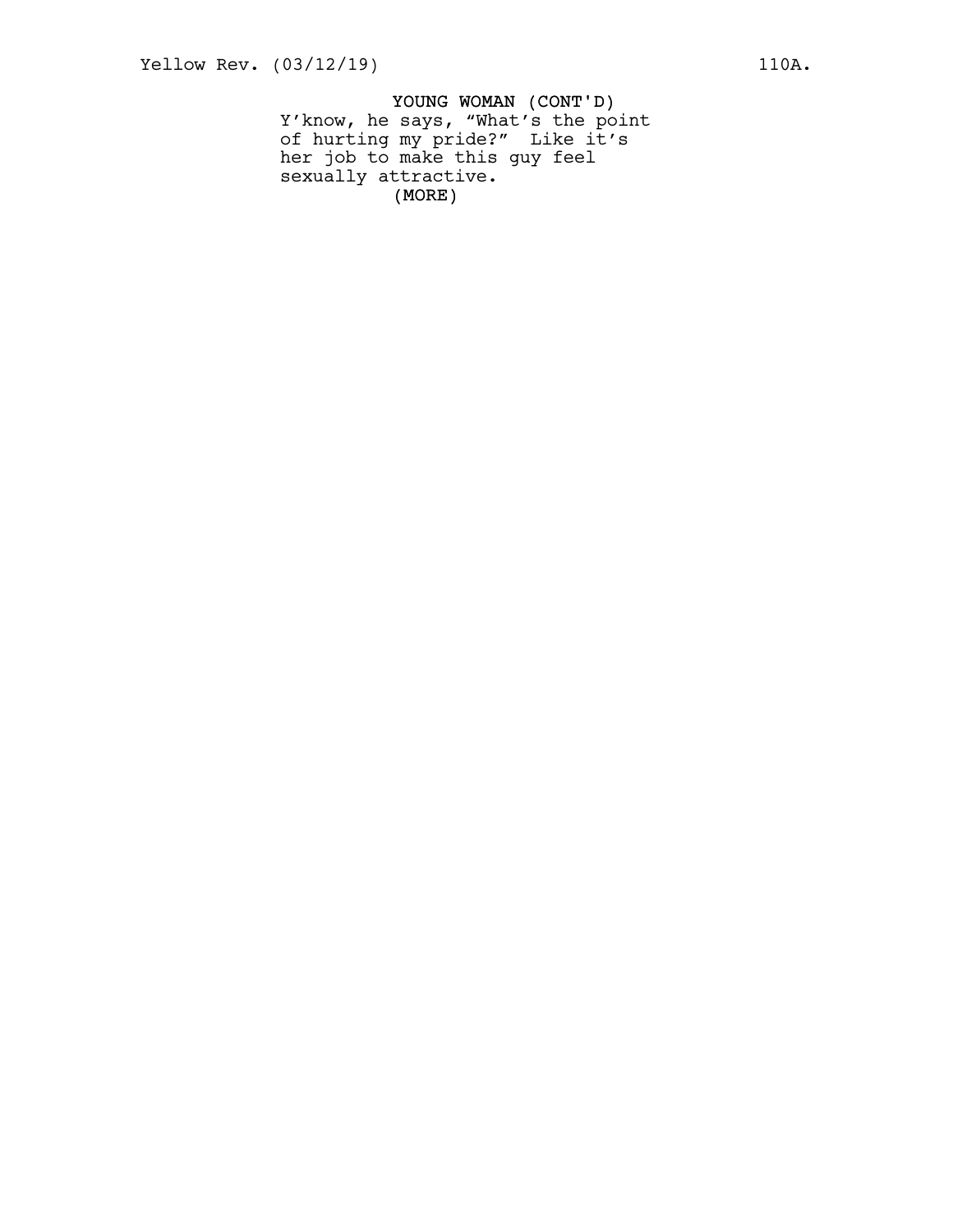# YOUNG WOMAN (CONT'D) Regardless of her own desires.

That's not her responsibility.

JAKE I see that. You've convinced me. I'm sorry.

He leans over to give her a conciliatory kiss, which she accepts. The kiss turns a bit romantic. Jake suddenly pulls away.

JAKE (CONT'D)

Jesus!

YOUNG WOMAN

What??

JAKE In the window!

YOUNG WOMAN (looking toward school) What??

**JAKE** There was someone watching us.

YOUNG WOMAN (scanning windows) I don't see anyone.

**JAKE** He was there. Watching us. Like a goddamn pervert.

YOUNG WOMAN Let's go. Maybe he was just looking out the window, wondering what our car was doing here in the middle of the night.

JAKE Believe me, I am very familiar with that particular look.

YOUNG WOMAN What does that mean?

JAKE I'm going to give him a piece of my mind is what it means. That is not acceptable.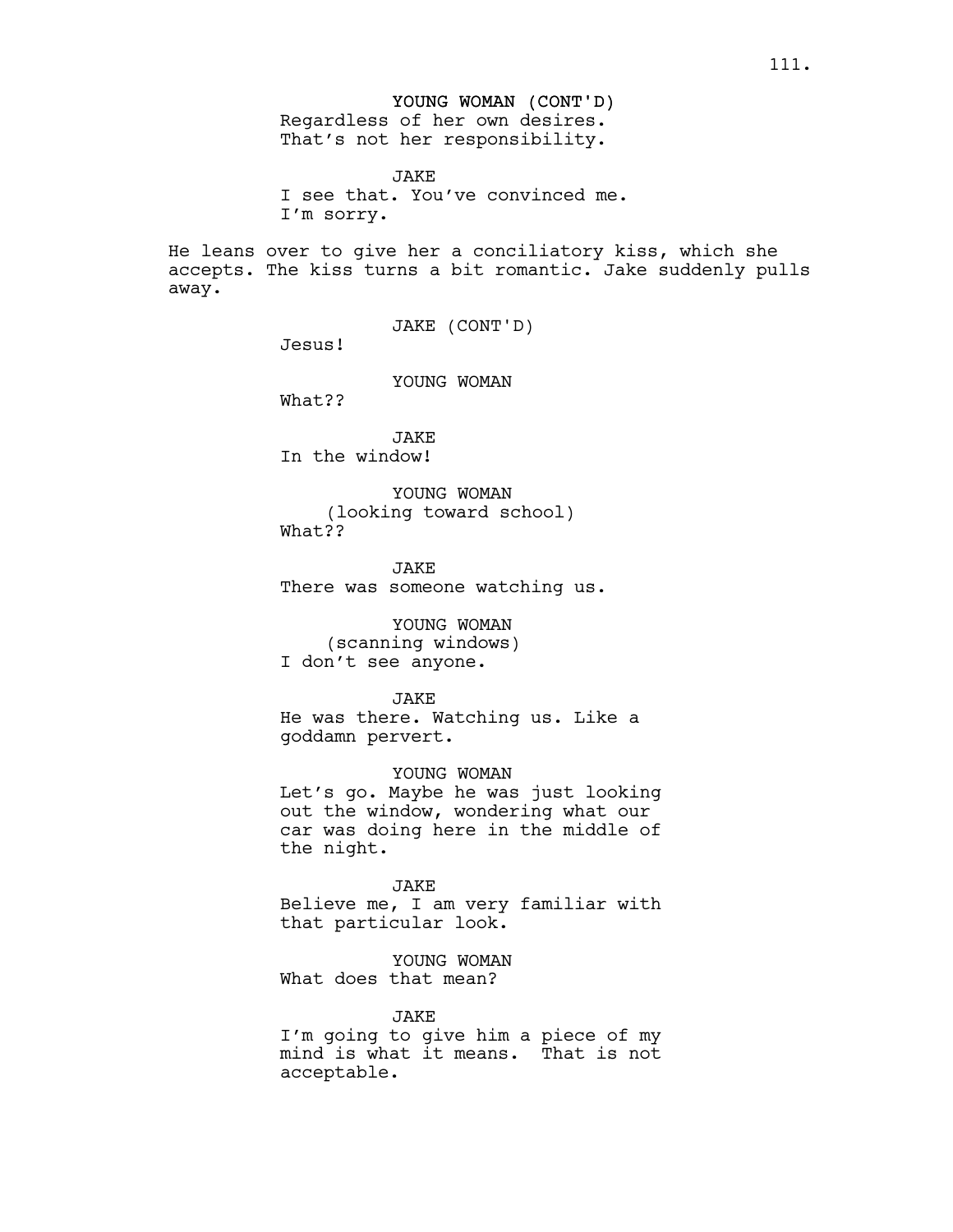Jake turns off the car, opens the door and exits car.

JAKE I'll be right back. This is not acceptable.

#### YOUNG WOMAN

Jake!

## JAKE

At all!

He slams the door and is gone, running toward the school. The Young Woman shivers, looks at the ignition. The key is missing.

## YOUNG WOMAN

Crap.

She sits there, shivering, watching Jake recede. Soon he is around the corner and gone. The Young Woman watches the school, turns and looks back at the road, settles back into her seat, puts her hands in her pockets and waits.

> (MORE) YOUNG WOMAN (V.O.) This was a mistake. I shouldn't have come. I knew things between Jake and me were not going to work out. I think, if I'm honest, I knew from our very first conversation. There was something. Something needling. In the back of my brain. Some little voice whispering, this isn't right. This isn't for you. Turn back. But it's hard to say no. I was never taught that. It's easier to say ok. It's smoother. Feathers don't get ruffled. People don't get hurt. And, anyway, sometimes you're caught off-guard. The request comes, can I have your number. And the easiest way out is to say yes. And that yes leads to the next yes and then more yes, yes, yes, yes, yes and then you find yourself in a relationship. And it's too late to say no, or at least it has become much harder. Because you don't have a good reason. He's not a monster. He doesn't beat you.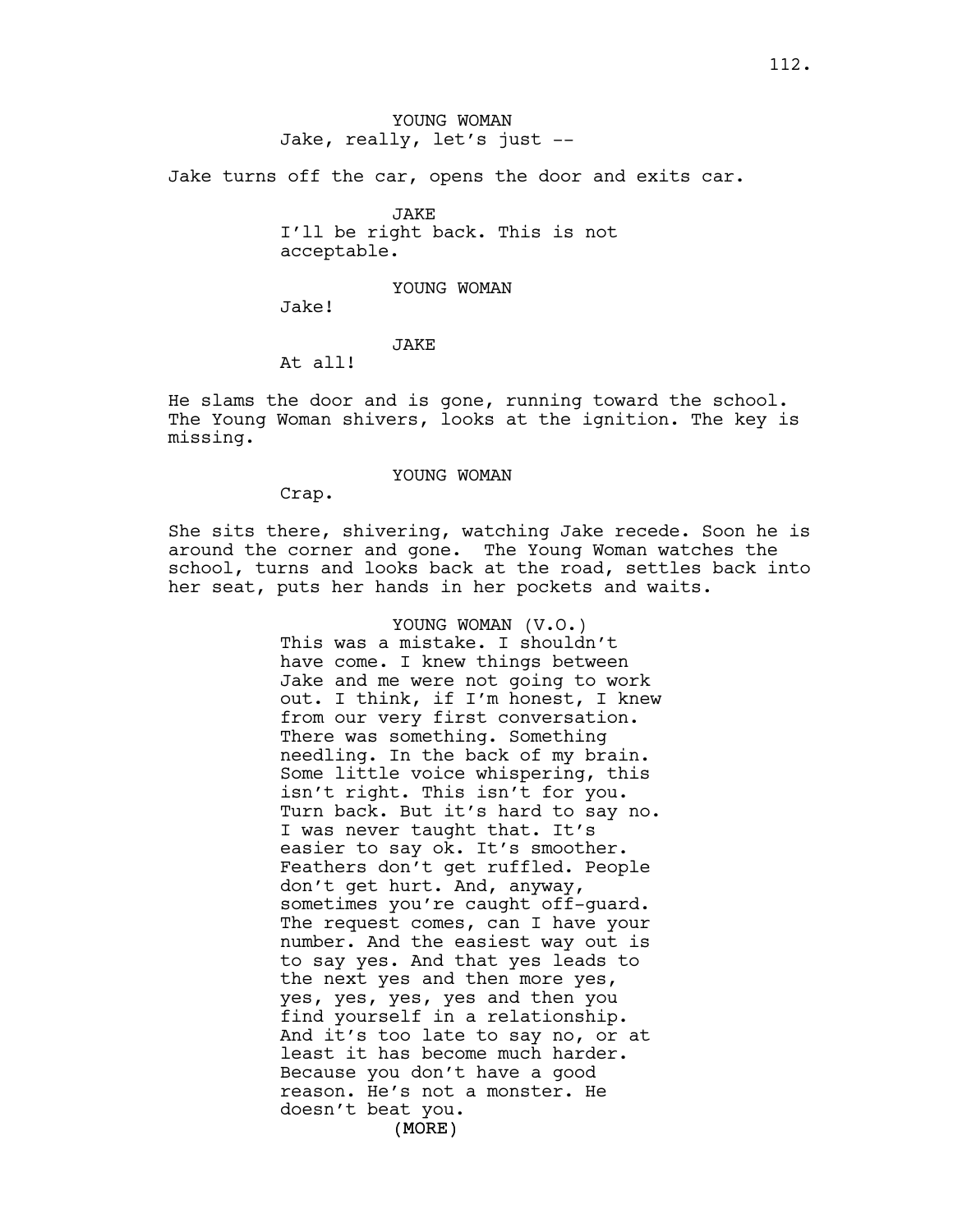YOUNG WOMAN (V.O.) (CONT'D) He's a nice guy and now you need a reason. But you fantasize about being rid of it, the whole thing. And none of it is fair to him, this constant unspoken pulling away. And you should've just said no thank you in the first place. But he's a nice guy and I imagine we've had some fun. I'm sure we have. I'm certain we've laughed. I'm certain the sex has been good, at least some of the time. It has to have been, although right now I have very little actual memory of it. Right now the whole thing seems vague. All this time together and I can't feel it. Where did it go? (trying to see through windshield) Where did Jake go?

The windshield is obscured; she opens the door, pokes her head out, looks into the distance, searching for his figure amidst the swirling snow. She gets back in, closes the door, locks it.

> YOUNG WOMAN (V.O.) I'm so cold. Where is he? And how long does it take to get hypothermia? Maybe it's not a bad way to go, if you have to go. Numbness has its advantages. Sometimes it's the only way to get through. Just turn it all off, all the damn signals to the brain, all the noise, all the time. (beat) Slow it down. (beat) Slow it, slow it, until it all just stops.

The Young Woman sits there in silence, shivering, staring at the quiet school.

> YOUNG WOMAN Jesus, Jake. C'mon.

She sighs, opens the car door, exits, closes the door, immediately realizes, tries the door, it's locked behind her.

> YOUNG WOMAN (CONT'D) Shit. Shit.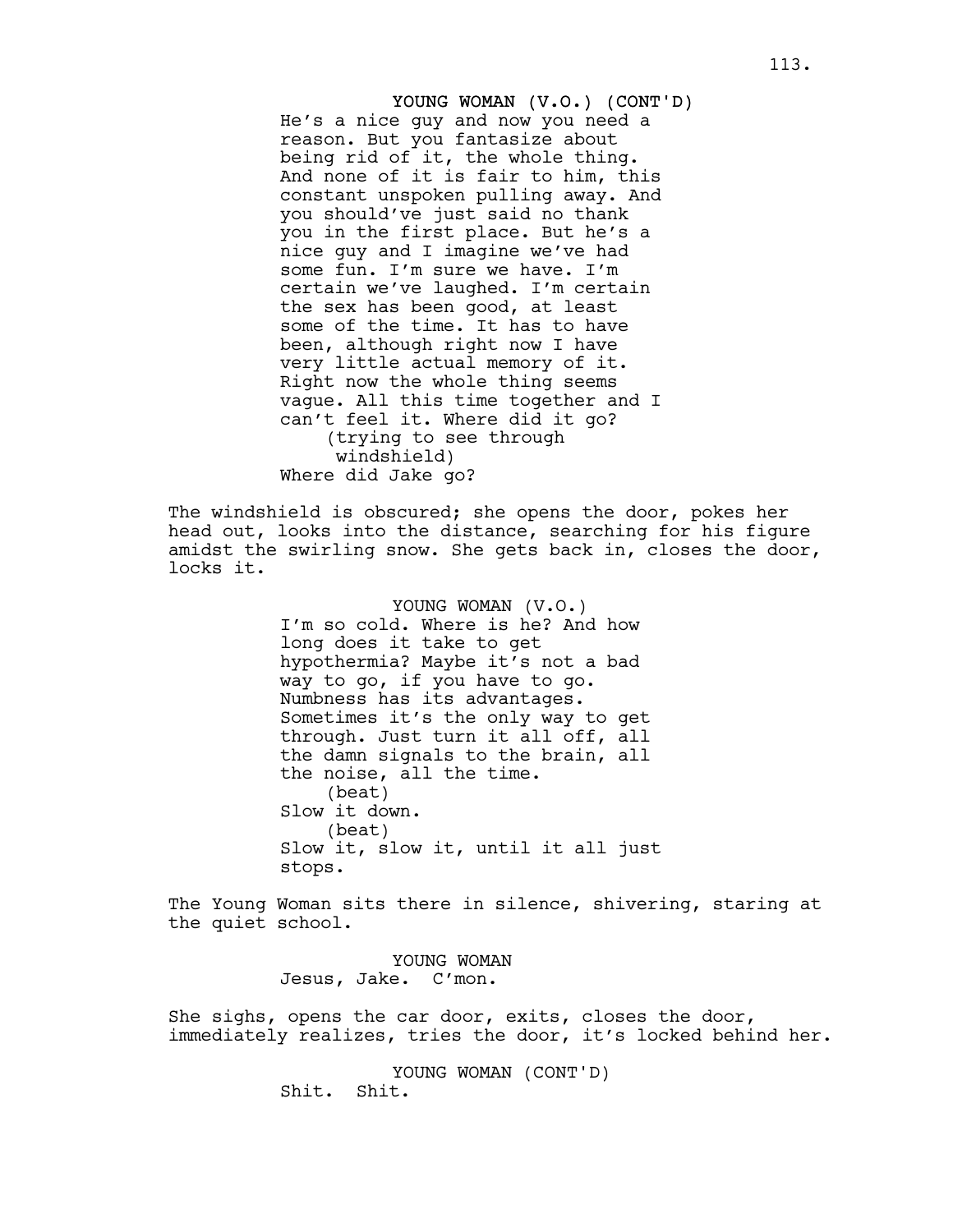She tries all the other doors. All locked.

YOUNG WOMAN (CONT'D) Shit shit shit.

She looks at the school, heads toward it. As she walks, she stares up at the school's darkened windows, she looks behind her, she looks at the pick-up truck in the parking lot. She feels she's being watched through every black rectangle. She becomes self-conscious, and, incongruously, as she walks through the snow and wind, she attempts to fix her blowing  $*$ hair. She rounds the corner and sees the dumpster Jake had mentioned. She approaches it, opens the lid. It is filled with hundreds of half-eaten B-r-r-r's. The Young Woman is startled, jumps back, the lid slams closed with a metal clang that echoes off the building. She makes her way to the school's glass front doors, peers in: a long, dim, empty hallway. She doesn't know what to do, she's scared to go in; she's too cold to stay outside. She rests her forehead against the glass of the door for a long moment.

> YOUNG WOMAN (CONT'D) (to herself) Jake. Please.

She girds herself, enters the building.

69 INT. SCHOOL HALLWAY - NIGHT 69

The Young Woman walks cautiously down the hall. The shot mirrors the initial shot of the Janitor walking the same hall.

> YOUNG WOMAN (quietly) Jake?

The Janitor appears in the distance at the end of the hall where it intersects with another. He is mopping, seems unaware of her. She gasps and hides in a doorway. Breathing hard, she peeks back down the hall; the Janitor is gone.

> YOUNG WOMAN (CONT'D) (quietly) Jake, I want to go. Please.

She steps back out into the hall. The Janitor appears again in the intersecting hall, now mopping in the other direction. Again, the Young Woman jumps back into the doorway.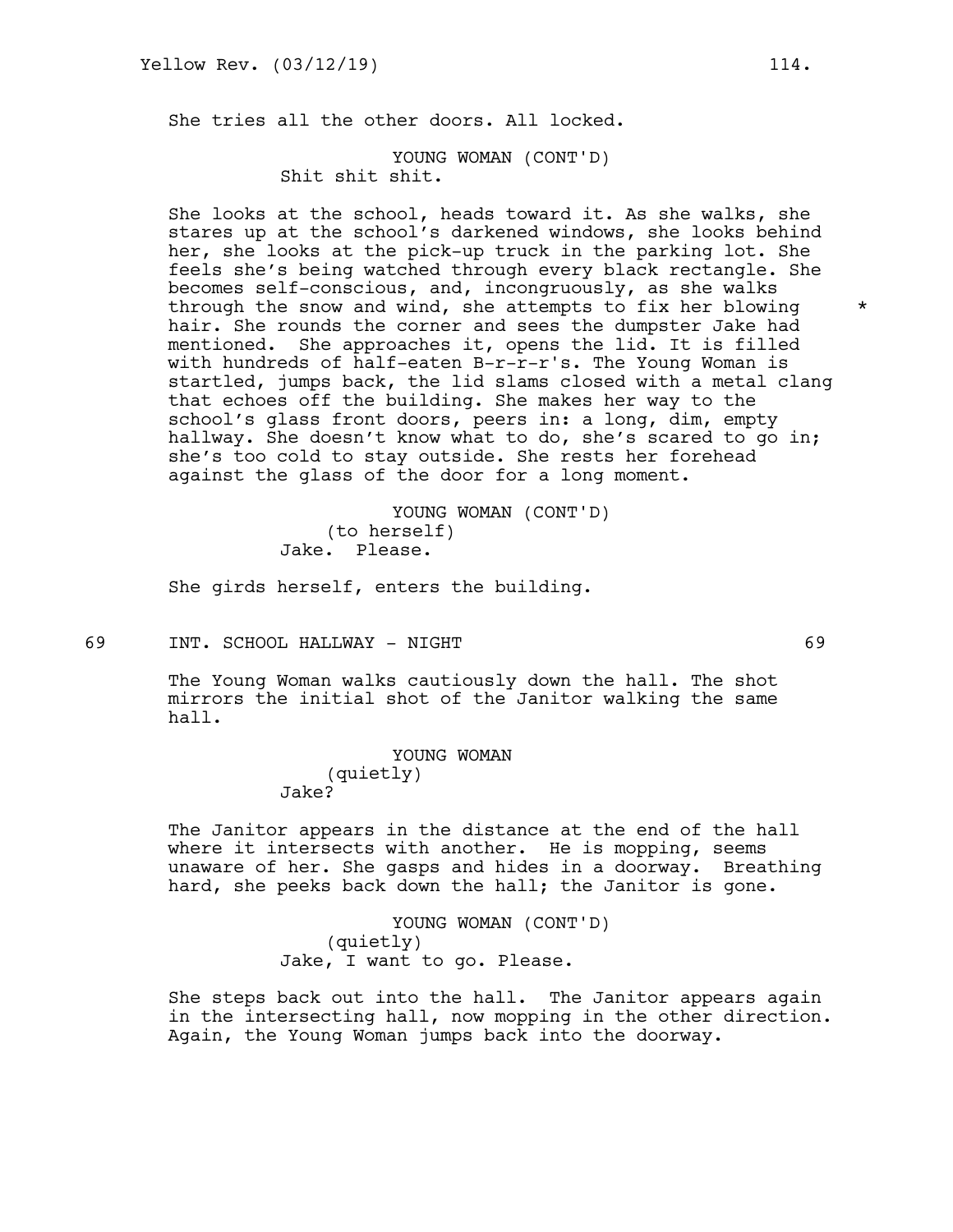YOUNG WOMAN (V.O.) What am I doing here? This entire night makes no sense. I've lost myself in all of this, in this relationship, in this world of Jake. How is it one always finds oneself in a foreign country in relationships. In the land of Jake. We treat you right.

(looking toward entrance) Maybe he's back out in the car? Can he have passed without me seeing him? I don't think so. He has to be in here somewhere. And even if he is out there, he wouldn't leave without me. He'd come looking for me. I'll wait, in the warmth, out of sight. Watching. For Jake. Is it possible that the janitor guy has done something to him? Hurt him somehow? If he's hurt Jake -- killed him, even -- what chance is there for me? I'll just wait. Till morning, if I have to. Till the school opens. (beat)

Unless it's a snow day. It's going to be a snow day tomorrow, isn't it? Of course it is. It's going to be a snow day tomorrow and nobody is coming. Shit. Jake. Ok. Still. In daylight I can walk to the road. There'll be somebody. A snowplow. A cop. I'll just sit tight. Unseen.

She peeks down the hall.

The hall is now seen from the Janitor's POV. He has spotted the Young Woman's head poking out. She sees him, pulls out of sight. He mops toward her, slow, methodically, deliberately, mumbling to himself. The mumbling, for the first time can partially be made out.

> JANITOR Don't... Don't... You can't...

The Janitor continues toward her, drawn like a magnet.

JANITOR (CONT'D) Don't... No... Mustn't...

He arrives at the doorway in which she hides. He stops, seemingly unable to make the final step to see her. Her breathing is audible.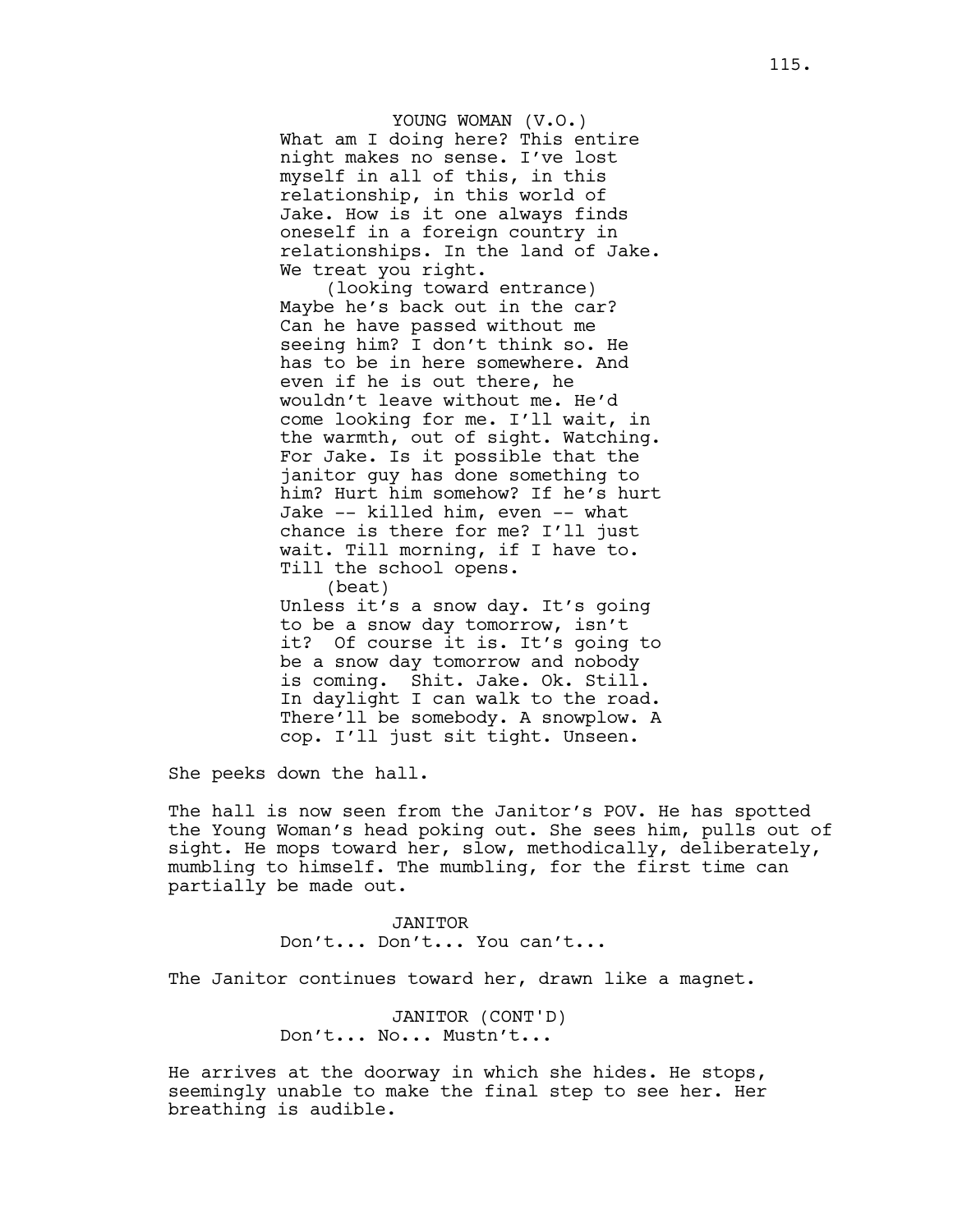Finally, he pokes his head around the locker. She is looking at him (at us), no recognition on her face.

#### YOUNG WOMAN

Oh. Hello. I'm sorry. My boyfriend... I think he came in here. I think he went to school here. A while back. So maybe you know him. I don't know if you were here when he was a student. How would I know? Anyway, I'm locked out of his car. So I came in looking for him -- I hope that's ok -- But I didn't see him. So I'm waiting here, but I can go if that's not all right. You haven't seen anyone in here, by any chance, have you? I'm a little worried. You haven't seen him, have you?

Silence. Then:

## JANITOR

What does your boyfriend look like?

#### YOUNG WOMAN

Um, It's so hard to describe people. Anyway, it's so long ago. I barely remember. We never even talked, is the truth. I'm not sure I even registered him. There were a lot of people. I was there with my girlfriend. She and I were celebrating our anniversary. Stopped in for a drink and this guy kept looking over at me. It's a nuisance. The occupational hazard of being female. You can't even go out for a drink. Always being looked at. A creeper, you know. I remember thinking, I wish my boyfriend were here, which is sort of sad, that if you're a woman, guys don't leave you alone unless you're with another guy, like you've been claimed, like you're property. Even then, not always. Anyway, I can't remember what he looked like. Why would I? Nothing happened. He was just one of thousands of such non-interactions in my life.

(MORE)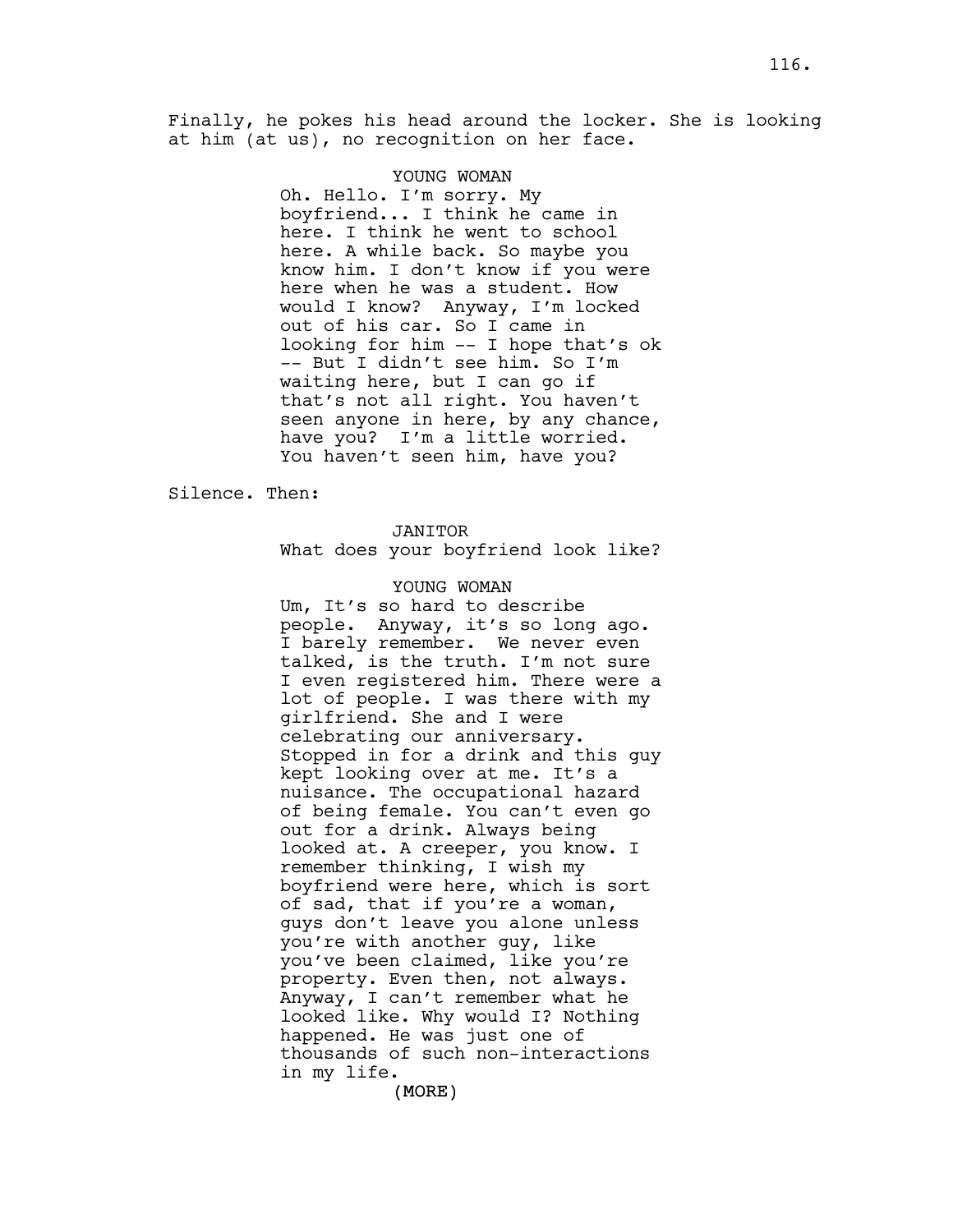## YOUNG WOMAN (CONT'D)

It's like asking me if I can describe the mosquito that bit me on a certain evening forty years ago. (beat) So have you seen someone fitting that description.

#### JANITOR

I haven't seen anyone.

YOUNG WOMAN

Ok.

JANITOR I mean, other than you. I see you.

YOUNG WOMAN

(beat) I'm worried about him.

## JANITOR

I'm sure there's no need. He's safe if he's here. It's safe in here. Quiet.

YOUNG WOMAN (studies his face) Ok. (beat) Is it ok, if I look around for him?

JANITOR Maybe take your wet shoes off. I've just cleaned the floors.

YOUNG WOMAN

Thanks.

The Young Woman takes off her shoes. The Janitor watches, her feet now in the big blue slippers. She smiles back at him briefly, sadly.

YOUNG WOMAN (CONT'D)

Bye.

JANITOR

Yeah. Bye.

The Young Woman pads silently down the hall, her voice receding.

> YOUNG WOMAN Jake? Jake? Jake?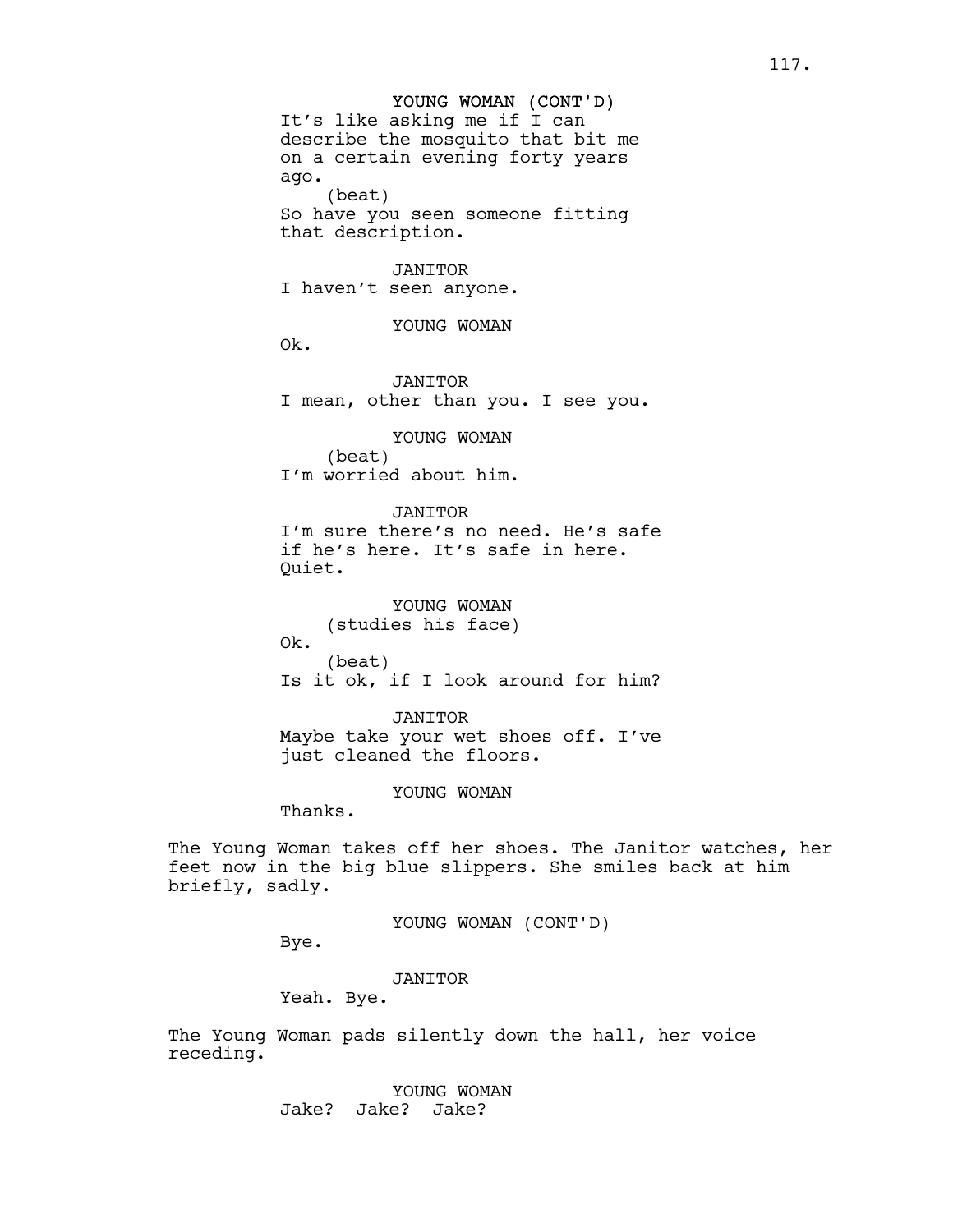The Janitor mops up the small puddles left by the Young Woman's shoes.

# 70 INT. HIGH SCHOOL - HALLWAY INTERSECTION - NIGHT 70

The Young Woman arrives at the hall intersection, stands still and looks down it. Jake is in the distance looking at her. A Second Young Woman, dressed identically to the Young Woman, emerges from another classroom doorway and stands behind her. A Young Man dressed as Jake emerges and stands behind Jake. The real Jake and Young Woman back away leaving only their replacements. Eerie, burbling orchestral music begins, vague and poorly remembered. The two replacements wave and hurry toward each other in a balletic run. They meet in the middle of the hall and embrace. "Jake" spins "Young Woman" around, lifts her, and the two perform a *pas de deux* expressing their love. The real Jake watches, profoundly moved, and the real Young Woman looks perplexed and anxious. The dance continues as a wedding ceremony is performed and the "Young Woman" walks down the school hall towards "Jake" and a "Minister." The Janitor appears, intercepts the "Young Woman" and pulls her away from the ceremony. She escapes down a surreal, dark hall, and ends up "outside" in a stylized version of the school exterior, struggling against the snow and wind, the Janitor in pursuit. He grabs her and she fights to disengage. "Jake" appears in the storm, and the Janitor and "Jake" engage in a balletic fight, ending when the Janitor pulls out a knife and stabs "Jake," leaving him to die on the ground, with bright red silk scarves spilling out around him on the snow. The Janitor grabs the "Young Woman" and carries her away, leaving the actual Young Woman, Jake, and dying "Jake." Jake and the Young Woman look at each other with resignation and walk off into the storm in opposite directions, soon becoming obscured by the blowing snow.

The Janitor's POV, through which all this has been experienced: He wheels his cart toward the body of "Jake," lifts it, places it and the red scarves in the trash receptacle on the cart, and wheels it off.

TREADS TO A SCHOOL - NIGHT AND THE RELATIONS OF THE SCHOOL - NIGHT

Various shot of the Janitor cleaning, now in silence, punctuated by the occasional distant call of "Jake?" These become fewer and farther between, and even more distant. Eventually the calls cease.

72 INT. JANITOR'S CLOSET - NIGHT 72

The Janitor, changes his shirt, collects his thermos, puts on his jacket.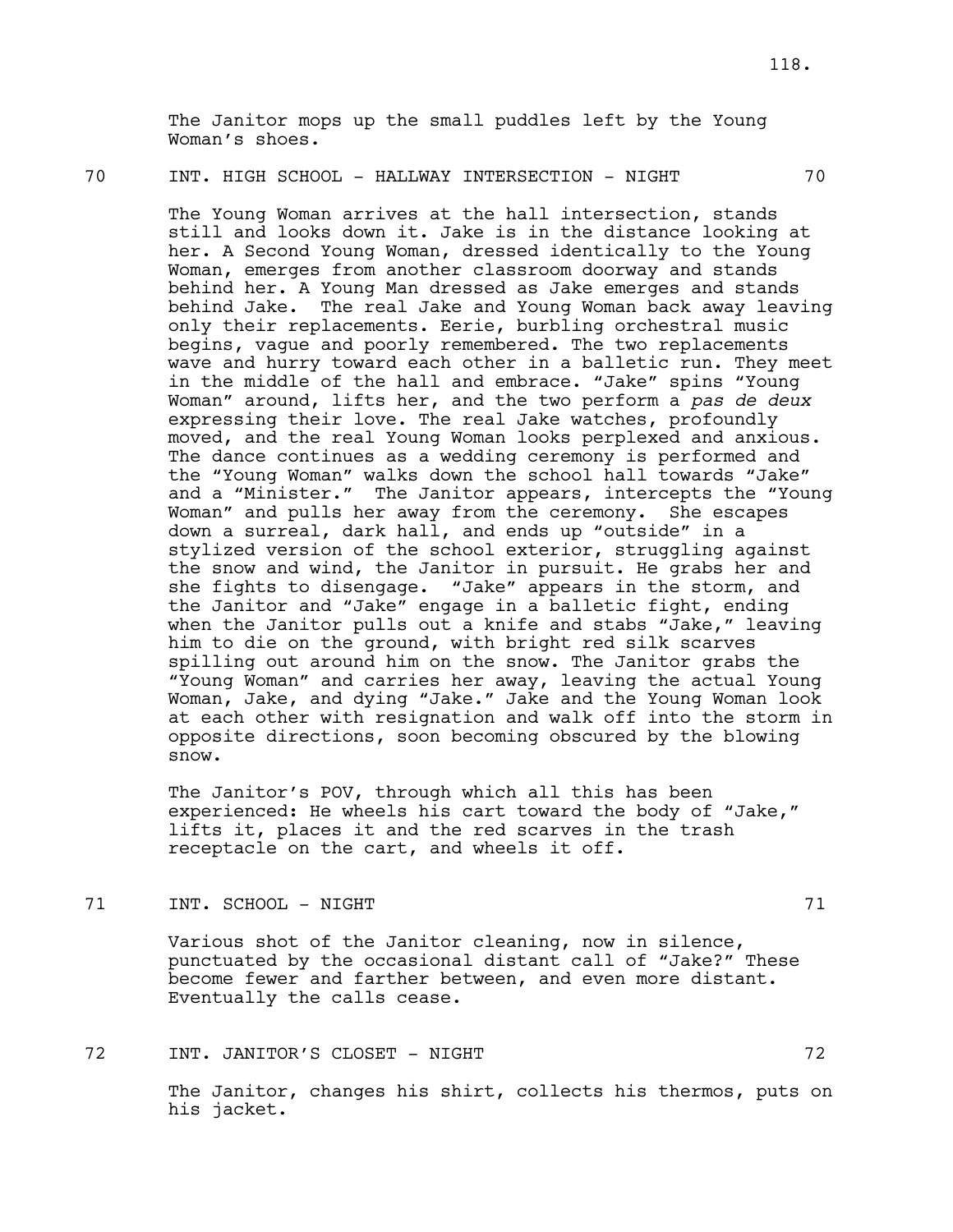## 73 EXT. SCHOOL - NIGHT 73

The Janitor trudges toward his truck in the empty parking lot. The truck is covered with snow. He glances over to where Jake's car had been parked; it is gone. He unlocks the truck's door, dumps his stuff on the passenger seat, pulls out a scraper, brushes the snow off his windows, gets in the truck, closes the door.

## THE TRUCK - NIGHT 74

The Janitor pulls his ignition key from his pocket, brings it to the ignition, hesitates, doesn't insert it, puts it back in his pocket, watches the snow fall. Gradually, it begins to fall in a sort of time-lapse loop, otherworldly. The windshield gets covered with a thin layer of snow, still allowing the light from the parking lot through, casting the inside of the cab into yellow dimness. The Janitor shivers. The cab gets darker as more snow accumulates. His shivering becomes more violent, turns into a jerky timelapse. He rips off his gloves, his hat, wipes his brow. With thick, now clumsy hands, struggles to unbutton his shirt, succeeds, tears it off. Pulls off his boots, his socks, his pants, his underwear. He is now naked in the ever dimming cab. The snowcovered windshield begins to sizzle and percolate like TV screen "snow." This jitteriness turns to maggots, which fall away to reveal a suffering pig, who turns his head and acknowledges the Janitor with sorrowful eyes. The pig turns away and walks slowly toward the school. He looks back at the Janitor, urging him to follow. The Janitor gets out of the truck and walks, naked, behind the pig. His body shakes with cold.

## 75 INT. SCHOOL HALLWAY - NIGHT 75

The Janitor follows the pig, who, on occasion, looks back as he walks. The pig talks to the Janitor.

#### PIG

It's not bad. Once you stop feeling sorry for yourself because you're just a pig, or, even worse, a pig infested with maggots. Someone has to be a pig infested with maggots, right? It might as well be you. It's the luck of the draw. You play the hand you're dealt. You make lemonade. You move on. You don't worry about a thing.  $\star$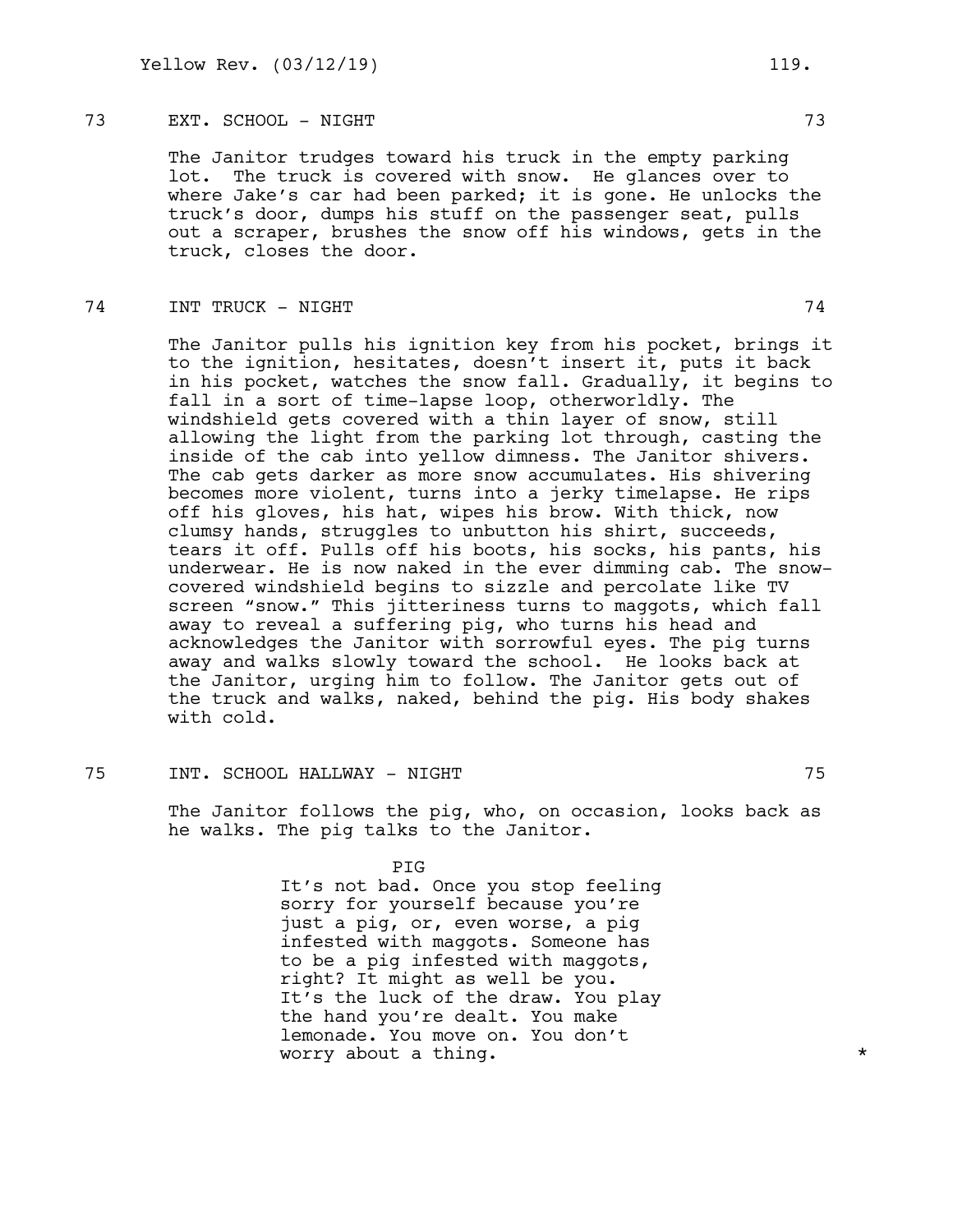JANITOR That song has always made me cry.

PIG I've always loved it. There is kindness in the world, y'know? You have to search for it, but it's there.

**JANTTOR** 

*You're* kind.

PIG Eh. I'm just evolving. Even now, even as a ghost, as a memory, as dust. As *you* will.

JANITOR We're the same?

PIG Everything is the same. When you look close enough. As a physicist, you would know that. You, me, ideas. We're all one thing. Let's get you dressed.

JANITOR But I'm so hot.

PIG Heat, cold. Variations on a theme. It's not important.

The pig leads the Janitor, now dressed in tails into the auditorium, a Nobel medallion around his neck..

# 76 INT. AUDITORIUM STAGE - NIGHT 76

The Janitor steps onto the stage. The *Oklahoma!* set is there, looking very much like Jake's farmhouse. His mother, the young version, dressed like Aunt Eller, in grease paint old age make-up, sits in a rocking chair on the porch of the house. She smiles at him. The Janitor looks from her to the audience, which is filled with high school students, now dressed in tuxes and gowns. They applaud enthusiastically. The Young Woman, also in old age grease paint, is in the audience, too, smiling up lovingly at him. His Father, the Tulsey Town girls, Jake, all there.

> (MORE) JANITOR Thank you. My acceptance speech: (clears throat)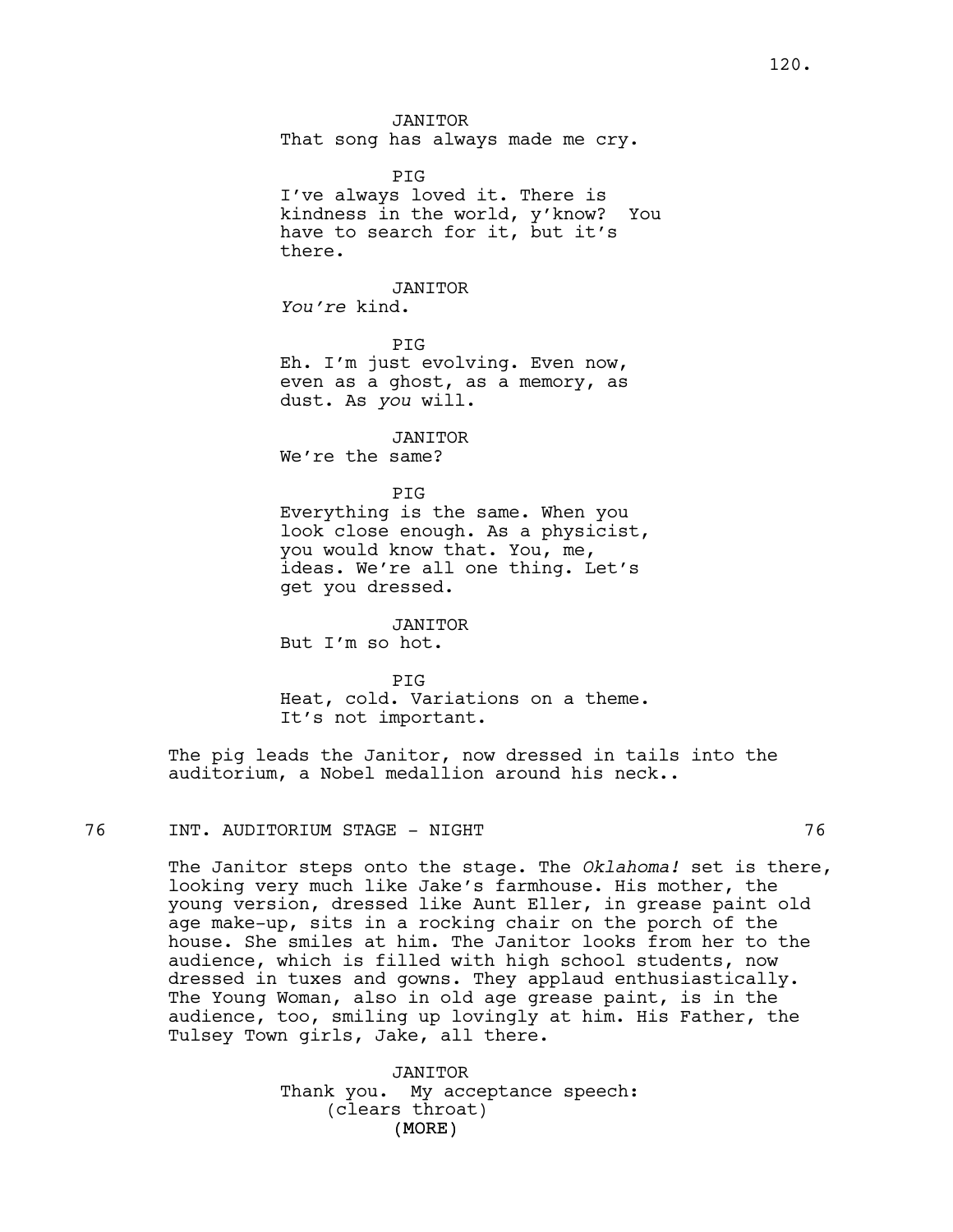#### JANITOR (CONT'D)

I accept. I accept it all. I gratefully accept your acknowledgement, this award. I accept all that it entails. That this award comes near the end of a long, fruitful life in acknowledgement for the work I did decades ago. My quest has taken me through the physical --

In the audience young Jake mouths along with this.

JANITOR (CONT'D) -- the metaphysical, the delusional -- and back. And I have made the most important discovery of my life: It is only in the mysterious equations of love --

In the audience, the Young Woman watches adoringly.

JANITOR (CONT'D) -- that any logic or reasons can be found. I am only here tonight because of you. You are the reason I am. You are all my reasons. Thank you.

The Young Woman is moved to tears. The Janitor sings, now dressed like a farmer. A stage set of a shack interior is rolled in behind him. It bears a striking resemblance to Jake's bedroom.